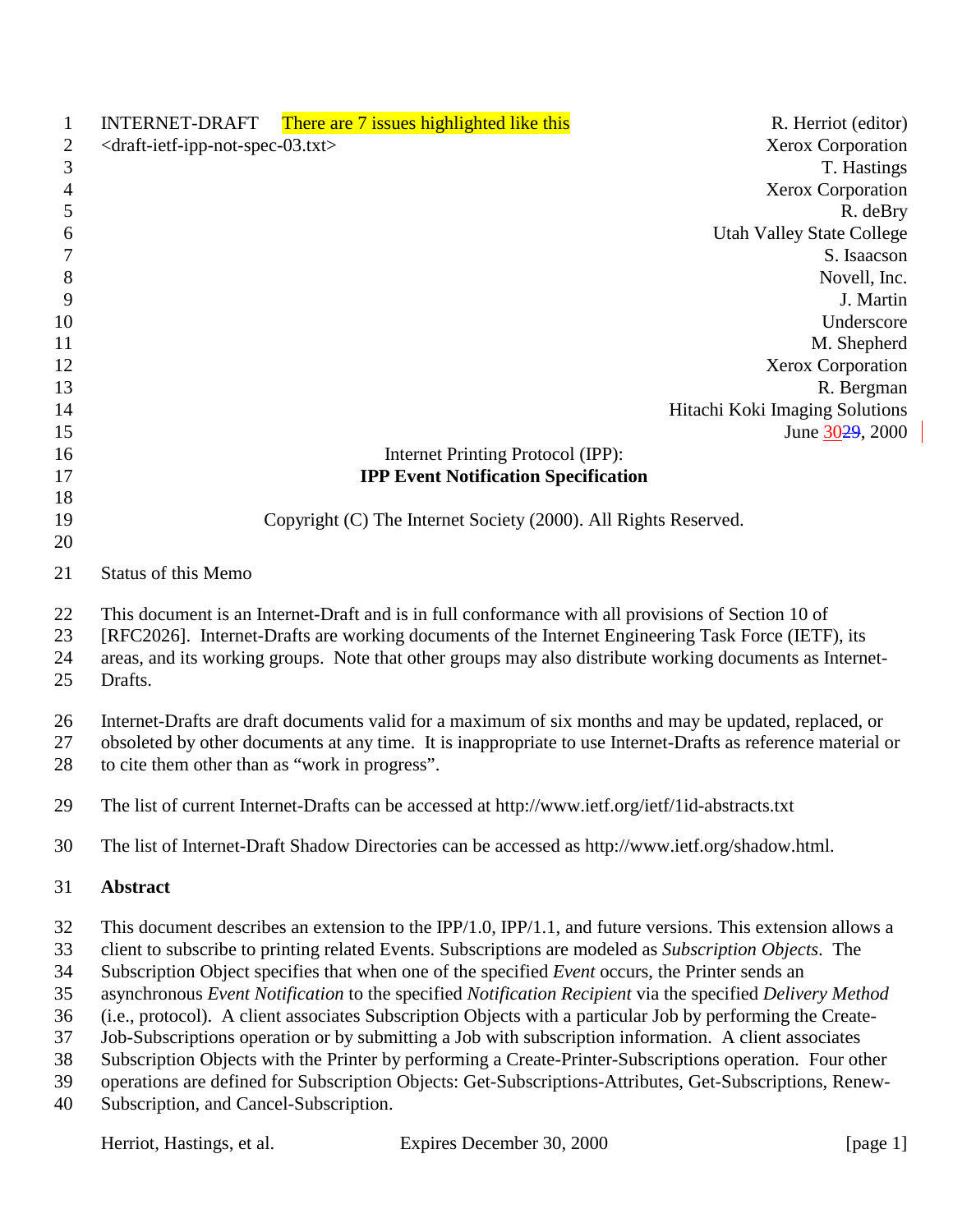- 
- The full set of IPP documents includes:
- Design Goals for an Internet Printing Protocol [RFC2567]
- Rationale for the Structure and Model and Protocol for the Internet Printing Protocol [RFC2568]
- Internet Printing Protocol/1.1: Model and Semantics [IPP-MOD]
- Internet Printing Protocol/1.1: Encoding and Transport [IPP-PRO]
- Internet Printing Protocol/1.1: Implementer's Guide [IPP-IIG]
- Mapping between LPD and IPP Protocols [RFC2569]
- The "Design Goals for an Internet Printing Protocol" document takes a broad look at distributed printing
- functionality, and it enumerates real-life scenarios that help to clarify the features that need to be included
- in a printing protocol for the Internet. It identifies requirements for three types of users: end users,
- Operators, and Administrators. It calls out a subset of end user requirements that are satisfied in IPP/1.0.
- Operator and Administrator requirements are out of scope for version 1.0. A few OPTIONAL Operator
- operations have been added to IPP/1.1.
- The "Rationale for the Structure and Model and Protocol for the Internet Printing Protocol" document
- describes IPP from a high level view, defines a roadmap for the various documents that form the suite of
- IPP specifications, and gives background and rationale for the IETF working group's major decisions.
- The "Internet Printing Protocol/1.1: Model and Semantics", describes a simplified model with abstract
- objects, their attributes, and their operations that are independent of encoding and transport. It introduces a
- Printer object and a Job object. The Job object optionally supports multiple documents per Job. It also
- addresses security, internationalization, and directory issues.
- The "Internet Printing Protocol/1.1: Encoding and Transport" document is a formal mapping of the abstract operations and attributes defined in the model document onto HTTP/1.1. It defines the encoding rules for a
- new Internet MIME media type called "application/ipp". This document also defines the rules for
- transporting over HTTP a message body whose Content-Type is "application/ipp". This document defines
- a new scheme named 'ipp' for identifying IPP printers and jobs. Finally, this document defines
- 
- interoperability rules for supporting IPP/1.0 clients.
- The "Internet Printing Protocol/1.1: Implementer's Guide" document gives insight and advice to
- implementers of IPP clients and IPP objects. It is intended to help them understand IPP/1.0 and some of the
- considerations that may assist them in the design of their client and/or IPP object implementations. For
- example, a typical order of processing requests is given, including error checking. Motivation for some of
- the specification decisions is also included.
- The "Mapping between LPD and IPP Protocols" document gives some advice to implementers of gateways
- between IPP and LPD (Line Printer Daemon) implementations.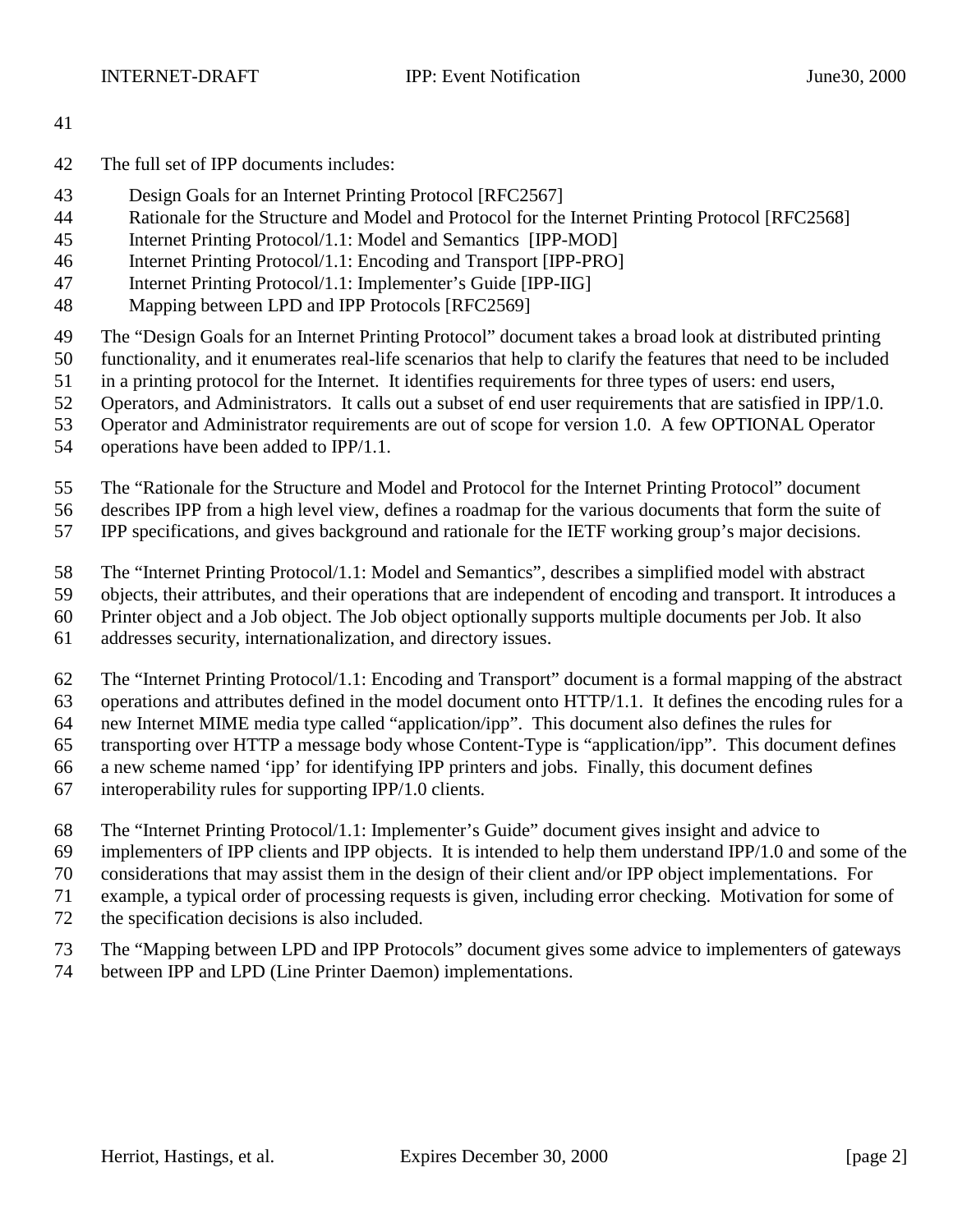| 75  |                |                          |  |
|-----|----------------|--------------------------|--|
| 76  |                | <b>Table of Contents</b> |  |
| 77  | 1              |                          |  |
| 78  |                |                          |  |
| 79  | 2              |                          |  |
| 80  |                |                          |  |
| 81  |                |                          |  |
| 82  |                |                          |  |
| 83  |                |                          |  |
| 84  | 3              |                          |  |
| 85  |                |                          |  |
| 86  |                |                          |  |
| 87  | $\overline{4}$ |                          |  |
| 88  |                |                          |  |
| 89  |                |                          |  |
| 90  | 5              |                          |  |
| 91  |                |                          |  |
| 92  |                |                          |  |
| 93  |                |                          |  |
| 94  |                | 5.3.1                    |  |
| 95  |                | 5.3.2                    |  |
| 96  |                | 5.3.3                    |  |
| 97  |                | 5.3.4                    |  |
| 98  |                | 5.3.5                    |  |
| 99  |                | 5.3.6                    |  |
| 100 |                | 5.3.7                    |  |
| 101 |                | 5.3.8                    |  |
| 102 |                |                          |  |
| 103 |                | 5.4.1                    |  |
| 104 |                | 5.4.2                    |  |
| 105 |                | 5.4.3                    |  |
| 106 |                | 5.4.4                    |  |
| 107 |                | 5.4.5                    |  |
| 108 |                | 5.4.6                    |  |
| 109 |                | 5.4.7                    |  |
| 110 | 6              |                          |  |
| 111 |                |                          |  |
| 112 |                |                          |  |
| 113 |                |                          |  |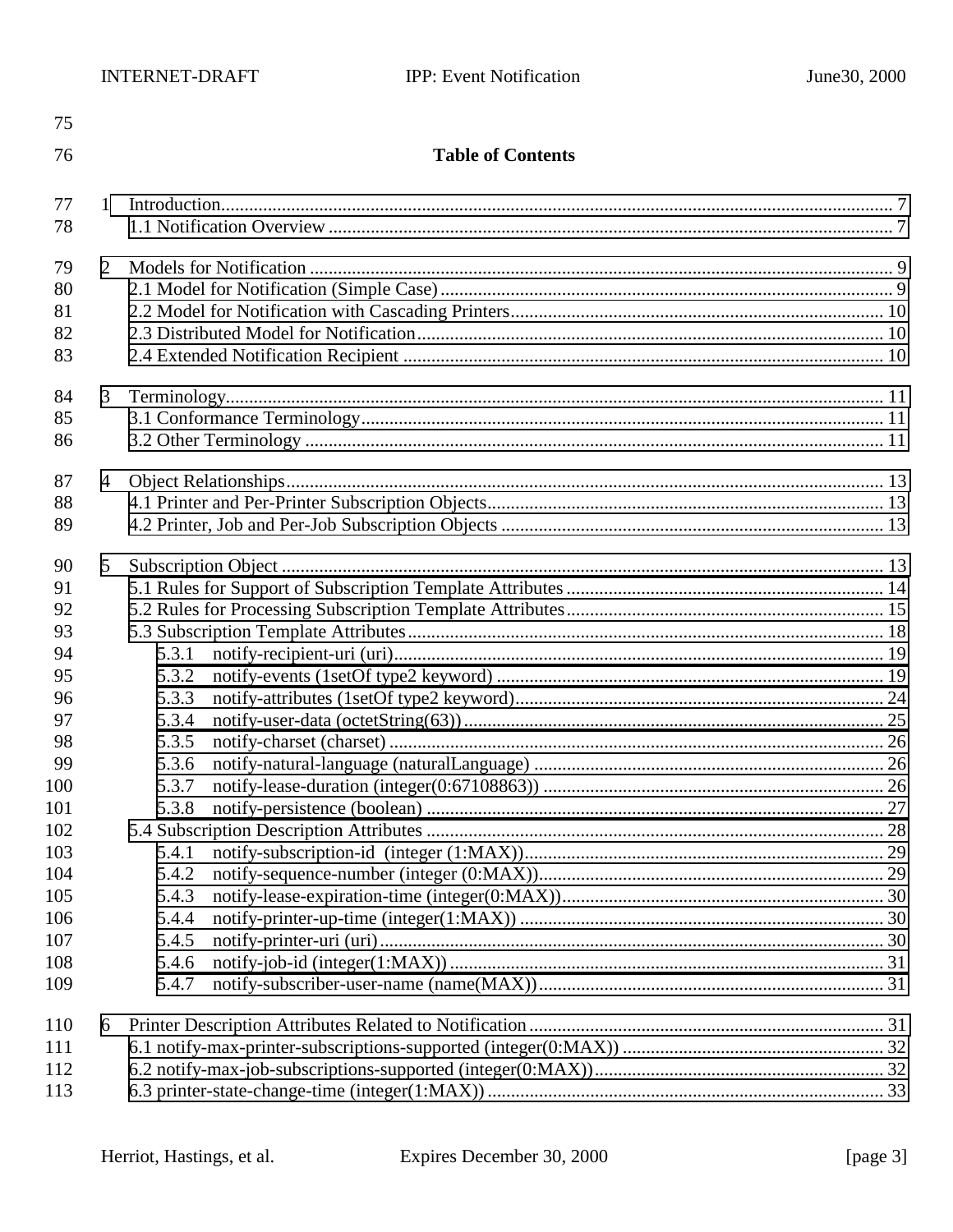| 114 |   |                                                                                      |  |
|-----|---|--------------------------------------------------------------------------------------|--|
| 115 | 7 |                                                                                      |  |
| 116 |   |                                                                                      |  |
| 117 | 8 |                                                                                      |  |
| 118 |   |                                                                                      |  |
| 119 |   |                                                                                      |  |
| 120 | 9 |                                                                                      |  |
| 121 |   |                                                                                      |  |
| 122 |   | 9.1.1                                                                                |  |
| 123 |   | 9.1.2                                                                                |  |
| 124 |   | 9.1.3                                                                                |  |
| 125 |   |                                                                                      |  |
| 126 |   | 9.2.1                                                                                |  |
| 127 |   | 9.2.2                                                                                |  |
| 128 |   | Additional Information in Event Notification Content for Printer Events  41<br>9.2.3 |  |
| 129 |   |                                                                                      |  |
|     |   |                                                                                      |  |
| 130 |   |                                                                                      |  |
| 131 |   | 11.1                                                                                 |  |
| 132 |   |                                                                                      |  |
| 133 |   |                                                                                      |  |
| 134 |   |                                                                                      |  |
| 135 |   | 11.2                                                                                 |  |
| 136 |   |                                                                                      |  |
| 137 |   |                                                                                      |  |
| 138 |   |                                                                                      |  |
| 139 |   |                                                                                      |  |
| 140 |   |                                                                                      |  |
| 141 |   |                                                                                      |  |
| 142 |   |                                                                                      |  |
| 143 |   |                                                                                      |  |
| 144 |   | 13.1                                                                                 |  |
| 145 |   |                                                                                      |  |
| 146 |   |                                                                                      |  |
| 147 |   |                                                                                      |  |
| 148 |   | 16.1                                                                                 |  |
| 149 |   | 16.2                                                                                 |  |

 $\Bigg\vert% \begin{array}{cc} \vspace{0.8cm} \vspace{0.8cm} \vspace{0.8cm} \vspace{0.8cm} \vspace{0.8cm} \vspace{0.8cm} \vspace{0.8cm} \vspace{0.8cm} \vspace{0.8cm} \vspace{0.8cm} \vspace{0.8cm} \vspace{0.8cm} \vspace{0.8cm} \vspace{0.8cm} \vspace{0.8cm} \vspace{0.8cm} \vspace{0.8cm} \vspace{0.8cm} \vspace{0.8cm} \vspace{0.8cm} \vspace{0.8cm} \vspace{0.8cm} \vspace{0.8cm}$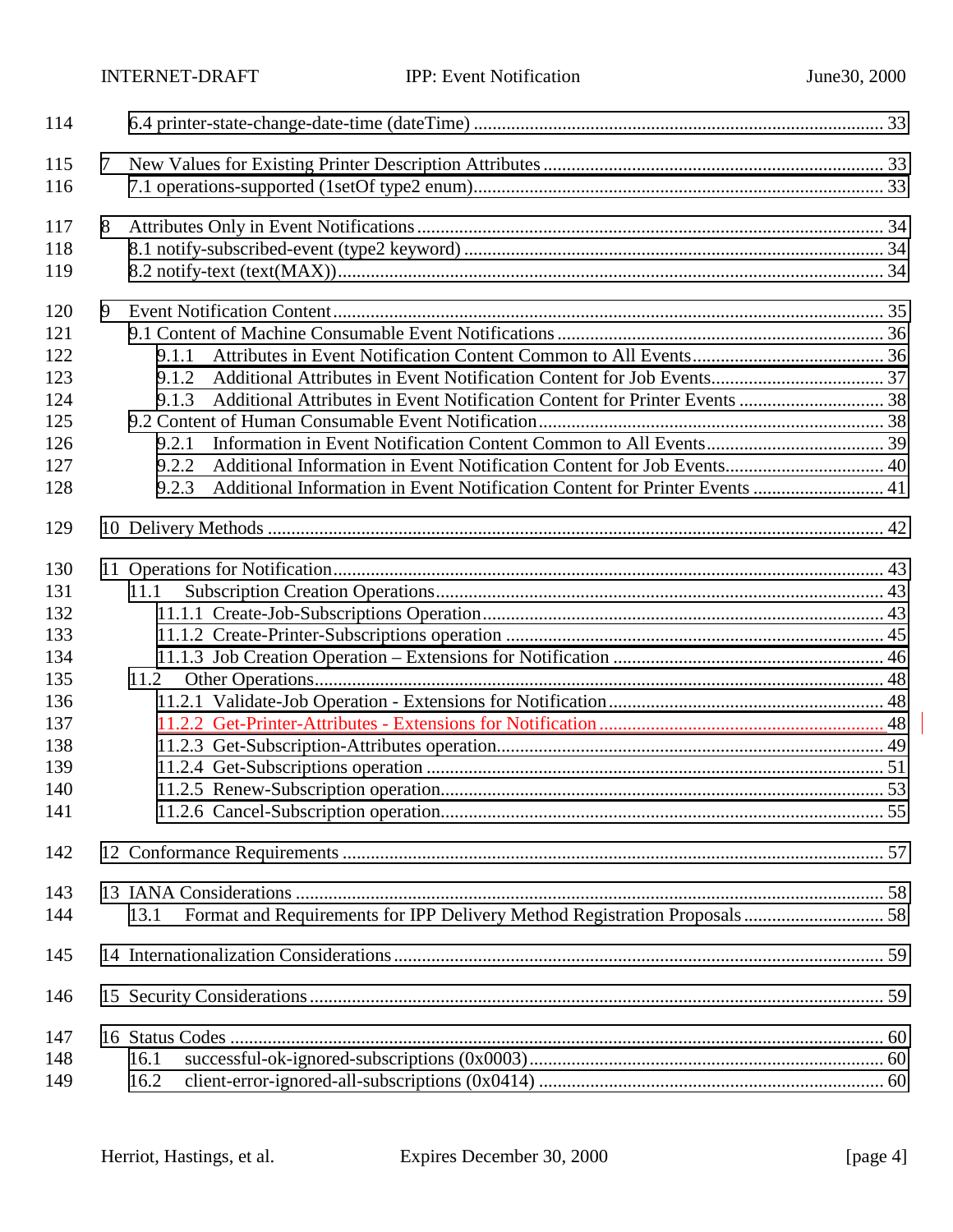| 150 |                                                                                            |  |
|-----|--------------------------------------------------------------------------------------------|--|
| 151 | 17.1                                                                                       |  |
| 152 | 17.2                                                                                       |  |
| 153 | 17.3                                                                                       |  |
| 154 | 17.4                                                                                       |  |
| 155 |                                                                                            |  |
| 156 |                                                                                            |  |
| 157 |                                                                                            |  |
| 158 |                                                                                            |  |
| 159 |                                                                                            |  |
| 160 |                                                                                            |  |
| 161 |                                                                                            |  |
| 162 |                                                                                            |  |
| 163 |                                                                                            |  |
| 164 |                                                                                            |  |
| 165 |                                                                                            |  |
| 166 |                                                                                            |  |
| 167 |                                                                                            |  |
| 168 |                                                                                            |  |
| 169 |                                                                                            |  |
| 170 |                                                                                            |  |
| 171 |                                                                                            |  |
| 172 |                                                                                            |  |
| 173 |                                                                                            |  |
| 174 |                                                                                            |  |
| 175 | <b>Tables</b>                                                                              |  |
| 176 |                                                                                            |  |
| 177 |                                                                                            |  |
| 178 |                                                                                            |  |
| 179 |                                                                                            |  |
| 180 |                                                                                            |  |
| 181 |                                                                                            |  |
| 182 | Table 7 - Combinations of Events and Subscribed Events for "job-impressions-completed"  38 |  |
| 183 |                                                                                            |  |
| 184 |                                                                                            |  |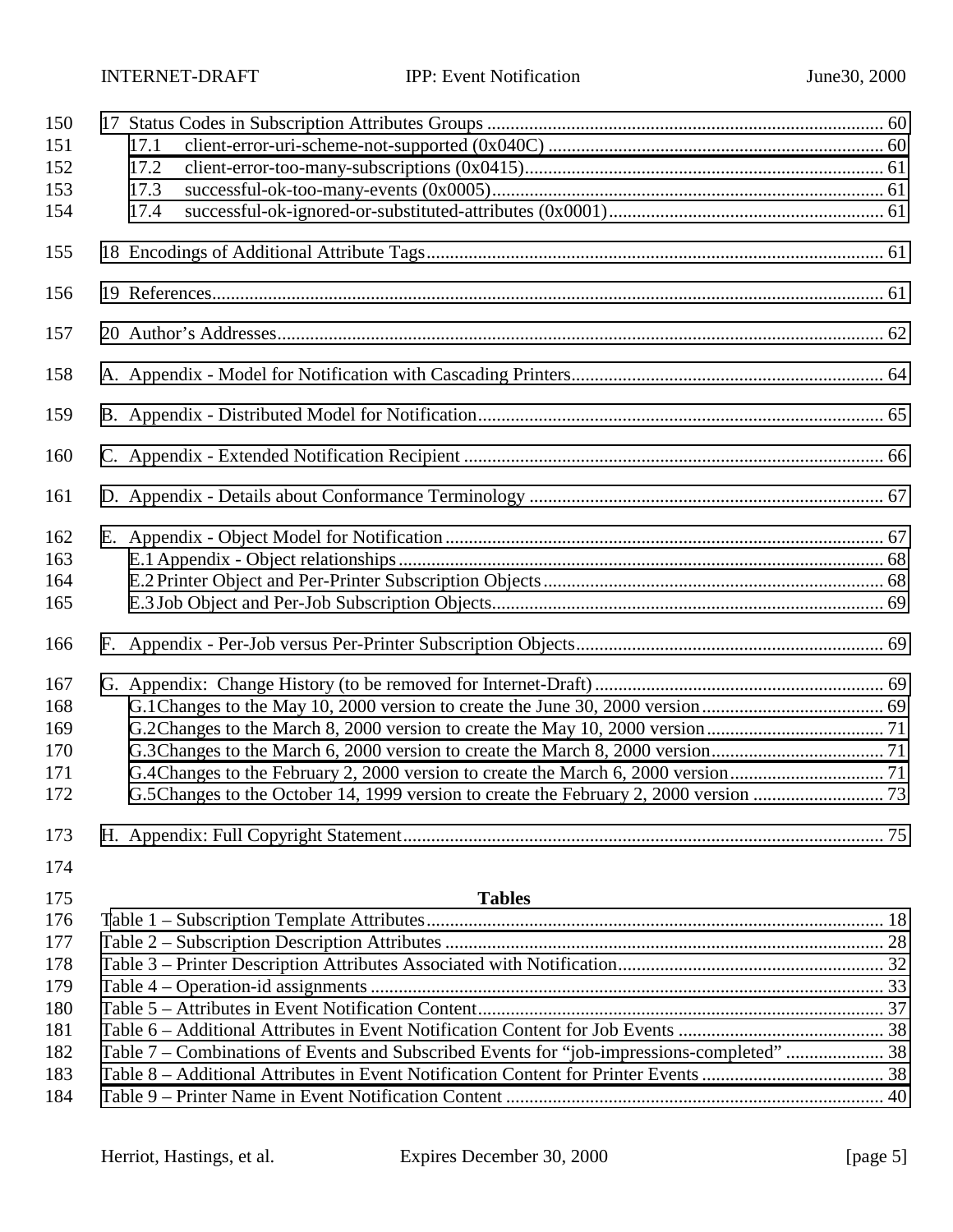| 185 |                |  |
|-----|----------------|--|
| 186 |                |  |
| 187 |                |  |
| 188 |                |  |
| 189 |                |  |
| 190 |                |  |
| 191 | <b>Figures</b> |  |
| 192 |                |  |
| 193 |                |  |
| 194 |                |  |
|     |                |  |
| 195 |                |  |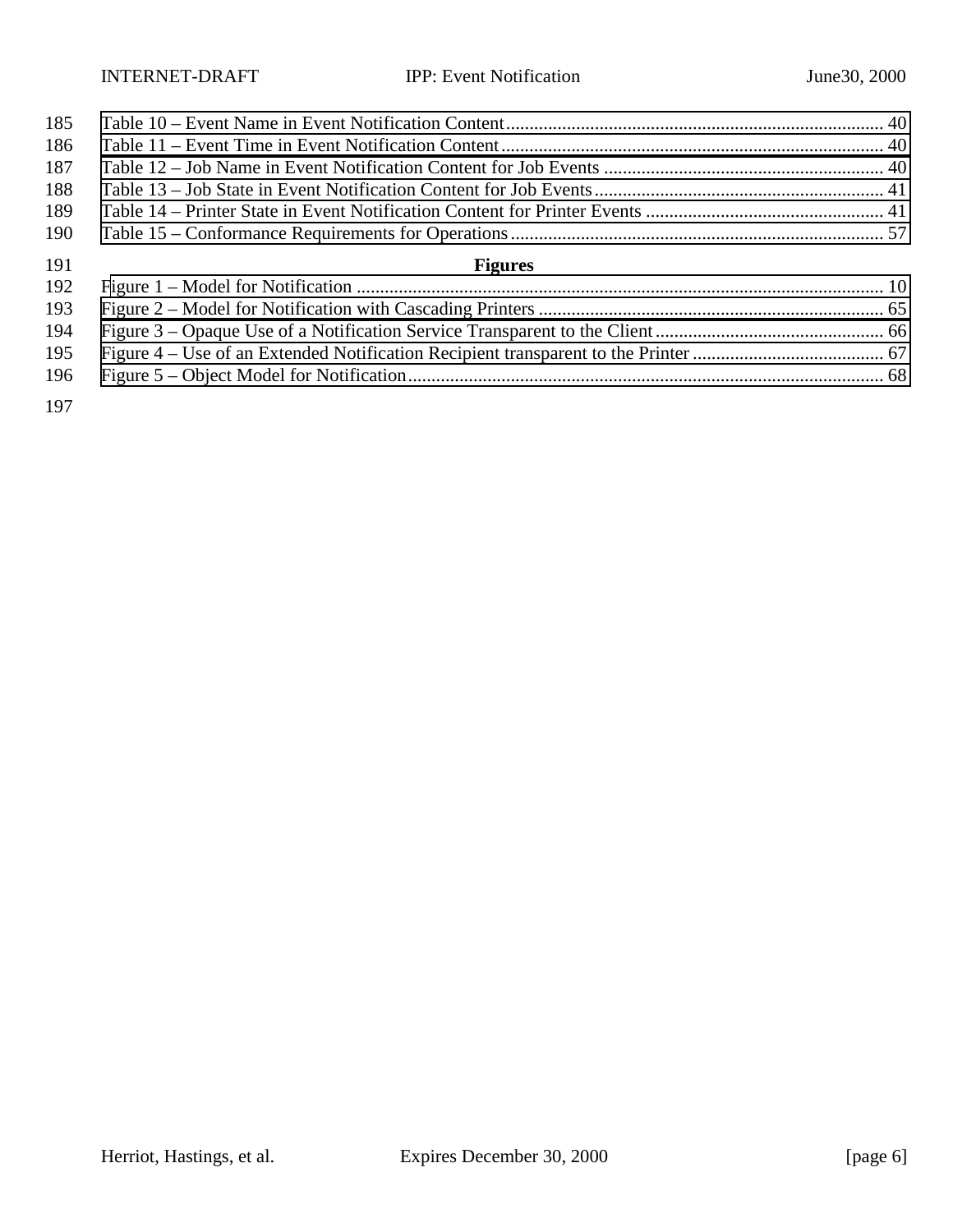# **1 Introduction**

This IPP notification specification is an extension to IPP/1.0 [RFC2568, RFC2569] and IPP/1.1 [ipp-mod,

 ipp-pro]. This document in combination with the following documents is intended to meet the notification requirements described in [ipp-not-req]:

- Internet Printing Protocol (IPP): "Job Progress Attributes" [ipp-prog]
- 203 One or more Delivery Method definition documents Documents registered with IANA (see section [13\)](#page-57-0).
- 

 Note: this document does not define any Delivery Methods, but it does define the rules for conformance for Delivery Method Documents.

Refer to the Table of Contents for the layout of this document.

# **1.1 Notification Overview**

This document defines operations that a client can perform in order to create *Subscription Objects* in a

Printer and carry out other operations on them. A Subscription Object represents a Subscription abstraction.

The Subscription Object specifies that when one of the specified *Events* occurs, the Printer sends an

asynchronous *Event Notification* to the specified *Notification Recipient* via the specified *Delivery Method*

(i.e., protocol).

When a client (called a *Subscribing Client*) performs an operation that creates a Subscription Object, the

operation contains one or more *Subscription Template Attributes Group*s. Each such group holds

information used by the Printer to initialize a newly created Subscription Object. The Printer creates one

Subscription Object for each Subscription Template Attributes Group in the operation. This group is like

the Job Template Attributes group defined in [ipp-mod]. The following is an example of the information

 included in a Subscription Template Attributes Group (see section [5](#page-12-0) for details on the Subscription Object attributes):

- 1. The names of Subscribed Events that are of interest to the Notification Recipient.
- 2. The address (URL) of one Notification Recipient.
- 3. The Delivery Method (i.e., the protocol) which the Printer uses to send the Event Notification.
- 4. Some opaque data that the Printer sends to the Notification Recipient in the Event Notification. The Notification Recipient might use this opaque data as a forwarding address for the Event Notification.
- 5. The charset to use in text fields within an Event Notification
- 6. The natural language to use in the text fields of the Event Notification
- 7. The requested lease time in seconds for the Subscription Object
- An operation that creates a Subscription Object is called a *Subscription Creation Operation*. These
- operations include the following operations (see section [11.1](#page-42-0) for further details):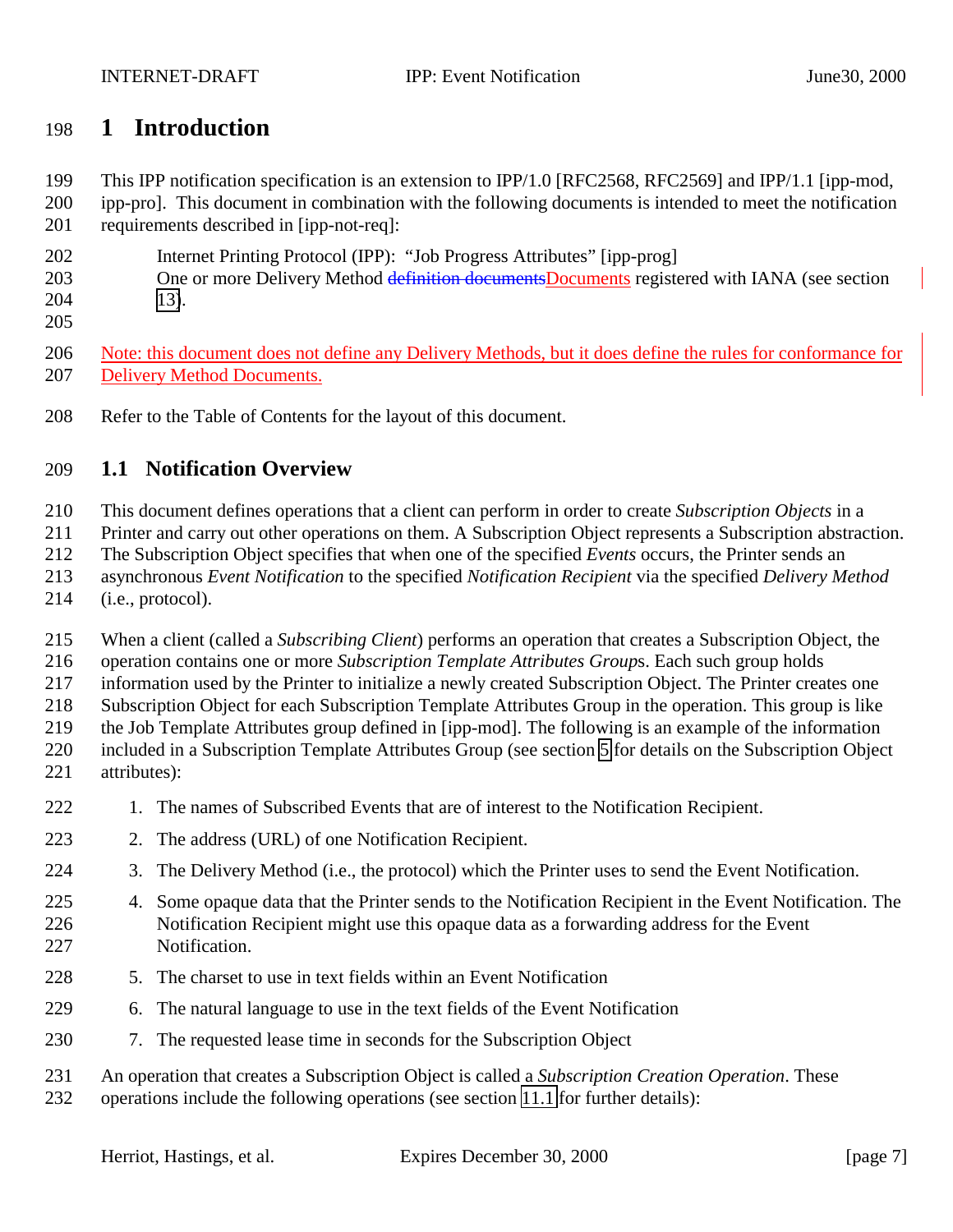- **Job Creation operation**: When a client performs such an operation (Print-Job, Print-URI, and Create-Job), a client can include zero or more Subscription Template Attributes Groups in the request. The Printer creates one Subscription Object for each Subscription Template Attributes Group in the request, and the Printer associates each such Subscription Object with the newly created Job. This document extends these operations' definitions in [ipp-mod] by adding Subscription Template Attributes Groups in the request and Subscription Attributes Groups in the response.
- **Create-Job-Subscriptions operation:** A client can include one or more Subscription Template Attributes Groups in the request. The Printer creates one Subscription Object for each Subscription Template Attributes Group and associates each with the job that is the target of this operation.
- **Create-Printer-Subscriptions operation:** A client can include one or more Subscription Template Attributes Groups in the request. The Printer creates one Subscription Object for each Subscription Template Attributes Group and associates each with the Printer that is the target of this operation.
- For each of the above operations:
- 247 the Printer associates a Subscription Object with the Printer or a specific Job. When a Subscription Object is associated with a Job Object, it is called a *Per-Job Subscription Object*. When a Subscription Object is associated with a Printer Object, it is called a *Per-Printer Subscription Object*.
- 251 the response contains one Subscription Attributes Group for each Subscription Template Attributes Group in the request and in the same order. When the Printer successfully creates a Subscription Object, its corresponding Subscription Attributes Group contains the "notify-subscription-id" attribute. This attribute uniquely identifies the Subscription Object and is analogous to a "job-id" for a Job object. Some operations described below use the "notify-subscription-id" to identify the target Subscription Object.
- This document adds the following additional operations (see section [11.2](#page-47-0) for further details)::
- **Validate-Job operation:** When a client performs this operation, a client can include zero or more Subscription Template Attributes Groups in the request. The Printer determines if it could create one Subscription Object for each Subscription Template Attributes Group in the request. This document extends this operation's definition in [ipp-mod] by adding Subscription Template Attributes Groups in the request and Subscription Attributes Groups in the response.
- **Get-Printer-Attributes operation:** This document extends this operation's definition in [ipp-mod] by adding: Subscription Template Attributes, Printer Description Attributes, attributes to existing group names, and new group names.
- **Get-Subscription-Attributes operation:** This operation allows a client to obtain the specified attributes of a target Subscription Object.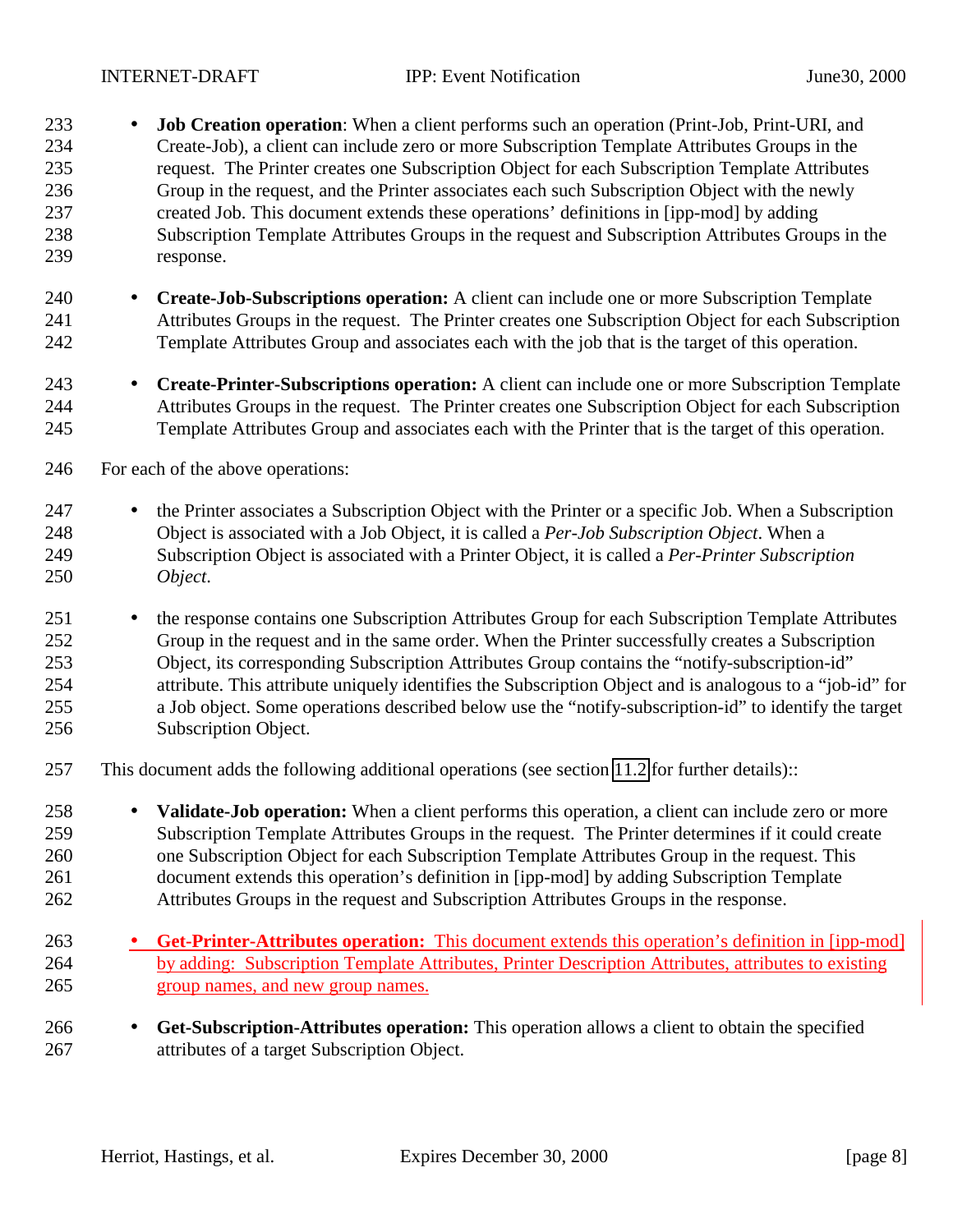<span id="page-8-0"></span>

- **Get-Subscriptions operation:** This operation allows a client to obtain the specified attributes of all Subscription Objects associated with the Printer or a specified Job.
- **Renew-Subscription operation:** This operation renews the lease on the target Per-Printer Subscription Object before it expires. A newly created Per-Printer Subscription Object receives an initial lease. It is the duty of the client to use this operation frequently enough to preserve a Per- Printer Subscription Object. The Printer deletes a Per-Printer Subscription Object when its lease expires. A Per-Job Subscription Object last exactly as long as its associated Job Object and thus doesn't have a lease.
- **Cancel-Subscription operation:** This operation cancels the lease on the specified Per-Printer Subscription Object and thereby deletes the Subscription Object.
- When an Event occurs, the Printer finds all Subscription Objects listening for the Event (see section [9](#page-34-0) for details on finding such Subscription Objects). For each such Subscription Object, the Printer:
- a) generates an Event Notification with information specified in section [9,](#page-34-0) AND
- b) either:
- 282 i) delivers the Event Notification using the Delivery Method and target address identified in the Subscription Object's "notify-recipient-uri" attribute if the Delivery Method is a "push", OR
- ii) saves Event Notification for a time period defined by the Delivery Method if the Delivery Method is a "pull", i.e., the Notification Recipient is expected to fetch the Event Notifications.

# **2 Models for Notification**

### **2.1 Model for Notification (Simple Case)**

 As part of a Subscription Creation Operation, an IPP Printer (i.e., an output device or a server) creates one or more Subscription Objects. In a Subscription Creation Operation, the client specifies the Notification Recipient to which the Printer is to deliver Event Notifications. A Notification Recipient can be the Subscribing Client or a third party.

[Figure 1](#page-9-0) shows the Notification model for a simple Client-Printer relationship.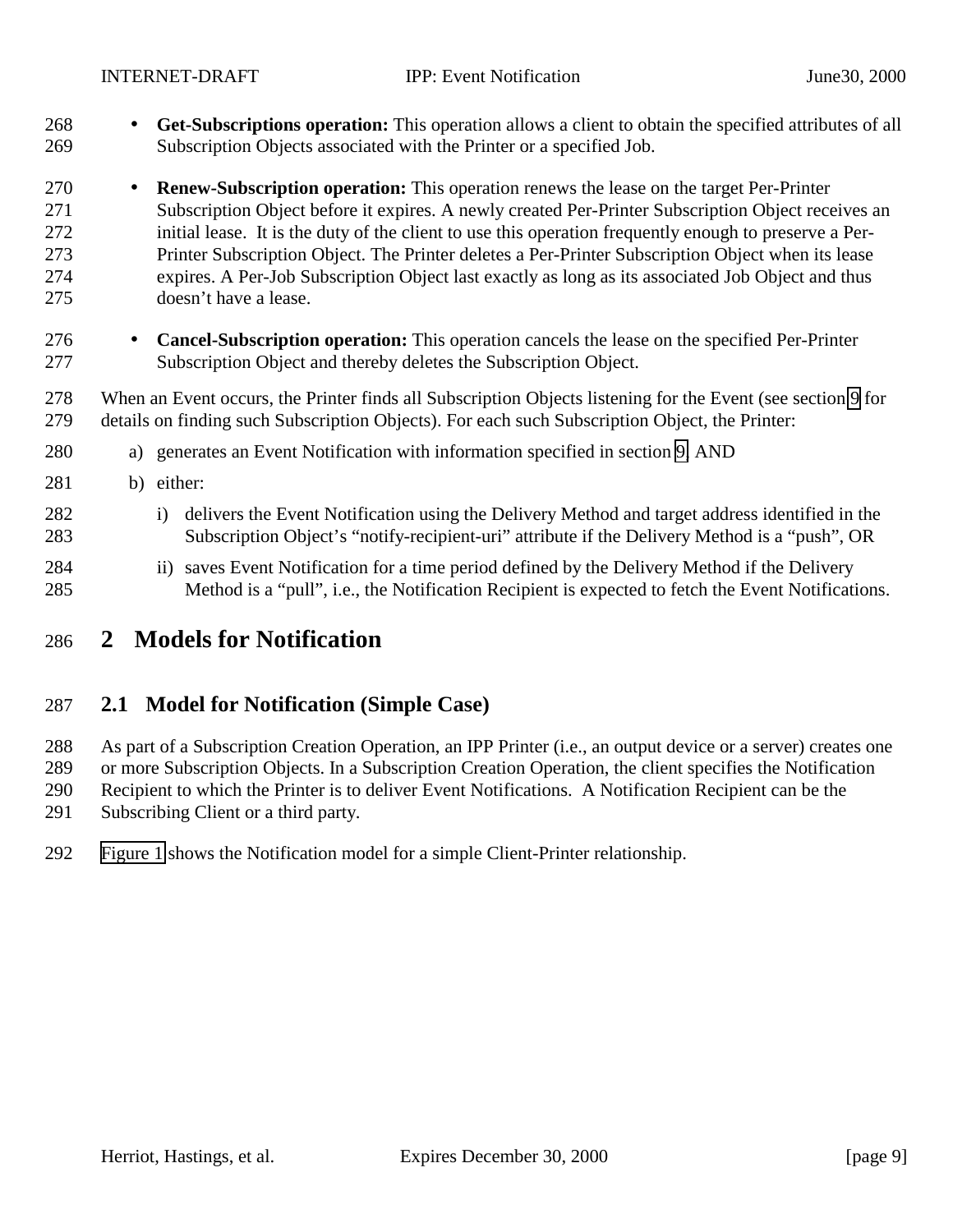<span id="page-9-0"></span>

| 293 |                                                 |  |
|-----|-------------------------------------------------|--|
| 294 | embedded printer:                               |  |
| 295 | output device or server                         |  |
| 296 | PDA, desktop, or server                         |  |
| 297 | ###########<br>$+ - - - - - - - +$              |  |
| 298 | client  -----Subscription ---------># Printer # |  |
| 299 | +--------+ Creation Operation<br># Object #     |  |
| 300 | #####   #####<br>$+ - - - - - - - - - - +$      |  |
| 301 | Notification                                    |  |
| 302 | Recipient<br> <----IPP Event Notifications----+ |  |
| 303 | (Job and/or Printer Events)                     |  |

**Figure 1 – Model for Notification**

### **2.2 Model for Notification with Cascading Printers**

 With this model, there is an intervening Print server between the human user and the Printer in the output device. If the Printer in the output device generates an Event, the system can be configured to send Event Notification either

- directly to the Notification Recipient specified by the Subscribing Client or
- via the Print Server to the Notification Recipient specified by the Subscribing Client.
- See Appendix [A](#page-63-0) for more details.

### **2.3 Distributed Model for Notification**

The preceding sections [\(2.1](#page-8-0) and 2.2) assume that the Notification software resides in the same device or

Server box as the rest of the Printer software. In many implementations, the assumption is correct.

However, the Notification model also permits a distributed implementation.

For example, the software that supports both Subscription Creation Operations and sending of Event

Notifications could be on hardware that is separate from the output device. To make this work, there must

be a symbiotic relationship between the output device software and the remote Notification software.

Without the remote Notification software, the output device software is not a complete Printer.

- The term "Printer" in this document includes the software on the output device or server box as well as Notification software that is local to or remote from the output device.
- Appendix [B](#page-64-0) describes this example in detail.

### **2.4 Extended Notification Recipient**

 The model allows for an extended Notification Recipient that is itself a Notification service that forwards each Event Notification to another recipient. The client contacts this Notification Recipient to arrange for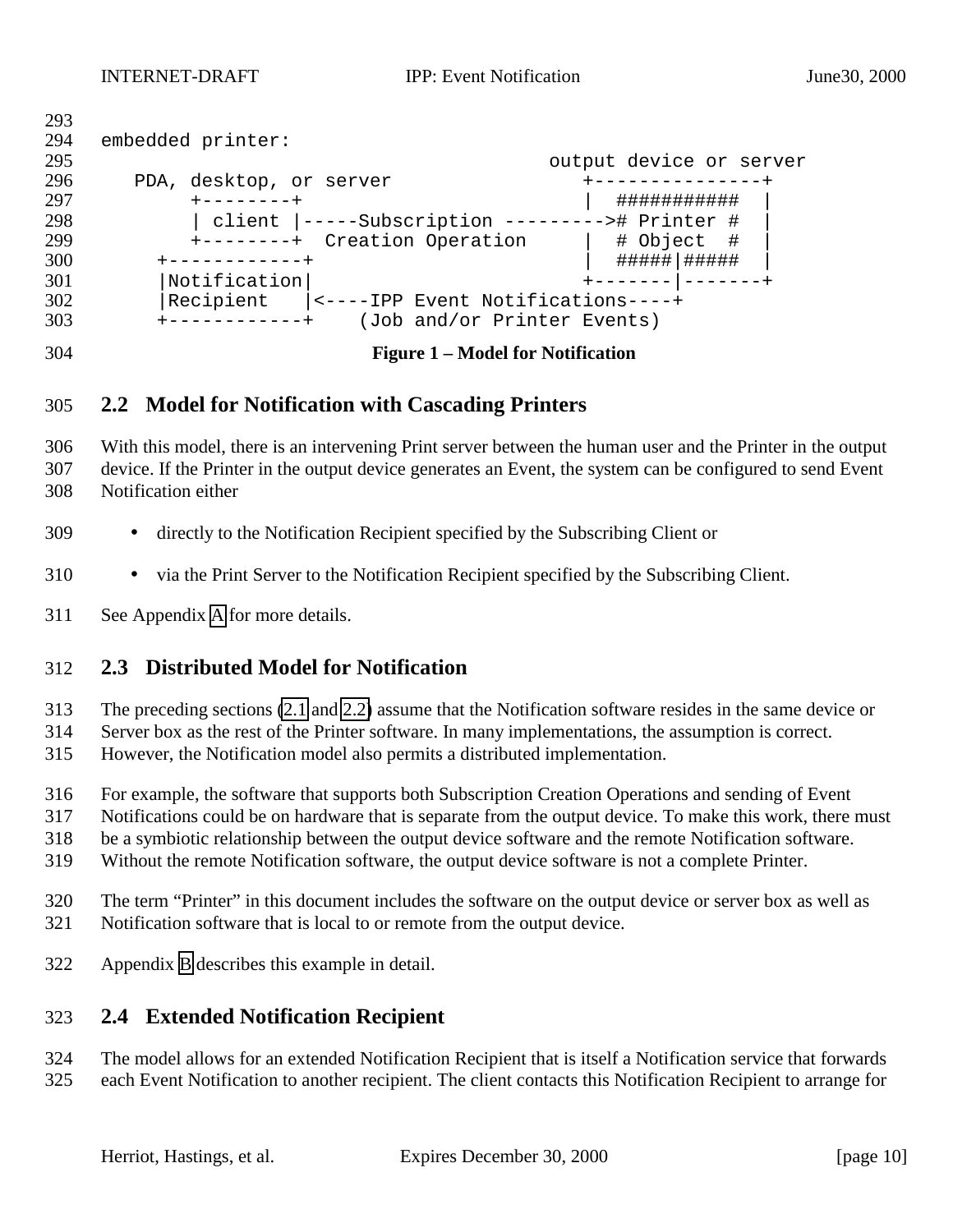<span id="page-10-0"></span>

- forwarding by means outside the scope of this document. The Printer need not be aware that the
- Notification Recipient forwards Event Notifications.
- Appendix [C](#page-65-0) describes this example in detail.

# **3 Terminology**

This section defines terminology used throughout this document.

## **3.1 Conformance Terminology**

- Capitalized terms, such as **MUST, MUST NOT, REQUIRED, SHOULD, SHOULD NOT, MAY, NEED NOT, and OPTIONAL**, have special meaning relating to conformance to this specification. These terms are defined in [ipp-mod section 13.1 on conformance terminology, most of which is taken from RFC 2119 [RFC2119]. See Appendix [D](#page-66-0) for complete details.
- **READ-ONLY** an adjective used in an attribute definition to indicate that an IPP Printer MUST NOT allow the attribute's value to be modified with the Set-Job-Attributes or Set-Printer-Attributes operations (see [ipp-set]). Note: there is no Set-Subscription operation so this term is not used for Subscription object attributes.

# **3.2 Other Terminology**

- **Administrator**  A human user who establishes policy for and configures the print system.
- **Operator** A human user who carries out the policy established by the Administrator and controls the day to day running of the print system.
- **IPP Client (or client)** The software component (PDA, desktop, or server) that performs an IPP operation directed at an IPP Printer (server or output device).
- **Job Creation operation** One of the operations that creates a Job object: Print-Job, Print-URI and Create-Job. The Validate-Job operation is not a Job Creation operation because no Job object is created. Therefore, when a statement also applies to the Validate-Job operation, it is mentioned explicitly.
- **Event** some occurrence (either expected or unexpected) within the printing system of a change of state, condition, or configuration of a Job or Printer object. An Event occurs only at one instant in time and does not span the time the physical Event takes place. For example, jam-occurred and jam-cleared are two distinct, instantaneous Events, even though the jam may last for a while.
- **Job Event** an Event caused by some change in a particular job on the Printer, e.g., job-completed.
- **Printer Event** an Event caused by some change in the Printer that is not specific to a job, e.g., printer-state-changed.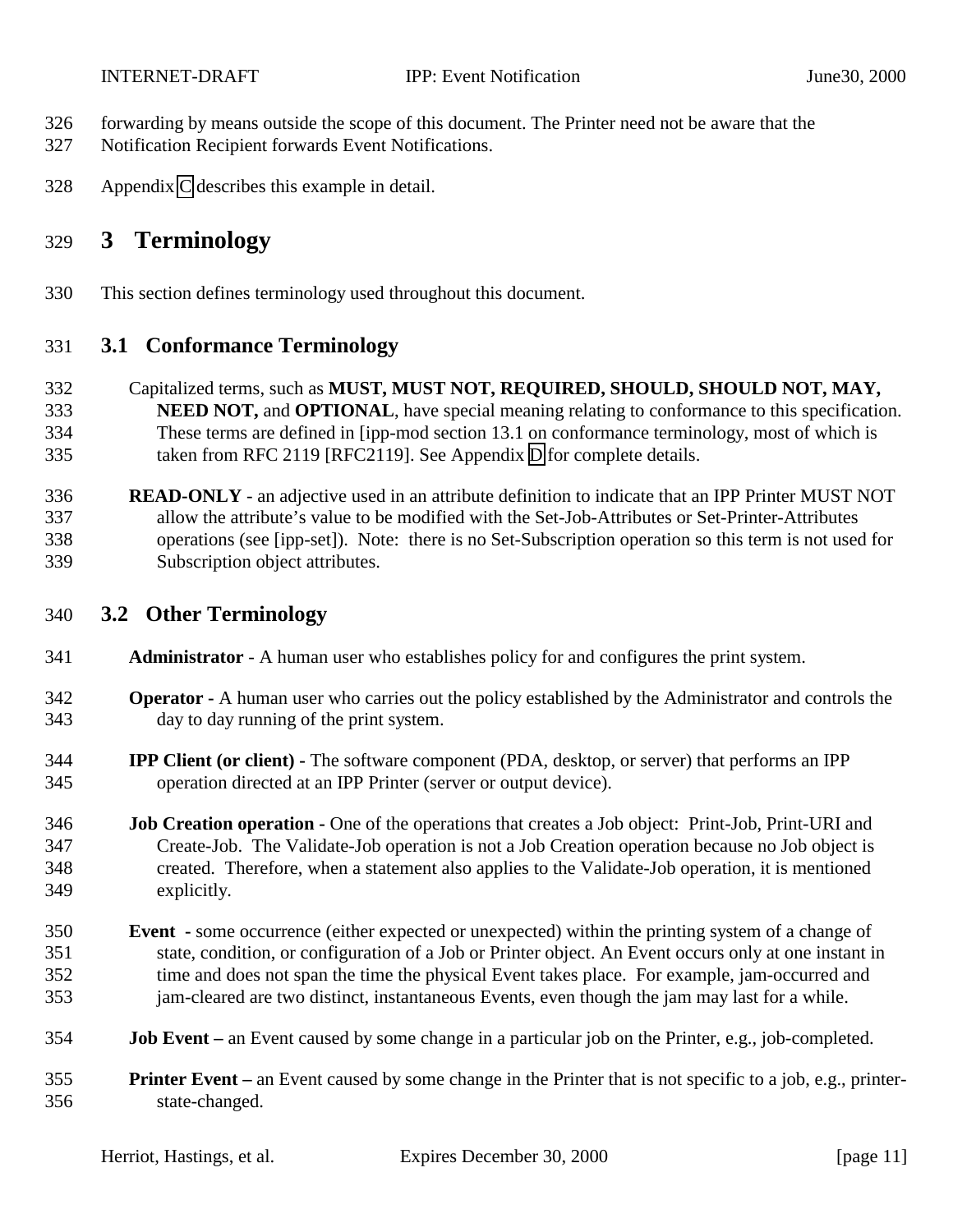| 357 | <b>Subscribed Event</b> – an Event that the Subscribing Client expresses interest in by making it a value of     |
|-----|------------------------------------------------------------------------------------------------------------------|
| 358 | the "notify-events" attribute on a Subscription Object.                                                          |
| 359 | <b>Subscribed Job Event</b> – a Subscribed Event that is a Job Event.                                            |
| 360 | <b>Subscribed Printer Event</b> – a Subscribed Event that is a Printer Event.                                    |
| 361 | <b>Event Notification</b> - the information about an Event that the Printer sends when an Event occurs.          |
| 362 | <b>Notification Recipient</b> - the entity to which the Printer sends an Event Notification.                     |
| 363 | <b>Delivery Method</b> - the mechanism by which the Printer delivers the Event Notification, e.g., via email     |
| 364 | or via SNMP.                                                                                                     |
| 365 | <b>Delivery Method Document - a document, separate from this document, that defines a Delivery</b>               |
| 366 | Method.                                                                                                          |
| 367 | <b>Subscription Object</b> - An object containing a set of attributes that indicate: the Notification Recipient, |
| 368 | the Delivery Method, the Subscribed Events that cause the Printer to send an Event Notification,                 |
| 369 | and the information to send in an Event Notification.                                                            |
| 370 | <b>Per-Job Subscription Object</b> - A Subscription Object that is associated with a single Job. The Create-     |
| 371 | Job-Subscriptions operation and Job Creation operations create such an object.                                   |
| 372 | Per-Printer Subscription Object - A Subscription Object that is associated with the Printer as a                 |
| 373 | whole. The Create-Printer-Subscriptions operation creates such an object.                                        |
| 374 | <b>Subscribing Client - The client that creates the Subscription Object.</b>                                     |
| 375 | <b>Subscription Creation Operation - An operation that creates a Subscription Object: Job Creation</b>           |
| 376 | operations, Create-Job-Subscriptions operation, and Create-Printer-Subscriptions operation. In the               |
| 377 | context of a Job Creation operation, a Subscription Creation Operation is the part of the Job                    |
| 378 | Creation operation that creates a Subscription object.                                                           |
| 379 | <b>Subscription Creation Request</b> – The request portion of a Subscription Creation Operation.                 |
| 380 | <b>Subscription Template Attributes</b> – Subscription Object attributes that a client can supply in a           |
| 381 | Subscription Creation Operation and associated Printer Object attributes that specify supported and              |
| 382 | default values for the Subscription Object attributes.                                                           |
| 383 | Subscription Description Attributes – Subscription Object attributes that a Printer supplies during a            |
| 384 | <b>Subscription Creation Operation.</b>                                                                          |
| 385 | <b>Subscription Template Attributes Group</b> – The attributes group in a request that contains                  |
| 386 | Subscription Object attributes that are Subscription Template Attributes.                                        |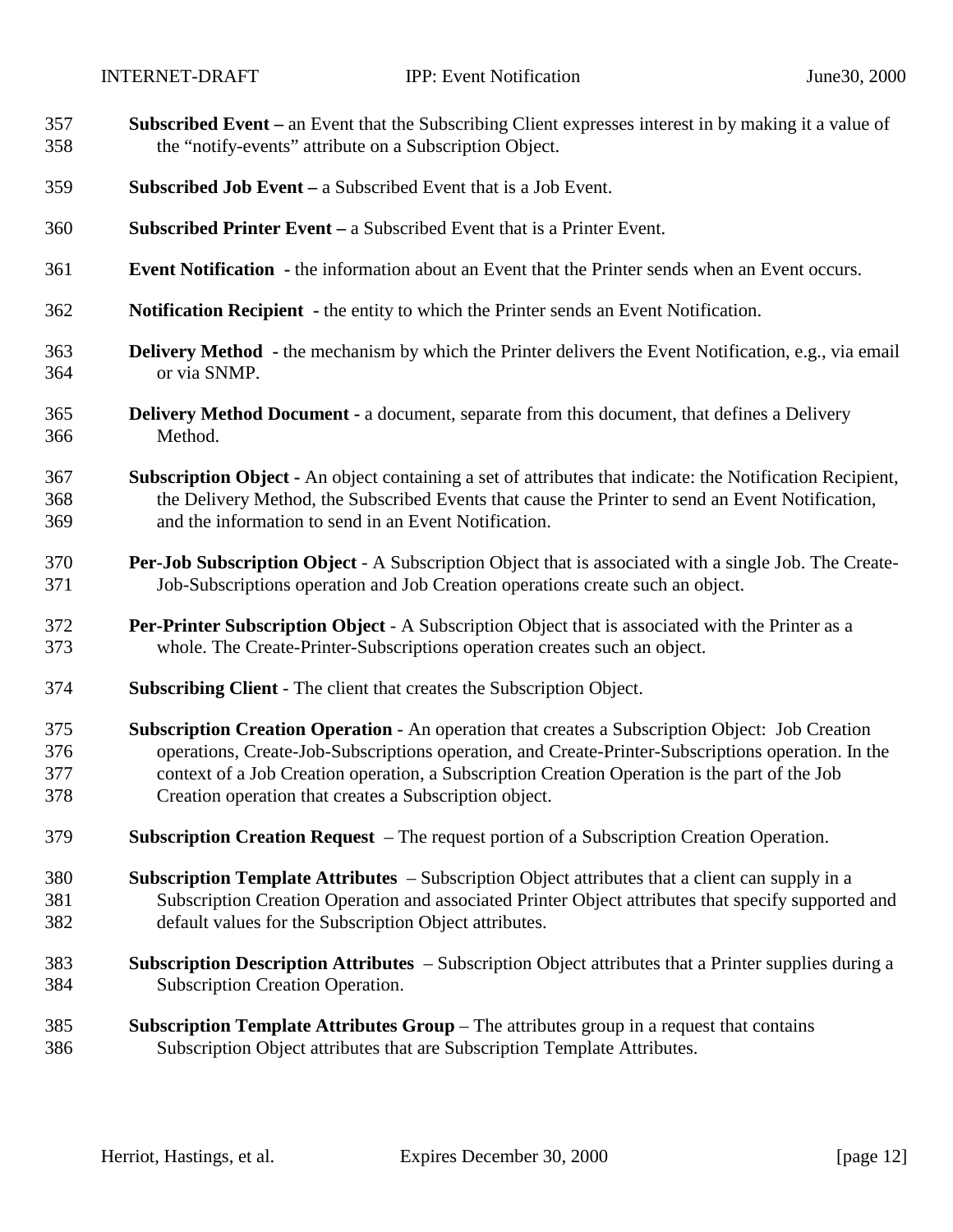- <span id="page-12-0"></span> **Subscription Attributes Group** – The attributes group in a response that contains Subscription Object attributes.
- **Human Consumable Event Notification** localized text for human consumption only. There is no standardized format and thus programs should not try to parse this text.
- **Machine Consumable Event Notification** bytes for program consumption. The bytes are formatted according to the Delivery Method document.
- **Printer** the software that supports an output device or print server (see IPP/1.1 [ipp-mod] which uses the terms Printer and Printer object interchangeably). This document extends the IPP/1.1 Printer definition to include the software that implements Subscription Creation Operations and the sending of Event Notifications, even if the software for such a Printer would be distributed across a network (see section [2.3\)](#page-9-0).
- **Notification –** when not in the phrases 'Event Notification' and 'Notification Recipient' the concepts of this specification, i.e., Events, Subscription Objects, and Event Notifications.

# **4 Object Relationships**

 This section defines the object relationships between the Printer, Job, and Subscription Objects. It does not define the implementation. For an illustration of these relationships, see Appendix [E.](#page-66-0)

### **4.1 Printer and Per-Printer Subscription Objects**

- 1. A Printer object can be associated with zero or more Per-Printer Subscription Objects.
- 2. Each Per-Printer Subscription Object is associated with exactly one Printer object.

### **4.2 Printer, Job and Per-Job Subscription Objects**

- 1. A Printer object is associated with zero or more Job objects.
- 2. Each Job object is associated with exactly one Printer object.
- 3. A Job object is associated with zero or more Per-Job Subscription Objects.
- 4. Each Per-Job Subscription Object is associated with exactly one Job object.

# **5 Subscription Object**

- A Subscribing Client creates a Subscription Object with a Subscription Creation Operation in order to
- indicate its interest in certain Events. See section [11](#page-42-0) for a description of these operations. When an Event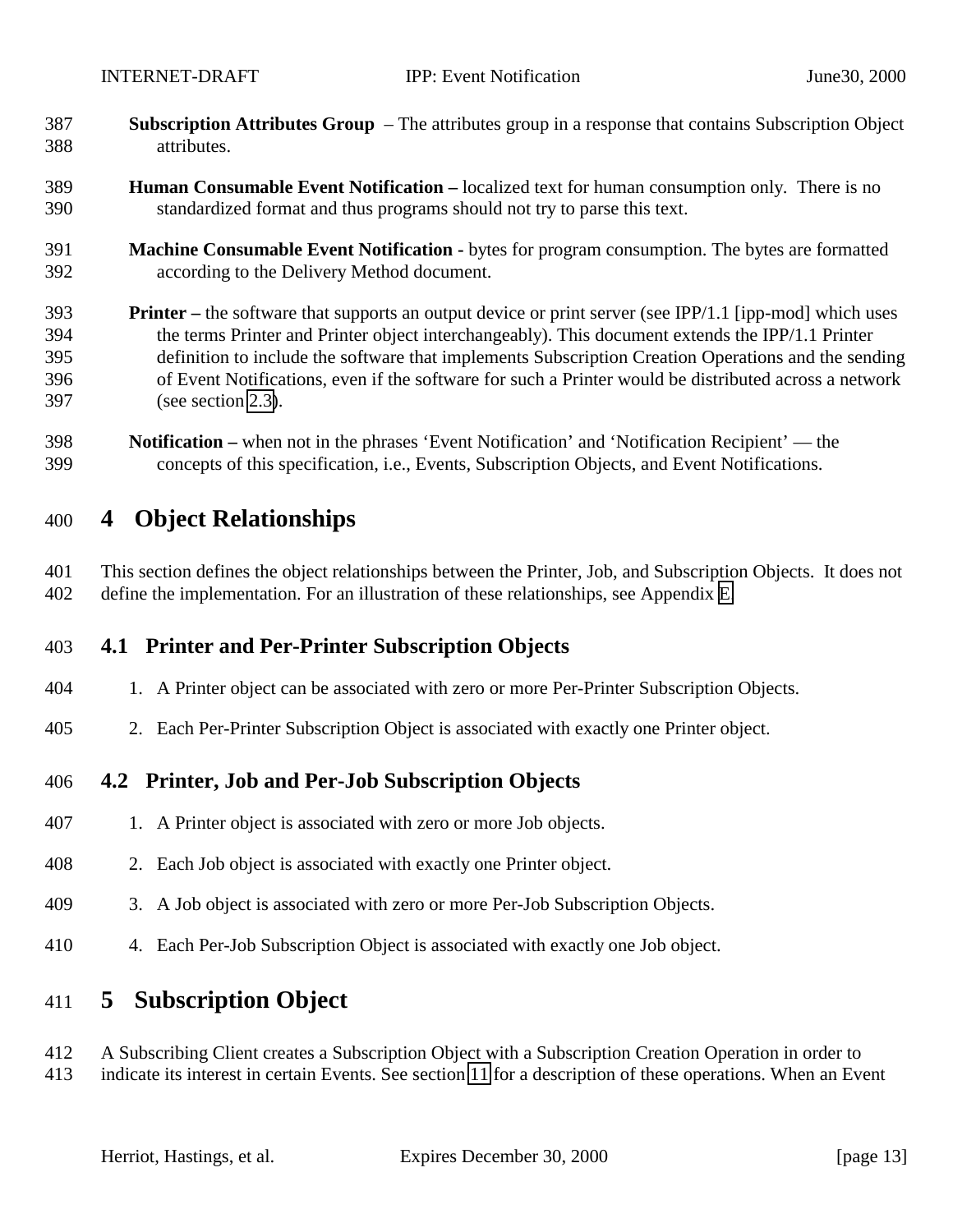<span id="page-13-0"></span>

- occurs, the Subscription Object specifies to the Printer where to send Event Notifications, how to send them
- and what to put in them. See section [9](#page-34-0) for details on the contents of an Event Notification.
- Using the IPP Job Template attributes as a model (see [ipp-mod] section 4.2), the attributes of a
- Subscription Object are divided into two categories: Subscription Template Attributes and Subscription
- Description Attributes.
- Subscription Template attributes are, in turn, like the Job Template attributes, divided into
- 1. Subscription Object attributes that a client can supply in a Subscription Creation Request and
- 2. their associated Printer Object attributes that specify supported and default values for the Subscription Object attributes
- The remainder of this section specifies general rules for Subscription Template Attributes and describes each attribute in a Subscription Object.

# **5.1 Rules for Support of Subscription Template Attributes**

 Subscription Template Attributes are fundamental to the Notification model described in this specification. 427 The client supplies these attributes in Subscription Creation Operations and the Printer uses these attributes to populate a newly created Subscription Object.

- Subscription Objects attributes that are Subscription Template Attributes conform to the following rules:
- 1. Each attribute's name starts with the prefix string "notify-" and this document calls such attributes "notify-xxx".
- 2. For each "notify-xxx" Subscription Object attribute defined in column 1 of [Table 1, Table 1](#page-17-0) specifies corresponding Printer attributes: "notify-xxx-default", "notify-xxx-supported", "yyy-supported" and "notify-max-xxx-supported" defined in column 2 of [Table 1.](#page-17-0)
- 3. If a Printer supports "notify-xxx" in column 1 of [Table 1,](#page-17-0) then the Printer MUST support all associated attributes specified in column 2 of [Table 1.](#page-17-0) For example, [Table 1](#page-17-0) shows that if the Printer supports "notify-events", it MUST support "notify-events-default", "notify-events-supported" and "notify-max-events-supported".
- 4. If a Printer does not support "notify-xxx" in column 1 of [Table 1,](#page-17-0) then the Printer MUST NOT support any associated "notify-yyy" attributes specified in column 2 of [Table 1.](#page-17-0) For example, [Table](#page-17-0) [1](#page-17-0) 1 shows that if the Printer doesn't support "notify-events", it MUST NOT support "notify-events- default", "notify-events-supported" and "notify-max-events-supported". Note this rule does not apply to attributes whose names do not start with the string "notify-" and are thus defined in another object and used by other attributes.
- 5. Most "notify-xxx" attributes have a corresponding "yyy-supported" attribute that specifies the supported values for "notify-xxx". Column 2 of [Table 1](#page-17-0) specifies the name of each "yyy-supported"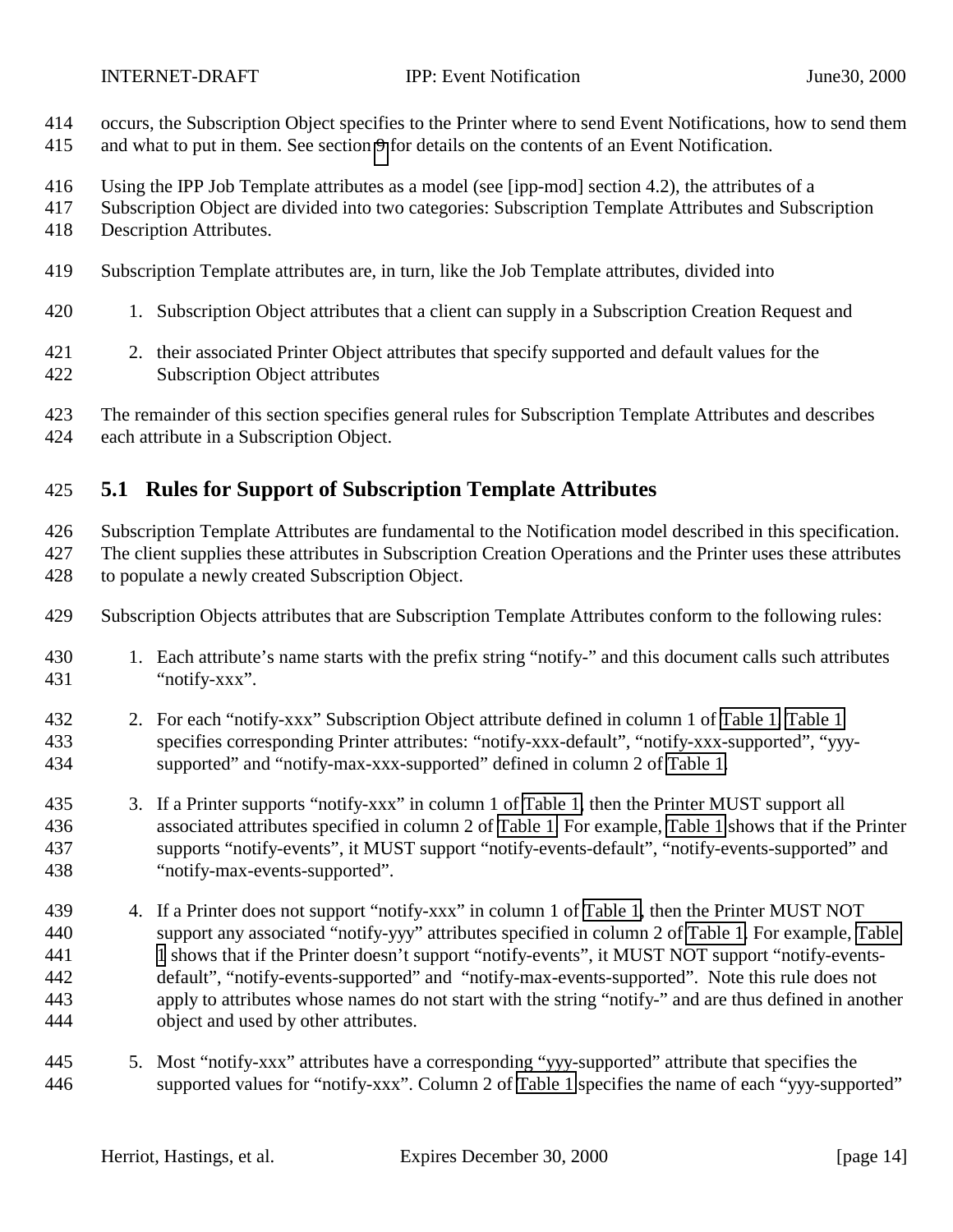<span id="page-14-0"></span>

- attribute. The naming rules of IPP/1.1 (see [ipp-mod]) are used when "yyy-supported" is "notify-xxx-supported".
- 6. Some "notify-xxx" attributes have a corresponding "notify-xxx-default" attribute that specifies the value for "notify-xxx" if the client does not supply it. Column 2 of [Table 1](#page-17-0) specifies the name of each "notify-xxx-default" attribute. The naming rules of IPP/1.1 (see [ipp-mod]) are used.
- 7.A Printer MUST support the 'subscription-template' group name in the Get-Printer-Attributes 453 operation (see [ipp-mod] section  $3.2.5$  for the specification of group names) and return all of the attributes in column 2 of [Table 1](#page-17-0) that the Printer supports. All of the attributes in column 2 of [Table](#page-17-0) 455 455 **[1](#page-17-0) MUST** be included if the client supplies the 'all' group name.
- If a client wishes to present an end user with a list of supported values from which to choose, the client SHOULD query the Printer for its supported value attributes. The client SHOULD also query the default
- value attributes. If the client then limits selectable values to only those values that are supported, the client
- can guarantee that the values supplied by the client in the create request all fall within the set of supported
- values at the Printer. When querying the Printer, the client MAY enumerate each attribute by name in the
- Get-Printer-Attributes Request, or the client MAY just supply the 'subscription-template' group name in
- order to get the complete set of supported attributes (both supported and default attributes).

# **5.2 Rules for Processing Subscription Template Attributes**

- This section defines a detailed set of rules that a Printer follows when it processes Subscription Template Attributes in a Subscription Creation Request. These rules are similar to the rules for processing Operation attributes in [ipp-mod]. That is, the Printer may or may not support an attribute and a client may or may not
- supply the attribute. Some combinations of these cases are OK. Others return warnings or errors, and
- perhaps a list of unsupported attributes.
- A Printer MUST implement the following behavior for processing Subscription Template Attributes in a Subscription Creation Request:
- 1. If a client supplies a "notify-xxx" attribute from column 1 of [Table 1](#page-17-0) and the Printer supports it and its value, the Printer MUST populate the attribute on the created Subscription Object.
- 2. If a client supplies a "notify-xxx" attribute from column 1 of [Table 1](#page-17-0) and the Printer doesn't support it or its value, the Printer MUST NOT populate the attribute on the created Subscription Object with it. The Printer MUST do one of the following:
- a) If the value of the "notify-xxx" attribute is unsupported, the Printer MUST return the attribute with its value in the Subscription Attributes Group of the response.
- b) If "notify-xxx" is an unsupported attribute, the Printer MUST return the attribute in the Subscription Attributes Group of the response with the 'unsupported' out-of-band value.
- Note: The rules of this step are the same as for Unsupported Attributes [ipp-mod] section 3.1.7. except that the unsupported attributes are returned in the Subscription Attributes Group rather than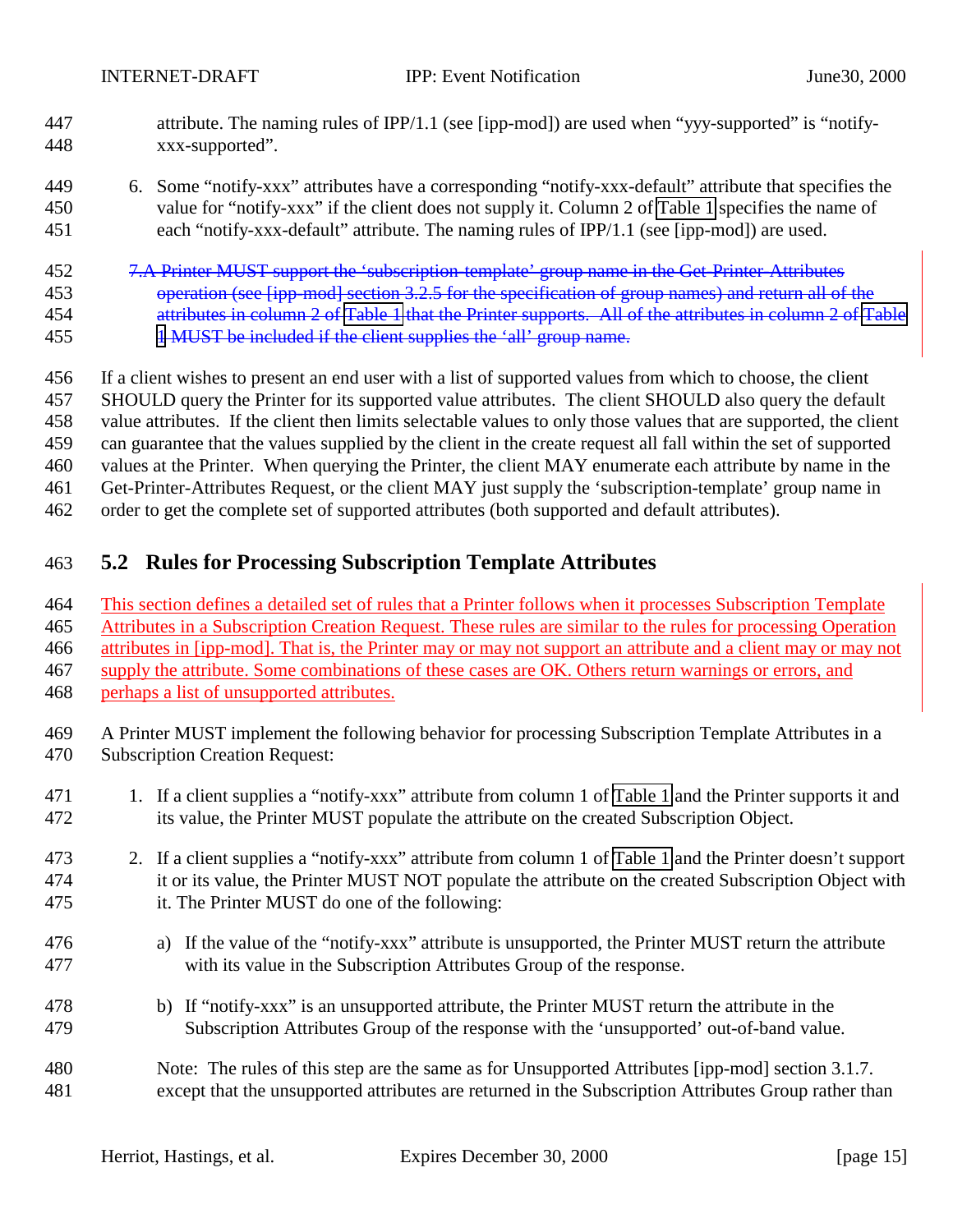<span id="page-15-0"></span>

- the Unsupported Attributes Group because Subscription Creation Operations can create more than one Subscription Object).
- 3. If a client is REQUIRED to supply a "notify-xxx" attribute from column 1 of [Table 1](#page-17-0) and the Printer doesn't support the supplied value, the Printer MUST NOT create a Subscription Object. The rules for Unsupported Attributes in step [#2](#page-14-0) still apply.
- 4. If a client does not supply a "notify-xxx" attribute from column 1 of [Table 1](#page-17-0) and the attribute is REQUIRED for the client to supply, the Printer MUST reject the Subscription Creation Operation (including Job Creation operations) without creating a Subscription Object, and MUST return in the response:
- c) the status code 'client-error-bad-request' AND
- d) no Subscription Attribute Groups.
- 5. If a client does not supply a "notify-xxx" attribute from column 1 of [Table 1](#page-17-0) that is OPTIONAL for the client to supply, and column 2 of [Table 1](#page-17-0) either:
- a) specifies a "notify-xxx-default" attribute, the Printer MUST behave as if the client had supplied the "notify-xxx-default" attribute (see step [#1\)](#page-14-0) and populate the Subscription object with the value of the "notify-xxx-default" attribute as part of the Subscription Creation operation (unlike Job Template attributes where the Printer does not populate the Job object with defaults - see [ipp-mod]) OR
- b) does not specify a "notify-xxx-default" attribute, the Printer MUST populate the "notify-xxx" attribute on the Subscription Object according to the definition of the "notify-xxx" attribute in a section [5.3.](#page-17-0) For some attributes, the "notify-xxx" is populated with the value of some other attribute, and for others, the "notify-xxx" is NOT populated on the Subscription object at all.
- 6. A Printer MUST create a Subscription Object for each Subscription Template Attributes group in a request unless the Printer:
- a) encounters some attributes in a Subscription Template Attributes Group that require the Printer not to create the Subscription Object OR
- b) would be a Per-Job Subscription Object and the number of Per-Job Subscription Objects already equals the value of the "notify-max-job-subscriptions-supported" Printer attribute OR
- c) would be a Per-Printer Subscription Object and the number of Per-Printer Subscription Objects already equals the value of the "notify-max-printer-subscriptions-supported" Printer attribute.
- 7. A response MUST contain one Subscription Attributes Group for each Subscription Template Attributes Group in the request (and in the same order) whether the Printer creates a Subscription Object from the Subscription Template Attributes Group or not. However, the attributes in each Subscription Attributes Group can be in any order.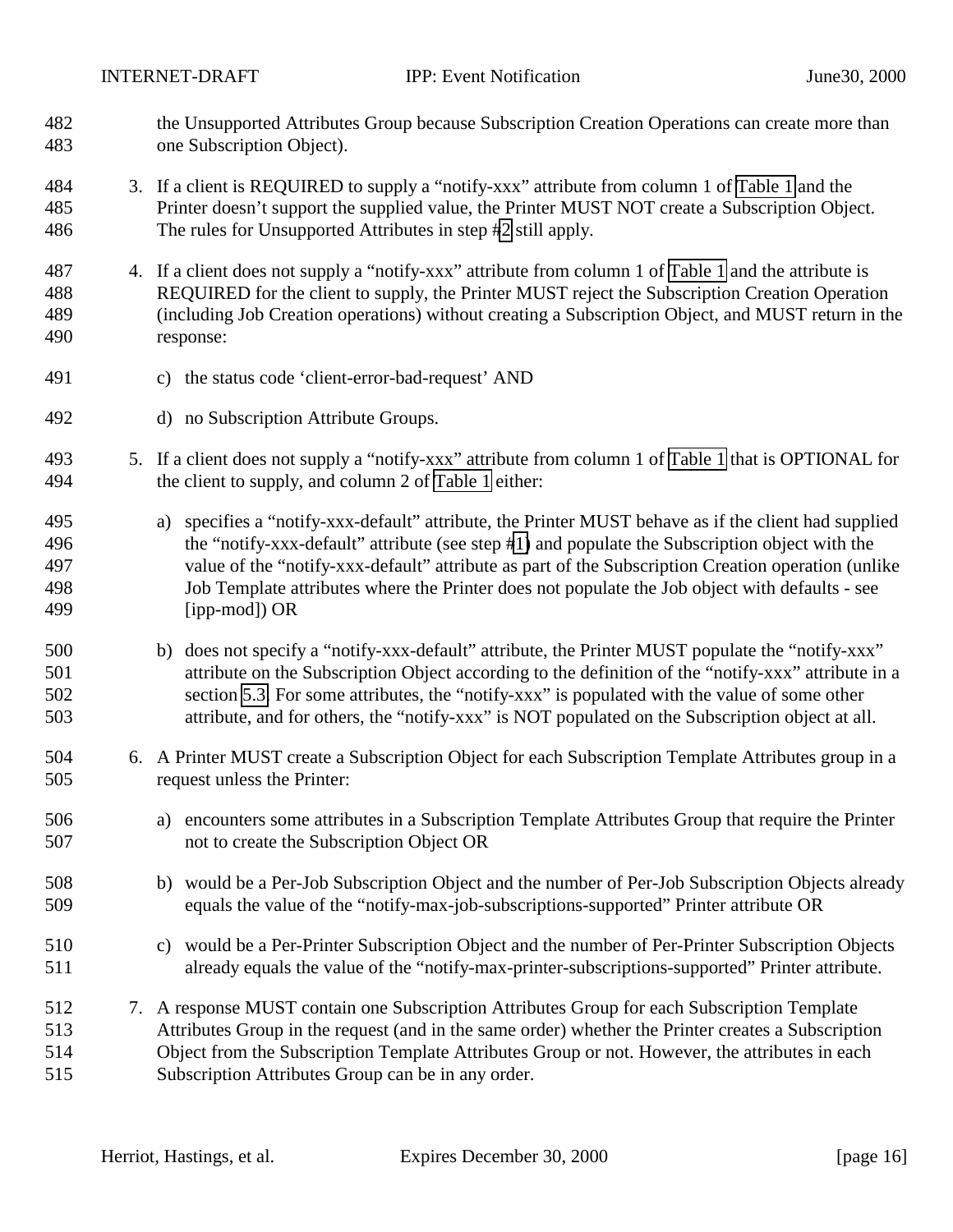| 516<br>517                             |               | 8. The Printer MUST populate each Subscription Attributes Group of the response such that each<br>contains:                                                                                                                                                                                                                                                                                                                                                                                                                                                               |
|----------------------------------------|---------------|---------------------------------------------------------------------------------------------------------------------------------------------------------------------------------------------------------------------------------------------------------------------------------------------------------------------------------------------------------------------------------------------------------------------------------------------------------------------------------------------------------------------------------------------------------------------------|
| 518<br>519                             |               | a) the "notify-subscription-id" attribute (see section 5.4.1), if and only if the Printer creates a<br>Subscription Object.                                                                                                                                                                                                                                                                                                                                                                                                                                               |
| 520<br>521<br>522<br>523<br>524<br>525 |               | b) the "notify-lease-duration" attribute (see section 5.3.7), if and only if the Printer creates a Per-<br>Printer Subscription Object. The value of this attribute is the value of the Subscription Object's<br>"notify-lease-duration" attribute. This value MAY be different from the client-supplied value<br>(see section 5.3.7). If a client supplies this attribute in the creation of a Per-Job Subscription<br>Object, it MUST appear in this group with the out-of-band value 'unsupported' to indicate that<br>the Printer doesn't support it in this context. |
| 526                                    | $\mathbf{c})$ | all of the unsupported Subscription Template Attributes from step #2.                                                                                                                                                                                                                                                                                                                                                                                                                                                                                                     |
| 527<br>528<br>529<br>530               |               | d) the "notify-status-code" attribute if the Printer does not create the Subscription Object or if there<br>are unsupported attributes from step #2. The possible values of the "notify-status-code" attribute<br>are shown below (see section 17 for more details). The Printer returns the first value in the list<br>below that describes the status.                                                                                                                                                                                                                  |
| 531<br>532<br>533<br>534<br>535        |               | 'client-error-uri-scheme-not-supported': the Subscription Object was not created because<br>the scheme of the "notify-recipient-uri" attribute is not supported. See section 17.1 for<br>more details about this status code. See step #3 in this section for the case that causes<br>this error, and the resulting step #6a) that causes the Printer not to create the Subscription<br>Object.                                                                                                                                                                           |
| 536<br>537<br>538<br>539<br>540        |               | 'client-error-too-many-subscriptions': the Subscription Object was not created because the<br>number of Subscription Objects would exceed the value of the Printer's "notify-max-job-<br>subscriptions-supported" or "notify-max-printer-subscriptions-supported" attributes.<br>The client SHOULD try again later. See section 17.2 for more details about this status<br>code. See steps #6b) and #6c) in this section for the cases that causes this error.                                                                                                            |
| 541<br>542<br>543<br>544<br>545        |               | 'successful-ok-too-many-events': the Subscription Object was created without the "notify-<br>events" values included in this Subscription Attributes Group because the "notify-<br>events" attribute contains too many values. See section 17.3 for more details about this<br>status code. See step #2 in this section and section 5.3.2 for the cases that cause this<br>status code.                                                                                                                                                                                   |
| 546<br>547<br>548<br>549               |               | 'successful-ok-ignored-or-substituted-attributes': the Subscription Object was created but<br>some supplied Subscription Template Attributes are unsupported. These unsupported<br>attributes are also in the Subscription Attributes Group. See section 17.4 for more details<br>about this status code. See step #2 in this section for the cases that cause this status code.                                                                                                                                                                                          |
| 550<br>551<br>552<br>553               |               | 9. The Printer MUST validate all Subscription Template Attributes and MUST return all unsupported<br>attributes and values in the corresponding Subscription Attributes Group of the response (see step<br>#2) unless it determines that it could not create additional Subscription Objects because of condition<br>#6b) or condition #6c). Then, the Printer NEED NOT validate these additional Subscription                                                                                                                                                            |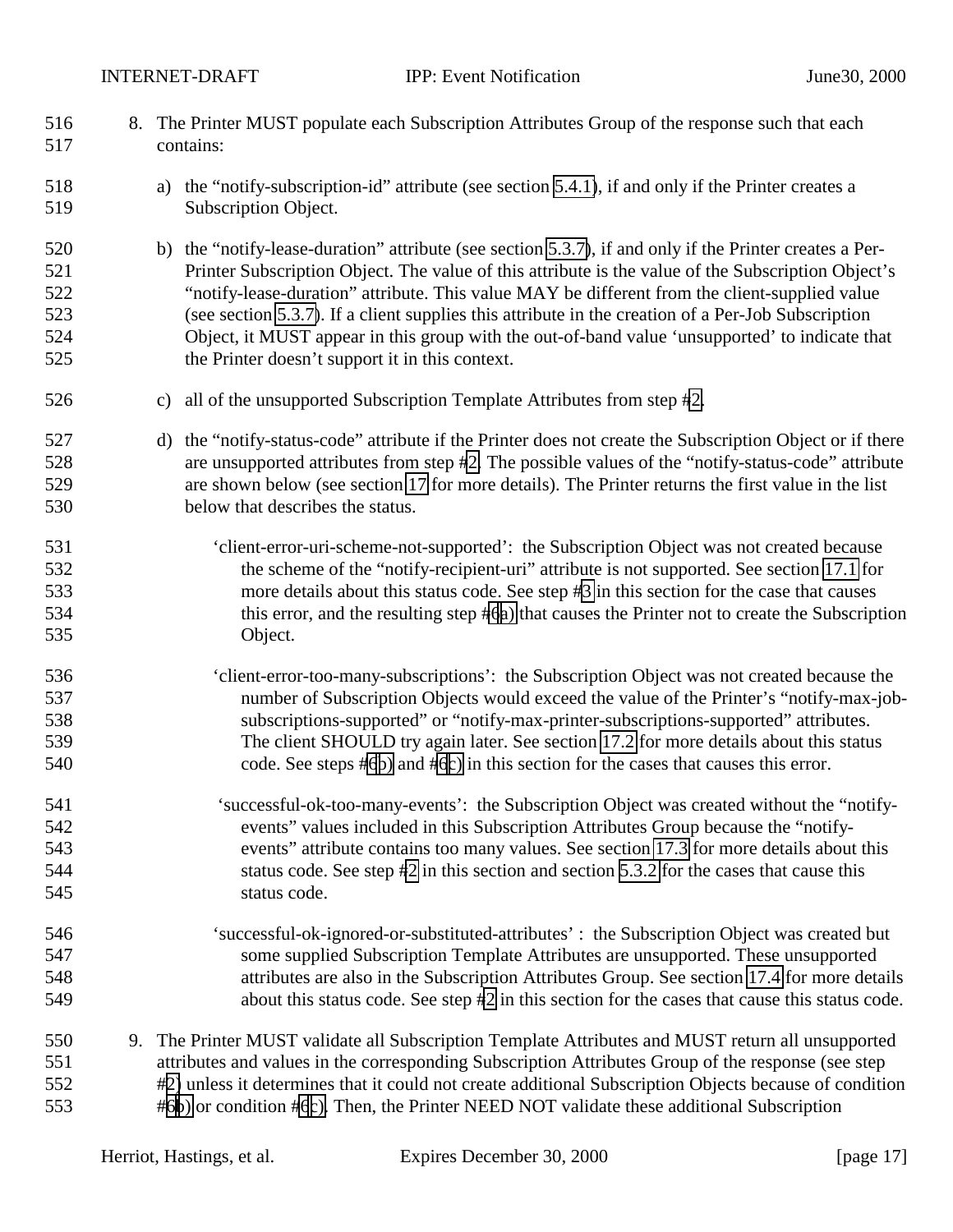<span id="page-17-0"></span>554 Template Attributes and the client MUST NOT expect to find unsupported attributes from step [#2](#page-14-0) 555 in such additional Subscription Attribute Groups.

### 556 **5.3 Subscription Template Attributes**

- 557 This section contains the Subscription Template Attributes defined for the Subscription and Printer objects.
- 558 Table 1 below shows the Subscription Template Attributes and has two columns:
- 559 **Attribute in Subscription Object:** the name and attribute syntax of each Subscription Object 560 Attribute that is a Subscription Template Attribute
- 561 **Default and Supported Printer Attributes:** the default attribute and supported Printer attributes 562 that are associated with the attribute in column 1.
- 563 A Printer MUST support all attributes in Table 1 below except for "notify-attributes" (and "notify-
- 564 attributes-supported"). A client MUST supply "notify-recipient-uri" and MAY omit any of the rest of the

565 attributes in column 1 of Table 1 in a Subscription Creation Request.

| 566 | <b>Table 1 – Subscription Template Attributes</b> |
|-----|---------------------------------------------------|
|     |                                                   |

| <b>Attribute in Subscription Object</b>    | <b>Default and Supported Printer Attributes</b>                                                  |  |
|--------------------------------------------|--------------------------------------------------------------------------------------------------|--|
| notify-recipient-uri (uri)                 | notify-schemes-supported (1setOf uriScheme)                                                      |  |
| notify-events (1setOf type2 keyword)       | notify-events-default (1setOf type2 keyword)                                                     |  |
|                                            | notify-events-supported (1setOf type2 keyword)                                                   |  |
|                                            | notify-max-events-supported (integer(2:MAX))                                                     |  |
| notify-attributes (1setOf type2 keyword)   | notify-attributes-supported (1setOf type2 keyword)                                               |  |
| notify-user-data (octetString $(63)$ )     |                                                                                                  |  |
| notify-charset (charset)                   | charset-supported (1setOf charset)                                                               |  |
| notify-natural-languages (naturalLanguage) | generated-natural-language-supported<br>(1setOf naturalLanguage)                                 |  |
| notify-lease-duration (integer(0:MAX))     | notify-lease-duration-default (integer(0:67108863))                                              |  |
|                                            | notify-lease-duration-supported (1setOf (integer(0:<br>$67108863$   rangeOfInteger(0:67108863))) |  |
| notify-persistence (boolean)               | notify-persistence-default (boolean)                                                             |  |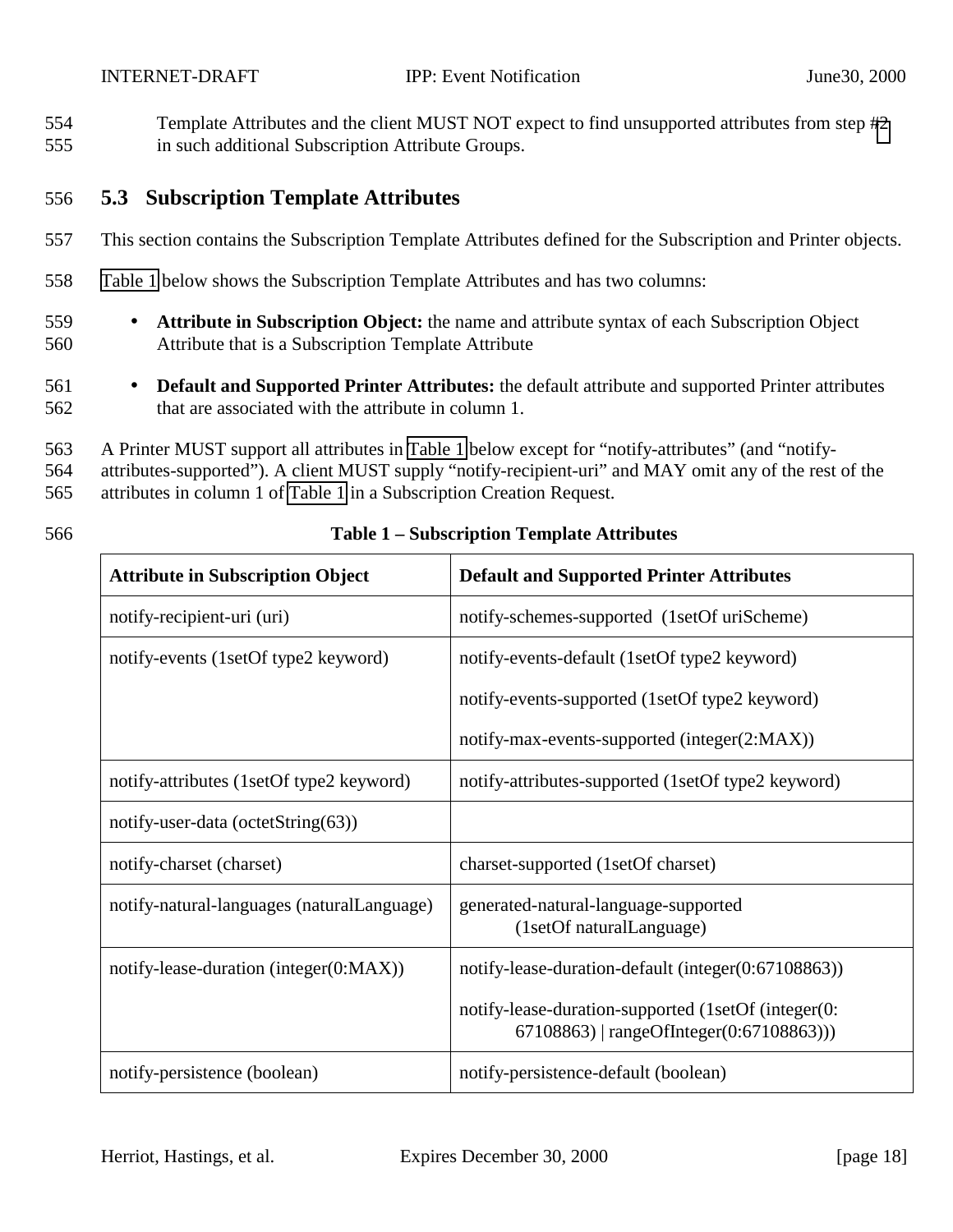| <b>Attribute in Subscription Object</b> | <sup>1</sup> Default and Supported Printer Attributes |  |
|-----------------------------------------|-------------------------------------------------------|--|
|                                         | notify-persistence-supported (1setOf boolean)         |  |

### **5.3.1 notify-recipient-uri (uri)**

 This attribute's value is a URL, which is a special case of a URI. Its value consists of a scheme and an address. The address specifies the Notification Recipient and the scheme specifies the Delivery Method for each Event Notification associated with this Subscription Object.

- A Printer MUST support this attribute.
- A client MUST supply this attribute in Subscription Creation Operation. Thus there is no need for a default attribute.
- The "notify-schemes-supported (1setOf uriScheme)" attribute MUST specify the schemes supported for this attribute.
- If the client supplies an unsupported scheme in the value of this attribute, then the Printer MUST not create
- the Subscription Object and MUST return the "notify-status-code" attribute with the 'client-error-uri-
- scheme-not-supported' value in the Subscription Attributes Group in the response.

### **5.3.2 notify-events (1setOf type2 keyword)**

- This attribute contains a set of Subscribed Events. When an Event occurs and it "matches" a value of this
- attribute, the Printer sends an Event Notification using information in the Subscription Object. The details
- of "matching" are described subsection [5.3.2.2.](#page-22-0)
- A Printer MUST support this attribute.
- A client MAY supply this attribute in a Subscription Creation Operation. If the client does not supply this
- attribute in Subscription Creation Operation, the Printer MUST populate this attribute on the Subscription Object with its "notify-events-default" attribute value.
- Each value of this attribute on a Subscription Object MUST be one of the values of the "notify-events-supported (1setOf type2 keyword)" attribute.
- The number of values of this attribute MUST NOT exceed the value of the "notify-max-events-supported"
- attribute. A Printer MUST support at least 2 values per Subscription Object. If the number of values
- supplied by a client in a Subscription Creation Operation exceeds the value of this attribute, the Printer
- MUST treat extra values as unsupported values and MUST use the value of 'successful-ok-too-many-
- events' for the "notify-status-code" attribute in the Subscription Attributes Group of the response.
- **ISSUE 01: OK that we changed the number from 5 to 2 because we have rearranged the categories of**
- 595 Events to have group events?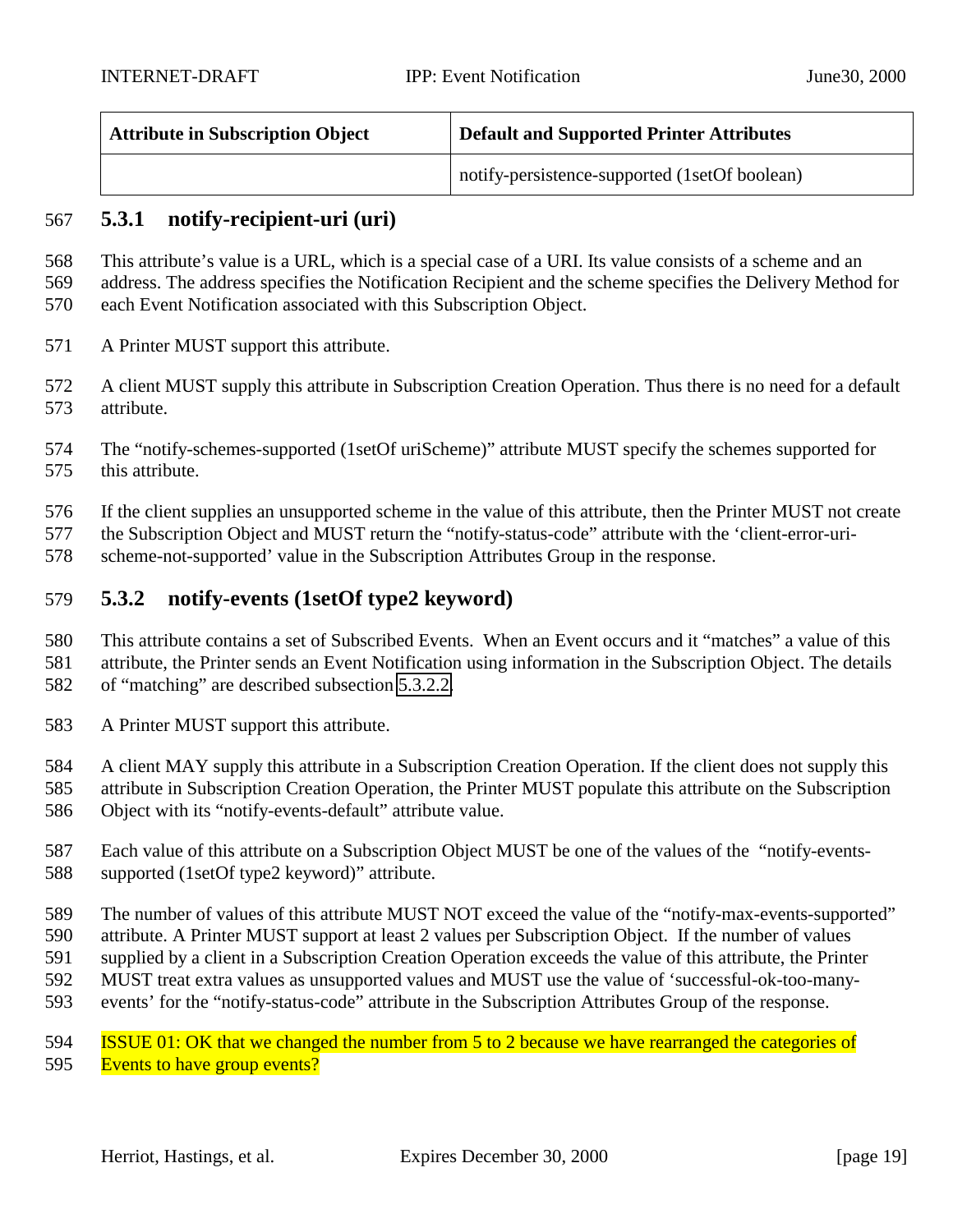#### **5.3.2.1 Standard Values for Subscribed Events**

- Each value of this attribute is a keyword and it specifies a Subscribed Event that represents certain changes.
- Some keywords represent a subset of changes of another keyword, e.g., 'job-completed' is an Event value
- which is a sub-value of 'job-state-change'. See section [5.3.2.2](#page-22-0) for the case where this attribute contains both
- a value and a sub-value.
- The values in this section are divided into three categories: No Events, Job Events and Printer Events.
- A Printer MUST support the Events indicated as "REQUIRED" and MAY support the Events indicated as "OPTIONAL".

### **5.3.2.1.1 No Events**

- The standard and only keyword value for No Events is:
- **'none':** REQUIRED no Event Notifications for any Events. As the sole value of "notify-events- supported", this value means that the Printer does not support the sending of Event Notifications. As the sole value of "notify-events-default", this value means that a client MUST specify the "notify- events" attribute in order for a Subscription Creation Operation to succeed. If the Printer receives this value as the sole value of a Subscription Creation Operation, it does not create a Subscription Object. If a Printer receives this value with other values of a Subscription Creation Operation, the Printer MUST treat this value as an unsupported value.

## **5.3.2.1.2 Subscribed Printer Events**

- For a Printer, the first Printer Event MUST be 'printer-restarted' and the last Printer Event MUST be 'printer-shutdown'.
- The standard keyword values for Subscribed Printer Events are:
- **'printer-state-changed'**: REQUIRED the Printer changed state from any state to any other state. Specifically, the value of the Printer's "printer-state", "printer-state-reasons" or "printer-is-accepting-jobs" attributes changed.
- This Subscribed Event value has the following sub-values: 'printer-restarted' and 'printer- shutdown'. A client can listen for any of these sub-values if it doesn't want to listen to all printer-state changes:
- **'printer-restarted'**: OPTIONAL when the printer is powered up or the Restart-Printer operation is performed (see [ipp-set2]). This event is the first Printer Event that can be received from a Printer.
- **'printer-shutdown'**: OPTIONAL when the device is being powered down or the Shutdown- Printer operation has been performed (see [ipp-set2]). This event is the last Printer Event that can be received from a Printer.
- **'printer-config-changed'**:OPTIONAL when the configuration of a Printer has changed, i.e., the value of the "printer-message-from-operator" or any "configuration" Printer attribute has changed.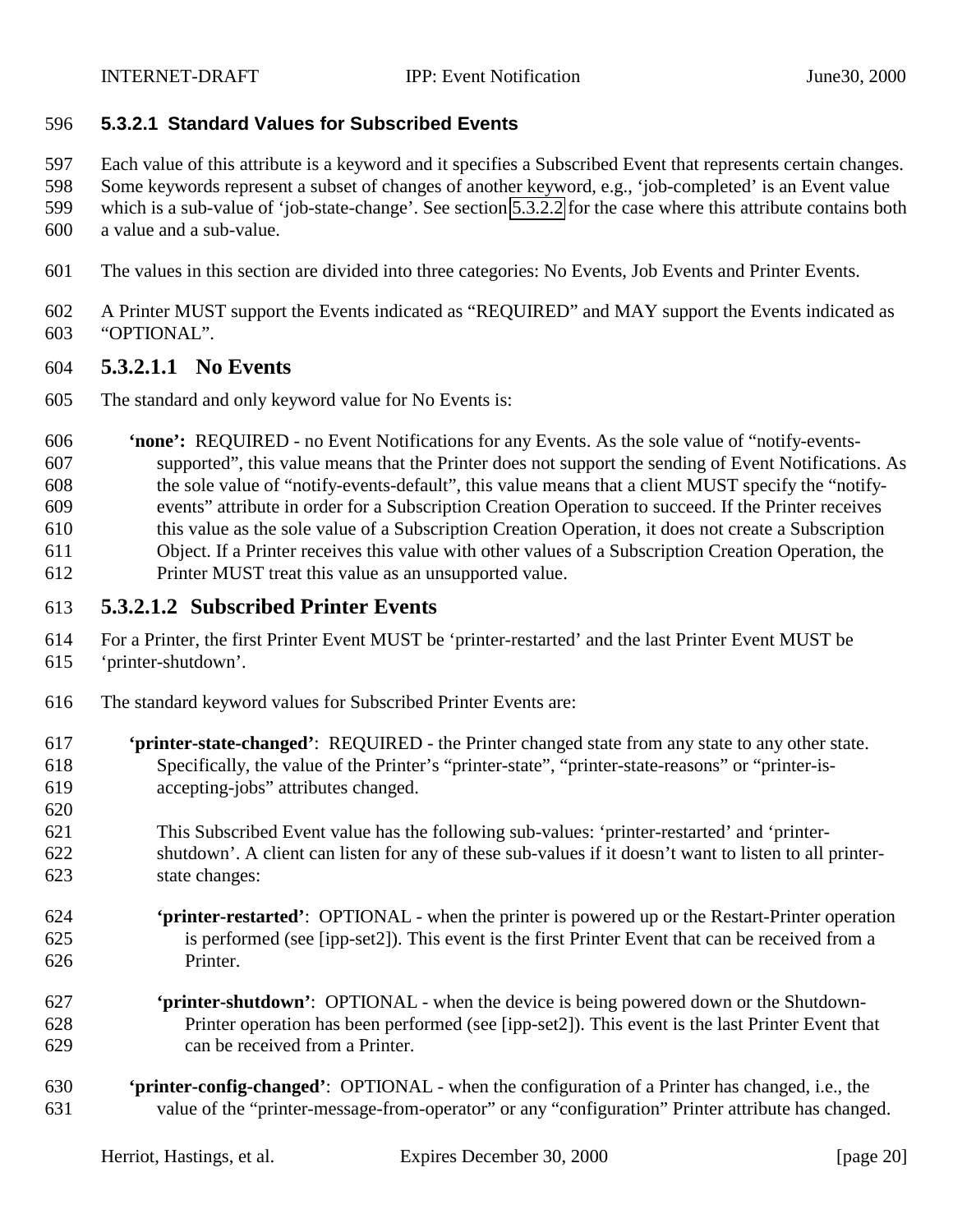A "configuration" Printer attribute is an attribute which can change value because of some human interaction either direct or indirect, and which is not covered by one of the other Events in this section. Examples of "configuration" Printer attributes are any of the Job Template attributes, such as "xxx-supported", "xxx-ready" and "xxx-default". Often, such a change is the result of a client performing a Set-Printer-Attributes operation (see [ipp-set]) on the Printer. The client has to perform a Get-Printer-Attributes to find out the new values of these changed attributes. This Event is useful for GUI clients and drivers to update the available printer capabilities to the user.

- This Event value has the following sub-values: 'printer-media-changed' and 'printer-finishings- changed'. A client can listen for any of these sub-values if it doesn't want to listen to all printer-configuration changes:
- **'printer-media-changed'**:OPTIONAL when the media loaded on a printer has been changed, i.e., the "media-ready" attribute has changed. This Event includes two cases: an input tray that goes empty and an input tray that receives additional media of the same type or of a different type. The client must check the "media-ready" Printer attribute (see [ipp-mod] section 4.2.11) separately to find out what changed.
- **'printer-finishings-changed'**:OPTIONAL when the finisher on a printer has been changed, i.e., the "finishings-ready" attribute has changed. This Event includes two cases: a finisher that goes empty and a finisher that is refilled (even if it is not full). The client must check the "finishings-ready" Printer attribute separately to find out what changed.
- **'printer-queue-order-changed'**: OPTIONAL the order of jobs in the Printer's queue has changed, so that an application that is monitoring the queue can perform a Get-Jobs operation to determine the new order. This Event does not include when a job enters the queue (the 'job-created' Event covers that) and does not include when a job leaves the queue (the 'job-completed' Event covers that).
- **'printer-no-longer-full'**: OPTIONAL when the Printer has just become able to accept a Job Creation operation, Send-Document operation, or Send-URI operation. A Printer sends this Event when it has acquired more buffer space to accept jobs after it previously did not have room to accept any more jobs and would have rejected a Job Creation Operation, a Send-Document operation, or Send-URI operation. A Notification Recipient listens for this Event when there is more than one client feeding a printer/server (fan-in).
- **'printer-full'**: OPTIONAL when the Printer has just become unable to accept a Job Creation operation, Send-Document operation, or Send-URI operation due to lack of buffer space. It is intended that a Notification Recipient use this Event to stop whatever the 'printer-no-longer-full' Event starts.
- **ISSUE 02**: OK to add 'printer-full' Event?
- **'printer-almost-idle'**:OPTIONAL when the Printer needs another Job in order to stay busy. A Printer that is an output device MAY use this Event to request a new job sufficiently ahead of time so as not to run out of work between jobs. A Printer that is a fan-out spooler MAY listen for this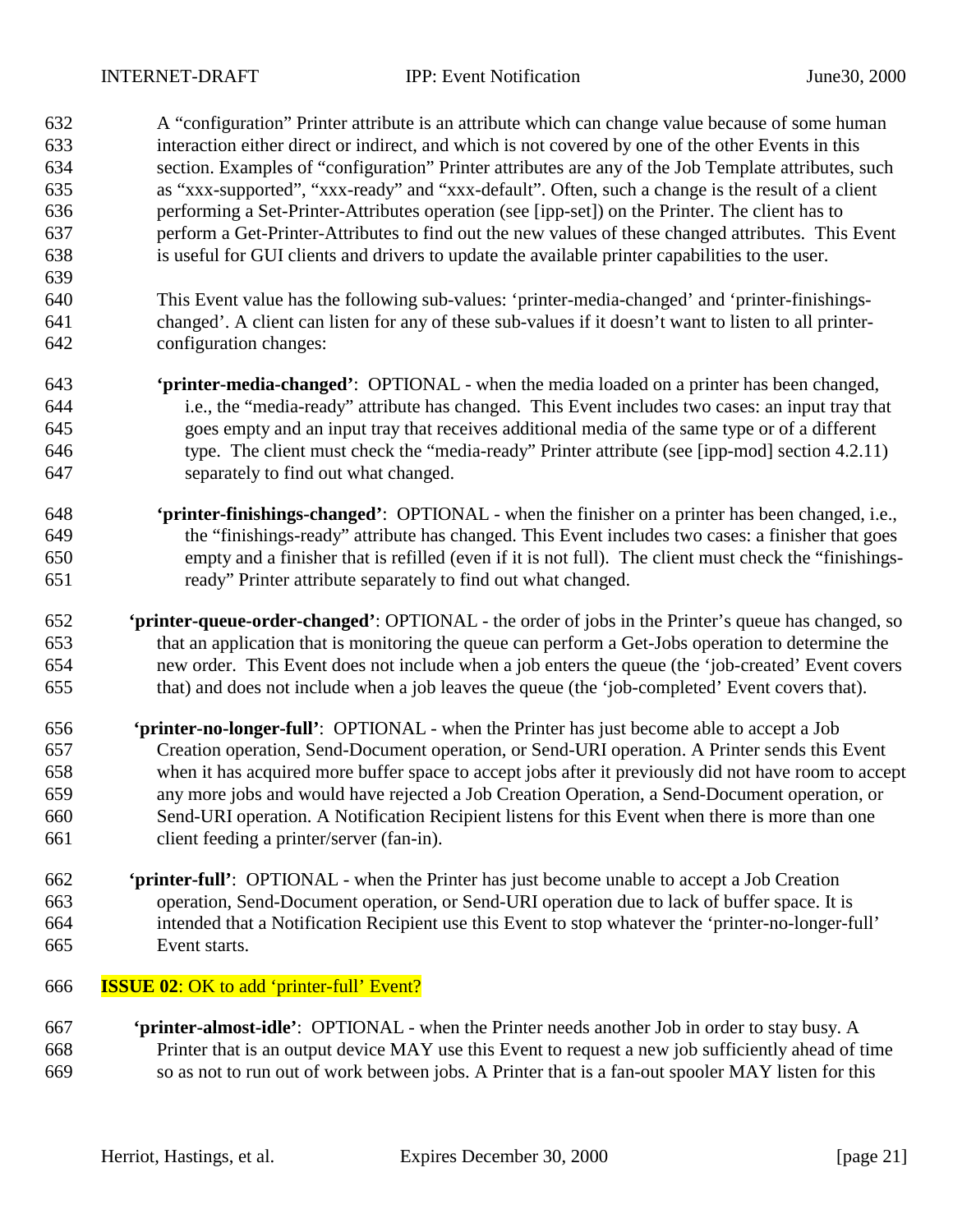- Event and hold pending Jobs until a downstream Printer sends this Event to indicate that it needs another Job in order to stay busy.
- **'printer-not-almost-idle'**:OPTIONAL when the Printer no-longer needs another Job in order to stay busy. It is intended that a Notification Recipient use this Event to stop whatever the 'printer-almost-idle' Event starts.
- **ISSUE 03**: OK to add 'printer-not-almost-idle' Event?

# **5.3.2.1.3 Subscribed Job Events**

- For each Job object, the first Job Event MUST be 'job-created' and the last Job Event MUST be 'job-completed'.
- The standard keyword values for Subscribed Job Events are:
- **'job-state-changed'**: REQUIRED the job has changed from any state to any other state. Specifically, the Printer sends this Event whenever the value of the "job-state" attribute or "job-state-reasons" attribute changes. When a Job is removed from the Job History (see [ipp-mod] 4.3.7.1), no Event is generated.
- This Event value has the following sub-values: 'job-created', 'job-completed' and 'job-purged'. A client can listen for any of these sub-values if it doesn't want to listen to all 'job-state changes'.
- **'job-created'**: REQUIRED the Printer has accepted a Job Creation operation and the job's "time- at-creation" attribute value is set (see [ipp-mod] section 4.3.14.1). The Printer puts the job in the 'pending', 'pending-held' or 'processing' states. This event is the first Job Event that can be received from a Job.
- **'job-completed'**: REQUIRED the job has reached one of the completed states, i.e., the value of the job's "job-state" attribute has changed to: 'completed', 'aborted', or 'canceled'. The Job's "time-at-completed" and "date-time-at-completed" (if supported) attributes are set (see [ipp-mod] section 4.3.14). This event is the last Job Event that can be received from a Job.
- **'job-purged'**: OPTIONAL when a 'not-completed' job (i.e., not 'completed', 'canceled', or 'aborted') was purged from the printer using the Purge-Jobs operation. The Printer MUST immediately send a 'job-completed' event after this event to meet the requirement that 'job-completed' is the last event for the Job.
- **'job-config-changed':** OPTIONAL when the configuration of a job has changed, i.e., the value of the "job-message-from-operator" or any of the "configuration" Job attributes have changed. A "configuration" Job attribute is an attribute that can change value because of some human interaction either direct or indirect. Examples of "configuration" Job attributes are any of the job template attributes and the "job-name" attribute. Often, such a change is the result of the user or the Operator performing a Set-Job-Attributes operation (see [ipp-set]) on the Job object. The client performs a Get-Job-Attributes to find out the new values of the changed attributes. This Event is useful for GUI clients and drivers to update the job information to the user.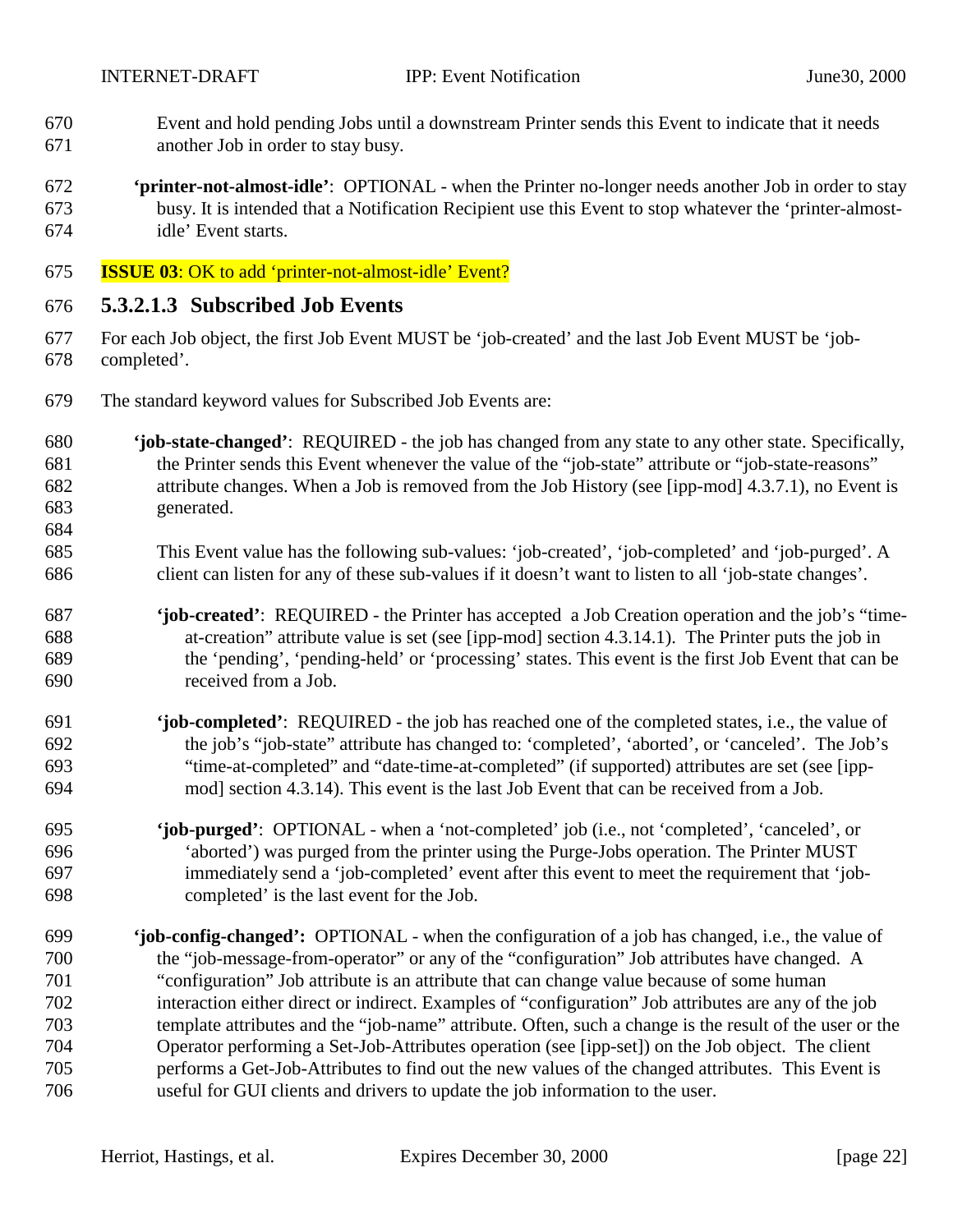<span id="page-22-0"></span>707 '**job-progress**'**:** OPTIONAL – an impression, sheet, or copy has completed. See the separate [ipp-prog] specification.

#### **5.3.2.2 Rules for Matching of Subscribed Events**

- When an Event occurs, the Printer MUST find each Subscription object whose "notify-events" attribute
- "matches" the Event. The rules for "matching" of Subscribed Events are described separately for Printer
- Events and for Job Events. This section also describes some special cases.

# **5.3.2.2.1 Rules for Matching of Printer Events**

- Suppose that the Printer causes Printer Event E to occur. For each Per-Job or Per-Printer Subscription S in
- the Printer, if E equals a value of this attribute in S or E is a sub-value of a value of this attribute in S, the
- Printer MUST generate an Event Notification.
- Consider the example. There are three Subscription Objects each with the Subscribed Printer Event
- 'printer-state-changed'. Subscription Object A is a Per-Printer Subscription Object. Subscription Object
- B is a Per-Job Subscription Object for Job 1, and Subscription Object C is a Per-Job Subscription
- Object for Job 2. When the Printer enters the 'stopped' state, the Printer sends an Event Notification to
- the Notification Recipients of Subscription Objects A, B, and C because this is a Printer Event. Note if Job 1 has already completed, the Printer would not send an Event Notification for its Subscription
- Object.

# **5.3.2.2.2 Rules for Matching of Job Events**

- Suppose that Job J causes Job Event E to occur.
- 3. For each Per-Printer Subscription S in the Printer, if E equals a value of this attribute in S or E is a sub-value of a value of this attribute in S, the Printer MUST generate an Event Notification.
- 4. For each Per-Job Subscription S associated with Job J, if E equals a value of this attribute in S or E is a sub-value of a value of this attribute in S, the Printer MUST generate an Event Notification.
- 5. For each Per-Job Subscription S that is NOT associated Job J, if E equals a value of this attribute in 731 S or E is a sub-value of a value of this attribute in, the Printer MUST NOT generate an Event Notification from S.
- Consider the example: There are three Subscription Objects listening for the Job Event 'job-completed'. Subscription Object A is a Per-Printer Subscription Object. Subscription Object B is a Per-Job Subscription Object for Job 1, and Subscription Object C is a Per-Job Subscription Object for Job 2. In addition, Per-Printer Subscription Object D is listening for the Job Event 'job-state-changed'. When Job 1 completes, the Printer sends an Event Notification to the Notification Recipient of Subscription Object A (because it is Per-Printer) and Subscription Object B because it is a Per-Job Subscription Object associated with the Job generating the Event. The Printer also sends an Event Notification to the Notification Recipient of Subscription Object D because 'job-completed' is a sub-value of 'job-state- changed' – the value that Subscription Object D is listening for. The Printer does not send an Event Notification to the Notification Recipients of Subscription Object C because it is a Per-Job Subscription Object associated with some Job other than the Job generating the Event.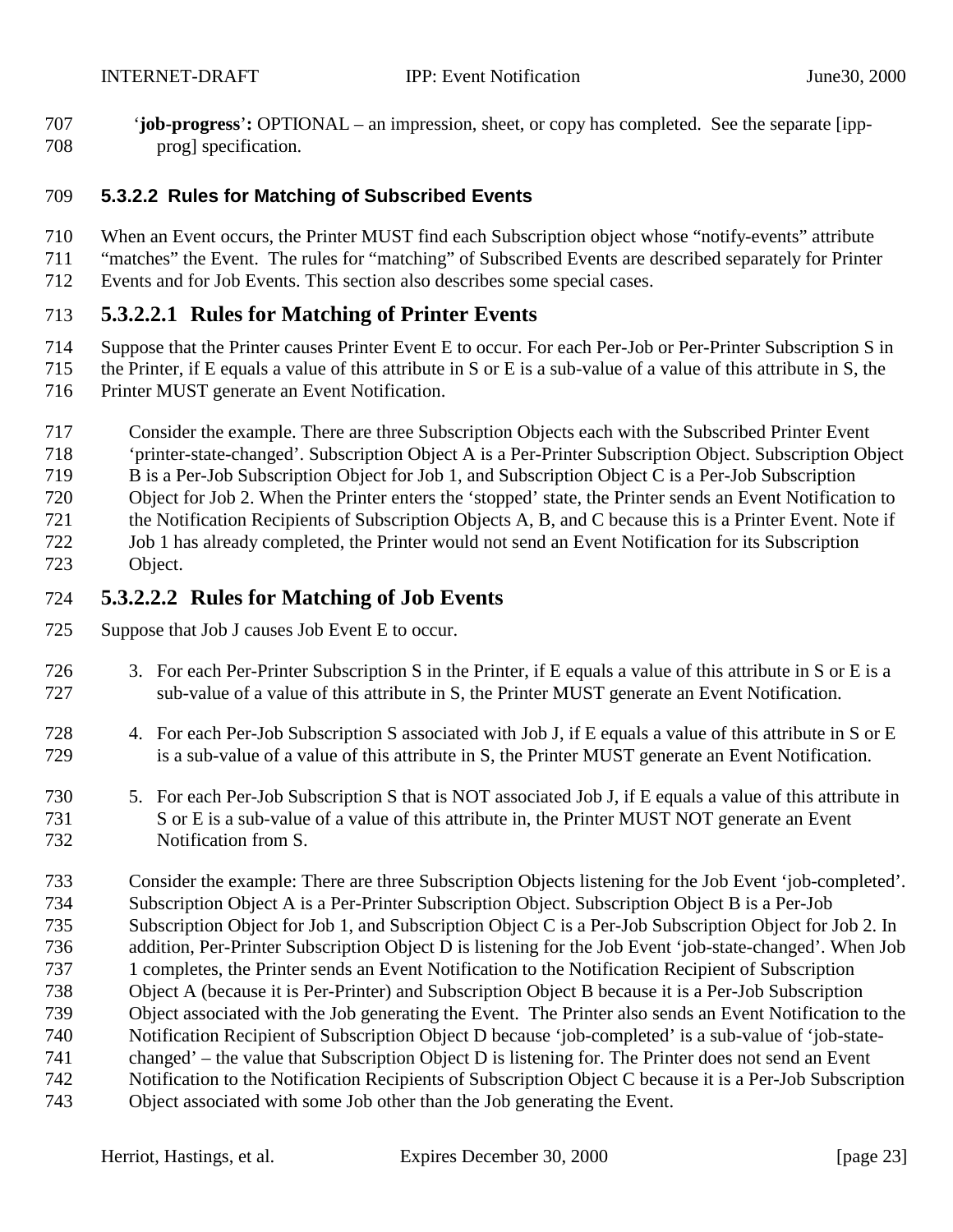# <span id="page-23-0"></span>**5.3.2.2.3 Special Cases for Matching Rules**

This section contains rule for special cases.

If an Event matches Subscribed Events in two different Subscription Objects and the Printer would send

two identical Event Notifications (except for the "notify-subscription-id" attribute) to the same Notification

Recipient using the same Delivery Method, the Printer MUST send both Event Notifications. That is, the

- Printer MUST NOT try to consolidate seemingly identical Event Notifications that occur in separate Subscription objects. Incidentally, the Printer MUST NOT reject Subscription Creation Operations that
- 
- would create this scenario.
- If an Event matches two values of this "notify-events" attribute in a single Subscription object (e.g., a value
- and its sub-value), a Printer MAY send one Event Notification for each matched value in the Subscription
- Object or it MAY send only one Event Notification per Subscription Object. The rules in sections [5.3.2.2.1](#page-22-0) and [5.3.2.2.2](#page-22-0) are purposefully ambiguous about the number of Event Notification sent when Event E
- 
- matches two or more values in a Subscription Object.
- Consider the example: There are two Per-Printer Subscription Objects when a Job completes.
- Subscription Object A has the Subscribed Job Event 'job-state-changed'. Subscription Object B has the
- Subscribed Job Events 'job-state-changed' and 'job-completed'. The Printer sends an Event
- Notification to the Notification Recipient of Subscription Object A with the value of 'job-state-changed' for the "notify-subscribing-event" attribute. The Printer sends either one or two Event
- Notifications to the Notification Recipient of Subscription Object B, depending on implementation. If it
- sends two Event Notifications, one has the value of 'job-state-changed' for the "notify-subscribing-
- event" attribute, and the other has the value of 'job-completed' for the "notify-subscribing-event"
- attribute. If it sends one Event Notification, it has the value of either 'job-state-changed' or 'job-
- completed' for the "notify-subscribing-event" attribute, depending on implementation. The algorithm
- for choosing such a value is implementation dependent.
- In addition, Delivery Methods MAY allow the Printer to moderate certain high frequency events (see section [9\)](#page-34-0).

# **5.3.3 notify-attributes (1setOf type2 keyword)**

- This attribute contains a set of attribute names. When a Printer sends a Machine Consumable Event
- Notification, it includes a fixed set of attributes (see section [9.1\)](#page-35-0). If this attribute is present and the Event
- Notification is Machine Consumable, the Printer also includes the attributes specified by this attribute.
- A Printer MAY support this attribute.
- A client MAY supply this attribute in a Subscription Creation Operation. If the client does not supply this
- attribute in Subscription Creation Operation or the Printer does not support this attribute, the Subscription
- Object MUST NOT contain the "notify-attributes" attribute. There is no "notify-attributes-default"
- attribute.
- Each keyword value of this attribute on a Subscription Object MUST be a value of the "notify-attributes-supported (1setOf type2 keyword)" attribute. The "notify-attributes-supported" MAY contain any Printer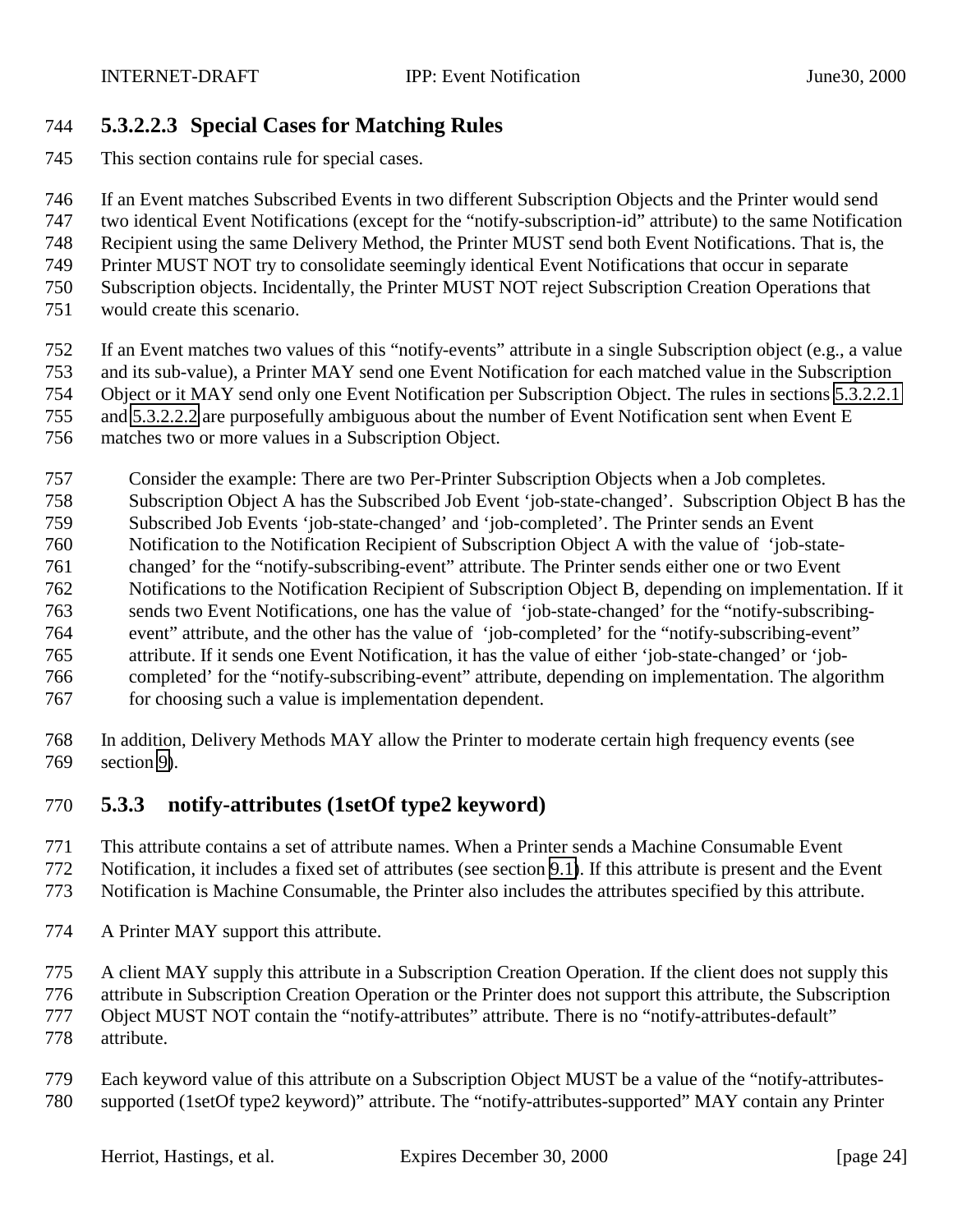<span id="page-24-0"></span>

- attribute, Job attribute or Subscription Object attribute that the Printer supports in an Event Notification. It
- MUST NOT contain any of the attributes in Section [9.1](#page-35-0) that a Printer automatically puts in an Event
- Notification; it would be redundant. If a client supplies an attribute in Section [9.1,](#page-35-0) the Printer MUST treat it as an unsupported attribute value of the "notify-attributes" attribute.
- The following rules apply to each keyword value N of the "notify-attributes" attribute: If the value N names:
- a) a Subscription attribute, the Printer MUST use the attribute N in the Subscription Object that is being used to generate the Event Notification.
- b) a Job attribute and the Printer is generating an Event Notification from a Per-Job Subscription Object S, the Printer MUST use the attribute N in the Job object associated with S.
- c) a Job attribute and the Printer is generating an Event Notification from a Per-Printer Subscription Object and the Event is:
- a Job Event, the Printer MUST use the attribute N in the Job object that caused the Event.
- a Printer Event, the Printer MUST use the attribute N in the active Job.
- If a Printer supports this attribute and a Subscription Object contains this attribute and the Delivery Method generates a Machine Consumable Event Notification, the Printer MUST include in each Event Notification:
- a) the attributes specified in section [9.1](#page-35-0) and
- b) each attribute named by this attribute.

### **5.3.4 notify-user-data (octetString(63))**

- This attribute contains opaque data that some Delivery Methods include in each Machine Consumable Event Notification. The opaque data might contain, for example:
- 802 the identity of the Subscriber
- a path or index to some Subscriber information
- 804 a key that identifies to the Notification Recipient the ultimate recipient of the Event Notification
- the id for a Notification Recipient that had previously registered with an Instant Messaging Service
- A Printer MUST support this attribute.
- 807 A client MAY supply this attribute in a Subscription Creation Operation. If the client does not supply this
- attribute in Subscription Creation Operation, the Subscription Object MUST NOT contain the "notify-user-data" attribute. There is no "notify-user-data-default" attribute.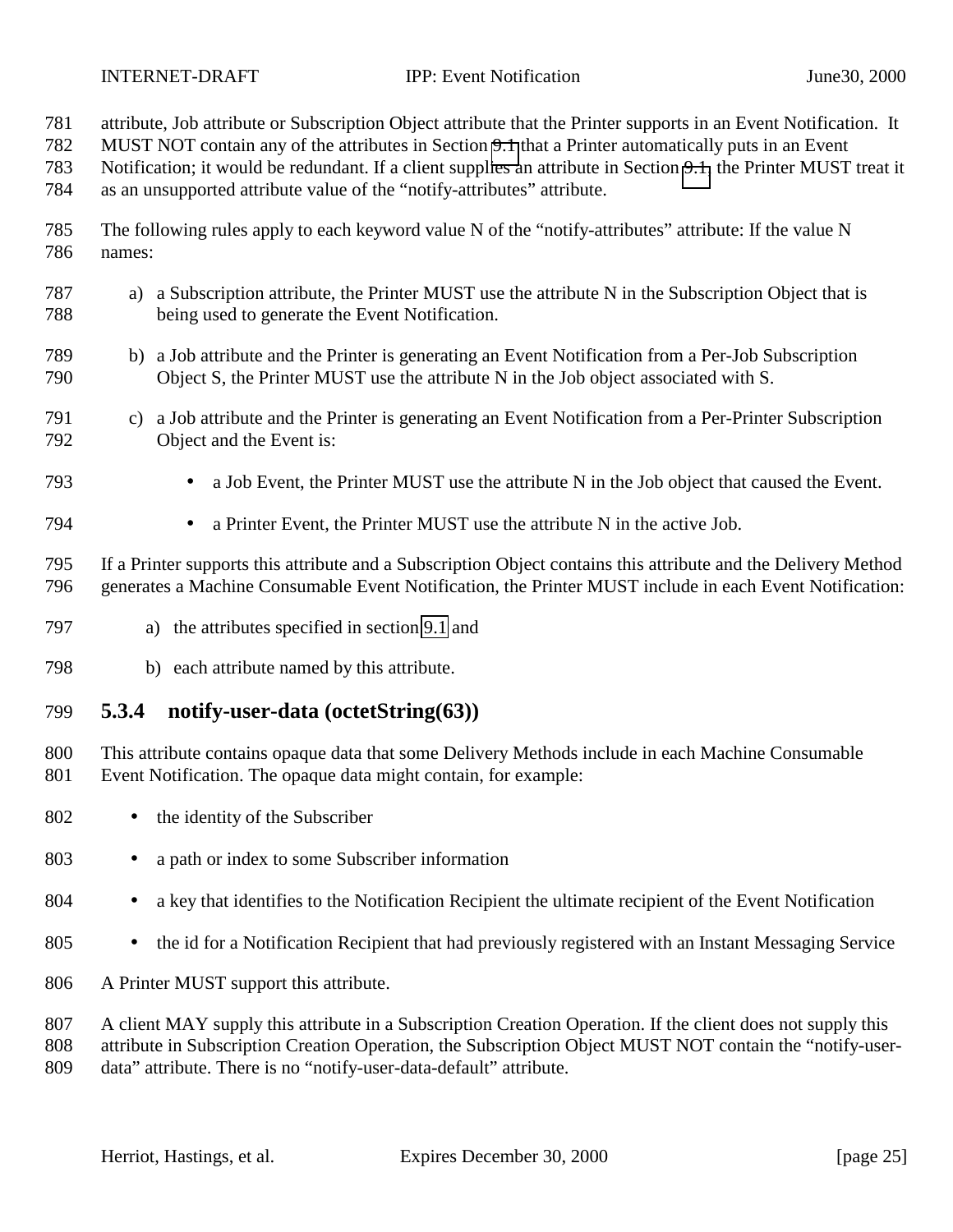- <span id="page-25-0"></span>810 There is no "user-data-supported" attribute. Rather, any octetString whose length does not exceed 63 octets
- 811 is a supported value. If the length exceeds 63 octets, the Printer MUST treat it as an unsupported value.

#### **5.3.5 notify-charset (charset)**

- This attribute specifies the charset to be used in the Event Notification content sent to the Notification
- Recipient, whether the Event Notification content is Machine Consumable or Human Consumable.
- A Printer MUST support this attribute.
- 816 A client MAY supply this attribute in a Subscription Creation Operation. If the client does not supply this
- attribute in Subscription Creation Operation or supplies an unsupported value, the Printer MUST populate
- 818 this attribute in the Subscription Object with the value of the "attributes-charset" operation attribute, which
- is a REQUIRED attribute in all IPP requests (see [ipp-mod]). If the value of the "attributes-charset"
- attribute is unsupported, the Printer MUST populate this attribute in the Subscription Object with the value
- 821 of the Printer's "charset-configured" attribute. There is no "notify-charset-default" attribute.
- The value of this attribute on a Subscription Object MUST be a value of the "charset-supported (1setOf charset)" attribute.

# **5.3.6 notify-natural-language (naturalLanguage)**

- This attribute specifies the natural language to be used in any human consumable text in the Event
- Notification content sent to the Notification Recipient, whether the Event Notification content is Machine
- Consumable or Human Consumable.
- 828 A Printer MUST support this attribute.
- 829 A client MAY supply this attribute in a Subscription Creation Operation. If the client does not supply this
- attribute in Subscription Creation Operation or supplies an unsupported value, the Printer MUST populate
- this attribute in the Subscription Object with the value of the "attributes-natural-language" operation
- attribute, which is a REQUIRED attribute in all IPP requests (see [ipp-mod]). If the value of the "attributes-
- natural-language" attribute is unsupported, the Printer MUST populate this attribute in the Subscription Object with the value of the Printer's "natural-language-configured" attribute. There is no "notify-natural-
- language-default" attribute.
- The value of this attribute on a Subscription Object MUST be a value of the "generated-natural-language-
- supported (1setOf type2 naturalLanguage)" attribute.

# **5.3.7 notify-lease-duration (integer(0:67108863))**

- This attribute specifies the duration of the lease associated with the Per-Printer Subscription Object at the
- 840 time the Subscription Object was created or the lease was renewed. The duration of the lease is infinite if
- 841 the value is 0, i.e., the lease never expires.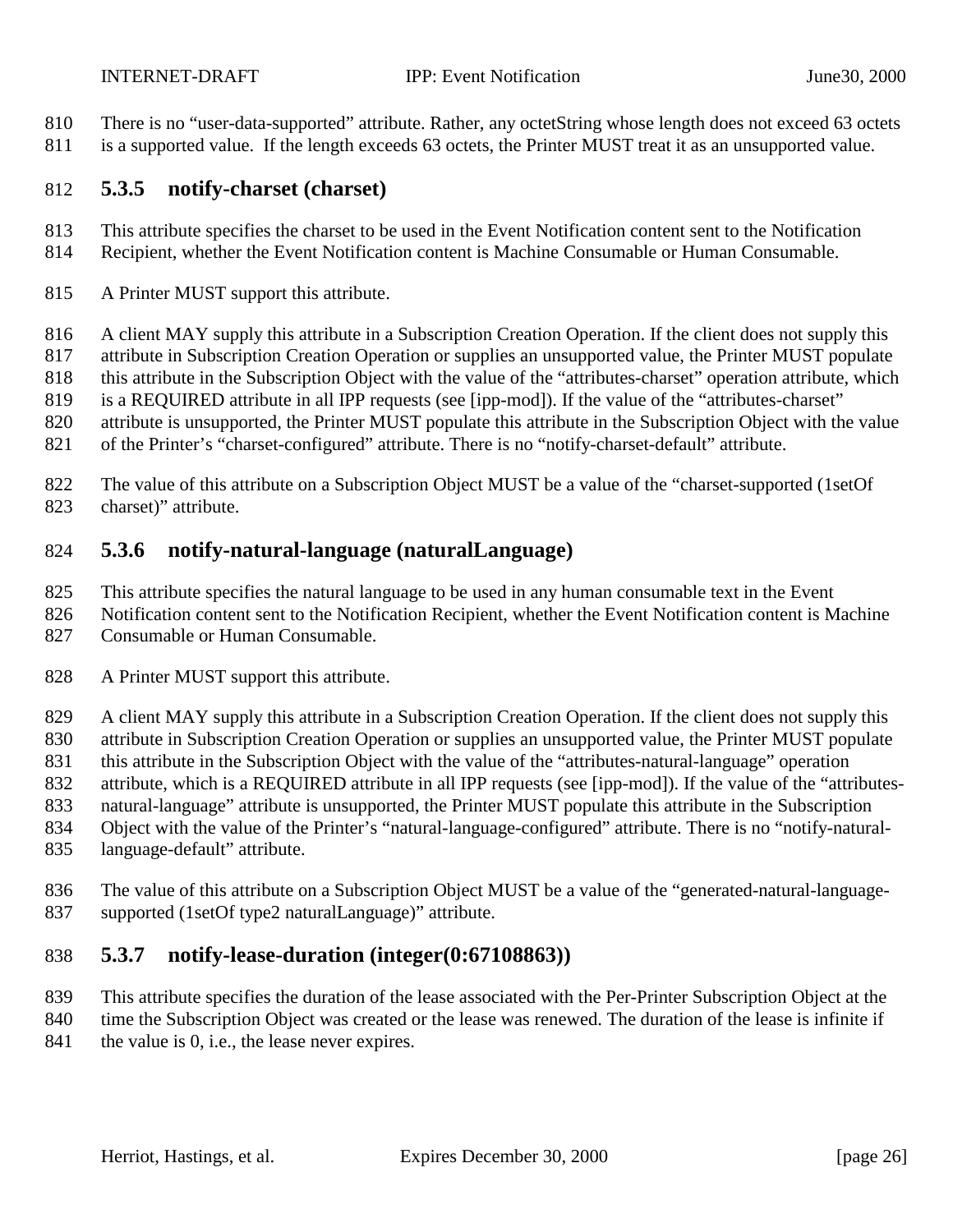<span id="page-26-0"></span>

- 842 This attribute is not present on a Per-Job Subscription Object because the Subscription Object lasts exactly
- 843 as long as the associated Job object. See section [5.4.3](#page-29-0) on ["notify-lease-expiration-time \(integer\(0:MAX\)\)"](#page-29-0)
- for more details.
- 845 A Printer MUST support this attribute.
- 846 For a Subscription Object Creation operation of a Per-Job Subscription Object, the client MUST NOT
- supply this attribute. If the client does supply this attribute, the Printer MUST treat it as an unsupported attribute.
- For a Subscription Creation Operation of a Per-Printer Subscription Object or a Renew-Subscription
- operation, a client MAY supply this attribute. If the client does not supply this attribute, the Printer MUST
- populate this attribute with its "notify-lease-duration-default" (0:67108863) attribute value. If the client
- 852 supplies this attribute with an unsupported value, the Printer MUST populate this attribute with a supported
- 853 value, and this value SHOULD be as close as possible to the value requested by the client. Note: this rule
- implies that a Printer doesn't assign the value of 0 (infinite) unless the client requests it.
- After the Printer has populated this attribute with a supported value, the value represents the "granted
- duration" of the lease and the Printer sets the value of the Subscription Object's "notify-lease-expiration-time" attribute as specified in section [5.4.3.](#page-29-0)
- The value of this attribute on a Subscription Object MUST be a value of the "notify-lease-duration-supported" (1setOf (integer(0:67108863) | rangeOfInteger(0:67108863))) attribute.
- A Printer MAY require authentication in order to return the value of 0 (the lease never expires) as one of the values of "notify-lease-duration-supported", and to allow 0 as a value of the "notify-lease-duration" attribute.
- Note: The maximum value 67,108,863 is 2 raised to the 26 power minus 1 and is about 2 years in seconds.
- The value is considerably less than MAX so that there is virtually no chance of an overflow when it is added to "printer-up-time" to produce "notify-lease-expiration-time".
- **5.3.8 notify-persistence (boolean)**
- This attribute specifies whether the Printer preserves the Subscription Object across power cycles.
- A Printer MUST support this attribute.
- 869 A client MAY supply this attribute in a Subscription Creation Operation. If the client does not supply this
- attribute in Subscription Creation Operation, the Printer MUST populate this attribute with its "notify-
- persistence-default" (boolean) attribute value. If the client supplies this attribute with an unsupported value,
- 872 the Printer MUST populate this attribute with a supported value. The Printer MAY populate this attribute
- with a value other than the one the client requests. For example, if the client specifies 'true' and the Printer
- doesn't have space for another Subscription Object, it sets the value of this attribute to 'false'. If the client
- specifies 'false' and the Printer has a policy of setting this attribute to 'true' if there is space, the Printer sets 876 this attribute to 'true'.
	-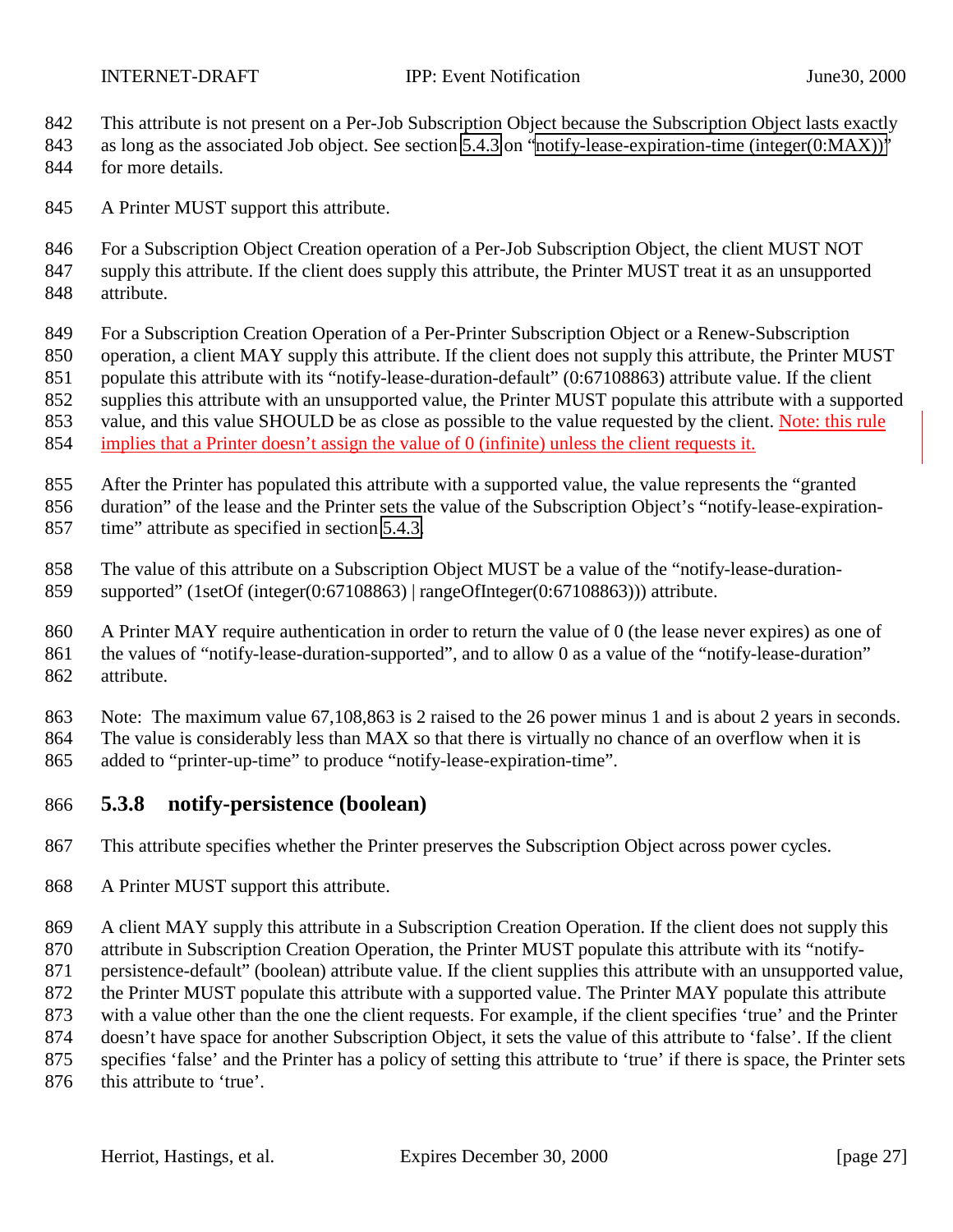<span id="page-27-0"></span>

- 877 The value of this attribute on a Subscription Object MUST be a value of the "notify-persistence-supported
- 878 (1setOf boolean)" attribute. The "notify-persistence-supported" (1setOf boolean) attribute can have one of
- 879 the following three values:
- 880 true: all Subscription Objects are persistent (if there is space).
- 881 false: no Subscription Objects are persistent
- 882 true, false: some Subscription Objects are persistent and others are not. For example, the Printer 883 may have room for only 2 Subscription Objects.
- 884 It is RECOMMENDED that all Subscription Objects be persistent. If Jobs are persistent, the Per-Job
- 885 Subscription Objects MUST be persistent too.

886 **ISSUE 04**: it would be better for this attribute to be a Subscription Description attribute that the Printer sets 887 to show whether the Object is persistent or not. Agree?

## 888 **5.4 Subscription Description Attributes**

- 889 Subscription Description Attributes are those attributes that a Printer adds to a Subscription Object at the 890 time of its creation.
- 891 A Printer MUST support all attributes in this Table 2.
- 892 A client MUST NOT supply the attributes in Table 2 in a Subscription Template Attributes Group of a
- 893 Subscription Creation Operation. If the client supplies them, the Printer MUST NOT set them and MUST
- 894 treat them as unsupported attributes. There are no corresponding default or supported attributes.
- 

### 895 **Table 2 – Subscription Description Attributes**

### **Subscription Object attributes:**

notify-subscription-id (integer(1:MAX))

notify-sequence-number (integer(0:MAX))

notify-lease-expiration-time (integer(0:MAX))

notify-printer-up-time (integer(1:MAX))

notify-printer-uri (uri)

notify-job-id (integer(1:MAX))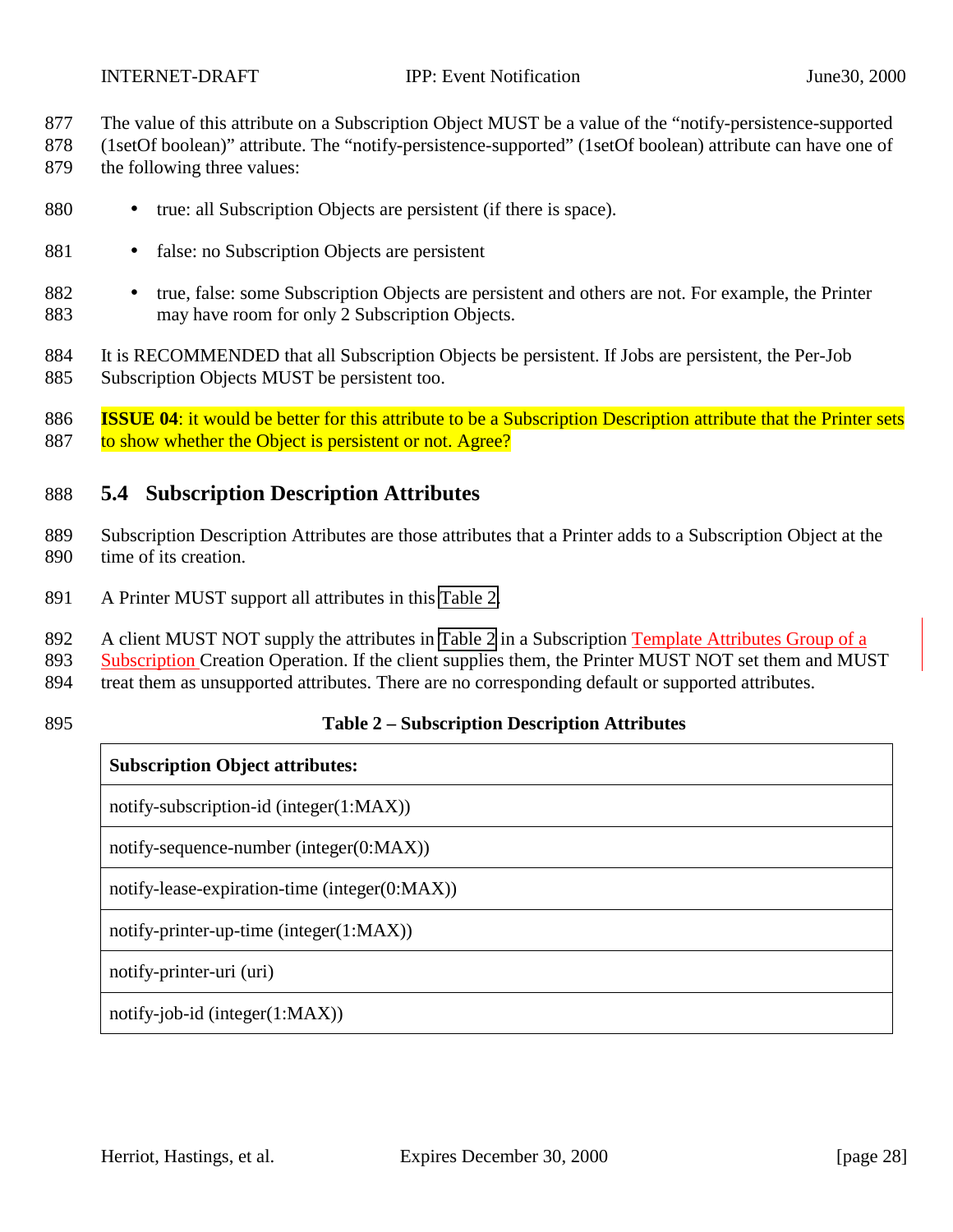#### <span id="page-28-0"></span>**Subscription Object attributes:**

notify-subscriber-user-name (name(MAX))

### **5.4.1 notify-subscription-id (integer (1:MAX))**

- This attribute identifies a Subscription Object instance with a number that is unique within the context of the Printer. The Printer generates this value at the time it creates the Subscription Object.
- A Printer MUST support this attribute.
- The Printer SHOULD NOT assign the value of this attribute sequentially as it creates Subscription Objects.
- Sequential assignment makes it easy for rogue clients to guess the value of this attribute on other Subscription Objects.
- - The Printer SHOULD avoid re-using recent values of this attribute during continuous operation of the
	- Printer as well as across power cycles. Then a Subscribing Client is unlikely to find that a stale reference
	- accesses a new Subscription Object.
	- The 0 value is not permitted in order to allow for compatibility with "job-id" and with SNMP index values, which also cannot be 0.

### **5.4.2 notify-sequence-number (integer (0:MAX))**

- The value of this attribute indicates the number of times that the Printer has generated and attempted to
- send an Event Notification. When an Event Notification contains this attribute, the Notification Recipient
- can determine whether it missed some Event Notifications (i.e., numbers skipped) or received duplicates
- (i.e., same number twice).
- 913 A Printer MUST support this attribute.
- When the Printer creates a Subscription Object, it MUST set the value of this attribute to 0. This value
- indicates that the Printer has not sent any Event Notifications for this Subscription Object.
- Each time the Printer sends a newly generated Event Notification, it MUST increase the value of this
- attribute by 1. For some Delivery Methods, the Printer MUST include this attribute in each Event
- Notification, and the value MUST be the value after it is increased by 1. That is, the value of this attribute
- 919 in the first Event Notification after Subscription object creation MUST be 1, the second MUST be 2, etc. If
- a Delivery Method is defined such that the Notification Recipient returns a response, the Printer can re-try
- sending an Event Notification a certain number of times with the same sequence number when the
- Notification Recipient fails to return a response.

 If a Subscription Object lasts long enough to reach the value of MAX, its next value MUST be 0, i.e., it wraps.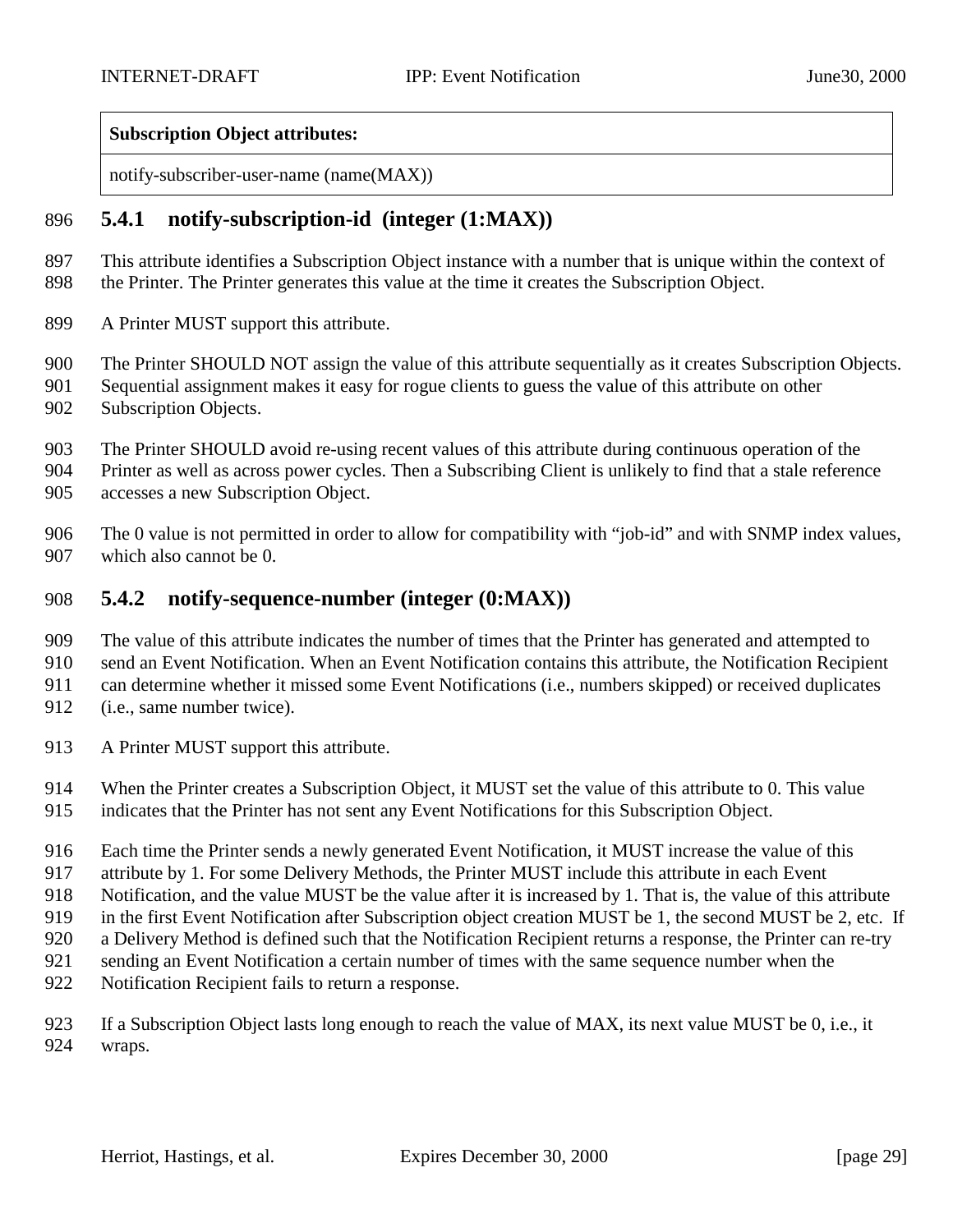# <span id="page-29-0"></span>**5.4.3 notify-lease-expiration-time (integer(0:MAX))**

 This attribute specifies the time in the future when the lease on the Per-Printer Subscription Object will expire, i.e. the "printer-up-time" value at which the lease will expire. If the value is 0, the lease never expires.

- 929 A Printer MUST support this attribute.
- When the Printer creates a Per-Job Subscription Object, this attribute MUST NOT be present the Subscription Object lasts exactly as long as the associated Job object.
- When the Printer creates a Per-Printer Subscription Object, it populates this attribute with a value that is the
- sum of the values of the Printer's "printer-up-time" attribute and the Subscription Object's "notify-lease-
- duration" attribute with the following exception. If the value of the Subscription Object's "notify-lease-
- duration" attribute is 0 (i.e., no expiration time), then the value of this attribute MUST be set to 0 (i.e., no
- expiration time).
- When the Printer powers up, it MUST set the value of this attribute in each persistent Subscription Object using the algorithm in the previous paragraph.
- When the "printer-up-time" equals the value of this attribute, the Printer MUST delete the Subscription
- Object. A client can extend a lease of a Per-Printer Subscription Object with the Renew-Subscription
- 941 operation (see section [11.2.5\)](#page-52-0).
- Note: In order to compute the number of seconds remaining in a lease for a Per-Printer Subscription Object,
- a client can subtract the Subscription's "notify-printer-up-time" attribute (see section 5.4.4) from the
- Subscription's "notify-lease-expiration-time" attribute.

# **5.4.4 notify-printer-up-time (integer(1:MAX))**

- This attribute is an alias for the Printer's "printer-up-time" attribute " (see [ipp-mod] section 4.4.29).
- 947 A Printer MUST support this attribute.
- When the Printer creates a Per-Job Subscription Object, this attribute MUST NOT be present. When the
- Printer creates a Per-Printer Subscription Object, this attribute MUST be present.
- Note: this attribute exists in a Per-Printer Subscription Object so that a client using the Get-Subscription-
- Attributes or Get-Subscription operations can convert the Per-Printer Subscription's "notify-lease-
- expiration-time" attribute to wall clock time with one request. If the value of the "notify-lease-expiration-
- time" attribute is not 0 (i.e., no expiration time), then the difference between the "notify-lease-expiration-
- time" attribute and the "notify-printer-up-time" is the remaining number of seconds on the lease from the current time.

# **5.4.5 notify-printer-uri (uri)**

This attribute identifies the Printer object that created this Subscription Object.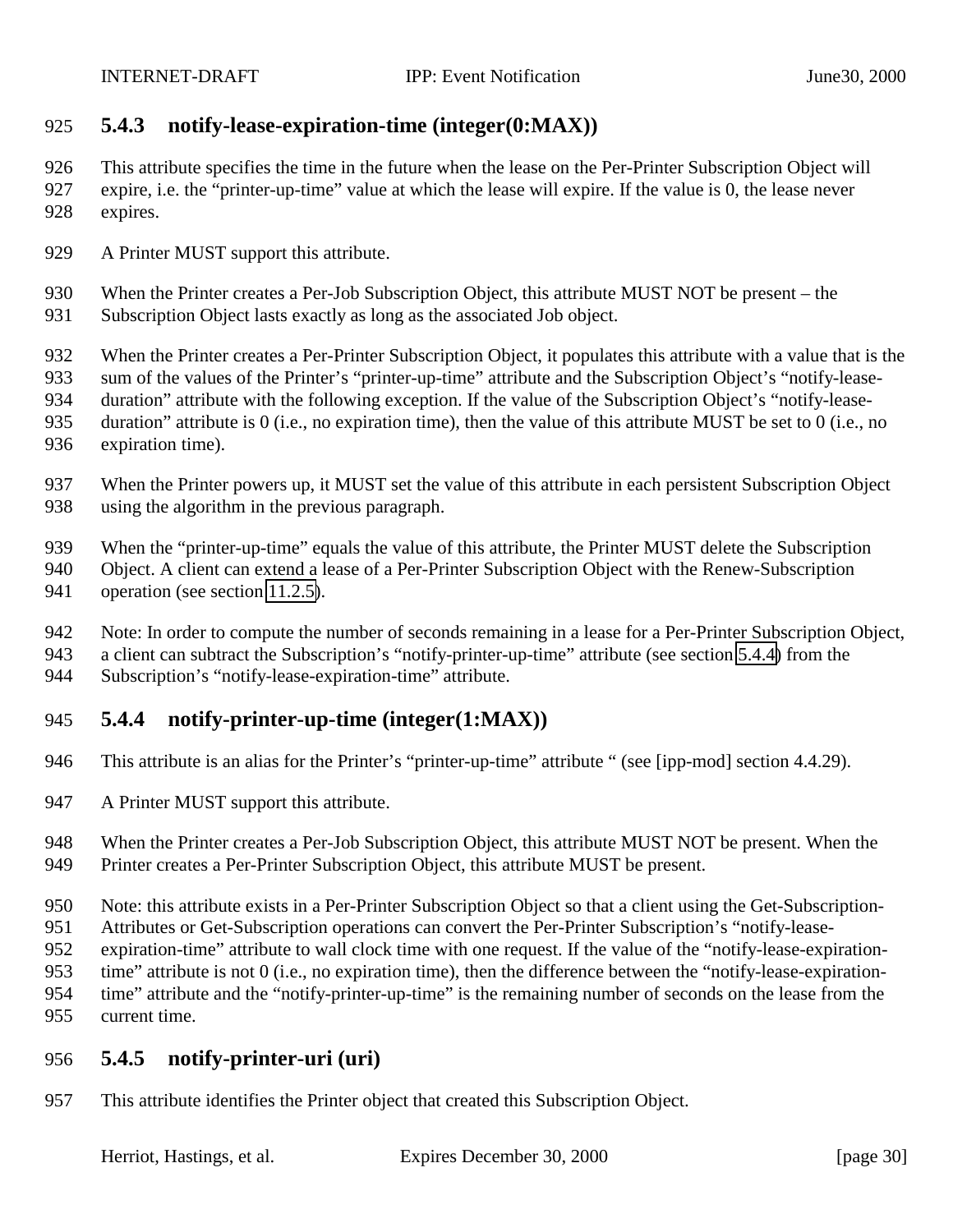<span id="page-30-0"></span>A Printer MUST support this attribute.

During a Subscription Creation Operation, the Printer MUST populate this attribute with the value of the

 "printer-uri" operation attribute in the request. From the Printer URI, the client can, for example, determine what security scheme was used.

# **5.4.6 notify-job-id (integer(1:MAX))**

 This attribute specifies whether the containing Subscription Object is a Per-Job or Per-Printer Subscription Object, and for Per-Job Subscription Objects, it specifies the associated Job.

A Printer MUST support this attribute.

If this attribute is not present, the Subscription Object MUST be a Per-Printer Subscription. If this attribute

is present, the Subscription Object MUST be a Per-Job Subscription Object and this attribute MUST

identify the Job with which the Subscription Object is associated.

Note: This attribute could be useful to a Notification Recipient that receives an Event Notification

generated from a Per-Job Subscription Object and caused by a Printer Event. The Event Notification gives

971 access to the Printer and the Subscription Object. The Event Notification gives access to the associated Job

only via this attribute. **ISSUE 05**: OK that we added the REQUIRED "notify-job-id" attribute because it is

973 needed for a Notification Recipientelient to determine from a random subscription-id whether a

974 Subscription is Per-Printer or Per-Job and if the latter which Job.

### **5.4.7 notify-subscriber-user-name (name(MAX))**

- This attribute contains the name of the user who performed the Subscription Creation Operation.
- 977 A Printer MUST support this attribute.
- The Printer sets this attribute to the most authenticated printable name that it can obtain from the
- authentication service over which the Subscription Creation Operation was received. The Printer uses the
- same mechanism for determining the value of this attribute as it does for a Job's "job-originating-user-981 name" (see [ipp-mod] section 4.3.6).

 Note: To help with authentication, a Subscription Object may have additional private attributes about the user, e.g., a credential of a principal. Such private attributes are implementation-dependent and not defined in this document.

# **6 Printer Description Attributes Related to Notification**

 This section defines the Printer Description attributes that are related to Notification. [Table 3](#page-31-0) lists the Printer Description attributes, indicates the Printer support required for conformance, and whether or not

988 the attribute is READ-ONLY (see section [3.1\)](#page-10-0):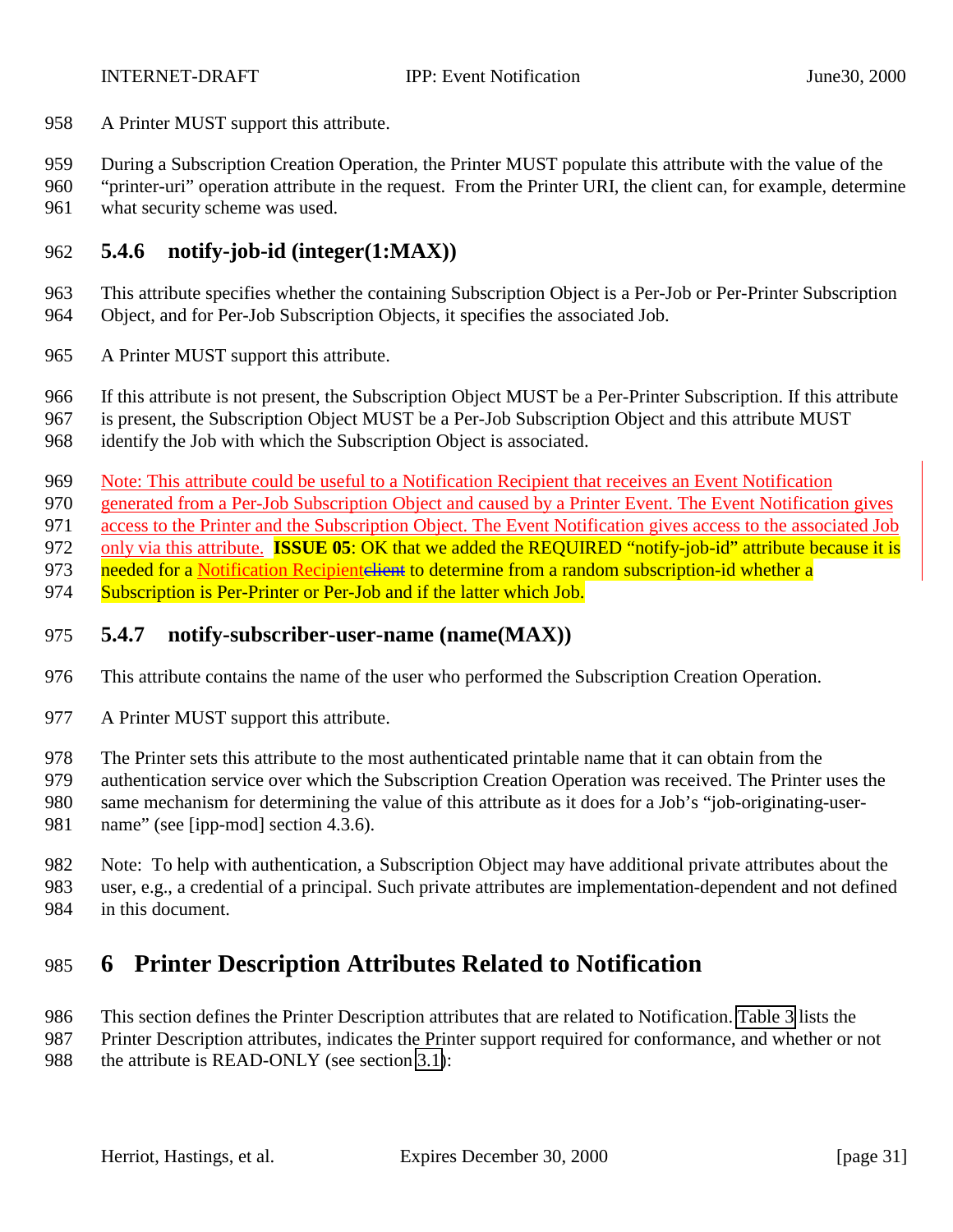| <b>Printer object attributes:</b>                           | <b>REQUIRED</b> | <b>READ-ONLY</b> |
|-------------------------------------------------------------|-----------------|------------------|
| notify-max-printer-subscriptions-supported (integer(0:MAX)) | Yes             | N <sub>0</sub>   |
| notify-max-job-subscriptions-supported (integer(0:MAX))     | Yes             | N <sub>0</sub>   |
| printer-state-change-time (integer(1:MAX))                  | N <sub>0</sub>  | Yes              |
| printer-state-change-date-time (dateTime)                   | N <sub>0</sub>  | Yes              |

#### <span id="page-31-0"></span>**Table 3 – Printer Description Attributes Associated with Notification**

# **6.1 notify-max-printer-subscriptions-supported (integer(0:MAX))**

- This attribute specifies the maximum number of un-expired Per-Printer Subscription Objects that the
- Printer supports at one time. A value of MAX indicates no effective maximum.
- A Printer MUST support this attribute.
- A Printer MUST support at least 1 Per-Printer Subscription Object. An implementation MAY allow an Administrator to set the value of this attribute to 0 in order to disable creation of Per-Printer Subscription Objects.
- If the number of Per-Printer Subscription Objects equals the value of this attribute during a Subscription
- Creation Operation, the Printer MUST NOT create any additional Per-Printer Subscription Objects. See
- section [11.1.2](#page-44-0) for details on the creation of Subscription Objects and how the Printer indicates such failure
- in a Subscription Creation Operation.
- **ISSUE 06**: OK to use MAX to mean no limit and 0 to mean that an admin has turned off subscriptions?

# **6.2 notify-max-job-subscriptions-supported (integer(0:MAX))**

 This attribute specifies the maximum number of Per-Job Subscription Objects that the Printer supports for each job. For example, if a Printer can hold 2 Jobs and this attribute has the value of 3, it can hold a total of 6 Per-Job Subscription Objects. A value of MAX indicates no effective maximum.

- A Printer MUST support this attribute.
- A Printer MUST support at least 1 Per-Job Subscription Object per Job. An implementation MAY allow an Administrator to set the value of this attribute to 0 in order to disable creation of Per-Job Subscription Objects.
- If the number of Per-Job Subscription Objects associated with the specified Job equals the value of this
- attribute during a Subscription Creation Operation, the Printer MUST NOT create any additional Per-Job
- Subscription Objects. See section [11.1](#page-42-0) for details on the creation of Subscription Objects and how the
- Printer indicates such failure in a Subscription Creation Operation.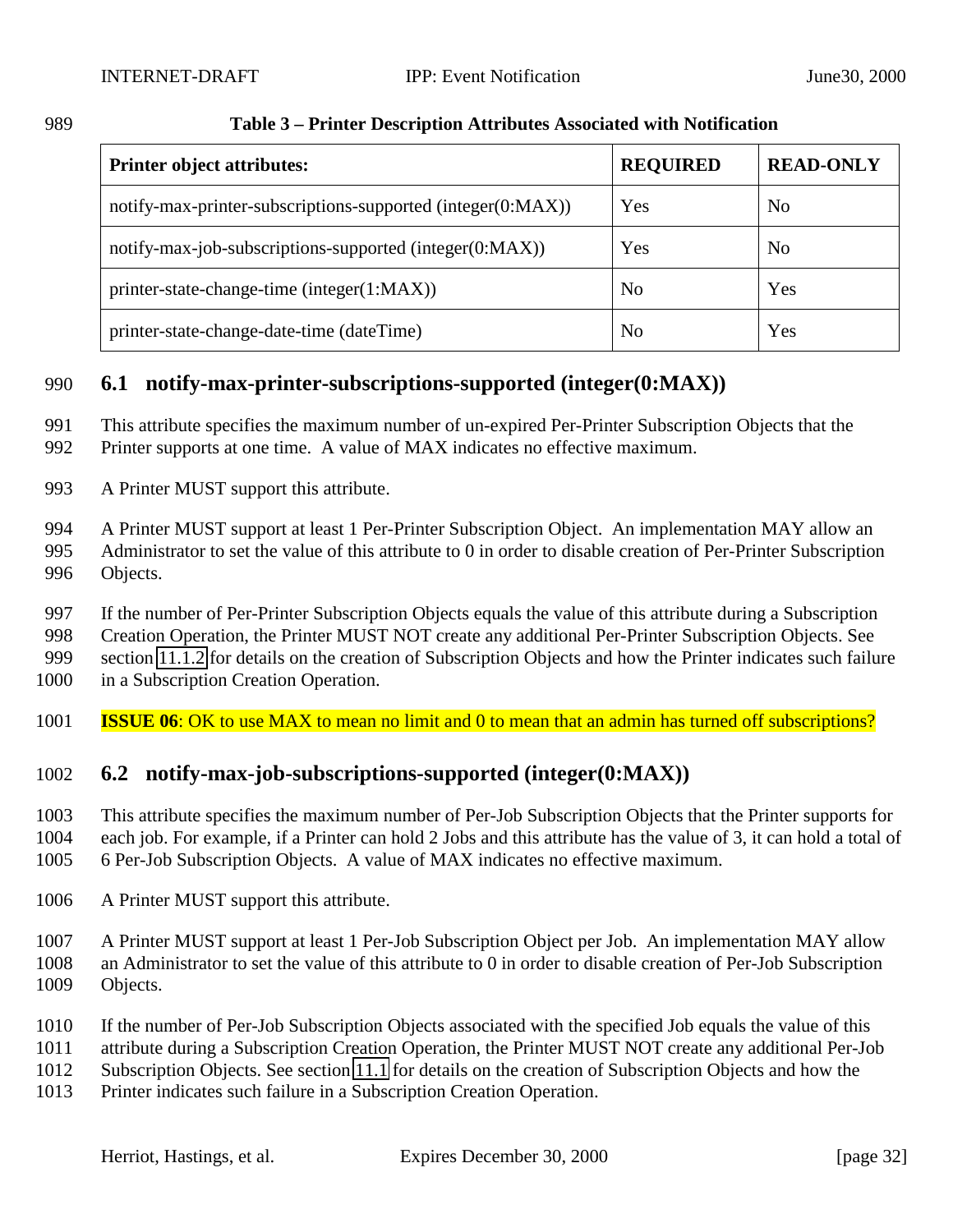<span id="page-32-0"></span>

**ISSUE 07**: OK to use MAX to mean no limit and 0 to mean that an admin has turned off subscriptions?

#### **6.3 printer-state-change-time (integer(1:MAX))**

This attribute records the most recent time at which the **'**printer-state-changed' Printer Event occurred

- whether or not any Subscription objects were listening for this event. This attribute helps a client or
- operator to determine how long the Printer has been in its current state.
- A Printer MAY support this attribute and if so, the attribute MUST be READ-ONLY.
- On power-up, the Printer MUST set the value of this attribute to be the value of its "printer-up-time"
- attribute, so that it always has a value. Whenever the **'**printer-state-changed' Printer Event occurs, the
- Printer MUST set this attribute to the value of the Printer's "printer-up-time" attribute.

### **6.4 printer-state-change-date-time (dateTime)**

This attribute records the most recent time at which the **'**printer-state-changed' Printer Event occurred

whether or not there were any Subscription Objects listening for this event. This attribute helps a client or

operator to determine how long the Printer has been in its current state.

A Printer MAY support this attribute and if so, the attribute MUST be READ-ONLY.

 On power-up, the Printer MUST set the value of this attribute to be the value of its "printer-current-time" attribute, so that it always has a value (see [ipp-mod] section 4.4.30 on "printer-current-time"). Whenever

the **'**printer-state-changed' Printer Event occurs, the Printer MUST set this attribute to the value of the

Printer's "printer-current-time" attribute.

# **7 New Values for Existing Printer Description Attributes**

# **7.1 operations-supported (1setOf type2 enum)**

 The following "operation-id" values are added in order to support the new operations defined in this document:

#### **Table 4 – Operation-id assignments**

| Value  | <b>Operation Name</b>        |
|--------|------------------------------|
| 0x0016 | Create-Printer-Subscriptions |
| 0x0017 | Create-Job-Subscriptions     |
| 0x0018 | Get-Subscription-Attributes  |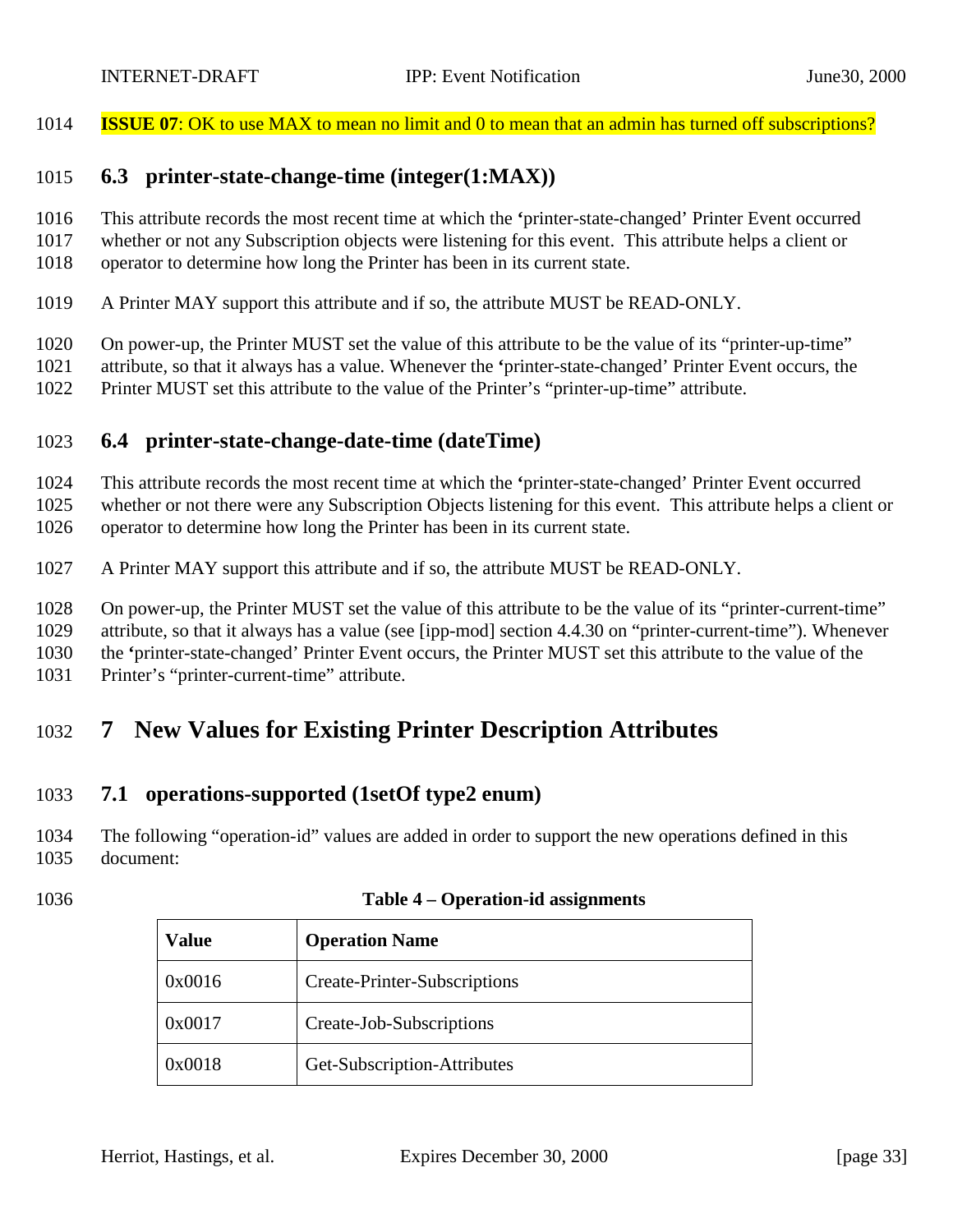<span id="page-33-0"></span>

| <b>Value</b> | <b>Operation Name</b> |
|--------------|-----------------------|
| 0x0019       | Get-Subscriptions     |
| 0x001A       | Renew-Subscription    |
| 0x001B       | Cancel-Subscription   |

# **8 Attributes Only in Event Notifications**

This section contains those attributes that exist only in Event Notifications.

## **8.1 notify-subscribed-event (type2 keyword)**

 This attribute indicates the Subscribed Event that caused the Printer to send this Event Notification. This attribute exists only in Event Notifications.

The Printer MUST send this attribute. This attribute exists only in Event Notifications.

This attribute MUST contain one of the values of the "notify-events" attribute in the Subscription Object,

i.e., one of the Subscribed Event values. Its value is the Subscribed Event that "matches" the Event that

caused the Printer to send this Event Notification. This Subscribed Event value may be identical to the

Event or the Event may be a sub-value of the Subscribed Event. For example, the 'job-completed' Event

(which is a sub-event of the 'job-state-changed' event) would cause the Printer to send an Event

Notification for either the 'job-completed' or 'job-state-changed' Subscribed Events and to send the 'job-

completed' or 'job-state-changed' value for this attribute, respectively,. See section [5.3.2.2](#page-22-0) for the

"matching" rules of Subscribed Events and for additional examples.

 The Delivery Method Document specifies whether the Printer includes the value of this attribute in an Event Notification.

# **8.2 notify-text (text(MAX))**

 This attribute contains a Human Consumable text message (see section [9.2\)](#page-37-0). This message describes the Event and is encoded as plain text, i.e., 'text/plain' with the charset specified by Subscription Object's "notify-charset" attribute.

- The Delivery Method Document specifies whether the Printer includes this attribute in an Event Notification.
- The Printer MAY support this attribute. If a Printer supports a Delivery Method that requires this attribute, 1060 then the Printer MUST support this attribute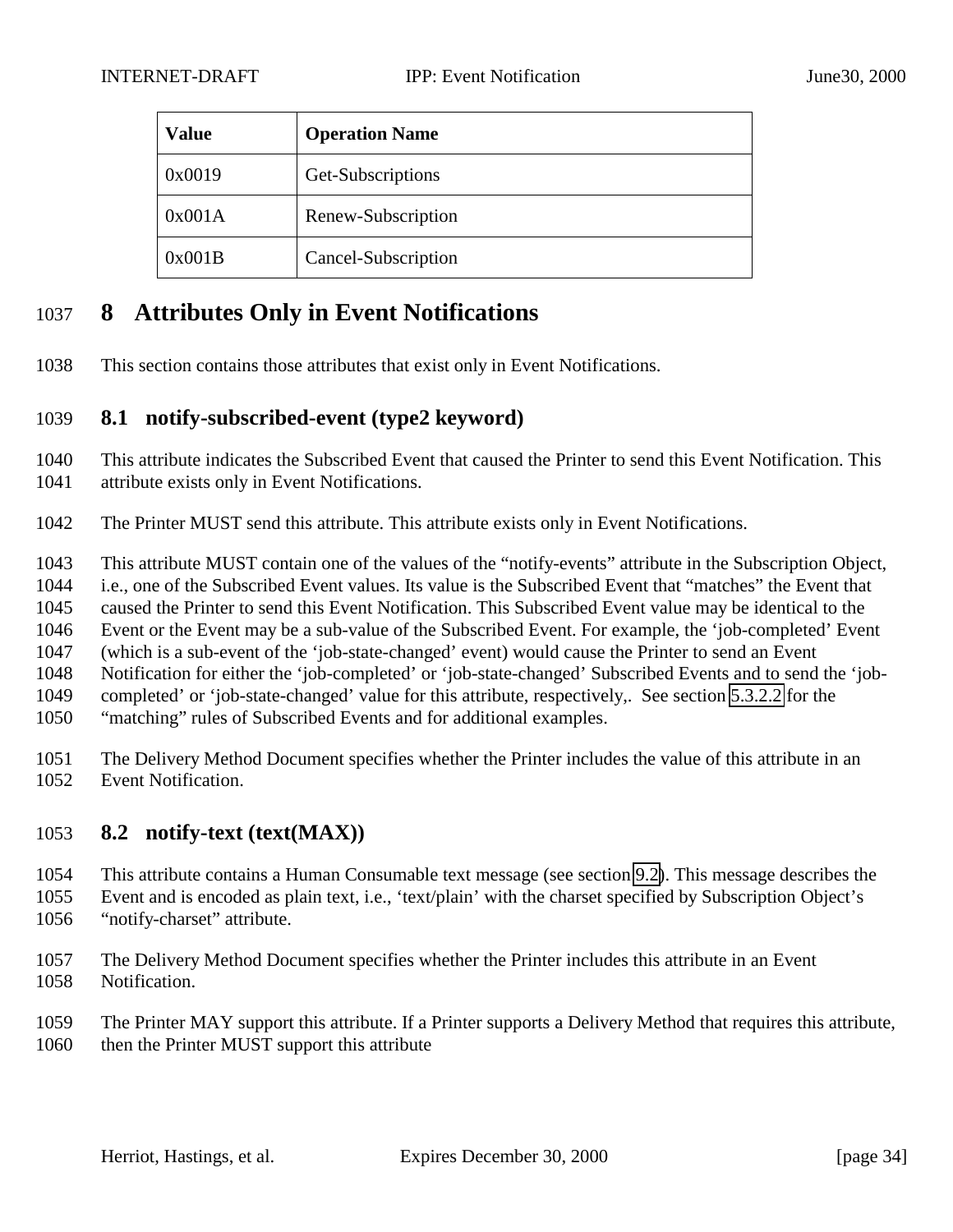# <span id="page-34-0"></span>**9 Event Notification Content**

This section defines the Event Notification content that the Printer sends when an Event occurs.

 When an Event occurs, the Printer MUST find each Subscription object whose "notify-events" attribute "matches" the Event. See section [5.3.2.2](#page-22-0) for details on "matching". For each matched Subscription Object, the Printer MUST create an Event Notification with the content and format that the Delivery Method Document specifies. The content contains the value of attributes specified by the Delivery Method Document. The Printer obtains the values immediately after the Event occurs. For example, if the "printer- state" attribute changes from 'idle' to 'processing', the Event 'printer-state-changed' occurs and the Printer puts various attributes into the Event Notification, including "printer-up-time" and "printer-state" with the values that they have immediately after the Event occurs, i.e., the value of "printer-state" is 'processing'.

- If two different Events occur simultaneously, or nearly so (e.g., "printer-up-time" has the same value for
- both), the Printer MUST create a separate Event Notification for each Event, even if the associated
- Subscription Object is the same for both Events. For example, suppose that two nearly-simultaneously

Events represent two successive 'printer-state-changed' Events, one from 'idle' to 'processing' and another

from 'processing' to 'stopped'. These two Events have the same name but are different instances of the

- Event. Then the Printer MUST create a separate Event Notification for each Event and SHOULD accurately
- report the "printer-state" of the first Event as 'processing' and the second Event as 'stopped'.
- If the same Event occurs several times in quick succession (e.g., 'job-progress'), the Printer MUST create a
- separate Event Notification for each Event unless the Delivery Method Document specifies that the Event is
- moderated. Events might be moderated by a time interval (e.g., every 10 seconds) or by the number of
- Events (every 10th occurrence of the Event).

If a Subscription Object contains more than one Subscribed Event, and several matching Events occur in

quick succession, the Printer MUST generate a separate Event Notification for each Event. Depending on

- the Delivery Method, the Printer MAY combine several Event Notifications into a single compound Event
- Notification.
- After the Printer has created the Event Notification, the Printer delivers it via either a:
- Push Delivery Method: The Printer sends the Event Notification shortly after an Event occurs. For some Push Delivery Methods, the Notification Recipient MUST send a response; for others it 1089 MUST NOT send a response.
- Pull Delivery Method: The Printer saves Event Notifications for some event-lease time and expects 1091 the Notification Recipient to request Event Notifications. The Printer returns the Event Notifications 1092 in a response to such a request.
- The next two sections describe the values that a Printer sends in the content of Machine Consumable and Human Consumable Event Notifications, respectively.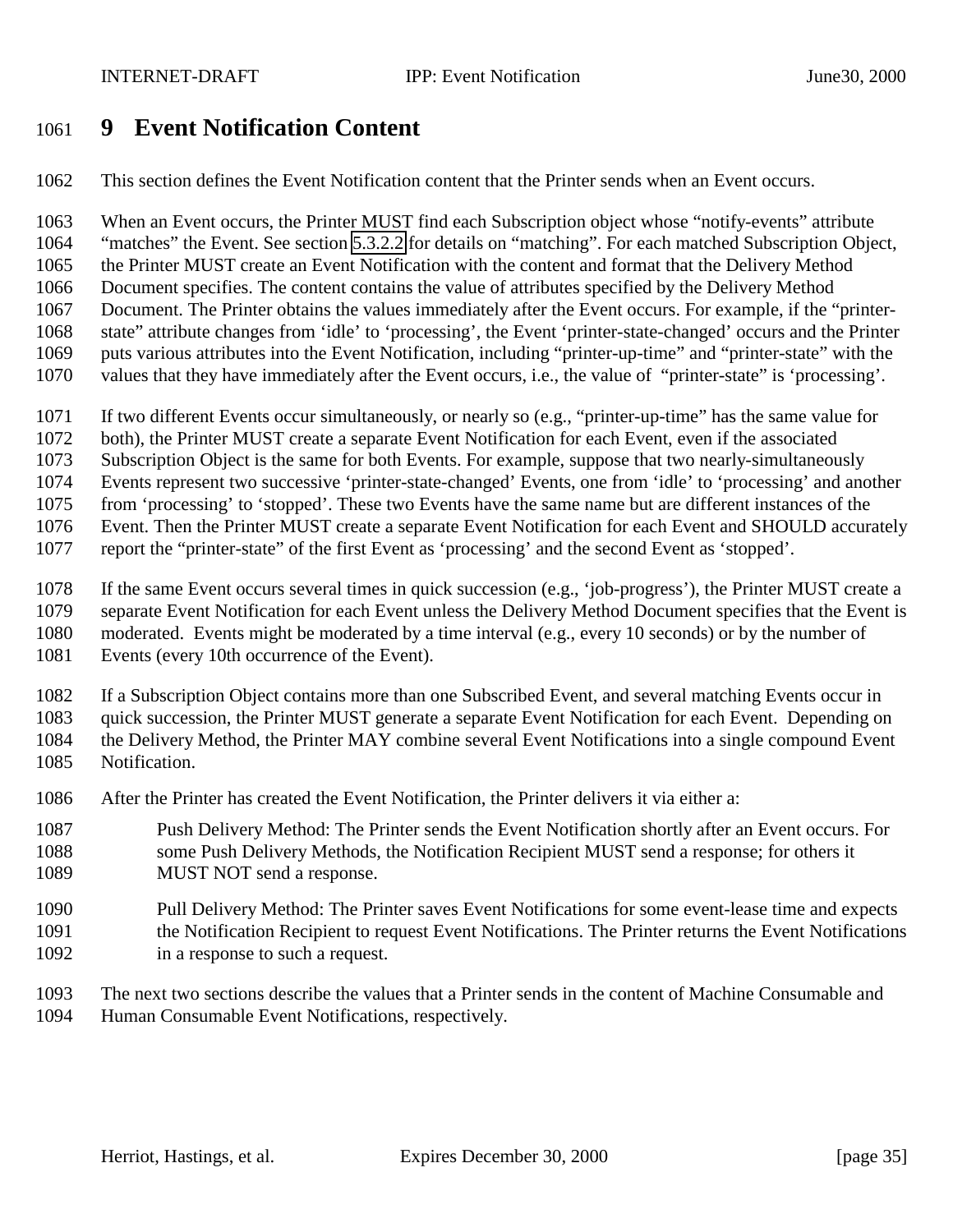<span id="page-35-0"></span>

## **9.1 Content of Machine Consumable Event Notifications**

- This section defines the attributes that a Delivery Method MUST mention in a Delivery Method Document when specifying the Machine Consumable Event Notification's contents.
- This document does not define the order of attributes in Event Notifications. However, Delivery Method Documents MAY define the order of some or all of the attributes.
- A Delivery Method Document MUST specify additional attributes (if any) that a Printer implementation sends in a Machine Consumable Event Notification.
- Notification Recipients MUST be able to accept Event Notifications containing attributes they do not
- recognize. What a Notification Recipient does with an unrecognized attribute is implementation-
- dependent. Notification Recipients MAY attempt to display unrecognized attributes anyway or MAY ignore them.
- 
- The next three sections define the attributes in Event Notification Contents that are:
- a) for all Events
- b) for Job Events only
- c) for Printer Events only

## **9.1.1 Attributes in Event Notification Content Common to All Events**

- This section lists the attributes that a Delivery Method MUST specify for all Events.
- The tables in this section and following sections contain the following columns:
- a) **Source Value:** the name of the attribute that supplies the value for the Event Notification. Asterisks in this field refer to a note below the table.
- b) **Sends:** if the Printer supports the value (column 1) on the Source Object (column 3) the 1116 Delivery Method MUST specify:
- **MUST:** that the Printer MUST send the value.
- **SHOULD:** either that the Printer MUST send the value or that the value is incompatible 1119 with the Delivery Method.
- **MAY:** that the Printer MUST, SHOULD, MAY, MUST NOT, SHOULD NOT, or NEED 1121 NOT send the value.
- c) **Source Object:** the object from which the source value comes. If the object is "Event Notification", the Printer fabricates the value when it sends the Event Notification. See section [8.](#page-33-0)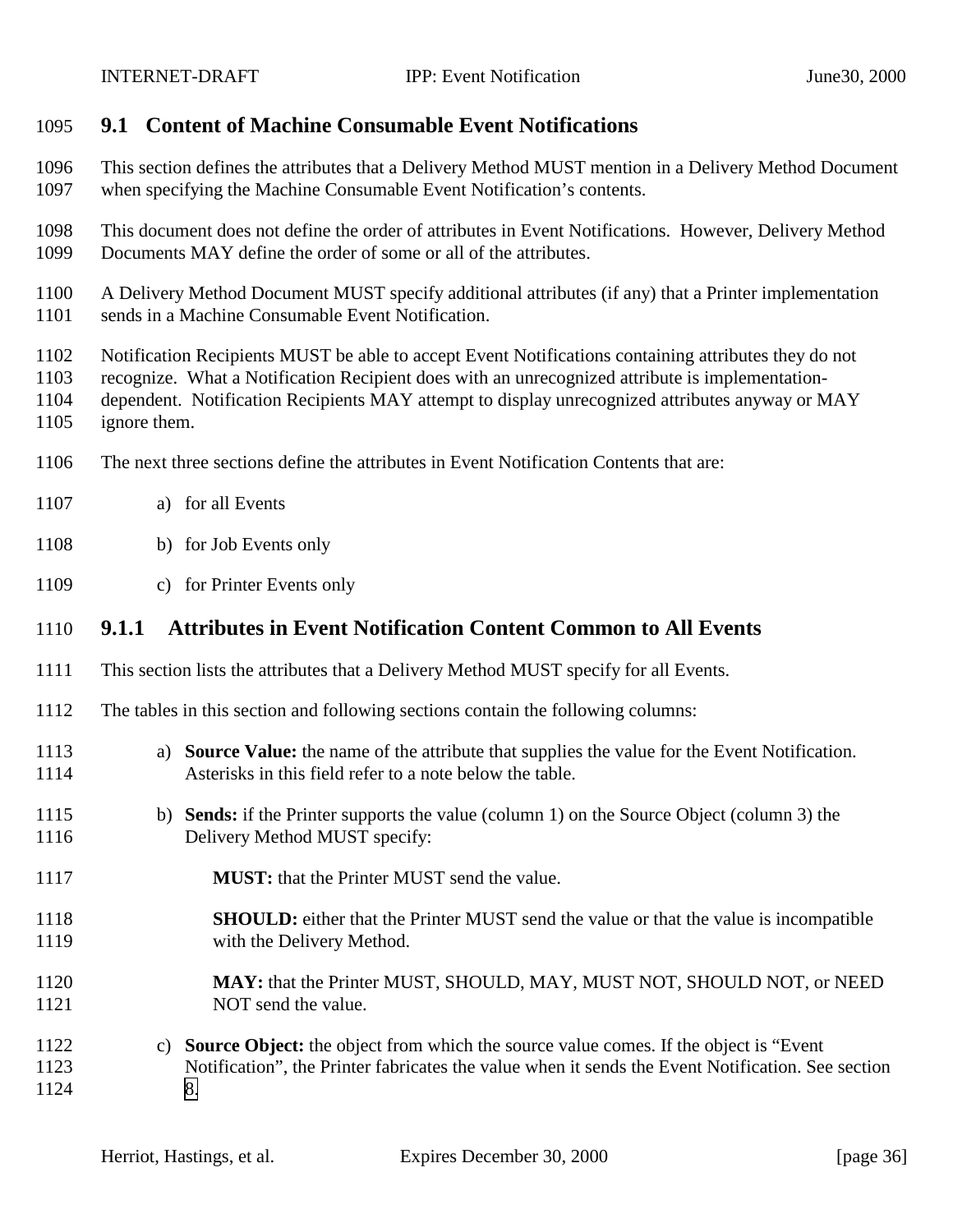#### 1125 Table 5 lists potential values in each Event Notification.

1126 **Table 5 – Attributes in Event Notification Content**

| <b>Source Value</b>                                  | <b>Sends</b>  | <b>Source Object</b>      |
|------------------------------------------------------|---------------|---------------------------|
| notify-subscription-id (integer(1:MAX))              | <b>MUST</b>   | Subscription              |
| notify-printer-uri (uri)                             | <b>MUST</b>   | Subscription              |
| notify-subscribed-event (type2 keyword)              | <b>MUST</b>   | <b>Event Notification</b> |
| printer-up-time (integer(MIN:MAX))                   | <b>MUST</b>   | Printer                   |
| printer-current-time (dateTime)                      | <b>MUST</b>   | Printer                   |
| notify-sequence-number (integer (0:MAX))             | <b>SHOULD</b> | Subscription              |
| notify-charset (charset)                             | <b>SHOULD</b> | Subscription              |
| notify-natural-language (naturalLanguage)            | <b>SHOULD</b> | Subscription              |
| notify-user-data (octetString(63)) $*$               | <b>SHOULD</b> | Subscription              |
| notify-text (text)                                   | <b>SHOULD</b> | <b>Event Notification</b> |
| attributes from the "notify-attributes" attribute ** | <b>MAY</b>    | Printer                   |
| attributes from the "notify-attributes" attribute ** | <b>MAY</b>    | Job                       |
| attributes from the "notify-attributes" attribute ** | <b>MAY</b>    | Subscription              |

1127 \* If the Subscription Object does not contain a "notify-user-data" attribute and the Delivery Method

1128 document REQUIRES the Printer to send the "notify-user-data" source value in the Event Notification, the 1129 Printer MUST send an octet-string of length 0.

1130 \*\* The last three rows represent additional attributes that a client MAY request via the "notify-attributes" 1131 attribute. A Printer MAY support the "notify-attributes" attribute. The Delivery Method MUST say that the 1132 Printer MUST, SHOULD, MAY, MUST NOT, SHOULD NOT, or NEED NOT support the "notify-

1133 attributes" attribute and specific values of this attribute. The Delivery Method MAY say that support for the 1134 "notify-attributes" is conditioned on support of the attribute by the Printer or it MAY say that Printer

1135 MUST support the "notify-attribute" attribute if the Printer supports the Delivery Method.

## 1136 **9.1.2 Additional Attributes in Event Notification Content for Job Events**

1137 This section lists the additional attributes that a Delivery Method MUST specify for Job Events. See [Table](#page-37-0) 1138 [6.](#page-37-0)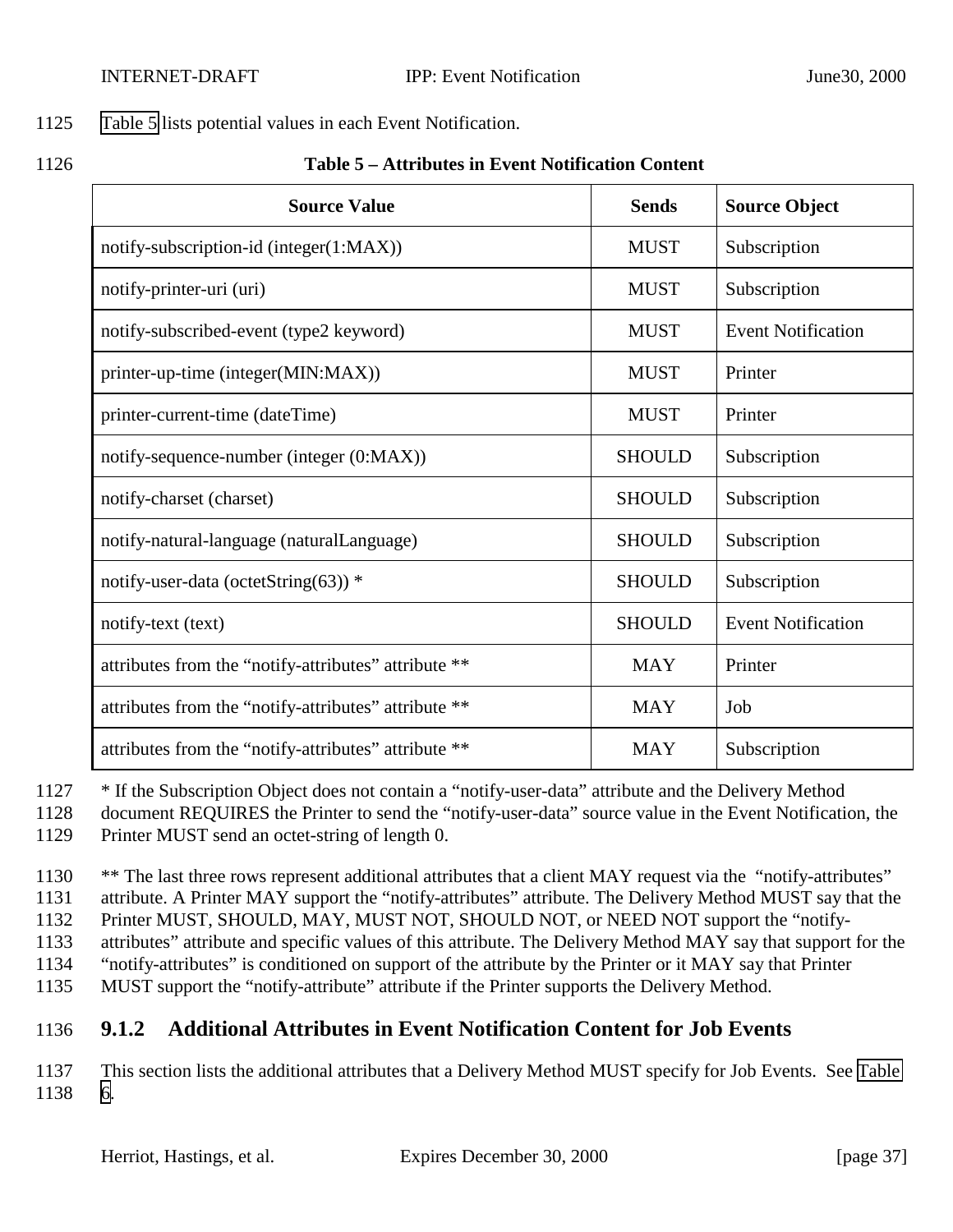<span id="page-37-0"></span>1139 **Table 6 – Additional Attributes in Event Notification Content for Job Events**

# Source Value Sends Sends Source Object job-id (integer(1:MAX)) MUST Job job-state (type1 enum) MUST Job job-state-reasons (1setOf type2 keyword) MUST | Job

1140 \* The Printer MUST send the "job-impressions-completed" attribute in an Event Notification only for the

1141 combinations of Events and Subscribed Events shown in Table 7.

#### 1142 **Table 7 – Combinations of Events and Subscribed Events for "job-impressions-completed"**

job-impressions-completed (integer(0:MAX))  $*$  MUST | Job

| <b>Job Event</b> | <b>Subscribed Job Event</b> |
|------------------|-----------------------------|
| 'job-progress'   | 'job-progress'              |
| 'job-completed'  | 'job-completed'             |
| 'job-completed'  | 'job-state-changed'         |

1143

### 1144 **9.1.3 Additional Attributes in Event Notification Content for Printer Events**

1145 This section lists the additional attributes that a Delivery Method MUST specify for Printer Events. See 1146 Table 8.

#### 1147 **Table 8 – Additional Attributes in Event Notification Content for Printer Events**

| <b>Source Value</b>                          | <b>Sends</b> | <b>Source Object</b> |
|----------------------------------------------|--------------|----------------------|
| printer-state (type1 enum)                   | <b>MUST</b>  | Printer              |
| printer-state-reasons (1setOf type2 keyword) | <b>MUST</b>  | Printer              |
| printer-is-accepting-jobs (boolean)          | <b>MUST</b>  | Printer              |

#### 1148 **9.2 Content of Human Consumable Event Notification**

1149 This section defines the information that a Delivery Method MUST mention in a Delivery Method

1150 Document when specifying the Human Consumable Event Notifications contents or the value of the

1151 "notify-text" attribute.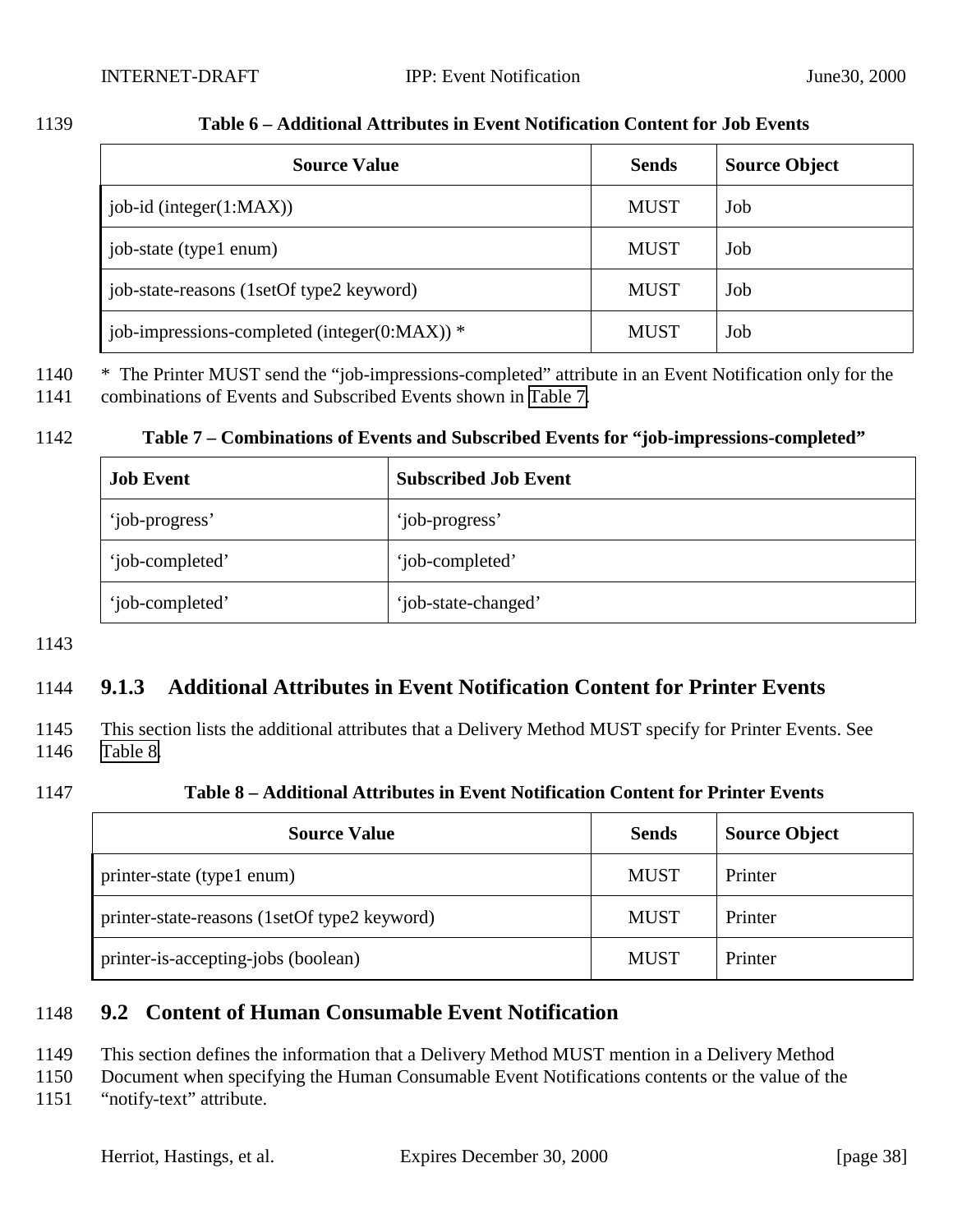| 1152                         | Such a Delivery Method MUST specify the following information and a Printer SHOULD send it:                                                                                                                                                                                                                                                                                                                                  |
|------------------------------|------------------------------------------------------------------------------------------------------------------------------------------------------------------------------------------------------------------------------------------------------------------------------------------------------------------------------------------------------------------------------------------------------------------------------|
| 1153<br>1154<br>1155         | a) the Printer name (see Table 9)<br>b) the time of the Event (see Table 11)<br>c) for Printer Events only:                                                                                                                                                                                                                                                                                                                  |
| 1156<br>1157<br>1158         | i) the Event (see Table 10) and/or Printer state information (see Table 14)<br>d) for Job Events only:<br>i) the job identity (see Table 12)                                                                                                                                                                                                                                                                                 |
| 1159                         | ii) the Event (see Table 10) and/or Job state information (see Table 13)                                                                                                                                                                                                                                                                                                                                                     |
| 1160                         | The subsections of this section specify the attributes that a Printer MUST use to obtain this information.                                                                                                                                                                                                                                                                                                                   |
| 1161<br>1162                 | A Delivery Method Document MUST specify additional information (if any) that a Printer implementation<br>sends in a Human Consumable Event Notification or in the "notify-text" attribute.                                                                                                                                                                                                                                   |
| 1163<br>1164                 | A client MUST NOT request additional attributes via the "notify-attributes" attribute because this attribute<br>works only for Machine Consumable Event Notifications.                                                                                                                                                                                                                                                       |
| 1165<br>1166                 | Notification Recipients MUST NOT expect to be able to parse the Human Consumable Event Notification<br>contents or the value of the "notify-text" attribute.                                                                                                                                                                                                                                                                 |
| 1167                         | The next three sections define the attributes in Event Notification Contents that are:                                                                                                                                                                                                                                                                                                                                       |
| 1168                         | a) for all Events                                                                                                                                                                                                                                                                                                                                                                                                            |
| 1169                         | b) for Job Events only                                                                                                                                                                                                                                                                                                                                                                                                       |
| 1170                         | c) for Printer Events only                                                                                                                                                                                                                                                                                                                                                                                                   |
| 1171                         | <b>Information in Event Notification Content Common to All Events</b><br>9.2.1                                                                                                                                                                                                                                                                                                                                               |
| 1172                         | This section lists the source of the information that a Delivery Method MUST specify for all Events.                                                                                                                                                                                                                                                                                                                         |
| 1173<br>1174<br>1175<br>1176 | There is a separate table for each piece of information. Each row in the table represents a source value for<br>the information and the values are listed in order of preference, with the first one being the preferred one.<br>An implementation SHOULD use the source value from the earliest row in each table. The tables in this<br>section and following contain the following columns for each piece of information: |
| 1177                         | <b>Source of Value:</b> the name of the attribute that supplies the value for the Event Notification<br>a)                                                                                                                                                                                                                                                                                                                   |
| 1178                         | b) Source Object: the object from which the source value comes.                                                                                                                                                                                                                                                                                                                                                              |
| 1179<br>1180                 | The tables in this section do not contain a "Sends" column because all rows would have a "SHOULD" as<br>defined in section 9.1.1.                                                                                                                                                                                                                                                                                            |

[Table 9](#page-39-0) lists the source of the information for the Printer Name. The "printer-name" is more user-friendly

unless the Notification Recipient is in a place where the Printer name is not meaningful.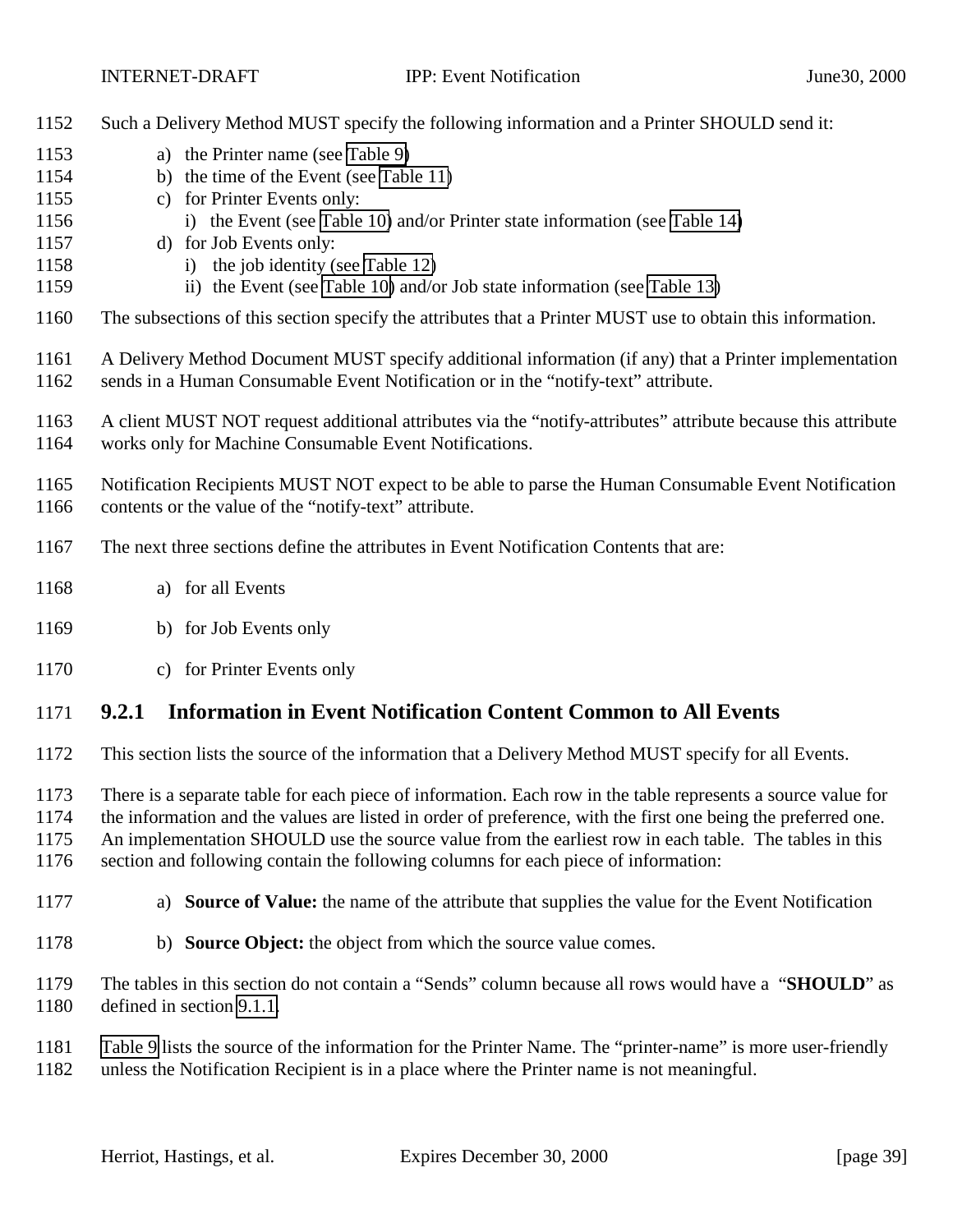#### <span id="page-39-0"></span>**Table 9 – Printer Name in Event Notification Content**

| <b>Source Value</b>          | <b>Source Object</b> |
|------------------------------|----------------------|
| printer-name (name $(127)$ ) | Printer              |
| notify-printer-uri (uri)     | Subscription         |

 Table 10 lists the source of the information for the Event name. A Printer MAY combine this information with state information described for Jobs in [Table 13](#page-40-0) or for Printers in [Table 14.](#page-40-0)

#### **Table 10 – Event Name in Event Notification Content**

| <b>Source Value</b>                     | <b>Source Object</b> |
|-----------------------------------------|----------------------|
| notify-subscribed-event (type2 keyword) | Subscription         |

#### 

Table 11 lists the source of the information for the time that the Event occurred. A Printer can send this

value only if it supports the Printer's "printer-current-time" attribute. If a Printer does not support the

"printer-current-time" attribute, it MUST NOT send the "printer-up-time" value instead, since it is not an

- allowed option for human consumable information.
- 

#### **Table 11 – Event Time in Event Notification Content**

| <b>Source Value</b>             | Source Object |
|---------------------------------|---------------|
| printer-current-time (dateTime) | Printer       |

#### 

## **9.2.2 Additional Information in Event Notification Content for Job Events**

 This section lists the source of the additional information that a Delivery Method MUST specify for Job Events.

 Table 12 lists the source of the information for the job name. The "job-name" is likely more meaningful to a user than "job-id".

| 1200<br>Table 12 – Job Name in Event Notification Content for Job Events |
|--------------------------------------------------------------------------|
|--------------------------------------------------------------------------|

| <b>Source Value</b>      | <b>Source Object</b> |
|--------------------------|----------------------|
| job-name (name $(MAX)$ ) | Job                  |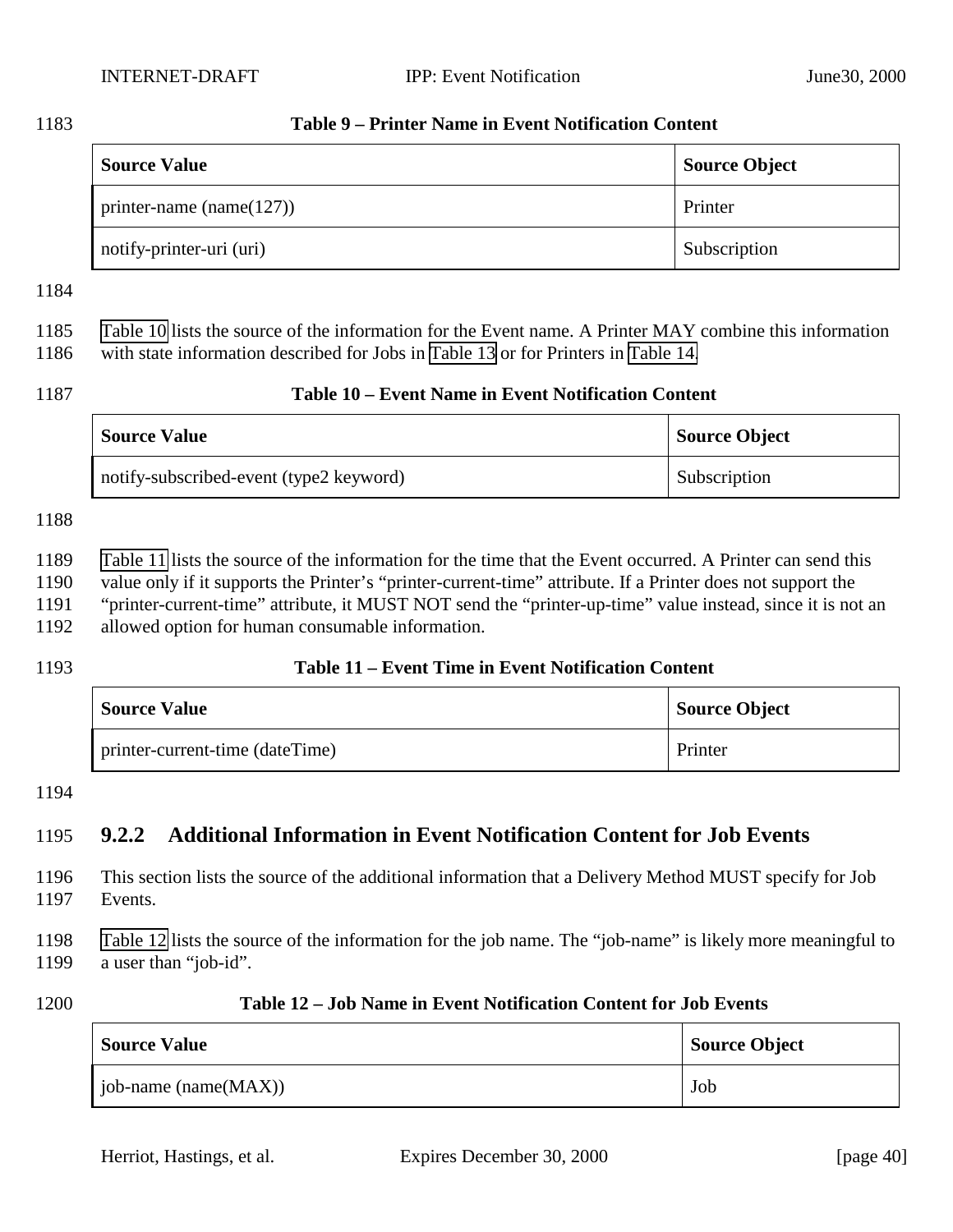<span id="page-40-0"></span>

| <b>Source Value</b>         | <b>Source Object</b> |
|-----------------------------|----------------------|
| job-id (integer $(1:MAX)$ ) | Job                  |

1201

## 1202 Table 13 lists the source of the information for the job state. If a Printer supports the "job-state-message"

1203 and "job-detailed-state-message" attributes, it SHOULD use those attributes for the job state information,

1204 otherwise, it should fabricate such information from the "job-state" and "job-state-reasons". For some

1205 Events, a Printer MAY combine this information with Event information.

#### 1206 **Table 13 – Job State in Event Notification Content for Job Events**

| <b>Source Value</b>                             | <b>Source Object</b> |
|-------------------------------------------------|----------------------|
| job-state-message (text(MAX))                   | Job                  |
| job-detailed-status-messages (1setOf text(MAX)) | Job                  |
| job-state (type1 enum)                          | Job                  |
| job-state-reasons (1setOf type2 keyword)        | Job                  |

#### 1207 **9.2.3 Additional Information in Event Notification Content for Printer Events**

1208 This section lists the source of the additional information that a Delivery Method MUST specify for Printer 1209 Events.

1210 Table 14 lists the source of the information for the printer state. If a Printer supports the "printer-state-

1211 message", it SHOULD use that attribute for the job state information, otherwise it SHOULD fabricate such

1212 information from the "printer-state" and "printer-state-reasons". For some Events, a Printer MAY combine

1213 this information with Event information.

### 1214 **Table 14 – Printer State in Event Notification Content for Printer Events**

| <b>Source Value</b>                          | <b>Source Object</b> |
|----------------------------------------------|----------------------|
| printer-state-message (text(MAX))            | Printer              |
| printer-state (type1 enum)                   | Printer              |
| printer-state-reasons (1setOf type2 keyword) | Printer              |
| printer-is-accepting-jobs (boolean)          | Printer              |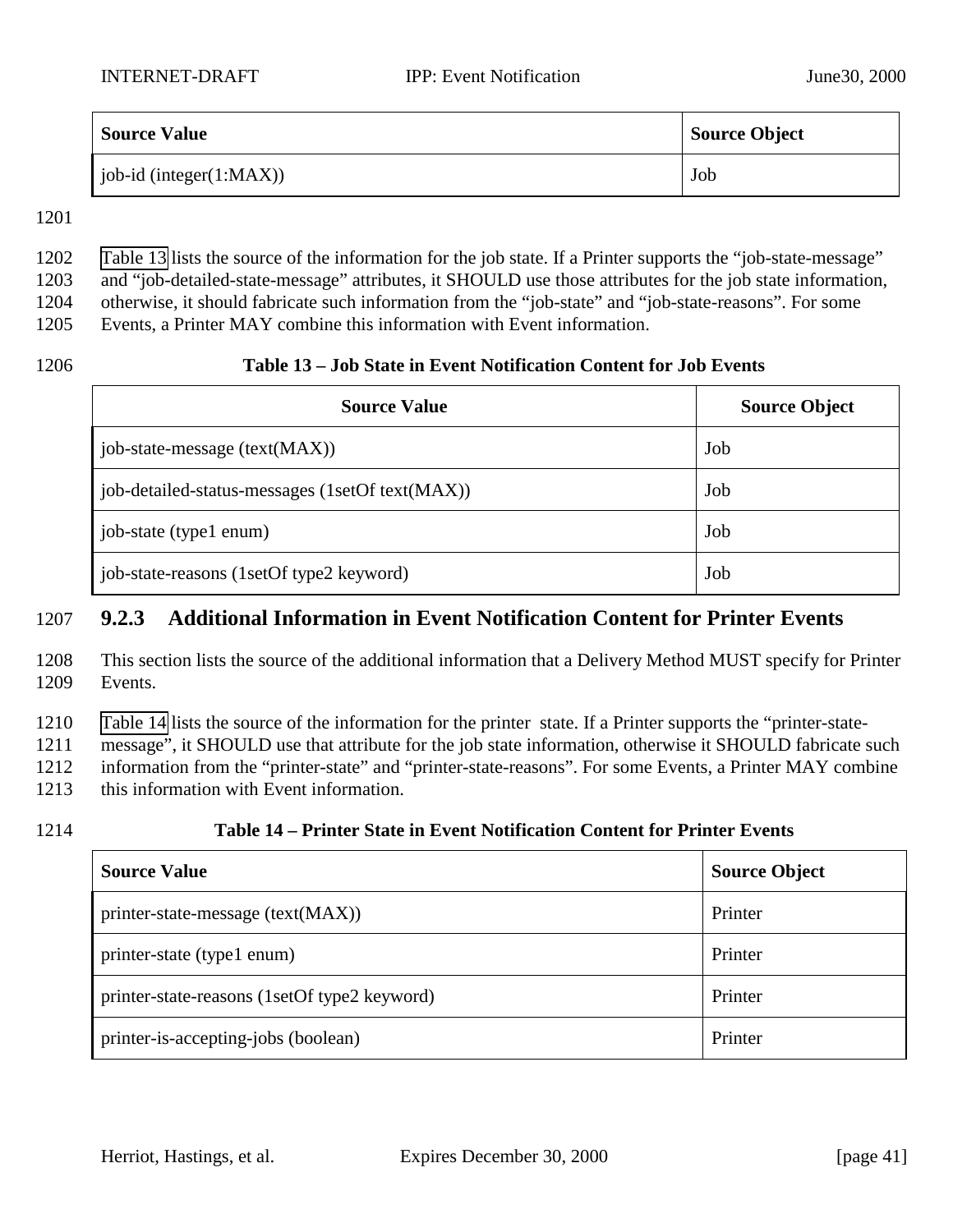## <span id="page-41-0"></span>**10 Delivery Methods**

- A Delivery Method is the mechanism, i.e., protocol, by which the Printer delivers an Event Notification to a
- Notification Recipient. There are several potential Delivery Methods for Event Notifications, standardized,
- as well as proprietary. This document does not define any of these delivery mechanisms. Each Delivery Method MUST be defined in a Delivery Method Document that is separate from this document. New
- Delivery Methods will be created as needed using an extension to the registration procedures defined in
- [ipp-mod]. Such documents are registered with IANA (see section [13\)](#page-57-0).
- The following sorts of Delivery Methods are expected:
- 1223 The Notification Recipient polls for Event Notifications at intervals directed by the Printer
- 1224 The Printer sends Event Notifications to the Notification Recipient using http as the transport.
- 1225 The Printer sends an email message.
- This section specifies how to define a Delivery Method Document and what to put in such a document.
- A Delivery Method Document:
- 1228 1. MUST define a URL scheme name for the Delivery Method.
- 2. MUST indicate whether the delivery method is REQUIRED or OPTIONAL for an IPP Printer to support if it supports Event Notification.
- 3. MUST define the transport and delivery protocol for the Event Notification content that a Printer MUST use, i.e., the entire network stack.
- 4. MUST indicate whether or not several Event Notifications can be combined into a compound Event Notification.
- 5. MUST describe how the Delivery Method is initiated, i.e., is it initiated by the receiving user (pull), or is it initiated by the Printer (push).
- 6. MUST indicate whether the Delivery Method is Machine Consumable or Human Consumable.
- 7. MUST define the representation and encoding that a Printer MUST use for each value or piece of information listed in section [9](#page-34-0) [\(9.1](#page-35-0) for Machine Consumable Event Notification and/or section [9.2](#page-37-0) for Human Consumable Event Notification).
- 1241 8. MUST specify for each attribute in section [9](#page-34-0) whether a Printer MUST, SHOULD, MAY, MUST NOT, SHOULD NOT or NEED NOT send the attribute in an Event Notification content.
- 9. MUST define what frequently occurring Events MUST be moderated, if any, and whether the moderation mechanism is configurable. Also whether Events are moderated by sending one per time unit or one per number of Events.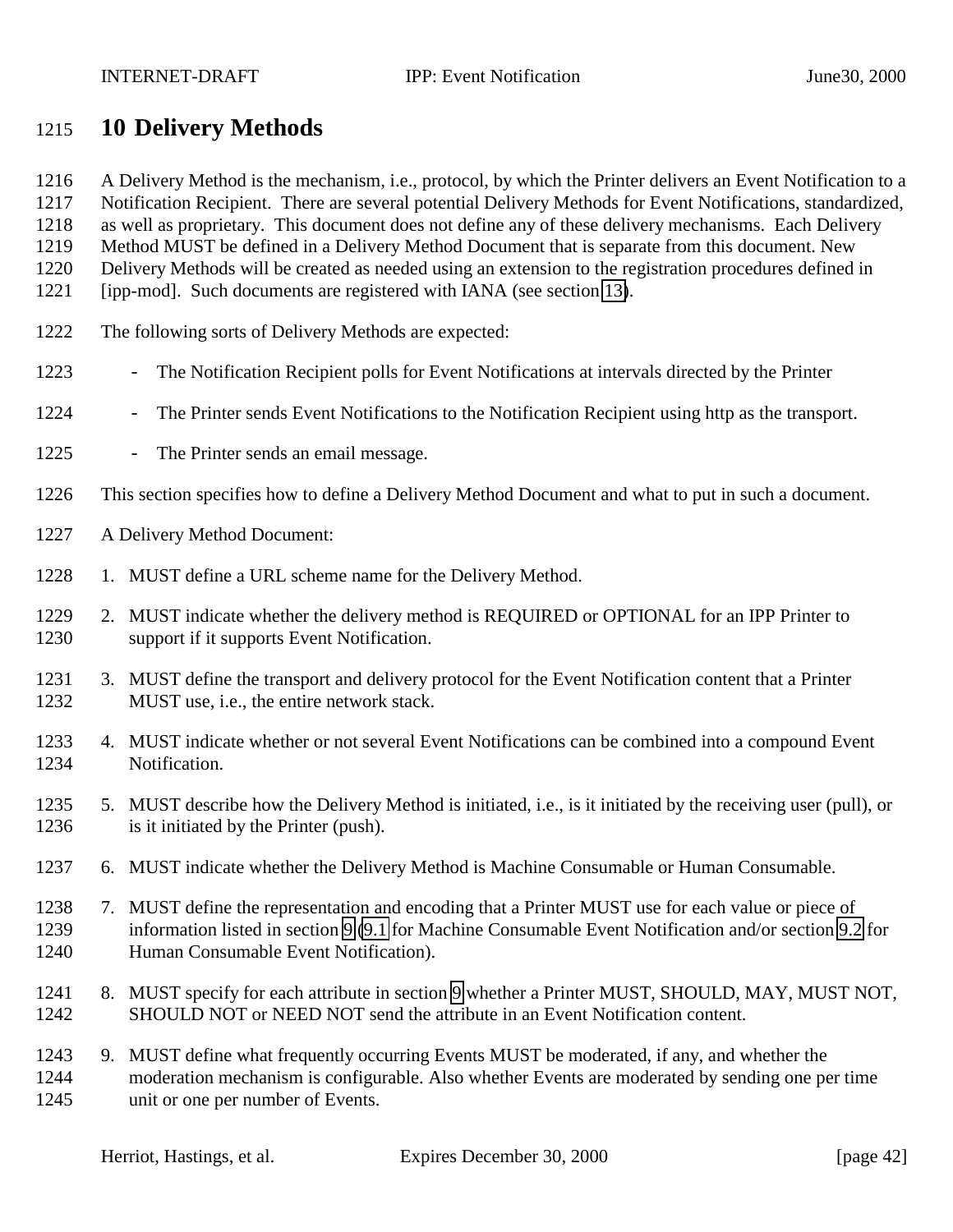- <span id="page-42-0"></span>10. MUST discuss the latency and reliability of the transport and delivery protocol.
- 11. MUST discuss the security aspects of the transport and delivery protocol, e.g., how it is handled in firewalls.
- 12. MUST identify content length restrictions, if any.
- 13. MAY define additional values or pieces of information that a Printer MUST, SHOULD or MAY send in a Notification content.
- 14. MAY define additional Subscription Template and/or Subscription Description attributes and the conformance requirements thereof.
- 15. MAY define additional Printer Description attributes and the conformance requirements thereof.

## **11 Operations for Notification**

This section defines all of the operations for Notification. Section [7.1](#page-32-0) assigns of the "operation-id" for each

operation. The following two sub-sections define Subscription Creation Operations, and other operations.

### *11.1* **Subscription Creation Operations**

This section defines the Subscription Creation Operations. The first section on Create-Job-Subscriptions

gives most of the information. The other Subscription Creation Operations refer to the section on Create-

Job-Subscriptions, even though the Create-Job-Subscriptions operation is the only OPTIONAL operation in

1262 this document (see section [12\)](#page-56-0).

 A Printer MUST support Create-Printer-Subscriptions and the Subscription Template Attributes Group in Job Creation operations. It MAY support Create-Job-Subscriptions operations.

### **11.1.1 Create-Job-Subscriptions Operation**

The operation creates one or more Per-Job Subscription Objects. The client supplies one or more

 Subscription Template Attributes Groups each containing one or more of Subscription Template Attributes (defined in section [5.3\)](#page-17-0).

Except for errors, the Printer MUST create exactly one Per-Job Subscription Object from each Subscription

Template Attributes Group in the request, even if the newly created Subscription Object would have

- identical behavior to some existing Subscription Object. The Printer MUST associate each newly created
- Per-Job Subscription Object with the target Job, which is specified by the "notify-job-id" operation
- attribute.
- The Printer MUST accept the request in any of the target job's 'not-completed' states, i.e., 'pending',
- 'pending-held', 'processing', or 'processing-stopped'. The Printer MUST NOT change the job's "job-state"
- attribute because of this operation. If the target job is in any of the 'completed' states, i.e., 'completed',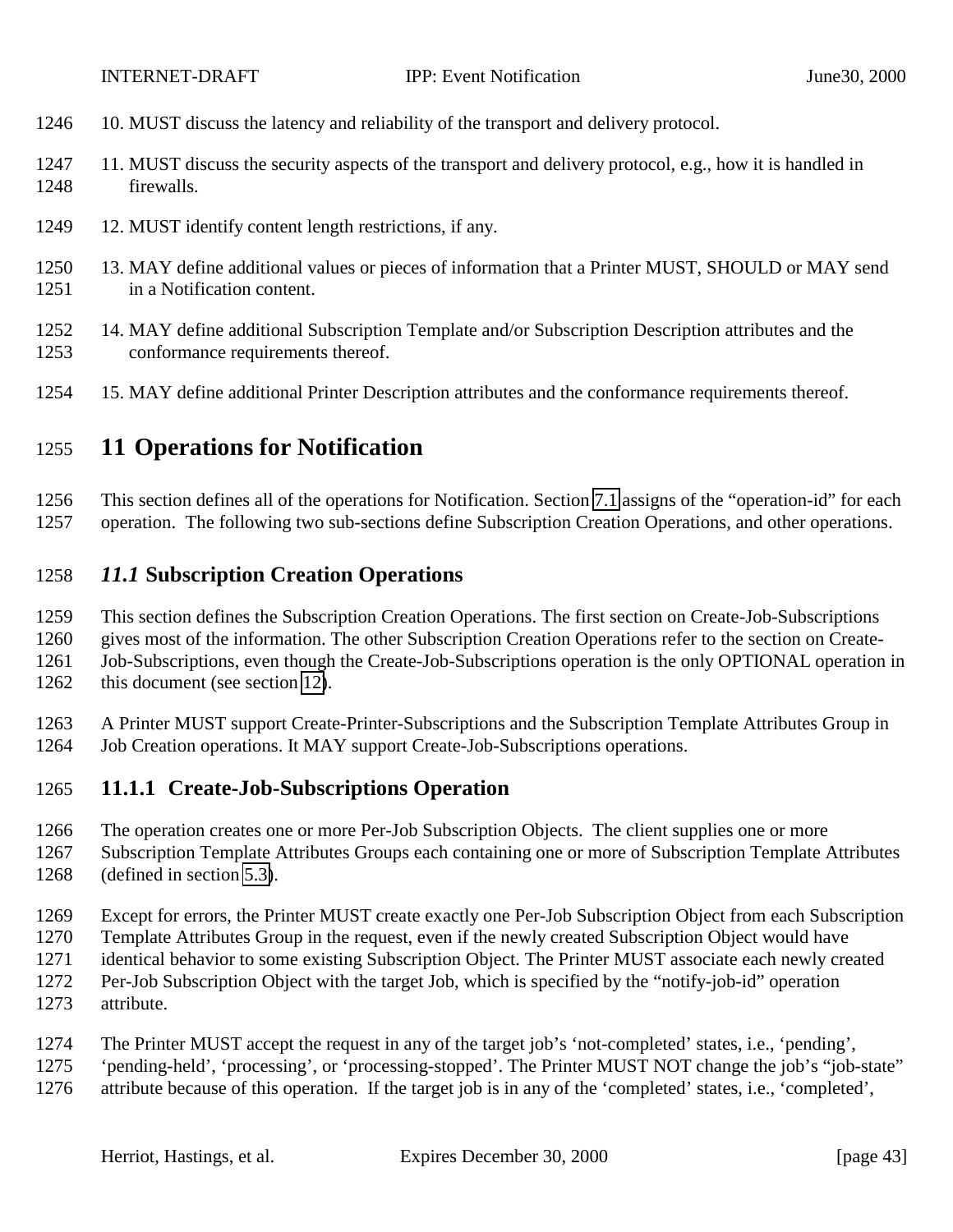<span id="page-43-0"></span>

- 'canceled', or 'aborted, then the Printer MUST reject the request and return the 'client-error-not-possible' status code; the response MUST NOT contain any Subscription Attribute Groups.
- Access Rights: To create Per-Job Subscription Objects, the authenticated user (see [IPP-MOD] section 8.3)
- performing this operation MUST either be the job owner or have Operator or Administrator access rights
- 1281 for this Printer (see [IPP-MOD] sections 1 and 8.5). Otherwise the Printer MUST reject the operation and
- return: the 'client-error-forbidden', 'client-error-not-authenticated', or 'client-error-not-authorized' status
- code as appropriate.

### **11.1.1.1 Create-Job-Subscriptions Request**

- The following groups of attributes are part of the Create-Job-Subscriptions Request:
- Group 1: Operation Attributes
- Natural Language and Character Set:
- The "attributes-charset" and "attributes-natural-language" attributes as described in [ipp-mod] section 3.1.4.1.
- Target:

- The "printer-uri" attribute which defines the target for this operation as described in [ipp-mod] section 3.1.5.
- Requesting User Name:
- The "requesting-user-name" attribute SHOULD be supplied by the client as described in [ipp-mod] section 8.3.
- 1299 notify-job-id (integer(1:MAX)):
- The client MUST supply this attribute and it MUST specify the Job object to associate the Per-Job Subscription with. The value of "notify-job-id" MUST be the value of the "job-id" of the associated Job object. If the client does not supply this attribute, the Printer MUST reject this request with a 'client-error-bad-request' status code.
- Group 2-N: Subscription Template Attributes
- 1305 For each occurrence of this group:
- The client MUST supply one or more Subscription Template Attributes in any order. See section [5.3](#page-17-0) for a description of each such attribute. See section [5.2](#page-14-0) for details on processing these attributes.
- **11.1.1.2 Create-Job-Subscriptions Response**
- The Printer MUST return to the client the following sets of attributes as part of a Create-Job-Subscriptions response:
- Group 1: Operation Attributes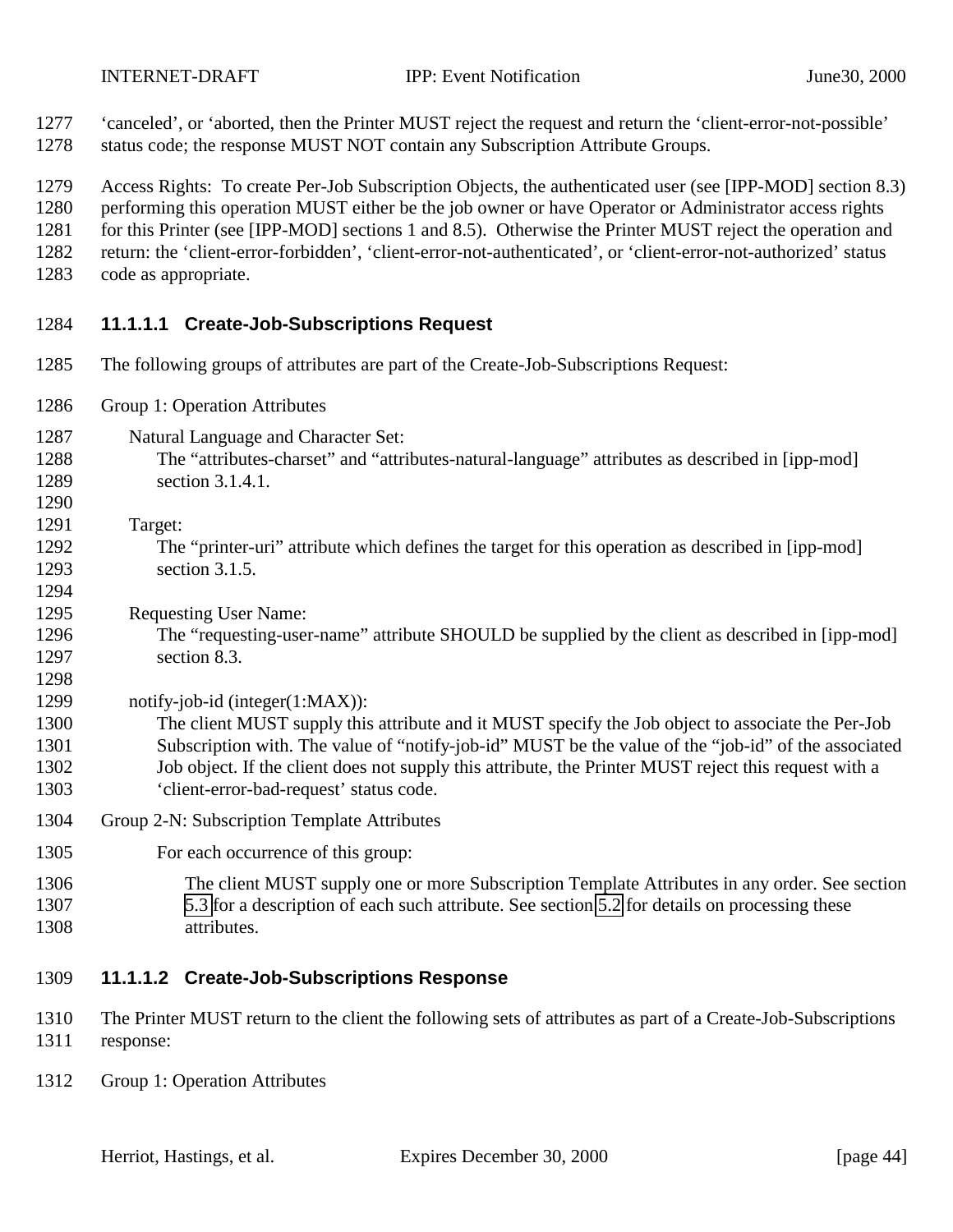<span id="page-44-0"></span>

| 1313 | <b>Status Message:</b>                                                                                          |  |
|------|-----------------------------------------------------------------------------------------------------------------|--|
| 1314 | As defined in [ipp-mod].                                                                                        |  |
| 1315 |                                                                                                                 |  |
| 1316 | The Printer can return any status codes defined in [ipp-mod] and section 16. The following is a                 |  |
| 1317 | description of the important status codes:                                                                      |  |
| 1318 |                                                                                                                 |  |
| 1319 | successful-ok: the Printer created all Subscription Objects requested.                                          |  |
| 1320 | successful-ok-ignored-subscriptions: the Printer created some Subscription Objects requested                    |  |
| 1321 | but some failed. The Subscription Attributes Groups with a "notify-status-code" attribute are                   |  |
| 1322 | the ones that failed.                                                                                           |  |
| 1323 | client-error-ignored-all-subscriptions: the Printer created no Subscription Objects requested                   |  |
| 1324 | and all failed. The Subscription Attributes Groups with a "notify-status-code" attribute are                    |  |
| 1325 | the ones that failed                                                                                            |  |
| 1326 | client-error-not-possible: For this operation and other Per-Job Subscription operations, this                   |  |
| 1327 | error can occur because the specified Job has already completed.                                                |  |
| 1328 |                                                                                                                 |  |
| 1329 | Natural Language and Character Set:                                                                             |  |
| 1330 | The "attributes-charset" and "attributes-natural-language" attributes as described in [ipp-mod]                 |  |
| 1331 | section 3.1.4.2.                                                                                                |  |
| 1332 |                                                                                                                 |  |
| 1333 | Group 2: Unsupported Attributes                                                                                 |  |
| 1334 | See [ipp-mod] section 3.1.7 for details on returning Unsupported Attributes. This group does not                |  |
| 1335 | contain any unsupported Subscription Template Attributes; they are returned in the Subscription                 |  |
| 1336 | Attributes Group (see below).                                                                                   |  |
| 1337 |                                                                                                                 |  |
| 1338 | Group 3-N: Subscription Attributes                                                                              |  |
| 1339 | These groups MUST be returned if and only if the operation status-code" status-code" parameter                  |  |
| 1340 | returned in Group 1 has the values: 'successful-ok', 'successful-ok-ignored-                                    |  |
| 1341 | subscriptions', successful ok-too-many-events', or 'client-error-ignored-all-subscriptions'.                    |  |
| 1342 |                                                                                                                 |  |
| 1343 | See section 5.2 for details on the contents of each occurrence of this group.                                   |  |
| 1344 | 11.1.2 Create-Printer-Subscriptions operation                                                                   |  |
| 1345 | The operation is identical to Create-Job-Subscriptions with exceptions noted in this section.                   |  |
| 1346 | The operation creates Per-Printer Subscription Objects instead of Per-Job Subscription Objects, and             |  |
| 1347 | associates each newly created Per-Printer Subscription Object with the Printer specified by the operation       |  |
| 1348 | target rather than with a specific Job.                                                                         |  |
| 1349 | The Printer MUST accept the request in any of its states, i.e., 'idle', 'processing', or 'stopped'. The Printer |  |
| 1350 | MUST NOT change its "printer-state" attribute because of this operation.                                        |  |
|      |                                                                                                                 |  |
| 1351 | Access Rights: To create Per-Printer Subscription Objects, the authenticated user (see [IPP-MOD] section        |  |
| 1352 | 8.3) performing this operation MUST have Operator or Administrator access rights for this Printer (see          |  |

Herriot, Hastings, et al. Expires December 30, 2000 [page 45]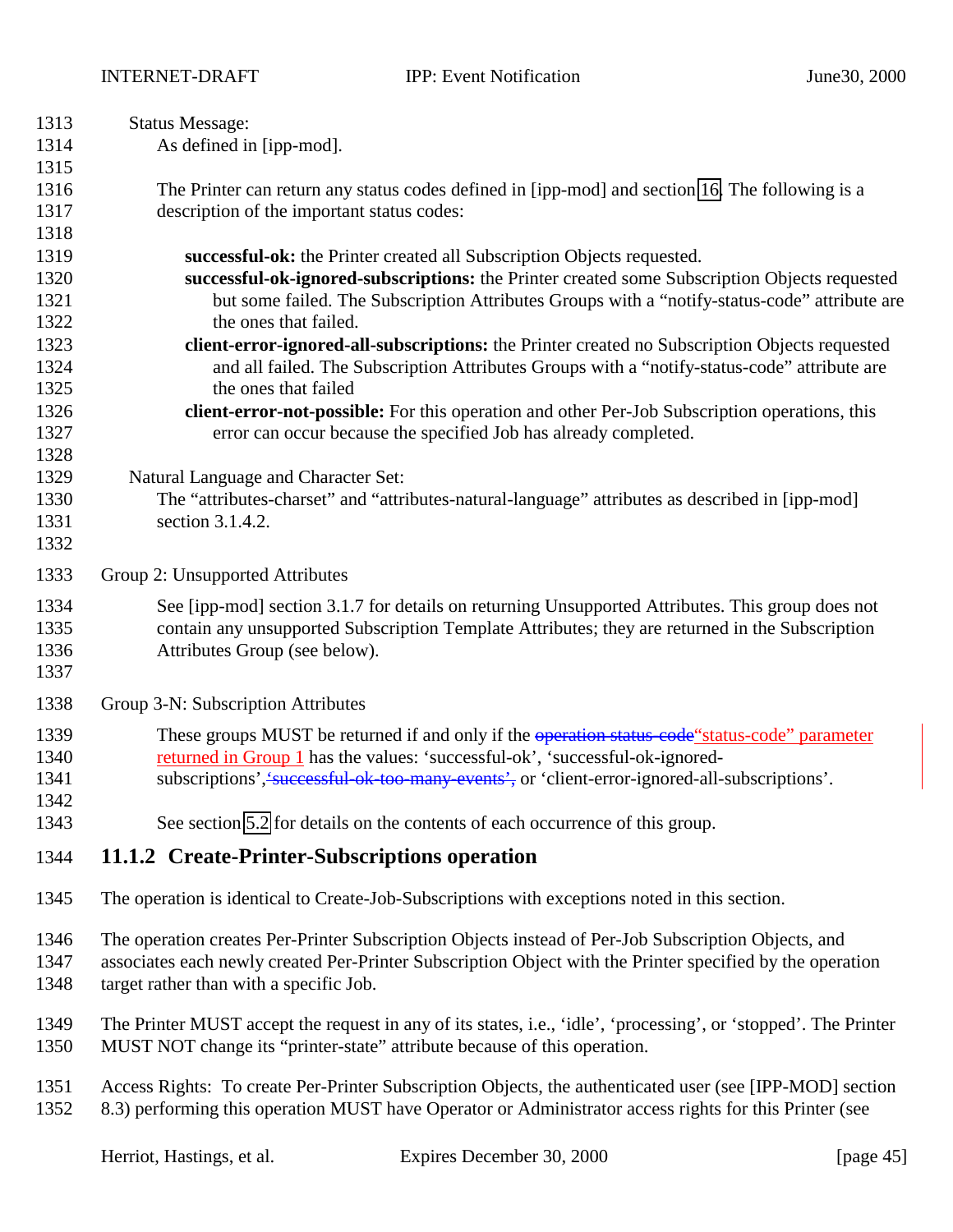<span id="page-45-0"></span>[IPP-MOD] sections 1 and 8.5). Otherwise, the Printer MUST reject the operation and return: the 'client-

error-forbidden', 'client-error-not-authenticated', or 'client-error-not-authorized' status code as appropriate.

#### **11.1.2.1 Create-Printer-Subscriptions Request**

The groups are identical to the Create-Job-Subscriptions (see section [11.1.1.1\)](#page-43-0) except that the Operation

Attributes group MUST NOT contain the "notify-job-id" attribute. If the client does supply the "notify-

1358 job-id" attribute, then the Printer MUST treat it as any other unsupported Operation attribute and MUST

return it in the Unsupported Attributes group.

### **11.1.2.2 Create-Printer-Subscriptions Response**

- The groups are identical to the Create-Job-Subscriptions (see section [11.1.1.2\)](#page-43-0).
- 

### **11.1.3 Job Creation Operation – Extensions for Notification**

- This document extends the Job Creation operations to create Subscription Objects as a part of the operation.
- The operation is identical to Create-Job-Subscriptions with exceptions noted in this section.
- Unlike the Create-Job-Subscriptions operation, this operation associates the newly created Subscription

Objects with the Job object created by this operation. The operation succeeds if and only if the Job creation

succeeds. If the Printer does not create some or all of the requested Subscription Objects, the Printer MUST

return a 'successful-ok-ignored-subscriptions' status-code instead of a 'successful-ok' status-code, but the

- Printer MUST NOT reject the operation because of a failure to create Subscription Objects.
- If the operation includes a Job Template group, the client MUST supply it after the Operation Attributes
- group and before the first Subscription Template Attributes Group.
- If a Printer does not support this Notification specification, then it MUST treat the Subscription Attributes
- Group like an unknown group and ignore it (see [ipp-mod] section 5.2.2). Because the Printer ignores the
- Subscription Attributes Group, it doesn't return them in the response either, thus indicating to the client that
- the Printer doesn't support Notification.
- Access Rights: To create Per-Job Subscription Objects, the authenticated user (see [IPP-MOD] section 8.3)
- performing this operation MUST either have permission to create Jobs on the Printer. Otherwise the Printer
- MUST reject the operation and return: the 'client-error-forbidden', 'client-error-not-authenticated', or
- 'client-error-not-authorized' status code as appropriate.

## **11.1.3.1 Job Creation Request**

- The groups for this operation are sufficiently different from the Create-Job-Subscriptions operation that
- they are all presented here. The following groups of attributes are supplied as part of a Job Creation Request: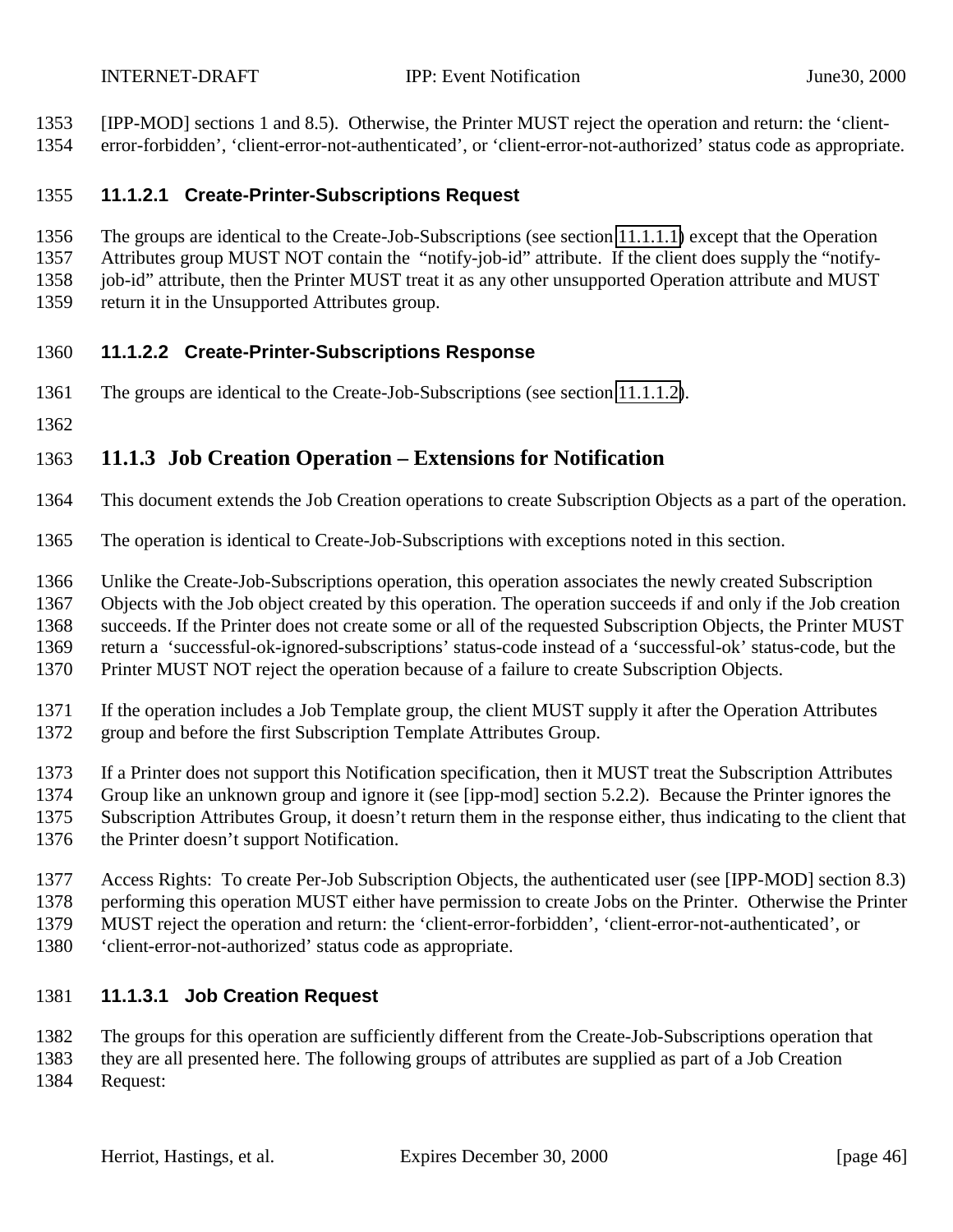| 1385                                                 | Group 1: Operation Attributes                                                                                                                                                                                                                                                                                                                                                                                                                                                                                                    |  |
|------------------------------------------------------|----------------------------------------------------------------------------------------------------------------------------------------------------------------------------------------------------------------------------------------------------------------------------------------------------------------------------------------------------------------------------------------------------------------------------------------------------------------------------------------------------------------------------------|--|
| 1386                                                 | Same as defined in [ipp-mod] for Print-Job, Print-URI, and Create-Job requests.                                                                                                                                                                                                                                                                                                                                                                                                                                                  |  |
| 1387                                                 | Group 2: Job Template Attributes                                                                                                                                                                                                                                                                                                                                                                                                                                                                                                 |  |
| 1388<br>1389                                         | The client OPTIONALLY supplies a set of Job Template attributes as defined in [ipp-mod] section<br>4.2.                                                                                                                                                                                                                                                                                                                                                                                                                          |  |
| 1390                                                 | Group 3 to N: Subscription Template Attributes                                                                                                                                                                                                                                                                                                                                                                                                                                                                                   |  |
| 1391                                                 | The same as Group 2-N in Create-Job-Subscriptions. See section 11.1.1.1.                                                                                                                                                                                                                                                                                                                                                                                                                                                         |  |
| 1392                                                 | Group N+1: Document Content (Print-Job only)                                                                                                                                                                                                                                                                                                                                                                                                                                                                                     |  |
| 1393                                                 | The client MUST supply the document data to be processed.                                                                                                                                                                                                                                                                                                                                                                                                                                                                        |  |
| 1394                                                 | 11.1.3.2 Job Creation Response                                                                                                                                                                                                                                                                                                                                                                                                                                                                                                   |  |
| 1395<br>1396                                         | The Printer MUST return to the client the following sets of attributes as part of a Print-Job, Print-URI, and<br>Create-Job Response:                                                                                                                                                                                                                                                                                                                                                                                            |  |
| 1397                                                 | Group 1: Operation Attributes                                                                                                                                                                                                                                                                                                                                                                                                                                                                                                    |  |
| 1398<br>1399<br>1400                                 | <b>Status Message:</b>                                                                                                                                                                                                                                                                                                                                                                                                                                                                                                           |  |
| 1401<br>1402                                         | As defined in [ipp-mod] for Print-Job, Print-URI, and Create-Job requests.                                                                                                                                                                                                                                                                                                                                                                                                                                                       |  |
| 1403<br>1404<br>1405                                 | The Printer can return any status codes defined in [ipp-mod] and section 16. The following is a<br>description of the important status codes:                                                                                                                                                                                                                                                                                                                                                                                    |  |
| 1406<br>1407<br>1408<br>1409<br>1410<br>1411<br>1412 | successful-ok: the Printer created the Job and all Subscription Objects requested.<br>successful-ok-ignored-subscriptions: the Printer created the Job and not all of the Subscription<br>Objects requested. This status-code hides 'successful-ok-xxx' status-codes that could reveal<br>problems in Job creation. The Printer MUST not return the 'client-error-ignored-all-<br>subscriptions' status code for Job Creation operations because the Printer returns an error<br>status-code only when it fails to create a Job. |  |
| 1413<br>1414<br>1415<br>1416                         | Natural Language and Character Set:<br>The "attributes-charset" and "attributes-natural-language" attributes as described in [ipp-mod]<br>section 3.1.4.2.                                                                                                                                                                                                                                                                                                                                                                       |  |
| 1417                                                 | Group 2: Unsupported Attributes                                                                                                                                                                                                                                                                                                                                                                                                                                                                                                  |  |
| 1418<br>1419<br>1420<br>1421                         | See [ipp-mod] section 3.1.7 for details on returning Unsupported Attributes. This group does not<br>contain any unsupported Subscription Template Attributes; they are returned in the Subscription<br>Attributes Group (see below).                                                                                                                                                                                                                                                                                             |  |

Group 3: Job Object Attributes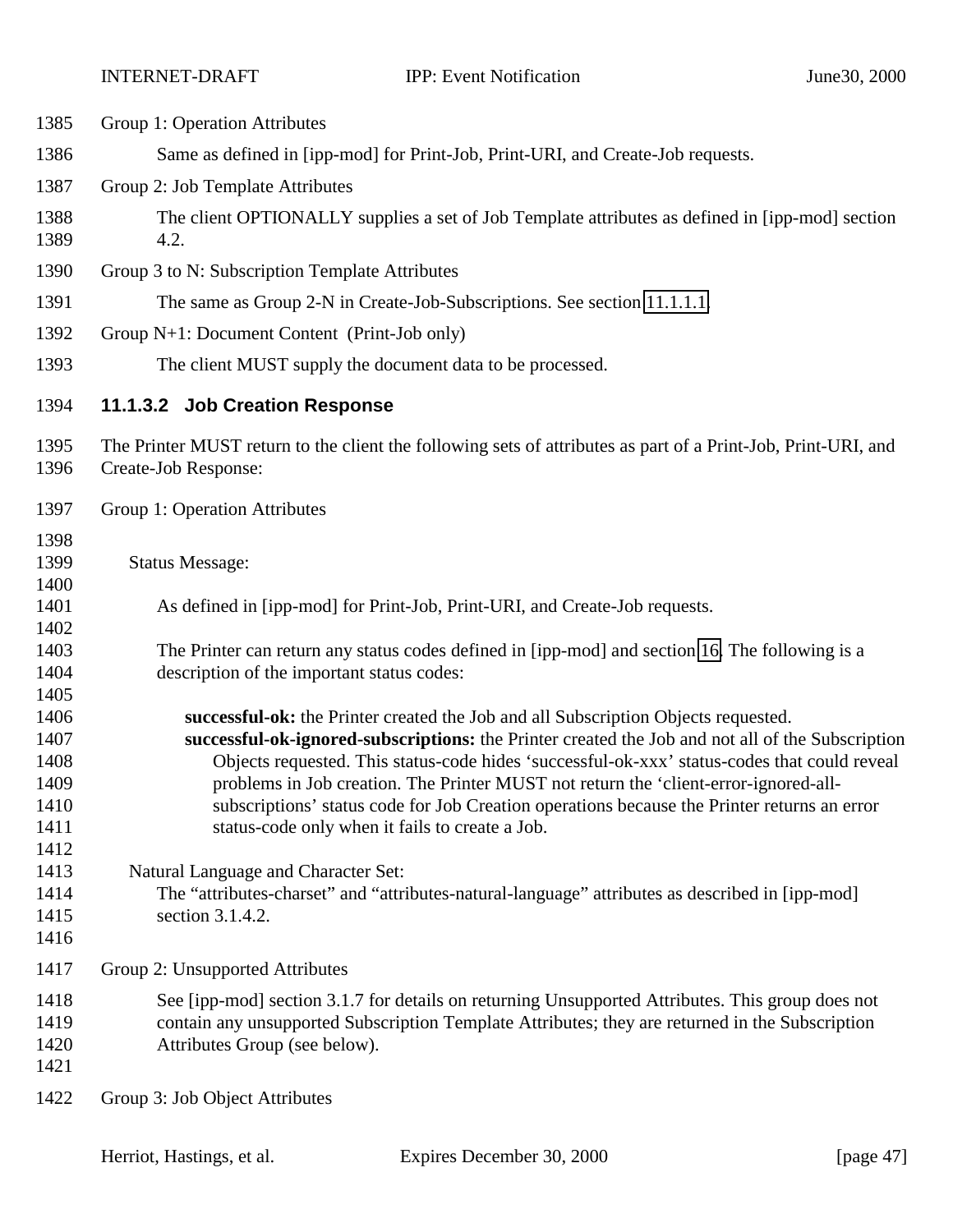<span id="page-47-0"></span>As defined in [ipp-mod] for Print-Job, Print-URI, and Create-Job requests.

#### Group 4 to N: Subscription Attributes

- These groups MUST be returned if and only if the client supplied Subscription Template Attributes and the operation was accepted.
- See section [5.2](#page-14-0) for details on the contents of each occurrence of this group.
- 

## **11.2 Other Operations**

This section defines other operations on Subscription objects.

### **11.2.1 Validate-Job Operation - Extensions for Notification**

- A client can test whether one or more Subscription Objects could be created using the Validate-Job
- operation. The client supplies one or more Subscription Template Attributes Groups (defined in section [5.3\)](#page-17-0), just as in a Job Creation request.
- A Printer MUST support this extension to this operation.
- The Printer MUST accept requests that are identical to the Job Creation request defined in section [11.1.3.1,](#page-45-0) except that the request MUST not contain document data.
- The Printer MUST return the same groups and attributes as the Print-Job operation (section [11.1.3.1\)](#page-45-0) with
- the following exceptions. The Printer MUST NOT return a Job Object Attributes Group because no Job is

created. The Printer MUST NOT return the "notify-subscription-id" attribute in any Subscription Attribute

- Group because no Subscription Object is created.
- If the Printer would succeed in creating a Subscription Object, the corresponding Subscription Attributes Group either has no 'status-code' attribute or a 'status-code' attribute with a value of 'successful-ok-too-
- many-events' or 'successful-ok-ignored-or-substituted-attributes' (see sections [5.2](#page-14-0) and [17\)](#page-59-0). The status-
- codes have the same meaning as in Job Creation except the results state what "would happen".
- The Printer MUST validate Subscription Template Attributes Groups in the same manner as the Job
- Creation operations. However, to cause the Printer to validate as many Subscription Template Attributes as
- possible, the Printer MUST assume that is can create up to the number of Subscription Objects equal to the
- value of "notify-max-job-subscriptions-supported".

## **11.2.2 Get-Printer-Attributes - Extensions for Notification**

- This operation is extended so that it returns Printer attributes defined in this document.
- A Printer MUST support this extension to this operation.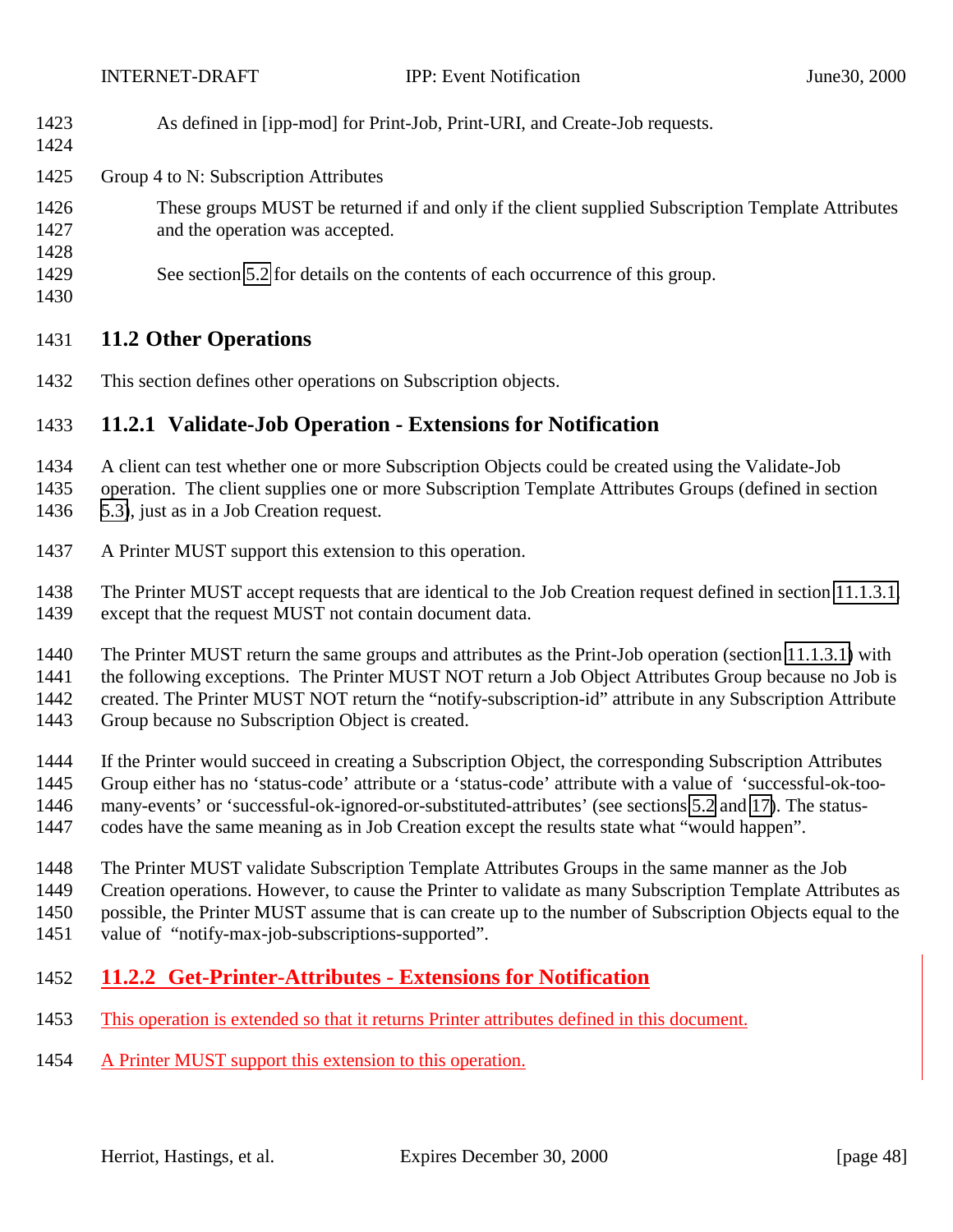<span id="page-48-0"></span>

1455 In addition to the requirements of [ipp-mod] section 3.2.5, a Printer MUST support the following additional 1456 values for the "requested-attributes" Operation attribute in this operation and return such attributes in the

| 1457                         | Printer Object Attributes group of its response.                                                                                                                                                                                                                                                                                   |  |
|------------------------------|------------------------------------------------------------------------------------------------------------------------------------------------------------------------------------------------------------------------------------------------------------------------------------------------------------------------------------|--|
| 1458                         | 1. Subscription Template Attributes: Each supported attribute in column 2 of Table 1.                                                                                                                                                                                                                                              |  |
| 1459                         | 2. New Printer Description Attributes: Each supported attribute in section 6.                                                                                                                                                                                                                                                      |  |
| 1460<br>1461<br>1462         | 3. New Group Name: The 'subscription-template' group name, which names all supported<br>Subscription Template Attribute in column 2 of Table 1. Note: This group name is also used in the<br>Get-Subscription-Attributes and Get-Subscriptions operation with an analogous meaning.                                                |  |
| 1463<br>1464<br>1465         | 4. Extended Group Name 'printer-description': The 'printer-description' group name, which names<br>all Printer Description attributes according to [ipp-mod] section 3.2.5. In this extension 'printer-<br>description' names all attributes specified in [ipp-mod] plus those named in item 2 of this list.                       |  |
| 1466<br>1467<br>1468         | <b>Extended Group Name 'all':</b> The 'all' group name, which names all Printer attributes according to<br>5.<br>[ipp-mod] section 3.2.5. In this extension 'all' names all attributes specified in [ipp-mod] plus those<br>named in items 1 and 2 of this list.                                                                   |  |
| 1469                         |                                                                                                                                                                                                                                                                                                                                    |  |
| 1470                         | 11.2.3 Get-Subscription-Attributes operation                                                                                                                                                                                                                                                                                       |  |
| 1471                         | This operation allows a client to request the values of the attributes of a Subscription Object.                                                                                                                                                                                                                                   |  |
| 1472                         | A Printer MUST support this operation.                                                                                                                                                                                                                                                                                             |  |
| 1473<br>1474<br>1475         | This operation is almost identical to the Get-Job-Attributes operation (see [ipp-mod] section 3.3.4). The<br>only differences are that the operation is directed at a Subscription Object rather than a Job object, and the<br>returned attribute group contains Subscription Object attributes rather than Job object attributes. |  |
| 1476                         | <b>Get-Subscription-Attributes Request</b><br>11.2.3.1                                                                                                                                                                                                                                                                             |  |
| 1477                         | The following groups of attributes are part of the Get-Subscription-Attributes request:                                                                                                                                                                                                                                            |  |
| 1478                         | Group 1: Operation Attributes                                                                                                                                                                                                                                                                                                      |  |
| 1479<br>1480<br>1481<br>1482 | Natural Language and Character Set:<br>The "attributes-charset" and "attributes-natural-language" attributes as described in section [ipp-<br>mod] 3.1.4.1.                                                                                                                                                                        |  |
| 1483<br>1484                 | Target:<br>The "printer-uri" attribute which defines the target for this operation as described in [ipp-mod]                                                                                                                                                                                                                       |  |

- section 3.1.5.
-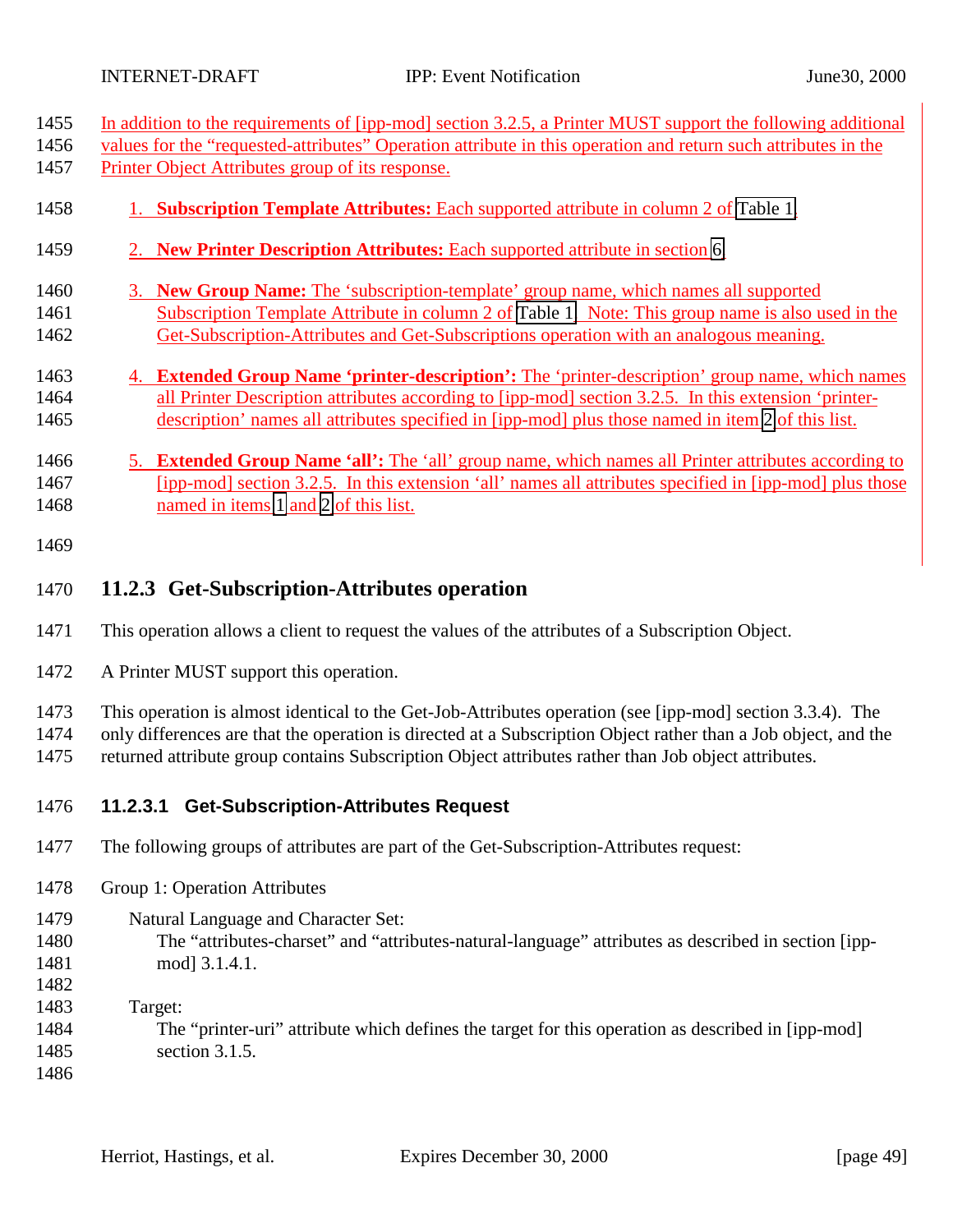INTERNET-DRAFT IPP: Event Notification June30, 2000

<span id="page-49-0"></span>

| 1487<br>1488<br>1489<br>1490<br>1491                 | "notify-subscription-id" (integer (1:MAX)):<br>The client MUST supply this attribute. The Printer MUST support this attribute. This attribute<br>specifies the Subscription Object from which the client is requesting attributes. If the client omits<br>this attribute, the Printer MUST reject this request with the 'client-error-bad-request' status code.                                                                                                                                                                                                                                   |
|------------------------------------------------------|---------------------------------------------------------------------------------------------------------------------------------------------------------------------------------------------------------------------------------------------------------------------------------------------------------------------------------------------------------------------------------------------------------------------------------------------------------------------------------------------------------------------------------------------------------------------------------------------------|
| 1492<br>1493<br>1494<br>1495                         | <b>Requesting User Name:</b><br>The "requesting-user-name" attribute SHOULD be supplied by the client as described in [ipp-mod]<br>section 8.3.                                                                                                                                                                                                                                                                                                                                                                                                                                                   |
| 1496<br>1497<br>1498<br>1499<br>1500<br>1501         | "requested-attributes" (1setOf keyword):<br>The client OPTIONALLY supplies this attribute. The Printer MUST support this attribute. This<br>attribute specifies the attributes of the specified Subscription Object that the Printer MUST return in<br>the response. Each value of this attribute is either an attribute name (defined in sections 5.3 and 5.4)<br>or an attribute group name. The attribute group names are:                                                                                                                                                                     |
| 1502<br>1503<br>1504<br>1505<br>1506<br>1507<br>1508 | - 'subscription-template': the subset of the Subscription Templateall attributes that apply to a<br>Subscription object are both defined in section 5.3 ) that the implementation supports for and<br>present on the specified Subscription Object (column 1 of Table 1).<br>- 'subscription-description': the subset of the Subscription Descriptionall attributes that are both<br>defined in section 5.4 that the implementation supports for and present on the specified<br>Subscription Object (Table 2).<br>- 'all': all attributes that are present on the specified Subscription Object. |
| 1509                                                 | A Printer MUST support all these group names.                                                                                                                                                                                                                                                                                                                                                                                                                                                                                                                                                     |
| 1510<br>1511                                         | If the client omits this attribute, the Printer MUST respond as if this attribute had been supplied with<br>a value of 'all'.                                                                                                                                                                                                                                                                                                                                                                                                                                                                     |
| 1512                                                 | 11.2.3.2 Get-Subscription-Attributes Response                                                                                                                                                                                                                                                                                                                                                                                                                                                                                                                                                     |
| 1513                                                 | The Printer returns the following sets of attributes as part of the Get-Subscription-Attributes Response:                                                                                                                                                                                                                                                                                                                                                                                                                                                                                         |
| 1514                                                 | Group 1: Operation Attributes                                                                                                                                                                                                                                                                                                                                                                                                                                                                                                                                                                     |
| 1515<br>1516<br>1517                                 | <b>Status Message:</b><br>Same as [ipp-mod].                                                                                                                                                                                                                                                                                                                                                                                                                                                                                                                                                      |
| 1518<br>1519<br>1520<br>1521<br>1522                 | Natural Language and Character Set:<br>The "attributes-charset" and "attributes-natural-language" attributes as described in [ipp-mod]<br>section 3.1.4.2. The "attributes-natural-language" MAY be the natural language of the Subscription<br>Object, rather than the one requested.                                                                                                                                                                                                                                                                                                            |
| 1523                                                 | Group 2: Unsupported Attributes                                                                                                                                                                                                                                                                                                                                                                                                                                                                                                                                                                   |
| 1524<br>1525<br>1526<br>1527                         | See [ipp-mod] section 3.1.7 for details on returning Unsupported Attributes.<br>The response NEED NOT contain the "requested-attributes" operation attribute with any supplied<br>values (attribute keywords) that were requested by the client but are not supported by the Printer. If                                                                                                                                                                                                                                                                                                          |
|                                                      |                                                                                                                                                                                                                                                                                                                                                                                                                                                                                                                                                                                                   |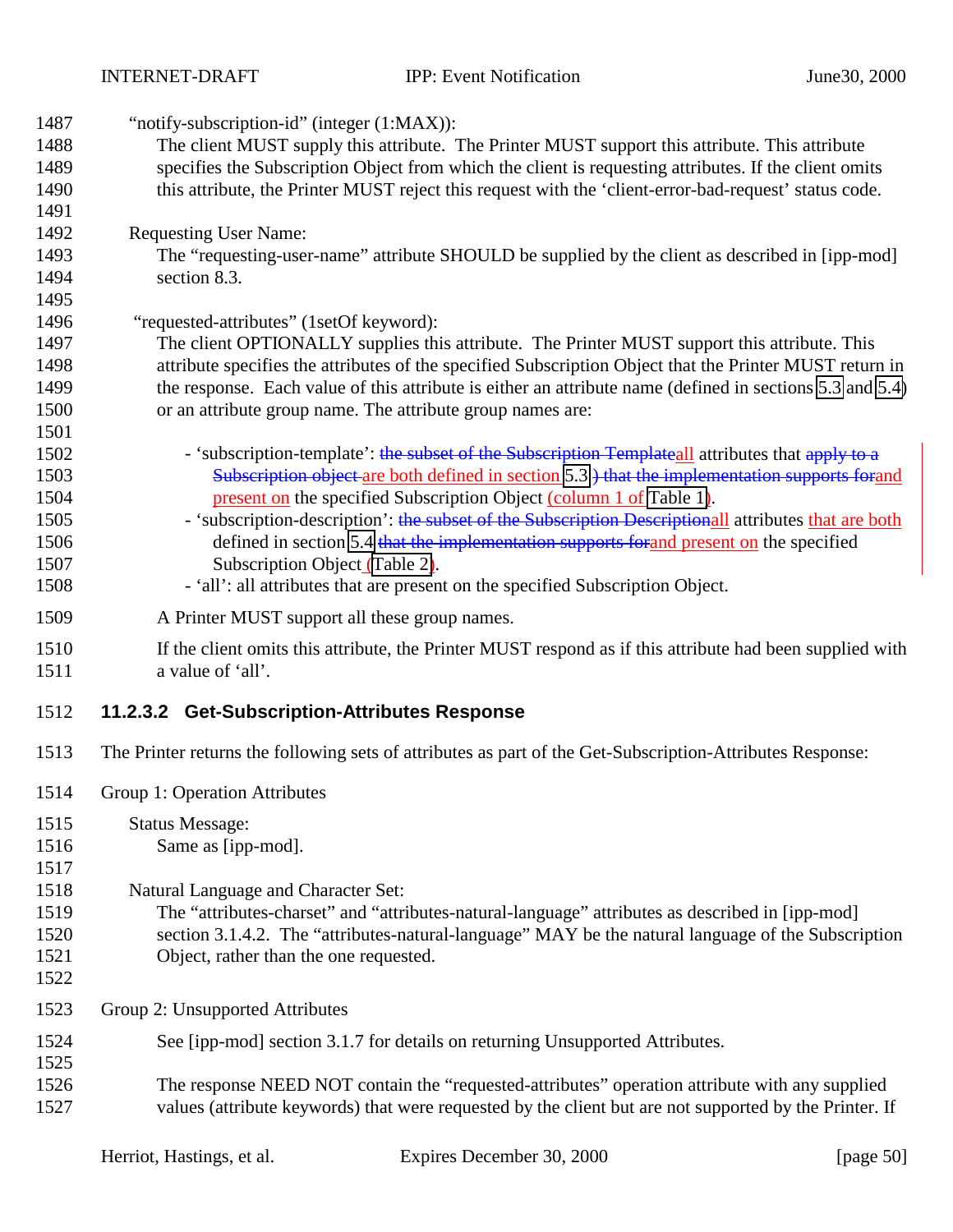<span id="page-50-0"></span>

the Printer does return unsupported attributes referenced in the "requested-attributes" operation

- attribute and that attribute included group names, such as 'all', the unsupported attributes MUST
- NOT include attributes described in the standard but not supported by the implementation.
- 
- Group 3: Subscription Attributes
- This group contains a set of attributes with their current values. Each attribute in this group:
- a) MUST be specified by the "requested-attributes" attribute in the request, AND
- b) MUST be present on the specified Subscription Object AND
- c) MUST NOT be restricted by the security policy in force. For example, a Printer MAY prohibit a client who is not the creator of a Subscription Object from seeing some or all of its attributes. See [ipp-mod] section 8.
- The Printer can return the attributes of the Subscription Object in any order. The client MUST accept the attributes in any order.

#### **11.2.4 Get-Subscriptions operation**

- This operation allows a client to retrieve the values of attributes of all Subscription Objects belonging to a Job or Printer.
- A Printer MUST supported this operation.
- This operation is similar to the Get-Subscription-Attributes operation, except that this Get-Subscriptions operation returns attributes from possibly more than one object.
- This operation is similar to the Get-Jobs operation (see [ipp-mod] section 3.2.6), except that the operation returns Subscription Objects rather than Job objects.

#### **11.2.4.1 Get-Subscriptions Request**

- The following groups of attributes are part of the Get-Subscriptions request:
- Group 1: Operation Attributes
- Natural Language and Character Set:
- The "attributes-charset" and "attributes-natural-language" attributes as described in [ipp-mod] section 3.1.4.1.
- 

- Target:
- The "printer-uri" attribute which defines the target for this operation as described in [ipp-mod] section 3.1.5.
- Requesting User Name:
- The "requesting-user-name" attribute SHOULD be supplied by the client as described in [ipp-mod] section 8.3.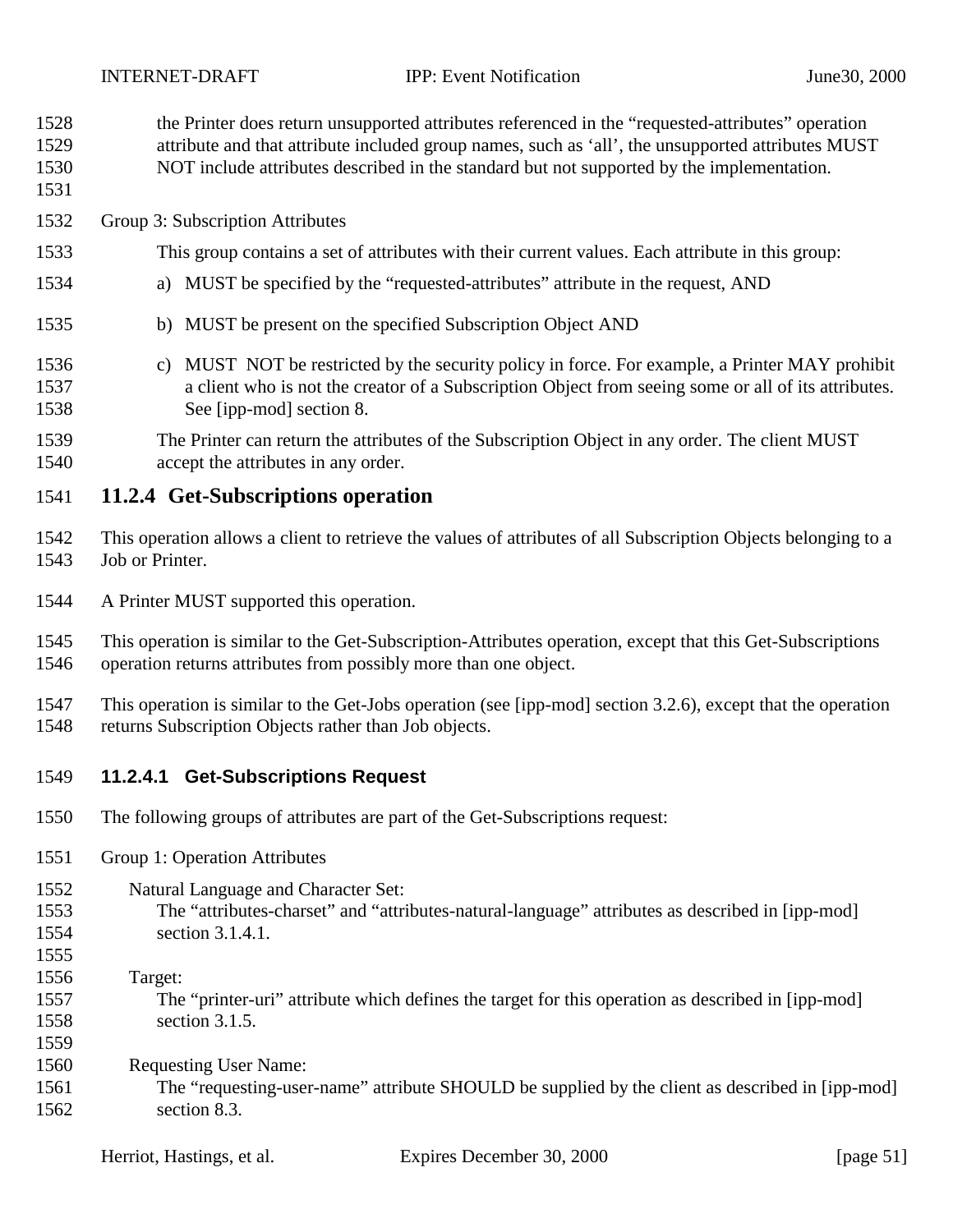| 1563         |                                                                                                                 |
|--------------|-----------------------------------------------------------------------------------------------------------------|
| 1564         | "notify-job-id" (integer $(1:MAX)$ ):                                                                           |
| 1565         | If the client specifies this attribute, the Printer returns the specified attributes of all Per-Job             |
| 1566         | Subscription Objects associated with the Job whose "job-id" attribute value equals the value of this            |
| 1567         | attribute. If the client does not specify this attribute, the Printer returns the specified attributes of all   |
| 1568         | Per-Printer Subscription Objects. Note: there is no way to get all Per-Job Subscriptions.                       |
| 1569         |                                                                                                                 |
| 1570         | " $\lim$ it" (integer(1:MAX)):                                                                                  |
| 1571         | The client OPTIONALLY supplies this attribute. The Printer MUST support this attribute. It is an                |
| 1572         | integer value that determines the maximum number of Subscription Objects that a client will receive             |
| 1573         | from the Printer even if the "my-subscriptions" attribute constrains which Subscription Objects are             |
| 1574         | returned. The limit is a "stateless limit" in that if the value supplied by the client is 'N', then only        |
| 1575         | the first 'N' Subscription Objects are returned in the Get-Subscriptions Response. There is no                  |
| 1576         | mechanism to allow for the next 'M' Subscription Objects after the first 'N' Subscription Objects.              |
| 1577         | If the client does not supply this attribute, the Printer responds with all applicable Subscription             |
| 1578         | Objects.                                                                                                        |
| 1579         |                                                                                                                 |
| 1580         | "requested-attributes" (1setOf type2 keyword):                                                                  |
| 1581         | The client OPTIONALLY supplies this attribute. The Printer MUST support this attribute. This                    |
| 1582         | attribute specifies the attributes of the specified Subscription Objects that the Printer MUST return           |
| 1583         | in the response. Each value of this attribute is either an attribute name (defined in sections 5.3 and          |
| 1584         | 5.4) or an attribute group name (defined in section 11.2.3.1). If the client omits this attribute, the          |
| 1585         | Printer MUST respond as if the client had supplied this attribute with the one value: 'notify-                  |
| 1586         | subscription-id'.                                                                                               |
| 1587         |                                                                                                                 |
| 1588         | "my-subscriptions" (boolean):                                                                                   |
| 1589         | The client OPTIONALLY supplies this attribute. The Printer MUST support this attribute. If the                  |
| 1590         | value is 'false', the Printer MUST consider the Subscription Objects from all users as candidates. If           |
| 1591         | the value is 'true', the Printer MUST return the Subscription Objects created by the requesting user            |
| 1592         | of this request. If the client does not supply this attribute, the Printer MUST respond as if the client        |
| 1593         | had supplied the attribute with a value of 'false'. The means for authenticating the requesting user            |
| 1594<br>1595 | and matching the Subscription Objects is similar to that for Jobs which is described in [ipp-mod]<br>section 8. |
|              |                                                                                                                 |
| 1596         | 11.2.4.2 Get-Subscriptions Response                                                                             |
| 1597         | The Printer returns the following sets of attributes as part of the Get-Subscriptions Response:                 |
| 1598         | Group 1: Operation Attributes                                                                                   |
| 1599         | <b>Status Message:</b>                                                                                          |
| 1600         | Same as [ipp-mod].                                                                                              |
|              |                                                                                                                 |

Natural Language and Character Set:

 The "attributes-charset" and "attributes-natural-language" attributes as described in [ipp-mod] section 3.1.4.2.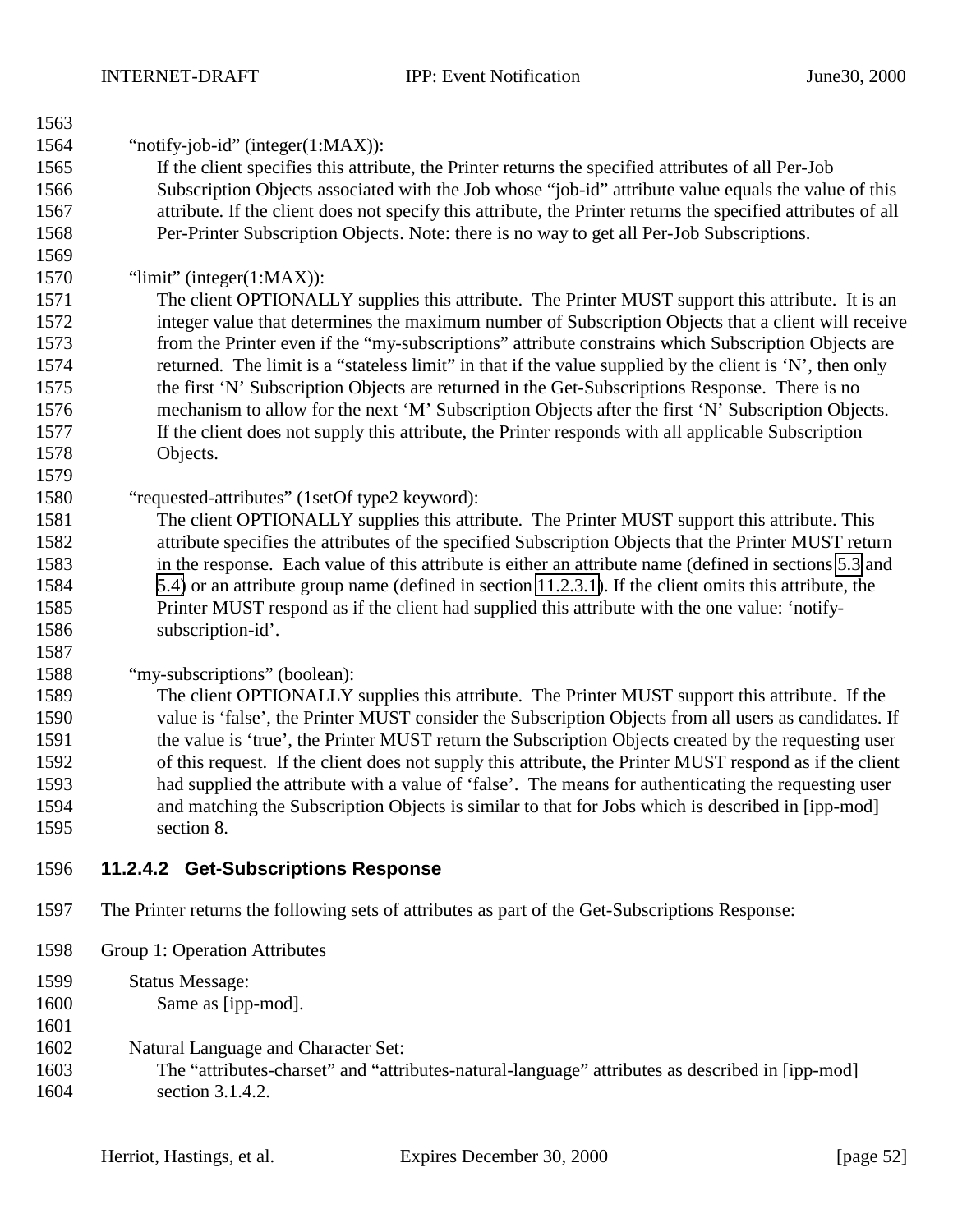<span id="page-52-0"></span>

| 1605                                         |                                                                                                                                                                                                                                                                                                                                                                                                                                                                                             |  |
|----------------------------------------------|---------------------------------------------------------------------------------------------------------------------------------------------------------------------------------------------------------------------------------------------------------------------------------------------------------------------------------------------------------------------------------------------------------------------------------------------------------------------------------------------|--|
| 1606                                         | Group 2: Unsupported Attributes                                                                                                                                                                                                                                                                                                                                                                                                                                                             |  |
| 1607<br>1608                                 | Same as for Get-Subscription-Attributes.                                                                                                                                                                                                                                                                                                                                                                                                                                                    |  |
| 1609                                         | Groups 3 to N: Subscription Attributes                                                                                                                                                                                                                                                                                                                                                                                                                                                      |  |
| 1610<br>1611<br>1612<br>1613<br>1614<br>1615 | The Printer responds with one Subscription Attributes Group for each requested Subscription Object<br>(see the "notify-job-id" attribute in the Operation Attributes Group of this operation). The Printer<br>ignores (does not respond with) any requested attribute which is not supported or which is restricted<br>by the security policy inforce, including whether the requesting user is the user that submitted the<br>job (job originating user) or not (see [ipp-mod] section 8). |  |
| 1616                                         | The Printer returns Subscription Objects in any order.                                                                                                                                                                                                                                                                                                                                                                                                                                      |  |
| 1617<br>1618<br>1619<br>1620                 | If the "limit" attribute is present in the Operation Attributes group of the request, the number of<br>Subscription Attributes Groups in the response MUST NOT exceed the value of the "limit"<br>attribute.                                                                                                                                                                                                                                                                                |  |
| 1621<br>1622<br>1623<br>1624<br>1625         | It there are no Subscription Objects associated with the specified Job or Printer, the Printer MUST<br>return zero Subscription Attributes Groups and it MUST NOT treat this case as an error, i.e., the<br>status-code MUST be 'successful-ok' unless something else causes the status code to have some<br>other value.                                                                                                                                                                   |  |
| 1626<br>1627<br>1628<br>1629                 | See the Group 3 response (Subscription Attributes Group) of the Get-Subscription-Attributes<br>operation (section 11.2.3.2) for the attributes that a Printer returns in this group.                                                                                                                                                                                                                                                                                                        |  |
| 1630                                         | 11.2.5 Renew-Subscription operation                                                                                                                                                                                                                                                                                                                                                                                                                                                         |  |
| 1631                                         | This operation allows a client to request the Printer to extend the lease on a Per-Printer Subscription Object.                                                                                                                                                                                                                                                                                                                                                                             |  |
| 1632                                         | The Printer MUST support this operation.                                                                                                                                                                                                                                                                                                                                                                                                                                                    |  |
| 1633<br>1634                                 | The Printer MUST accept this request for a Per-Printer Subscription Object in any of the target Printer's<br>states, i.e., 'idle', 'processing', or 'stopped', but MUST NOT change the Printer's "printer-state" attribute.                                                                                                                                                                                                                                                                 |  |
| 1635<br>1636                                 | The Printer MUST reject this request for a Per-Job Subscription Object because it has no lease (see section<br>5.4.3). The status code returned MUST be 'client-error-not-possible'.                                                                                                                                                                                                                                                                                                        |  |
| 1637<br>1638<br>1639<br>1640<br>1641         | Access Rights: The authenticated user (see [IPP-MOD] section 8.3) performing this operation MUST either<br>be the owner of the Per-Printer Subscription Object or have Operator or Administrator access rights for the<br>Printer (see [IPP-MOD] sections 1 and 8.5). Otherwise, the Printer MUST reject the operation and return:<br>the 'client-error-forbidden', 'client-error-not-authenticated', or 'client-error-not-authorized' status code as<br>appropriate.                       |  |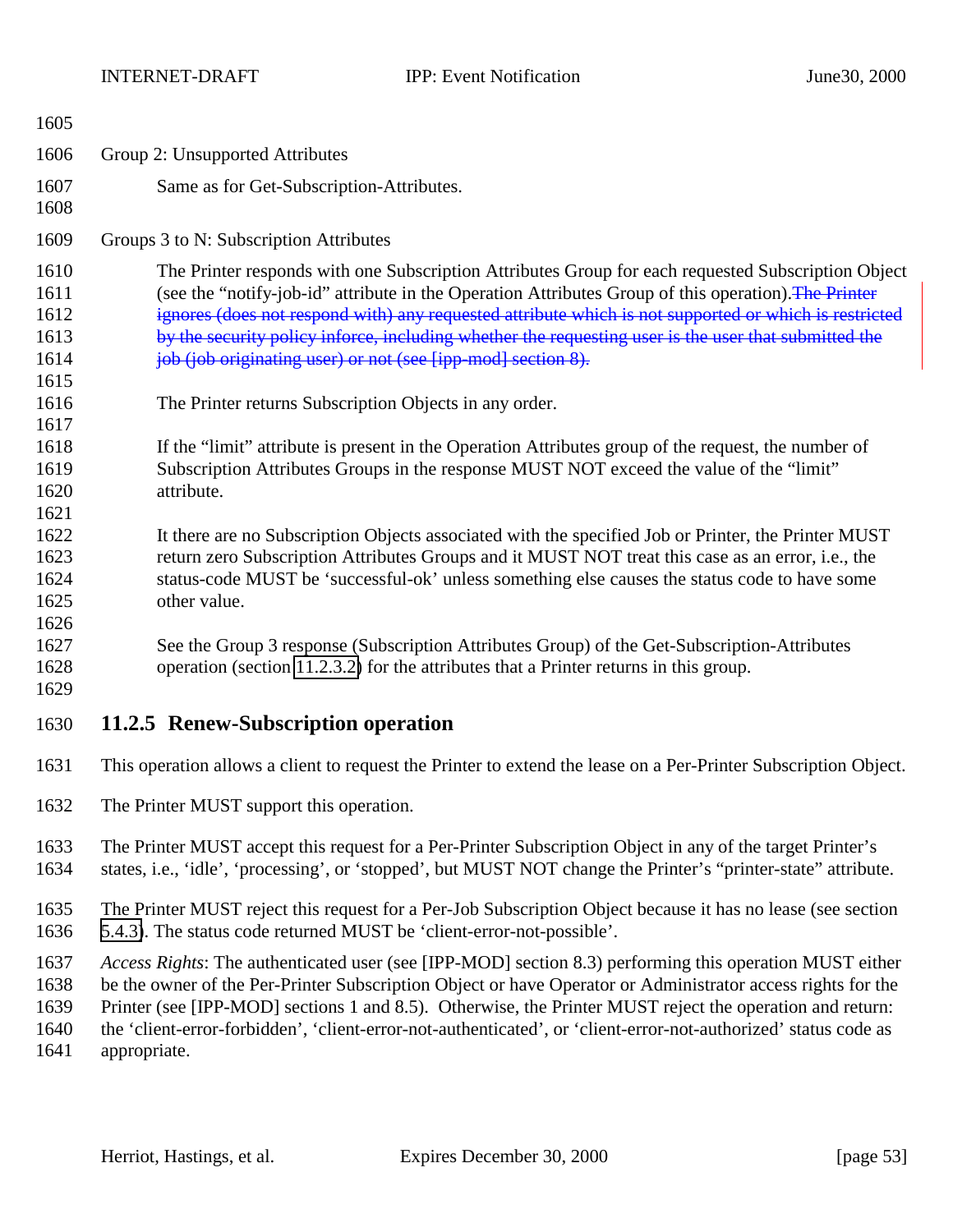- **11.2.5.1 Renew-Subscription Request**
- The following groups of attributes are part of the Renew-Subscription Request:
- Group 1: Operation Attributes
- Natural Language and Character Set: The "attributes-charset" and "attributes-natural-language" attributes as described in [ipp-mod] section 3.1.4.1. Target:
- The "printer-uri" attribute which defines the target for this operation as described in [ipp-mod] section 3.1.5.
- "notify-subscription-id" (integer (1:MAX)):
- The client MUST supply this attribute. The Printer MUST support this attribute. This attribute specifies the Per-Printer Subscription Object whose lease the Printer MUST renew. If the client omits this attribute, the Printer MUST reject this request with the 'client-error-bad-request' status code.
- Requesting User Name:
- The "requesting-user-name" (name(MAX)) attribute SHOULD be supplied by the client as described in [ipp-mod] section 8.3.
- 

- Group 2: Subscription Template Attributes
- 

1665 "notify-lease-duration" (integer(0:MAX)):

 The client MAY supply this attribute. It indicates the number of seconds to renew the lease for the specified Subscription Object. A value of 0 requests an infinite lease (which MAY require Operator access rights). If the client omits this attribute, the Printer MUST use the value of the Printer's "notify-lease-duration-default" attribute. See section [5.3.7](#page-25-0) for more details.

- **11.2.5.2 Renew-Subscription Response**
- The Printer returns the following sets of attributes as part of the Renew-Subscription Response:
- Group 1: Operation Attributes
- Status Message: Same as [ipp-mod]. The following are some of the status codes returned: **successful-ok:** The operation successfully renewed the lease on the Subscription Object for the requested duration..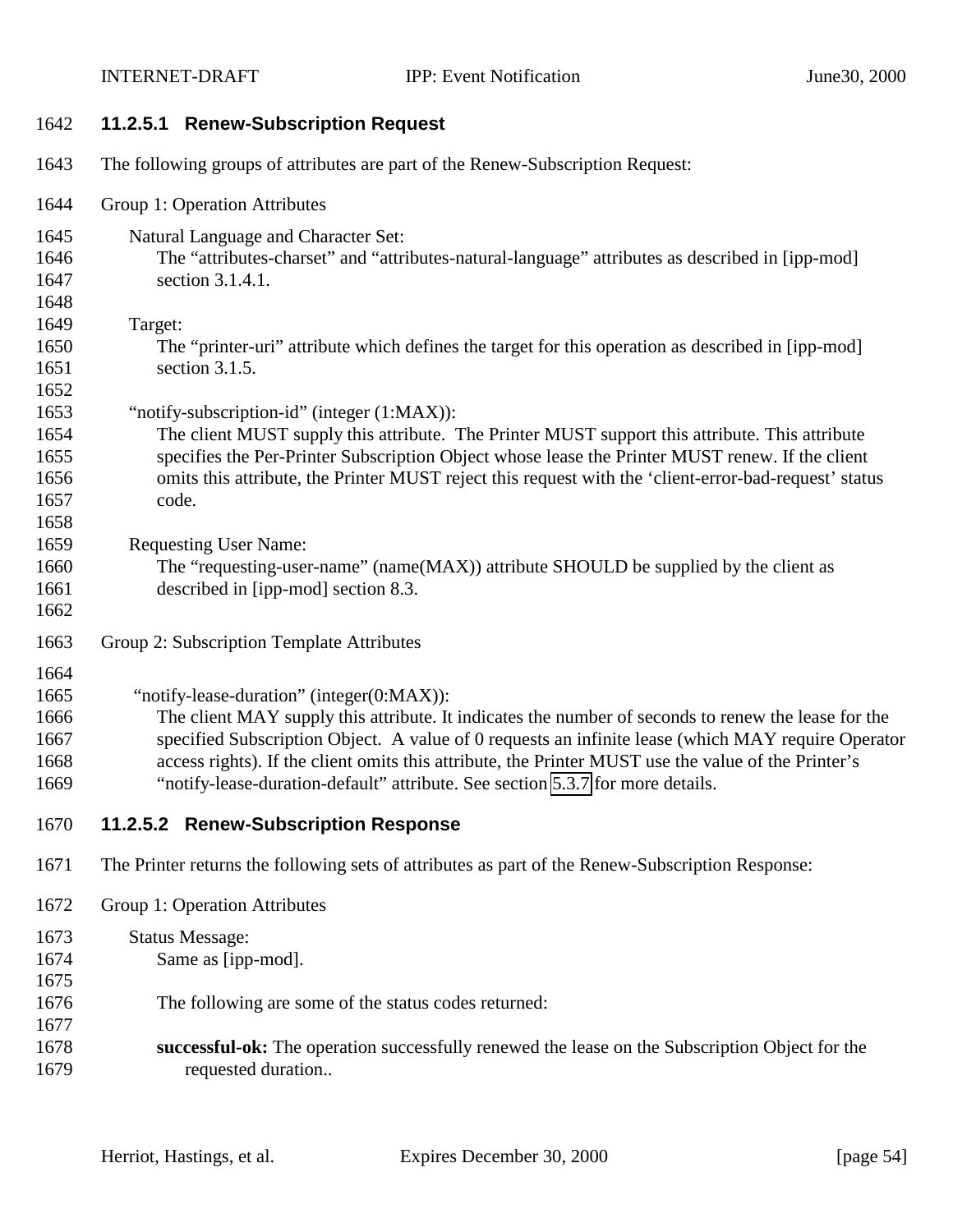<span id="page-54-0"></span>

| 1680 | successful-ok-ignored-or-substituted-attributes: The operation successfully renewed the lease on              |  |
|------|---------------------------------------------------------------------------------------------------------------|--|
| 1681 | the Subscription Object for some duration other than the amount requested.                                    |  |
| 1682 | client-error-not-possible: The operation failed because the "notify-subscription-id" Operation                |  |
| 1683 | attribute identified a Per-Job Subscription Object.                                                           |  |
| 1684 | client-error-not-found: The operation failed because the "notify-subscription-id" Operation                   |  |
| 1685 | attribute identified a non-existent Subscription Object.                                                      |  |
| 1686 |                                                                                                               |  |
| 1687 | Natural Language and Character Set:                                                                           |  |
| 1688 | The "attributes-charset" and "attributes-natural-language" attributes as described in [ipp-mod]               |  |
| 1689 | section 3.1.4.2. The "attributes-natural-language" MAY be the natural language of the Subscription            |  |
| 1690 | Object, rather than the one requested.                                                                        |  |
| 1691 |                                                                                                               |  |
| 1692 | Group 2: Unsupported Attributes                                                                               |  |
| 1693 | See [ipp-mod] section 3.1.7 for details on returning Unsupported Attributes.                                  |  |
| 1694 |                                                                                                               |  |
| 1695 | Group 3: Subscription Attributes                                                                              |  |
| 1696 | The Printer MUST return the following Subscription Attribute:                                                 |  |
| 1697 | "notify-lease-duration" (integer(0:MAX)):                                                                     |  |
| 1698 | The value of this attribute MUST be the number of seconds that the Printer has granted for the lease          |  |
| 1699 | of the Subscription Object (see section 5.3.7 for details, such as the value of this attribute when the       |  |
| 1700 | Printer doesn't support the requested value).                                                                 |  |
| 1701 |                                                                                                               |  |
| 1702 |                                                                                                               |  |
| 1703 | 11.2.6 Cancel-Subscription operation                                                                          |  |
| 1704 | This suggestion allows a gligat to delate a Cylegovintian Object and standles Duinter from sonding mone Front |  |

- This operation allows a client to delete a Subscription Object and stop the Printer from sending more Event Notifications. Once performed, there is no way to reference the Subscription Object.
- A Printer MUST supported this operation.
- The Printer MUST accept this request in any of the target Printer's states, i.e., 'idle', 'processing', or
- 'stopped', but MUST NOT change the Printer's "printer-state" attribute.
- If the specified Subscription Object is a Per-Job Subscription Object, the Printer MUST accept this request in any of the target Job's states, but MUST NOT change the Job's "job-state" attribute or affect the Job.
- *Access Rights*: The authenticated user (see [IPP-MOD] section 8.3) performing this operation MUST either
- be the owner of the Subscription Object or have Operator or Administrator access rights for the Printer (see
- [IPP-MOD] sections 1 and 8.5). Otherwise, the Printer MUST reject the operation and return: the 'client-
- error-forbidden', 'client-error-not-authenticated', or 'client-error-not-authorized' status code as appropriate.
- Note: There is no way to change any attributes on a Subscription Object, except the "notify-lease-
- duration" attribute (using the Renew-Subscription operation). In order to change other attributes, a client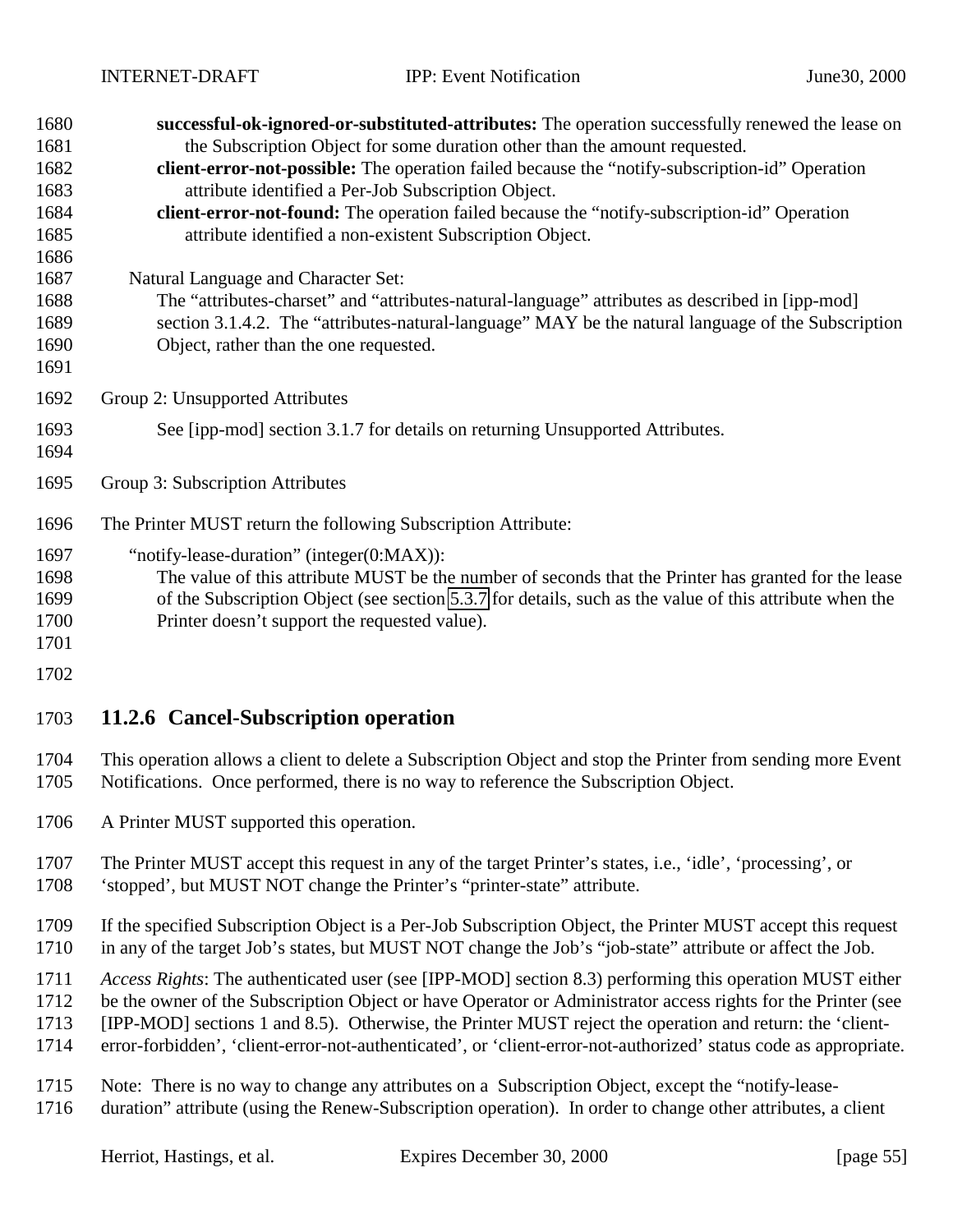performs a Subscription Creation Operation and Cancel-Subscription operation on the old Subscription

Object. If the client wants to avoid missing Event Notifications, it performs the Subscription Creation

 Operation first. If this order would create too many Subscription Objects on the Printer, the client reverses the order.

#### **11.2.6.1 Cancel-Subscription Request**

- The following groups of attributes are part of the Cancel-Subscription Request:
- Group 1: Operation Attributes
- Natural Language and Character Set:
	- The "attributes-charset" and "attributes-natural-language" attributes as described in [ipp-mod] section 3.1.4.1.
	- Target:
	- The "printer-uri" attribute which defines the target for this operation as described in [ipp-mod] section 3.1.5.
	- "notify-subscription-id" (integer (1:MAX)):
	- The client MUST supply this attribute. The Printer MUST support this attribute. This attribute specifies the Subscription Object that the Printer MUST cancel. If the client omits this attribute, the Printer MUST reject this request with the 'client-error-bad-request' status code.
	- Requesting User Name:
	- The "requesting-user-name" attribute SHOULD be supplied by the client as described in [ipp-mod] section 8.3.
	-

#### **11.2.6.2 Cancel-Subscription Response**

- The Printer returns the following sets of attributes as part of the Cancel-Subscription Response:
- Group 1: Operation Attributes

| 1744 | <b>Status Message:</b>                                                                             |
|------|----------------------------------------------------------------------------------------------------|
| 1745 | Same as [ipp-mod].                                                                                 |
| 1746 |                                                                                                    |
| 1747 | The following are some of the status codes returned:                                               |
| 1748 |                                                                                                    |
| 1749 | successful-ok: The operation successfully canceled (deleted) the Subscription Object               |
| 1750 | <b>client-error-not-found:</b> The operation failed because the "notify-subscription-id" Operation |
| 1751 | attribute identified a non-existent Subscription Object.                                           |
| 1752 |                                                                                                    |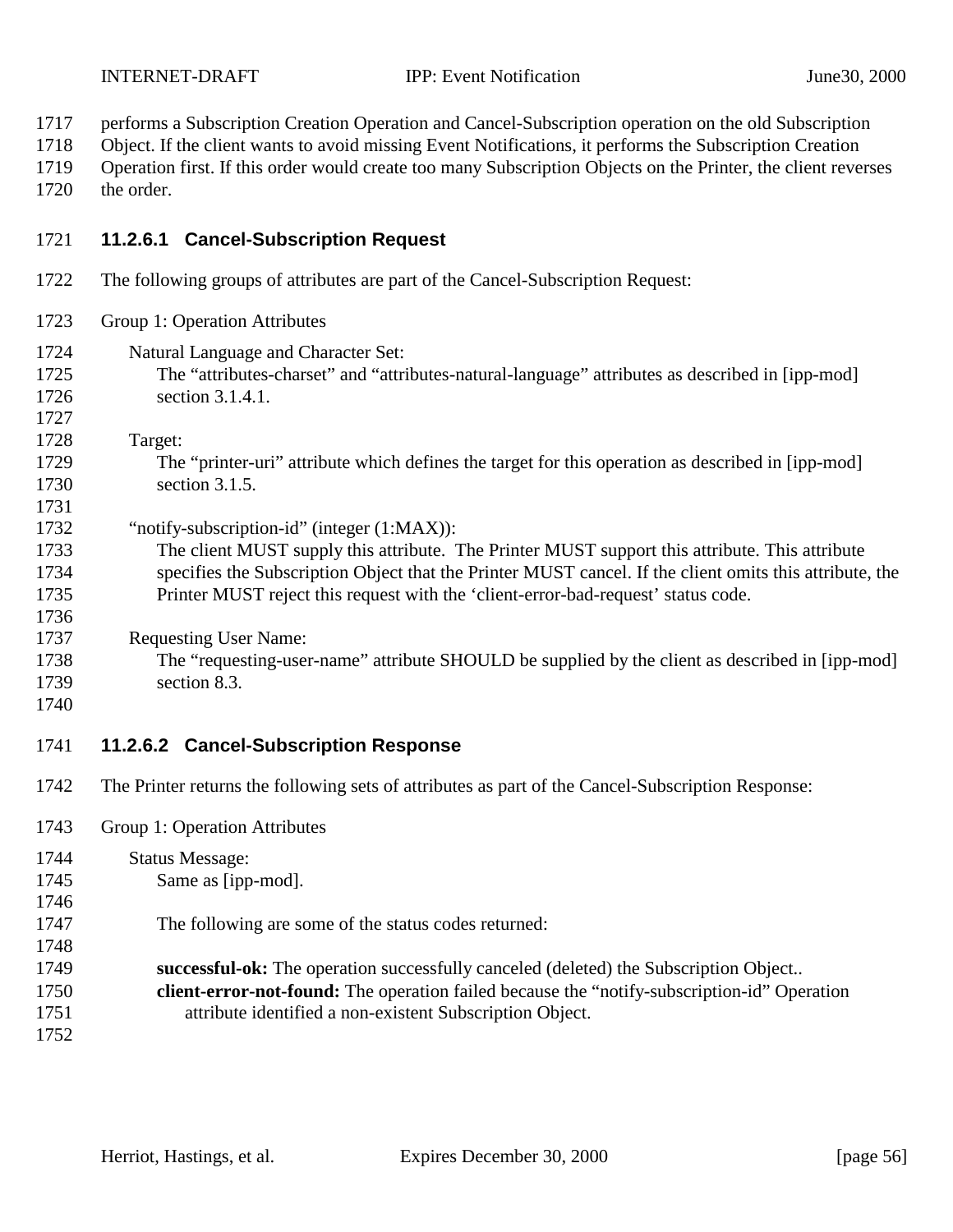<span id="page-56-0"></span>Natural Language and Character Set:

- The "attributes-charset" and "attributes-natural-language" attributes as described in [ipp-mod] section 3.1.4.2. The "attributes-natural-language" MAY be the natural language of the Subscription
- Object, rather than the one requested.
- Group 2: Unsupported Attributes
- See [ipp-mod] section 3.1.7 for details on returning Unsupported Attributes.
- 

## **12 Conformance Requirements**

- It is OPTIONAL to implement this Event Notification specification.
- If this Event Notification specification is implemented, Printers MUST:
- 1. meet the Conformance Requirements detailed in section 5 of [ipp-mod].
- 2. support all of the following attributes:
- a. REQUIRED Subscription Object attributes in section [5.](#page-12-0)
- b. REQUIRED Printer Description object attributes in section [6.](#page-30-0)
- c. REQUIRED attributes in Event Notification content in section [8.](#page-33-0)
- 3. send Event Notifications that conform to the requirements of the Delivery Method Document for each supported Delivery Method (the conformance requirements for Delivery Method Documents is specified in section [10\)](#page-41-0).
- 4. support all operations as described in Table 15:
- 

#### **Table 15 – Conformance Requirements for Operations**

| Attribute                                            | Conformance requirements |
|------------------------------------------------------|--------------------------|
| <b>Subscription Attributes Group</b>                 | <b>REQUIRED</b>          |
| Create-Printer-Subscriptions (section 11.1.2)        | <b>REQUIRED</b>          |
| Create-Job-Subscriptions (section 11.1.1)            | <b>OPTIONAL</b>          |
| Validate-Job - extensions (section 11.2.1)           | <b>REQUIRED</b>          |
| Get-Printer-Attributes - extensions (section 11.2.2) | <b>REQUIRED</b>          |
| Get-Subscription-Attributes (section 11.2.3)         | <b>REQUIRED</b>          |
| Get-Subscriptions (section 11.2.4)                   | <b>REQUIRED</b>          |
| Renew-Subscription (section 11.2.5)                  | <b>REQUIRED</b>          |
| Cancel-Subscription (section 11.2.6)                 | <b>REOUIRED</b>          |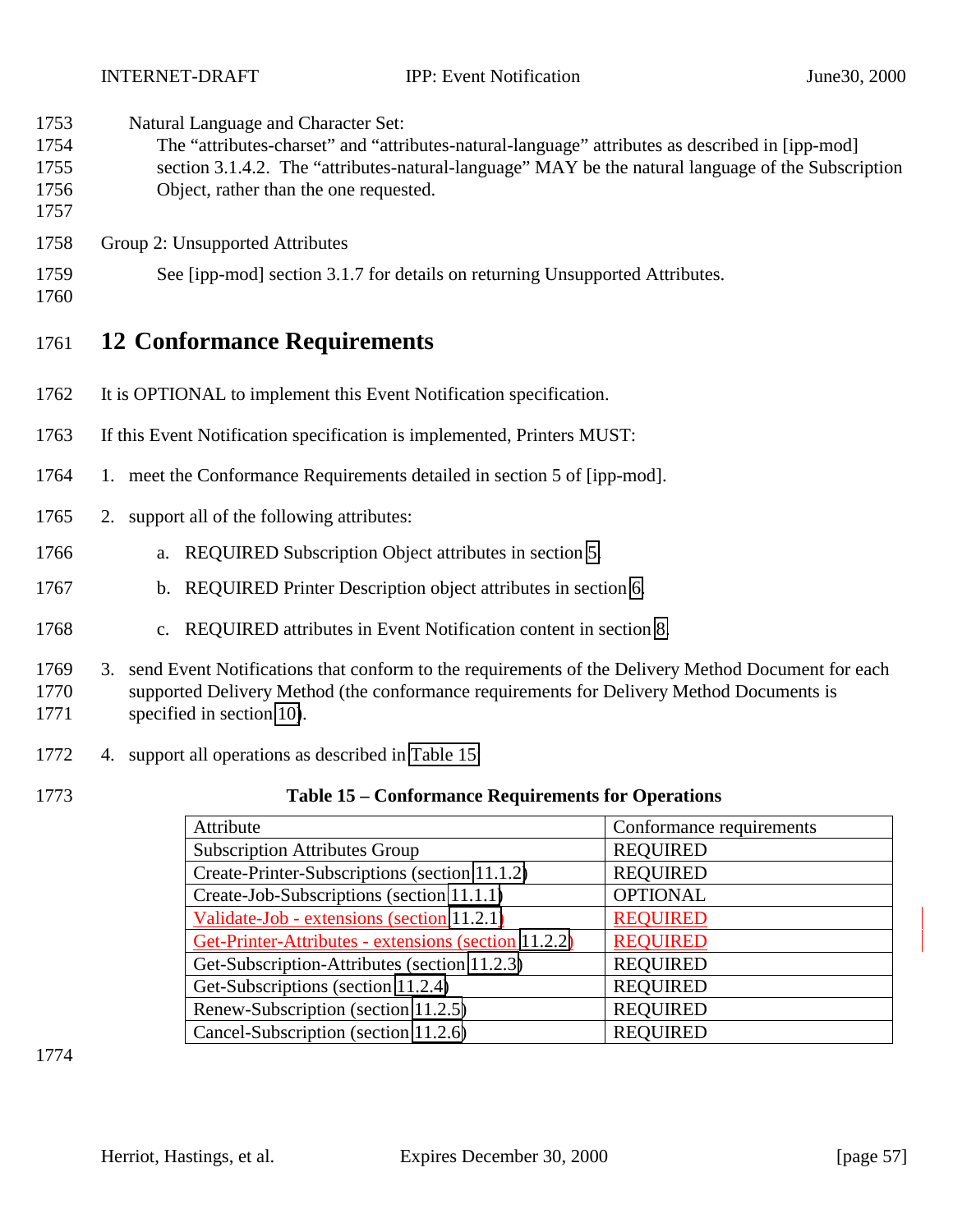## <span id="page-57-0"></span>**13 IANA Considerations**

- This section describes the procedures for registering Event Notification Delivery Method proposals with
- IANA to be used with this document. Such Delivery Method proposals can be IETF standards track
- documents or vendor-defined documents. In either case, they will be registered with IANA using
- procedures that extend those defined in [ipp-mod] section 6 and 11.

These extension procedures are aligned with the guidelines as set forth by the IESG [IANA-CON]. Section

13.1 defines the format and content for new registrations for consideration. IANA will reject registration

 proposals that leave out required information or do not follow the appropriate format described in Section 13.1.

- Implementers can, at any time, define new Event Notification Delivery Methods by proposing the complete specification to IANA:
- iana@iana.org

or by filling out the appropriate form on the IANA web pages (http://www.iana.org).

IANA will forward the registration proposal to the IPP Designated Expert who will review the proposal

with a mailing list that the Designated Expert keeps for this purpose. Initially, that list will be the mailing

- 1790 list used by the IPP WG:
- ipp@pwg.org

 even after the IPP WG is disbanded as permitted by [IANA-CON]. The IPP Designated Expert is appointed by the IESG Area Director responsible for IPP, according to [IANA-CON].

 When a Delivery Method Document is approved, the IPP Designated Expert becomes the point of contact for any future maintenance that might be required for that registration.

### **13.1 Format and Requirements for IPP Delivery Method Registration Proposals**

- This section defines the format and requirements for an IPP Event Notification Delivery Method
- Registration Proposal. A Delivery Method Registration Proposal:
- 1799 1. MUST contain the following information:
- Type of registration: IPP Event Notification Delivery Method
- Name of this delivery method:
- Proposed URL scheme name of this delivery method:
- Name of proposer:
- Address of proposer:
- Email address of proposer:
- Is this delivery method REQUIRED or OPTIONAL for conformance to the IPP Event Notification
- Specification document: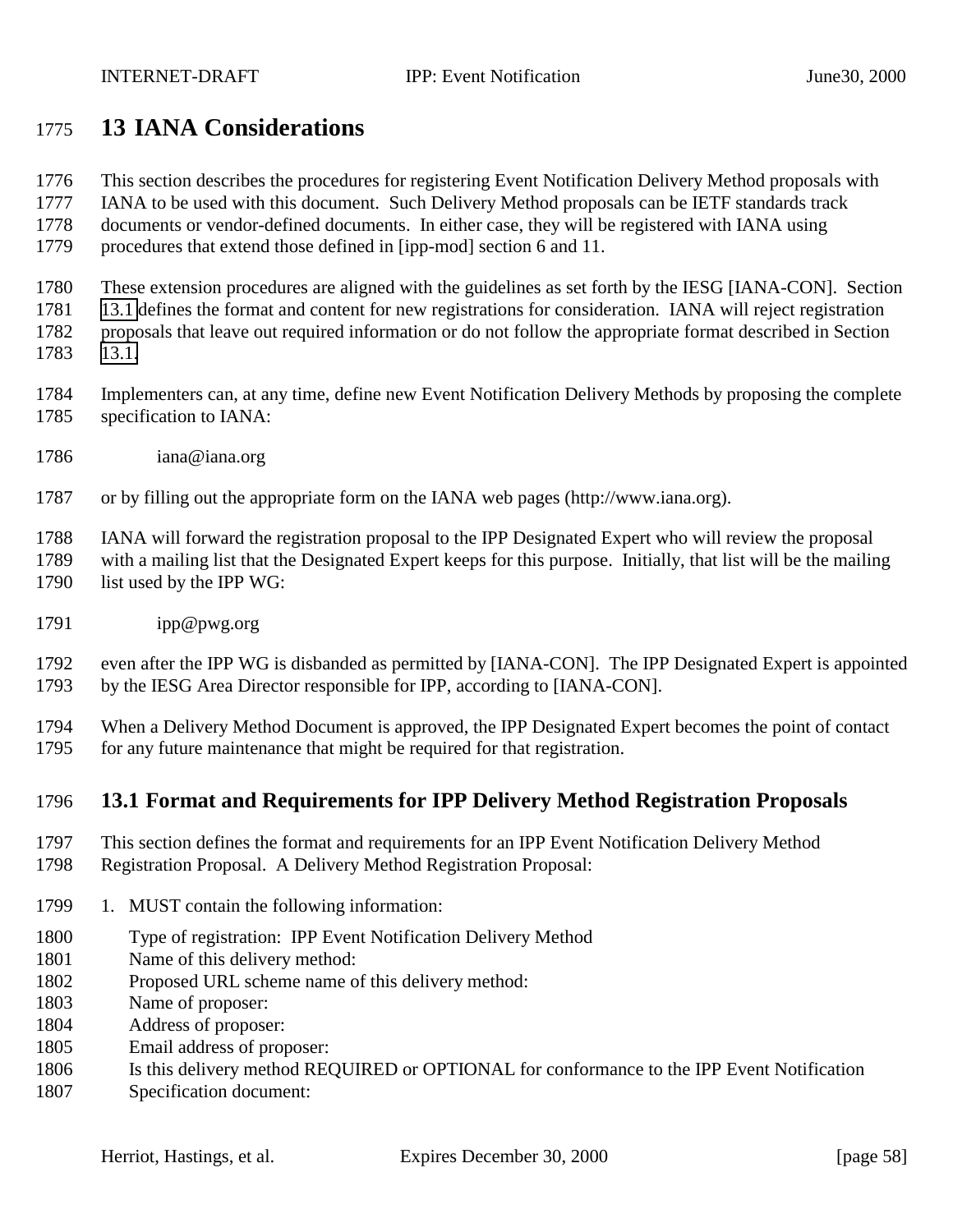- Is this delivery method defining Machine Consumable and/or Human Consumable content:
- 2. MUST meet the conformance requirements for Delivery Method Documents specified in section [10.](#page-41-0)
- 

## **14 Internationalization Considerations**

 This IPP Notification specification continues support for the internationalization of [ipp-mod] of attributes containing text strings and names. Allowing a Subscribing Client to specify a different natural language and charset for each Subscription Object increases the internationalization support.

The Printer MUST be able to localize the content of Human Consumable Event Notifications and to

localize the value of "notify-text" attribute in Machine Consumable Event Notifications that it sends to

Notification Recipients. For localization, the Printer MUST use the value of the "notify-charset" attribute

and the "notify-natural-language" attribute in the Subscription Object supplied by the Subscribing Client.

## **15 Security Considerations**

By far the biggest security concern is the abuse of notification: sending unwanted Event Notifications to

third parties (i.e., spam). The problem is made worse by notification addresses that may be redistributed to

multiple parties (e.g., mailing lists). There exist scenarios where third party notification is required (see

Scenario #2 and #3 in [ipp-not-req]). The fully secure solution would require active agreement of all

 recipients before sending out anything. However, requirement #9 in [ipp-req] ("There is no requirement for IPP Printer receiving the print request to validate the identity of an Event recipient") argues against this.

Certain systems may decide to disallow third party Event Notifications (a traditional fax model).

Clients submitting Notification requests to the IPP Printer has the same security issues as submitting an

- IPP/1.1 print job request. The same mechanisms used by IPP/1.1 can therefore be used by the client
- Notification submission. Operations that require authentication can use the HTTP authentication.
- Operations that require privacy can use the HTTP/TLS privacy.

The Notification access control model should be similar to the IPP access control model for Jobs. Creating

a Per-Printer Subscription Object is associated with a user. Only the creator or an Operator can cancel the

Subscription Object. The system may limit the listing of items to only those items owned by the user.

Some Subscription Objects (e.g., those that have a lifetime longer than a job) can be done only by

- privileged users (users having Operator and/or Administrator access rights), if that is the authorization
- policy.

 The standard security concerns (delivery to the right user, privacy of content, tamper proof content) apply to the Delivery Method. IPP should use the security mechanism of the Delivery Method used. Some delivery

mechanisms are more secure than others. Therefore, sensitive Event Notifications should use the Delivery

Method that has the strongest security.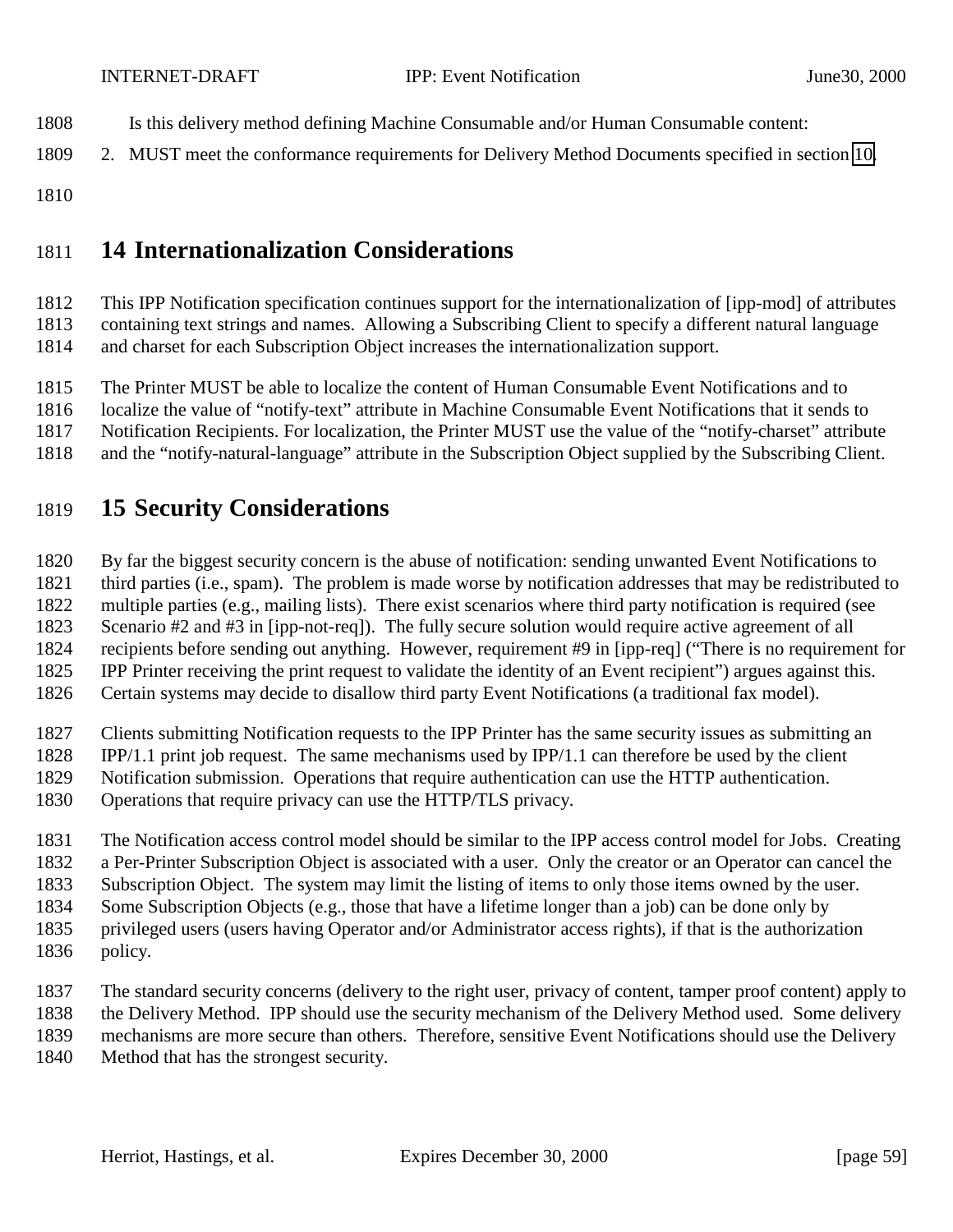## <span id="page-59-0"></span>**16 Status Codes**

The following status codes are defined as extensions for Notification and are returned as the value of the

"status-code" parameter in the Operation Attributes Group of a response (see [ipp-mod] section 3.1.6.1).

Operations in this document can also return the status codes defined in section 13 of [ipp-mod]. The

'successful-ok' status code is an example of such a status code.

#### **16.1 successful-ok-ignored-subscriptions (0x0003)**

1847 The Subscription Creation Operation was unable to create all requested Subscription Objects. If a returned

1848 Subscription Attributes Group does not contain the "notify-subscription-id" attribute, the "notify-status-

1849 code" attribute gives the reason why the corresponding Subscription Object was not created.

 For a Create-Job-Subscriptions or Create-Printer-Subscriptions operation, this status code means that the Printer created one or more Subscription Objects, but not all requested Subscription Objects.

For a Job Creation operation, this status code means that the Printer created the Job along with zero or more

Subscription Objects. The Printer returns this status code even if other job attributes are unsupported or in

conflict. That is, if an IPP Printer finds a warning that would allow it to return 'successful-ok-ignored-

subscriptions' and either 'successful-ok-ignored-or-substituted-attributes' and/or 'successful-ok-conflicting-

attributes', it MUST return 'successful-ok-ignored-subscriptions'.

### **16.2 client-error-ignored-all-subscriptions (0x0414)**

This status code is the same as 'successful-ok-ignored-subscriptions' except that only the Create-Job-

Subscriptions and Create-Printer-Subscriptions operation return it. They return this status code only when

the Printer creates zero Subscription Objects.

## **17 Status Codes in Subscription Attributes Groups**

- This section contains values of the "notify-status-code" attribute that the Printer returns in a Subscription Attributes Group in a response when the corresponding Subscription Object:
- 1864 1. is not created or
- 2. is created and some of the client-supplied attributes are not supported.
- 1866 This status code gives the most important reason why the Subscription Object was not created. The
- 1867 following sections are ordered in decreasing order of importance of the status-codes.

### **17.1 client-error-uri-scheme-not-supported (0x040C)**

 This status code is defined in [ipp-mod]. This document extends its meaning and allows it to be in a Subscription Attributes Group of a response.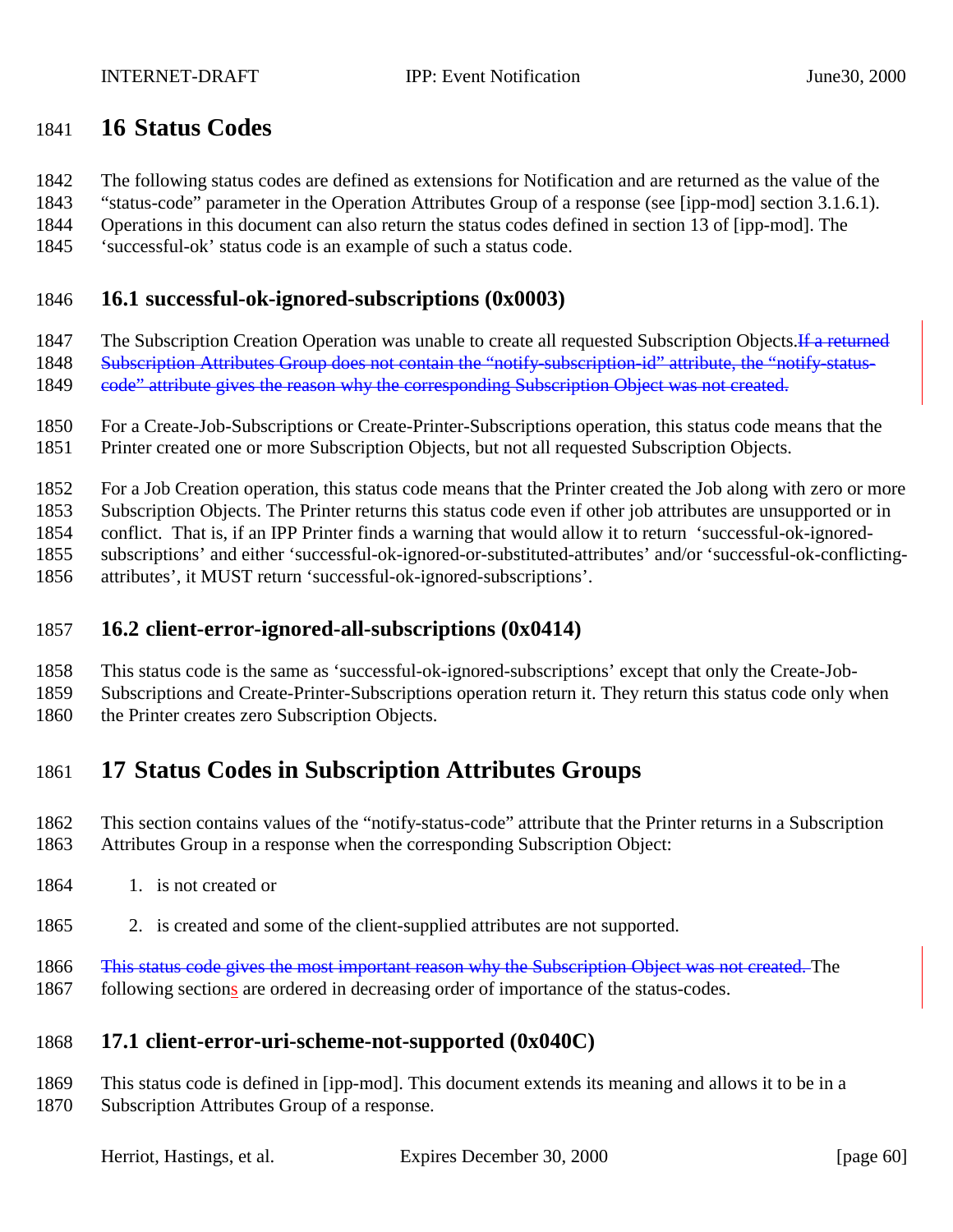- The scheme of the client-supplied URI in a "notify-recipient-uri" Subscription Template Attribute in a
- Subscription Creation Operation is not supported. See section [5.3.1.](#page-17-0)

#### **17.2 client-error-too-many-subscriptions (0x0415)**

 The number of Subscription Objects supported by the Printer would be exceeded if this Subscription Object were created (see section [5.2\)](#page-14-0).

#### **17.3 successful-ok-too-many-events (0x0005)**

 The client supplied more Events in the "notify-events" operation attribute of a Subscription Creation Operation than the Printer supports, as indicated in its "notify-max-events-supported" Printer attribute (see section [5.3.2\)](#page-17-0).

### **17.4 successful-ok-ignored-or-substituted-attributes (0x0001)**

 This status code is defined in [ipp-mod]. This document extends its meaning to include unsupported Subscription Template Attributes and it can appear in a Subscription Attributes Group.

## **18 Encodings of Additional Attribute Tags**

- This section assigns values to two attributes tags as extensions to the encoding defined in [ipp-pro]).
- The "subscription-attributes-tag" delimits Subscription Template Attributes Groups in requests and Subscription Attributes Groups in responses.
- 
- The "event-notification-attributes-tag" delimits Event Notifications in Delivery Methods that use an IPP-like encoding.
- The following table specifies the values for the delimiter tags:

| Tag Value (Hex) | <b>Meaning</b>                      |
|-----------------|-------------------------------------|
| 0x06            | "subscription-attributes-tag"       |
| 0x07            | "event-notification-attributes-tag" |

### **19 References**

- [IANA-CON]
- Narte, T. and Alvestrand, H.T.: Guidelines for Writing an IANA Considerations Section in RFCs, Work in Progress, draft-iesg-iana-considerations-04.txt, May 21, 1998.
- [ipp-mod]
- deBry, R., , Hastings, T., Herriot, R., Isaacson, S., Powell, P., "Internet Printing Protocol/1.1: Model and Semantics", <draft-ietf-ipp-model-v11-07.txt>, work in progress, May 22, 2000.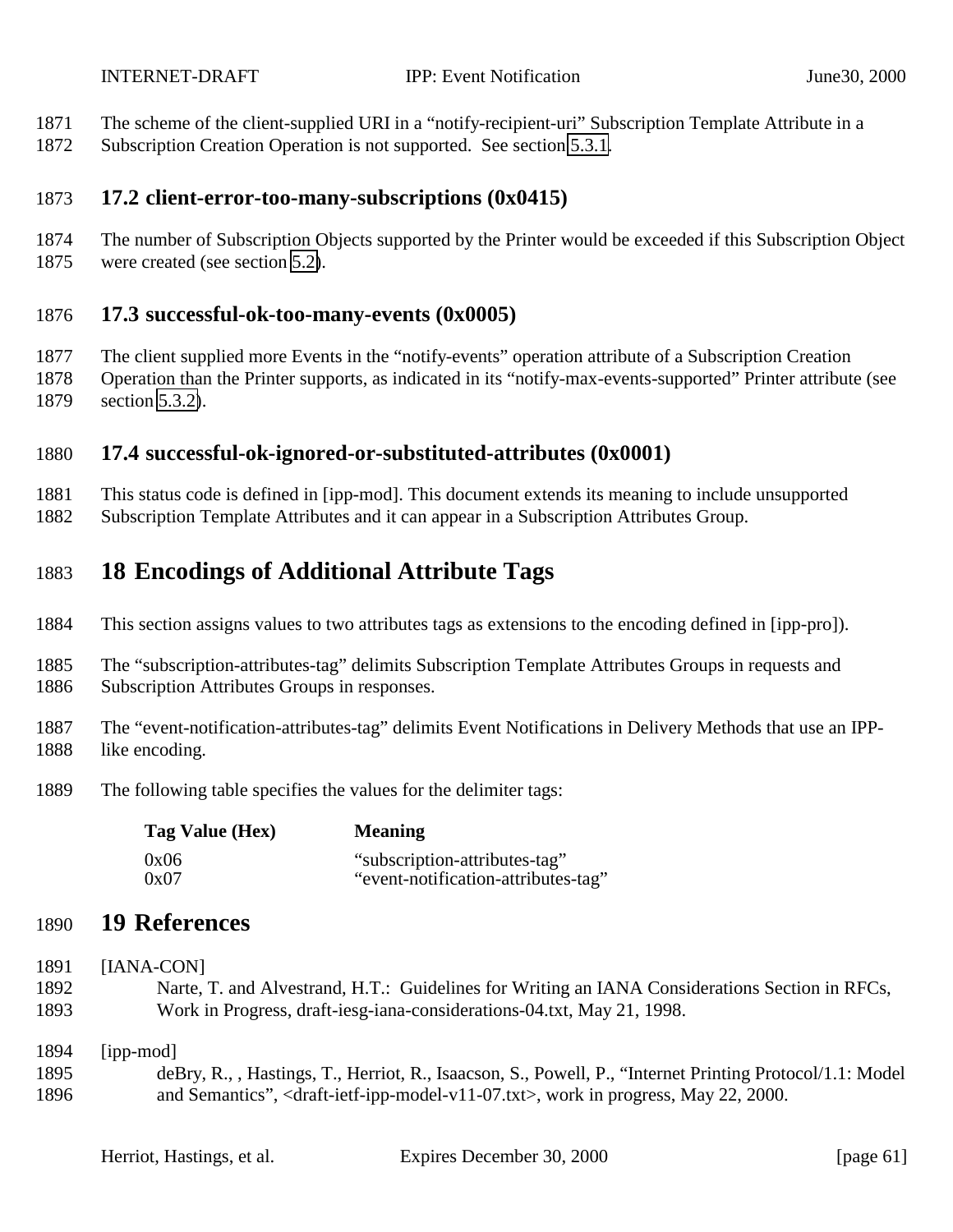| 1897 | [ipp-not-req]                                                                                                                              |
|------|--------------------------------------------------------------------------------------------------------------------------------------------|
| 1898 | deBry, R., Lewis, H., Hastings, T., "Internet Printing Protocol/1.1: Requirements for IPP                                                  |
| 1899 | Notifications", <draft-ietf-ipp-not-03.txt>, work in progress, August 11, 1999.</draft-ietf-ipp-not-03.txt>                                |
| 1900 | [ipp-pro]                                                                                                                                  |
| 1901 | Herriot, R., Butler, S., Moore, P., Tuner, R., "Internet Printing Protocol/1.1: Encoding and                                               |
| 1902 | Transport", <draft-ietf-ipp-protocol-v11-06.txt>, work in progress, May 30, 2000.</draft-ietf-ipp-protocol-v11-06.txt>                     |
| 1903 | [ipp-prog]                                                                                                                                 |
| 1904 | Hastings, T., Bergman, R., Lewis, H., "Proposed Job Progress Attributes for IPP", <draft-ietf-ipp-< td=""></draft-ietf-ipp-<>              |
| 1905 | job-prog.txt> work in progress, February 2, 2000.                                                                                          |
| 1906 | [ipp-set]                                                                                                                                  |
| 1907 | Kugler, C., , Hastings, T., Herriot, R., Lewis, H. "Internet Printing Protocol (IPP): Job and Printer                                      |
| 1908 | Set Operations", <draft-ietf-ipp-job-printer-set-ops-01.txt>, work in progress, March 8, 2000.</draft-ietf-ipp-job-printer-set-ops-01.txt> |
| 1909 | [ipp-set2]                                                                                                                                 |
| 1910 | Kugler, C., , Hastings, T., Lewis, H. "Internet Printing Protocol (IPP): Additional Operations, Set                                        |
| 1911 | 2", <draft-ietf-ipp-ops-set2.txt>, work in progress, February 3, 2000.</draft-ietf-ipp-ops-set2.txt>                                       |
| 1912 | [RFC2026]                                                                                                                                  |
| 1913 | S. Bradner, "The Internet Standards Process -- Revision 3", RFC 2026, October 1996.                                                        |
| 1914 | [RFC2119]                                                                                                                                  |
| 1915 | S. Bradner, "Key words for use in RFCs to Indicate Requirement Levels", RFC 2119, March 1997                                               |
| 1916 | $[RFC2566]$                                                                                                                                |
| 1917 | deBry, R., , Hastings, T., Herriot, R., Isaacson, S., Powell, P., "Internet Printing Protocol/1.0: Model                                   |
| 1918 | and Semantics", RFC 2566, April 1999.                                                                                                      |
| 1919 | [RFC2567]                                                                                                                                  |
| 1920 | Wright, D., "Design Goals for an Internet Printing Protocol", RFC 2567, April 1999.                                                        |
| 1921 | [RFC2568]                                                                                                                                  |
| 1922 | Zilles, S., "Rationale for the Structure and Model and Protocol for the Internet Printing Protocol",                                       |
| 1923 | RFC 2568, April 1999.                                                                                                                      |
| 1924 | [RFC2569]                                                                                                                                  |
| 1925 | Herriot, R., Hastings, T., Jacobs, N., Martin, J., "Mapping between LPD and IPP Protocols", RFC                                            |
| 1926 | 2569, April 1999.                                                                                                                          |
|      |                                                                                                                                            |

## **20 Author's Addresses**

| 1928 | Scott A. Isaacson (Editor) |
|------|----------------------------|
| 1929 | Novell, Inc.               |
| 1930 | 122 E 1700 S               |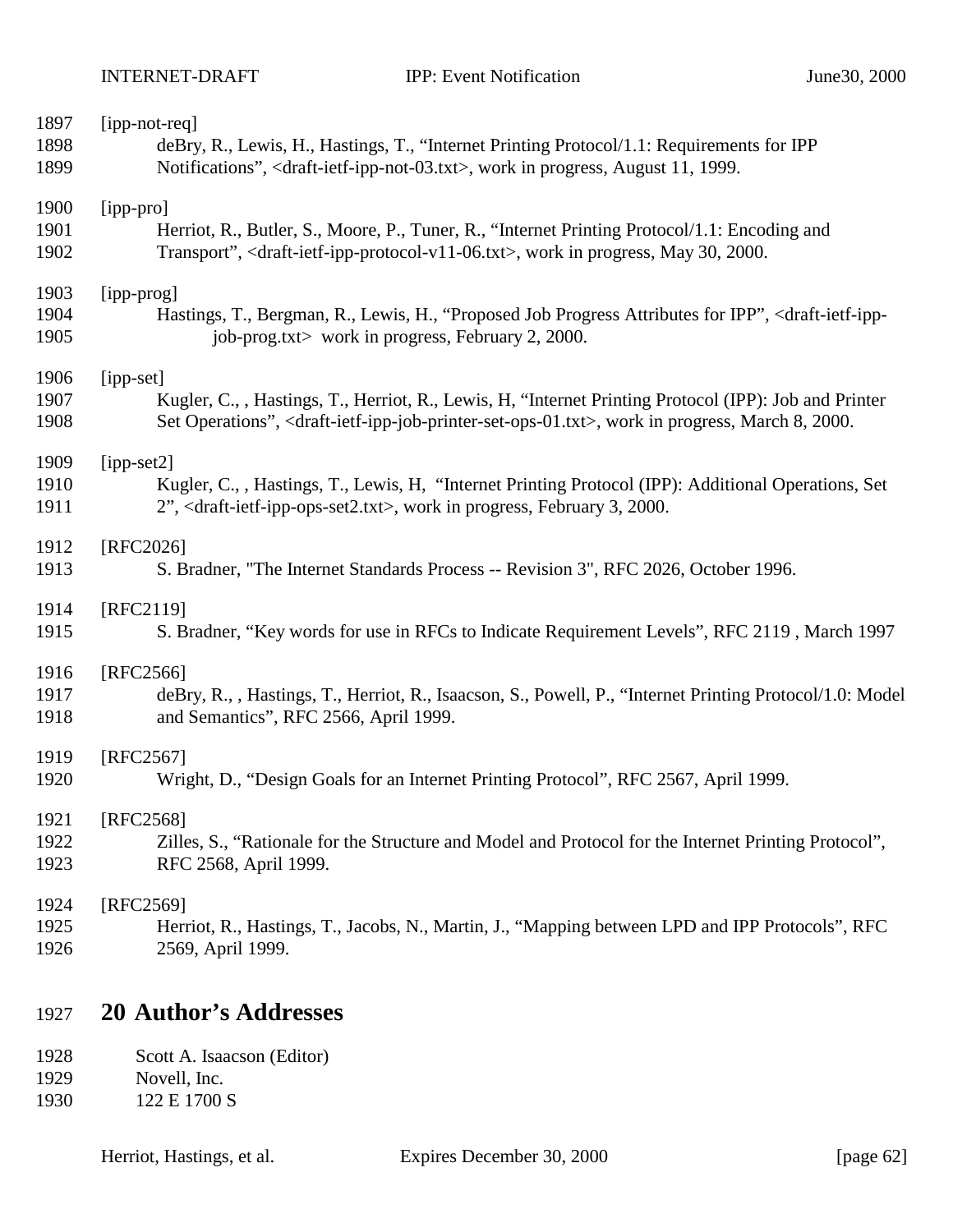| 1931 | Provo, UT 84606                      |
|------|--------------------------------------|
| 1932 |                                      |
| 1933 | Phone: 801-861-7366                  |
| 1934 | Fax: 801-861-2517                    |
| 1935 | e-mail: sisaacson@novell.com         |
| 1936 |                                      |
| 1937 | <b>Tom Hastings</b>                  |
| 1938 | <b>Xerox Corporation</b>             |
| 1939 | 737 Hawaii St. ESAE 231              |
| 1940 | El Segundo, CA 90245                 |
| 1941 |                                      |
| 1942 | Phone: 310-333-6413                  |
| 1943 | Fax: 310-333-5514                    |
| 1944 | e-mail: hastings@cp10.es.xerox.com   |
| 1945 |                                      |
| 1946 | <b>Robert Herriot</b>                |
| 1947 | <b>Xerox Corporation</b>             |
| 1948 | 3400 Hillview Ave., Bldg #1          |
| 1949 | Palo Alto, CA 94304                  |
| 1950 |                                      |
| 1951 | Phone: 650-813-7696                  |
| 1952 | Fax: 650-813-6860                    |
| 1953 | Email: robert.herriot@pahv.xerox.com |
| 1954 |                                      |
| 1955 | Roger deBry                          |
| 1956 | <b>Utah Valley State College</b>     |
| 1957 | Orem, UT 84058                       |
| 1958 |                                      |
| 1959 | Phone: (801) 222-8000                |
| 1960 | EMail: debryro@uvsc.edu              |
| 1961 |                                      |
| 1962 | <b>Jay Martin</b>                    |
| 1963 | e-mail: jkm@underscore.com           |
| 1964 |                                      |
| 1965 | Michael Shepherd                     |
| 1966 | Xerox Corporation                    |
| 1967 | 800 Phillips Road MS 128-51E         |
| 1968 | Webster, NY 14450                    |
| 1969 |                                      |
| 1970 | Phone: 716-422-2338                  |
| 1971 | Fax: 716-265-8871                    |
| 1972 | e-mail: mshepherd@crt.xerox.com      |
|      |                                      |
| 1973 |                                      |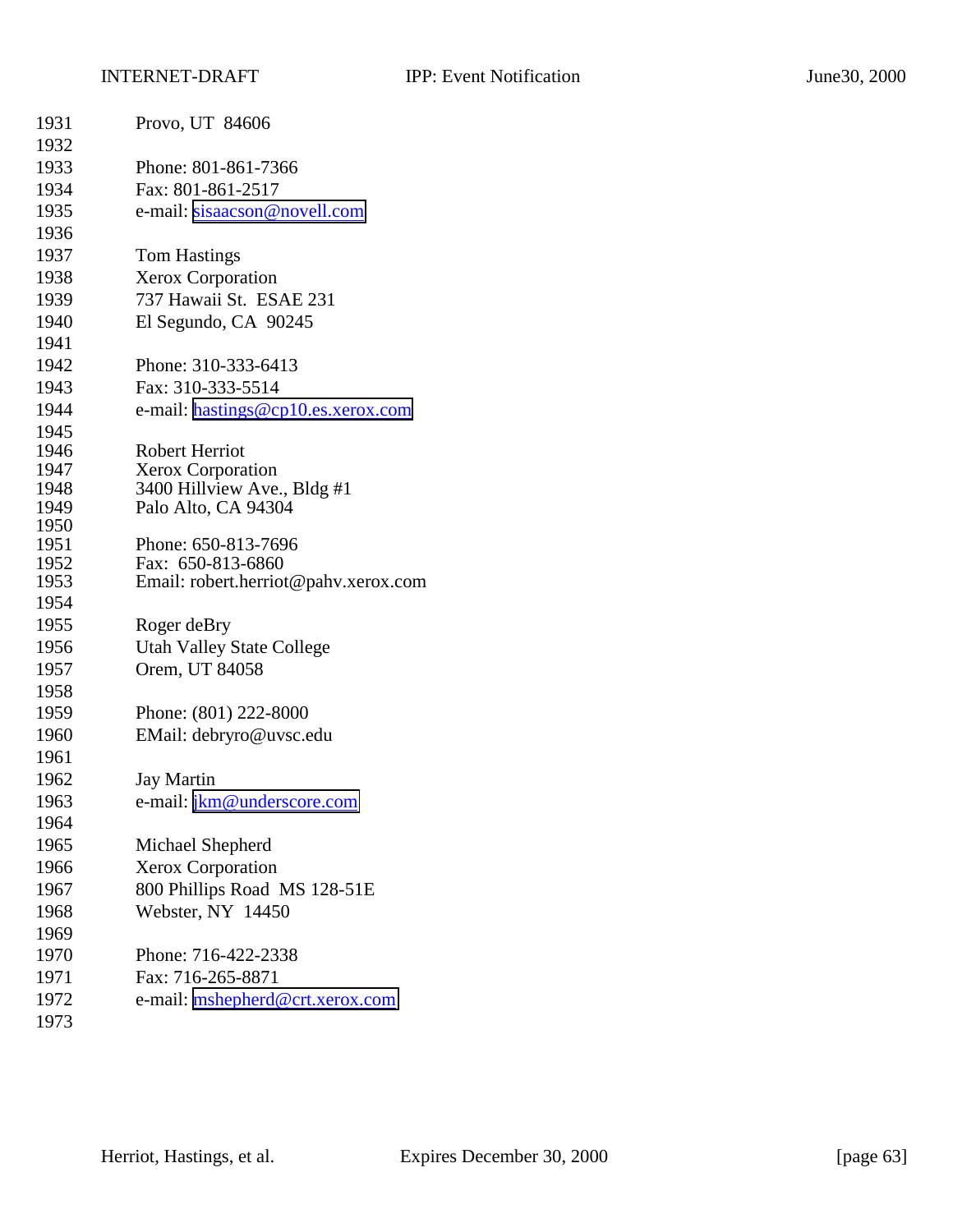- Ron Bergman (Editor)
- Hitachi Koki Imaging Solutions
- 1757 Tapo Canyon Road
- Simi Valley, CA 93063-3394
- 
- Phone: 805-578-4421
- Fax: 805-578-4001
- Email: rbergma@hitachi-hkis.com

## **A. Appendix - Model for Notification with Cascading Printers**

- With this model (see [Figure 2\)](#page-64-0), there is an intervening Print server between the human user and the output-device. So the system effectively has two Printers. There are two cases to consider.
- 1. When the Printer 1 (in the server) generates Events, the system behaves like the client and Printer in [Figure 1.](#page-9-0) In this case, Printer 1 sends Event Notifications that are shown as Event Notifications (A) of [Figure 2,](#page-64-0).
- 2. When the Printer 2 (in the output-device) generates Events, there are two possible system configurations:
- a) Printer 1 forwards the client-supplied Subscription Creation Operations to the downstream Printer 2 and lets Printer 2 send the Event Notifications directly to the Notification Recipients supplied by the Client (Event Notifications(C) in the diagram).
- b) Printer 1 performs the client-supplied Subscription Creation Operations and also forwards the Subscription Creation Operations to Printer 2 with the Notification Recipient changed to be the Printer 1. When an Event occurs in Printer 2, Printer 2 sends the Event Notification (B) to Notification Recipient of Printer 1, which relays the received Event Notification (B) to the client-supplied Notification Recipient (as Event Notifications(A) in the diagram). Note, when a client performs a Subscription Creation Operation, Printer 1 need not forward the Subscription Creation Operation to Printer 2 if it would create a duplicate Subscription Object on Printer 2.
- Note: when Printer 1 is forwarding Subscription Creation Operations to Printer 2, it may request Printer 2 to create additional Subscription Objects (called "piggy-backing"). Piggy-backing is useful when:
- Device A is configured to accept (IPP or non-IPP) requests from other servers.
- Server S wants to receive Job Events that the client didn't request and Server S wants these Events for jobs it submits and not for other jobs.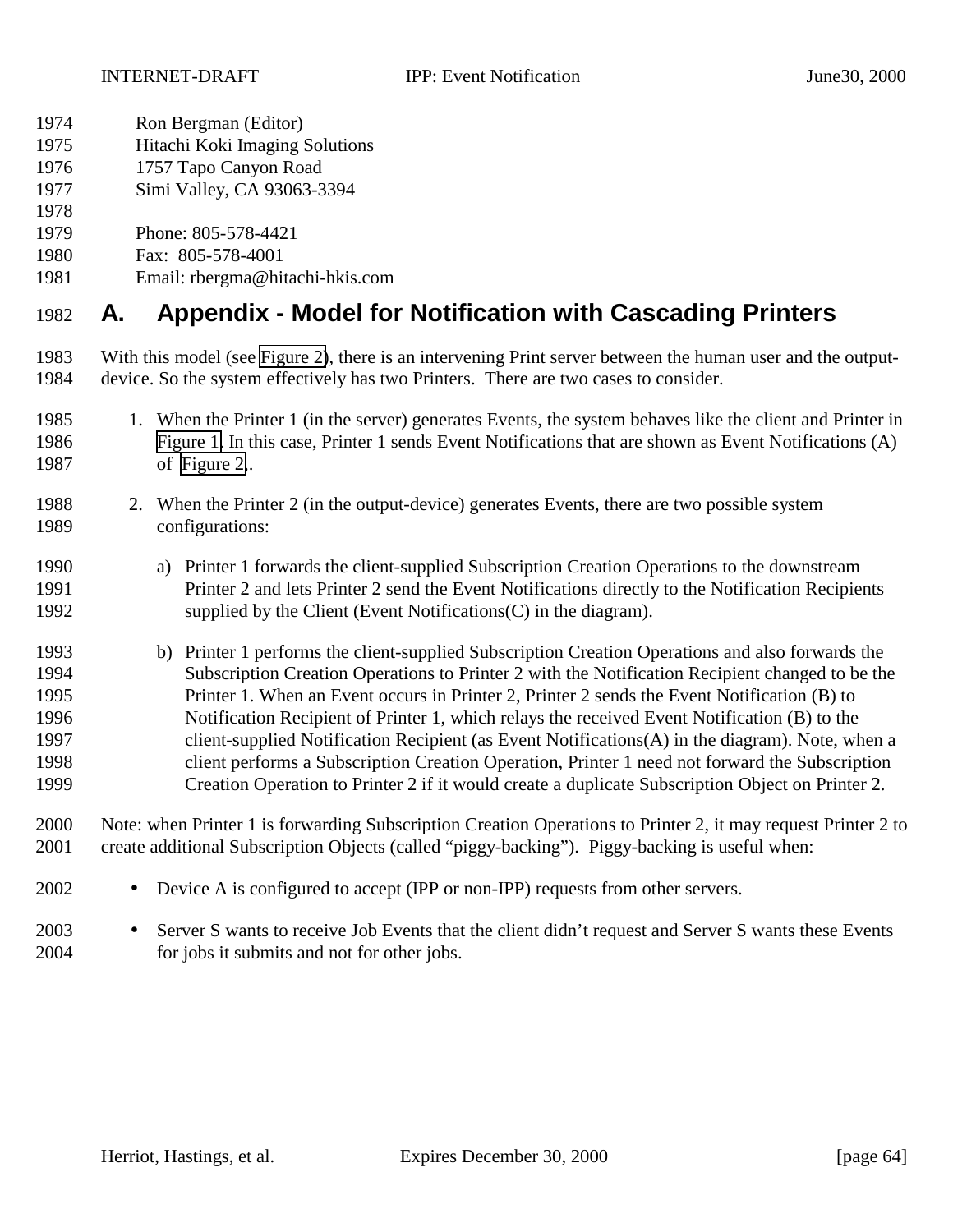<span id="page-64-0"></span>

#### **Figure 2 – Model for Notification with Cascading Printers**

## **B. Appendix - Distributed Model for Notification**

 A Printer implementation could use some other remote notification service to provide some or most of the service. For example, the remote notification service could send Event Notifications using Delivery Methods that are not directly supported by the output device or server. Or, the remote notification service could store Subscription Objects (passed to it from the output device in response to Subscription Creation requests), accept Events, format the Event Notification in the natural language of the Notification Recipient, and send the Event Notifications to the Notification Recipient(s).

[Figure 3](#page-65-0) shows this partitioning. The interface between the output device (or server) and the remote

notification service is outside the scope of this document and is intended to be transparent to the client and

this document. The combination of the output device (or server) and the notification service together

constitute an IPP Printer conforming to this Notification document.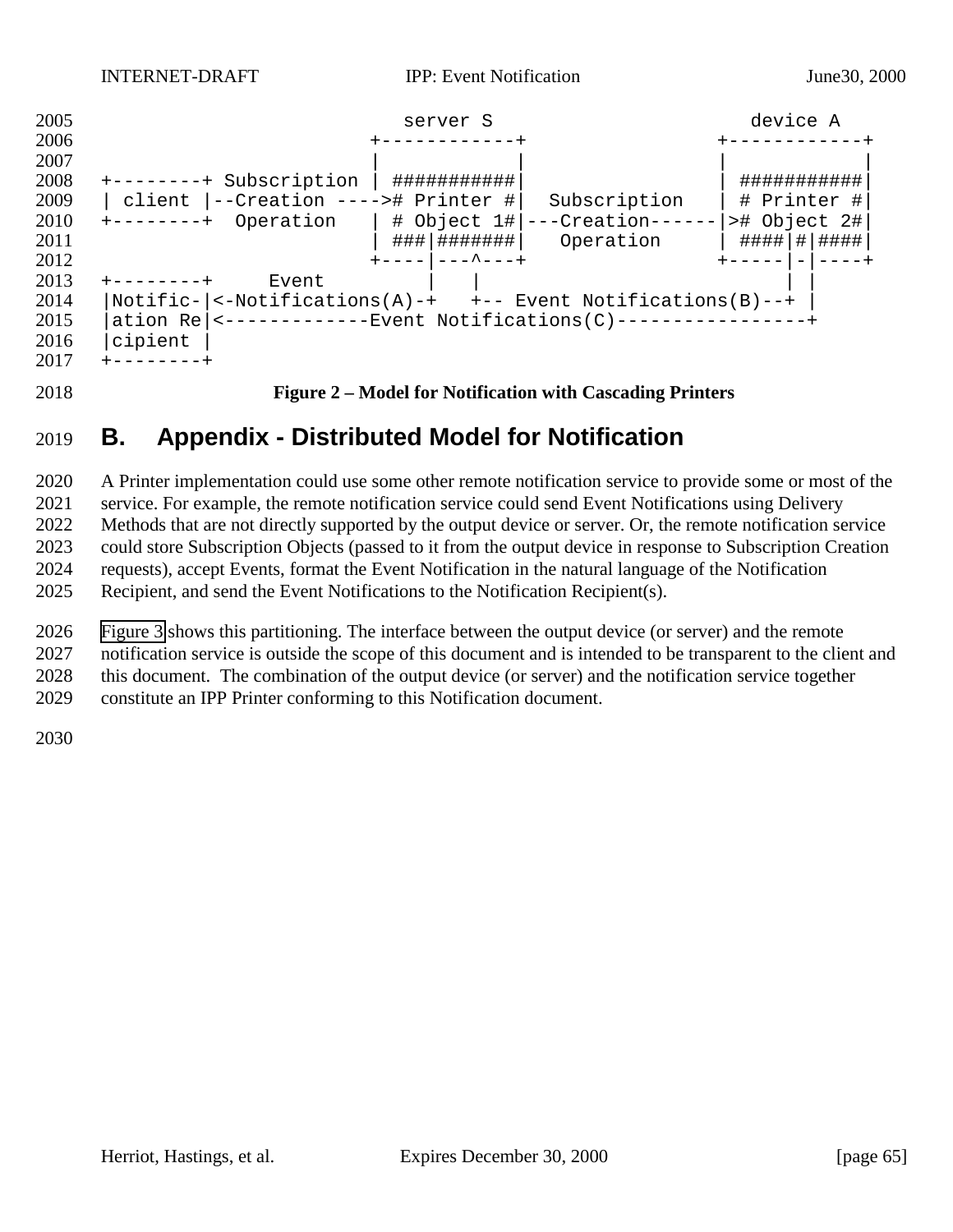output device or server +---------------+ 2034 PDA, desktop, or server + ############## + +--------+ | # partial # | 2031 12:1, 2001 12:1, 2001<br>2035 +--------+<br>2036 | client |---IPP Subscription--------># Printer # |<br>2037 +--------+ Creation operation | # Object # |  $+-----+$  Creation operation | #####|##### | +-------|-------+ 2040 | Subscriptions \*\*\*\*\*\*\*| OR Event +------------+ \* | Notifications |Notification| IPP-defined \* +------v--------+ |Recipient |<--Event Notifications---| Notification +------------+ \* | Service | \* +---------------+ **\***  \* \*\*\* = Implementation configuration opaque boundary 

<span id="page-65-0"></span>

**Figure 3 – Opaque Use of a Notification Service Transparent to the Client**

## **C. Appendix - Extended Notification Recipient**

 The model allows for an extended Notification Recipient that is itself a notification service that forwards each Event Notification to another recipient (called the Ultimate Notification Recipient in this section). The Delivery Method to the Ultimate Recipient is probably different from the Delivery Method used by the Printer to the extended Notification Recipient.

This extended Notification Recipient is transparent to the Printer but not to the client.

 When a client performs a Subscription Creation Operation, it specifies the extended Notification Recipient as it would any Notification Recipient. In addition, the client specifies the Ultimate Notification Recipient in the Subscription Creation Operation in a manner specified by the extended Notification Recipient. Typically, it is either some bytes in the value of "notify-user-data" or some additional parameter in the value of "notify-recipient-uri". The client also subscribes directly with the extended Notification Recipient (by means outside this document), since it is a notification service in its own right.

 The IPP Printer treats the extended Notification Recipient like any other Notification Recipient and the IPP Printer is not aware of the forwarding. The Delivery Method that the extended Notification Recipient uses 2066 for delivering the Event Notification to the Ultimate Notification Recipient is beyond the scope of this document and is transparent to the IPP Printer.

 Examples of this extended Notification Recipient are paging, immediate messaging services, general notification services, and NOS vendors' infrastructure. [Figure 4](#page-66-0) shows this approach.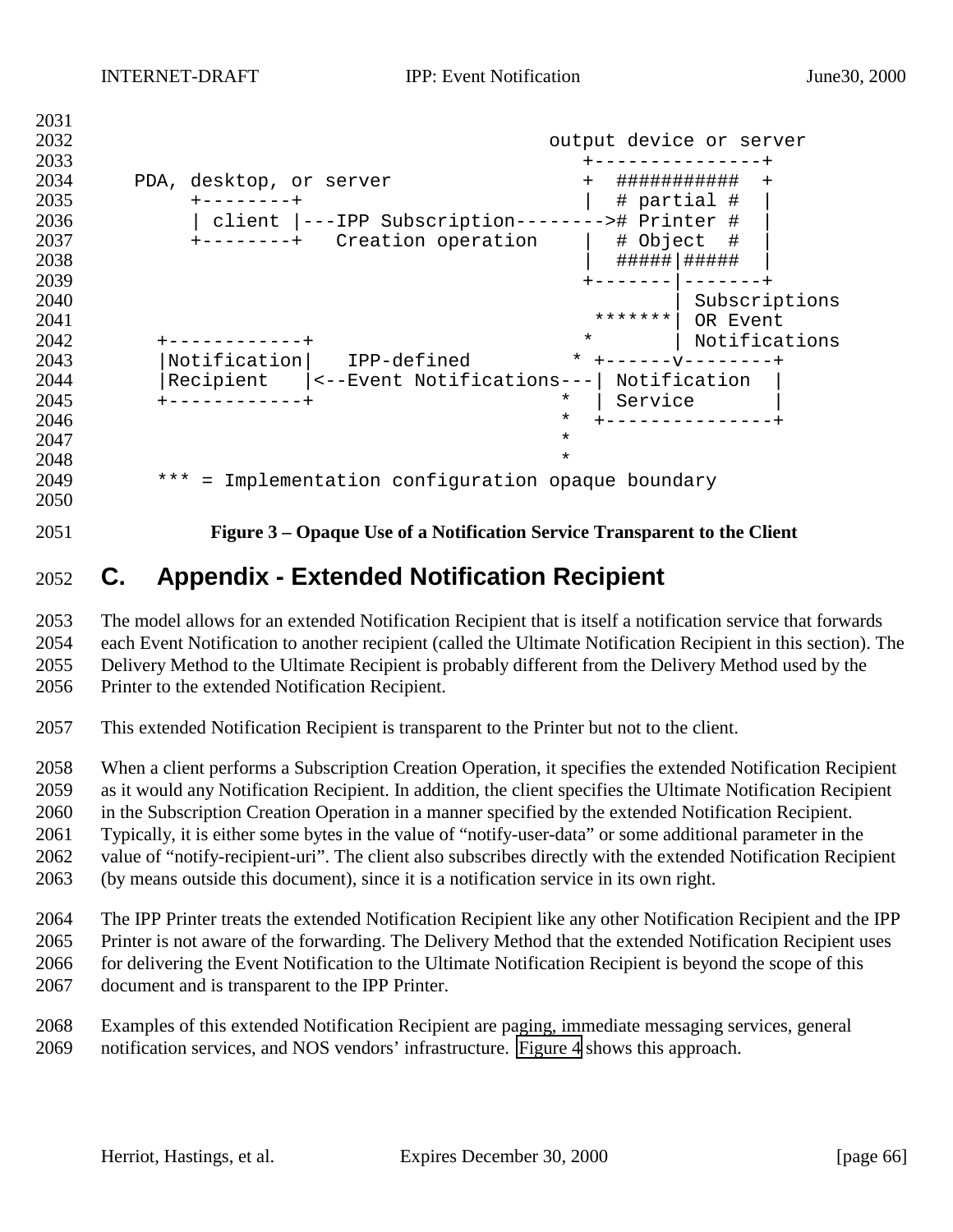<span id="page-66-0"></span>

| 2070 |                         |                                                                                                                                                                                                                                                                                                                                                                                                                                    |             |                         |               |  |
|------|-------------------------|------------------------------------------------------------------------------------------------------------------------------------------------------------------------------------------------------------------------------------------------------------------------------------------------------------------------------------------------------------------------------------------------------------------------------------|-------------|-------------------------|---------------|--|
| 2071 | PDA, desktop, or server |                                                                                                                                                                                                                                                                                                                                                                                                                                    |             | server or output device |               |  |
| 2072 |                         |                                                                                                                                                                                                                                                                                                                                                                                                                                    |             |                         |               |  |
| 2073 | $+ - - - - - - - +$     |                                                                                                                                                                                                                                                                                                                                                                                                                                    |             |                         | ###########   |  |
| 2074 |                         | client  ---Subscription Creation -----------># Printer #                                                                                                                                                                                                                                                                                                                                                                           |             |                         |               |  |
| 2075 | $+ - - - - - - - +$     | Operation                                                                                                                                                                                                                                                                                                                                                                                                                          |             | # Object                | - #           |  |
| 2076 |                         |                                                                                                                                                                                                                                                                                                                                                                                                                                    |             |                         | #####   ##### |  |
| 2077 |                         | -----------+                                                                                                                                                                                                                                                                                                                                                                                                                       | IPP-defined |                         |               |  |
| 2078 | Ultimate                | any  Notification  <--Event Notifications----+                                                                                                                                                                                                                                                                                                                                                                                     |             |                         |               |  |
| 2079 | Notification            | $\left  \right $ $\left  \right $ $\left  \right $ $\left  \right $ $\left  \right $ $\left  \right $ $\left  \right $ $\left  \right $ $\left  \right $ $\left  \right $ $\left  \right $ $\left  \right $ $\left  \right $ $\left  \right $ $\left  \right $ $\left  \right $ $\left  \right $ $\left  \right $ $\left  \right $ $\left  \right $ $\left  \right $ $\left  \right $ $\left  \right $ $\left  \right $ $\left  \$ |             |                         |               |  |
| 2080 | Recipient               |                                                                                                                                                                                                                                                                                                                                                                                                                                    |             |                         |               |  |
| 2081 | $- - - - - - - - - - +$ | (Notification Service)                                                                                                                                                                                                                                                                                                                                                                                                             |             |                         |               |  |

**Figure 4 – Use of an Extended Notification Recipient transparent to the Printer**

## **D. Appendix - Details about Conformance Terminology**

- The following paragraph provide more details about conformance terminology.
- **REQUIRED**  an adjective used to indicate that a conforming IPP Printer implementation MUST support the indicated operation, object, attribute, attribute value, status code, or out-of-band value in requests and responses. See [ipp-mod] "Appendix A - Terminology for a definition of "support". *Since support of this entire Notification specification is OPTIONAL for conformance to IPP/1.0 or IPP/1.1, the use of the term REQUIRED in this document means "REQUIRED if this OPTIONAL Notification specification is implemented".*
- **RECOMMENDED**  an adjective used to indicate that a conforming IPP Printer implementation is recommended to support the indicated operation, object, attribute, attribute value, status code, or out-of-band value in requests and responses. *Since support of this entire Notification specification is OPTIONAL for conformance to IPP/1.0 or IPP/1.1, the use of the term RECOMMENDED in this document means "RECOMMENDED if this OPTIONAL Notification specification is implemented".*
- **OPTIONAL**  an adjective used to indicate that a conforming IPP Printer implementation MAY, but is NOT REQUIRED to, support the indicated operation, object, attribute, attribute value, status code, or out-of-band value in requests and responses.

## **E. Appendix - Object Model for Notification**

 This section describes the Notification object model that adds a Subscription Object which together with the Job and Printer object provide the complete Notification semantics.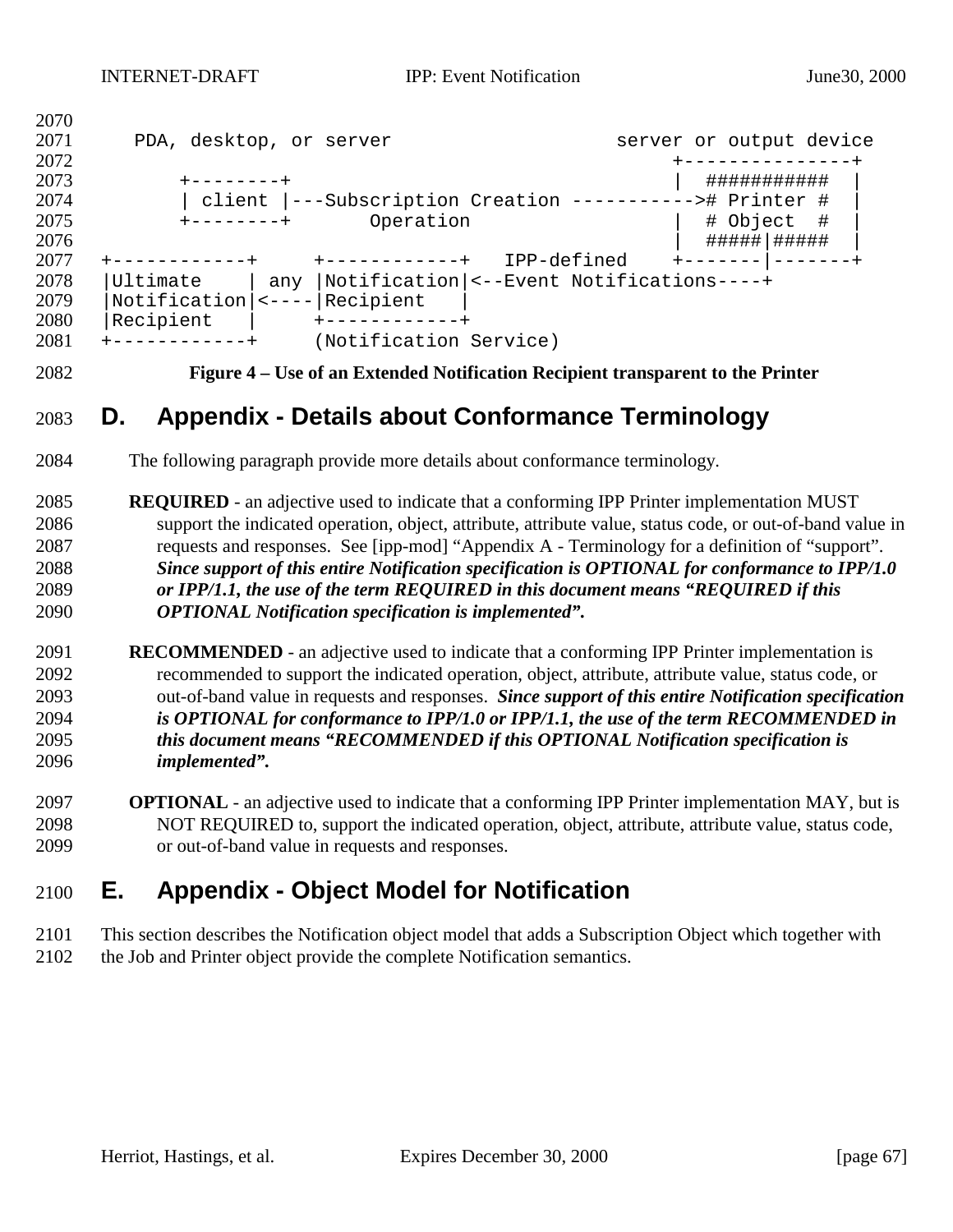

 This sub-section defines the object relationships between the Printer, Job, and Subscription Objects by example. Whether Per-Printer Subscription Objects are actually contained in a Printer object or are just bi- directionally associated with them in some way is IMPLEMENTATION DEPENDENT and is transparent to the client. Similarly, whether Per-Job Subscription Objects are actually contained in a Job object or are 2140 just bi-directionally associated with them in some way is IMPLEMENTATION DEPENDENT and is transparent to the client. The object relationships are defined as follows:

### **E.2 Printer Object and Per-Printer Subscription Objects**

2143 1. The Printer object contains (is associated with) zero or more Per-Printer Subscription Objects (p1 contains s1-s3 Per-Printer Subscription Objects).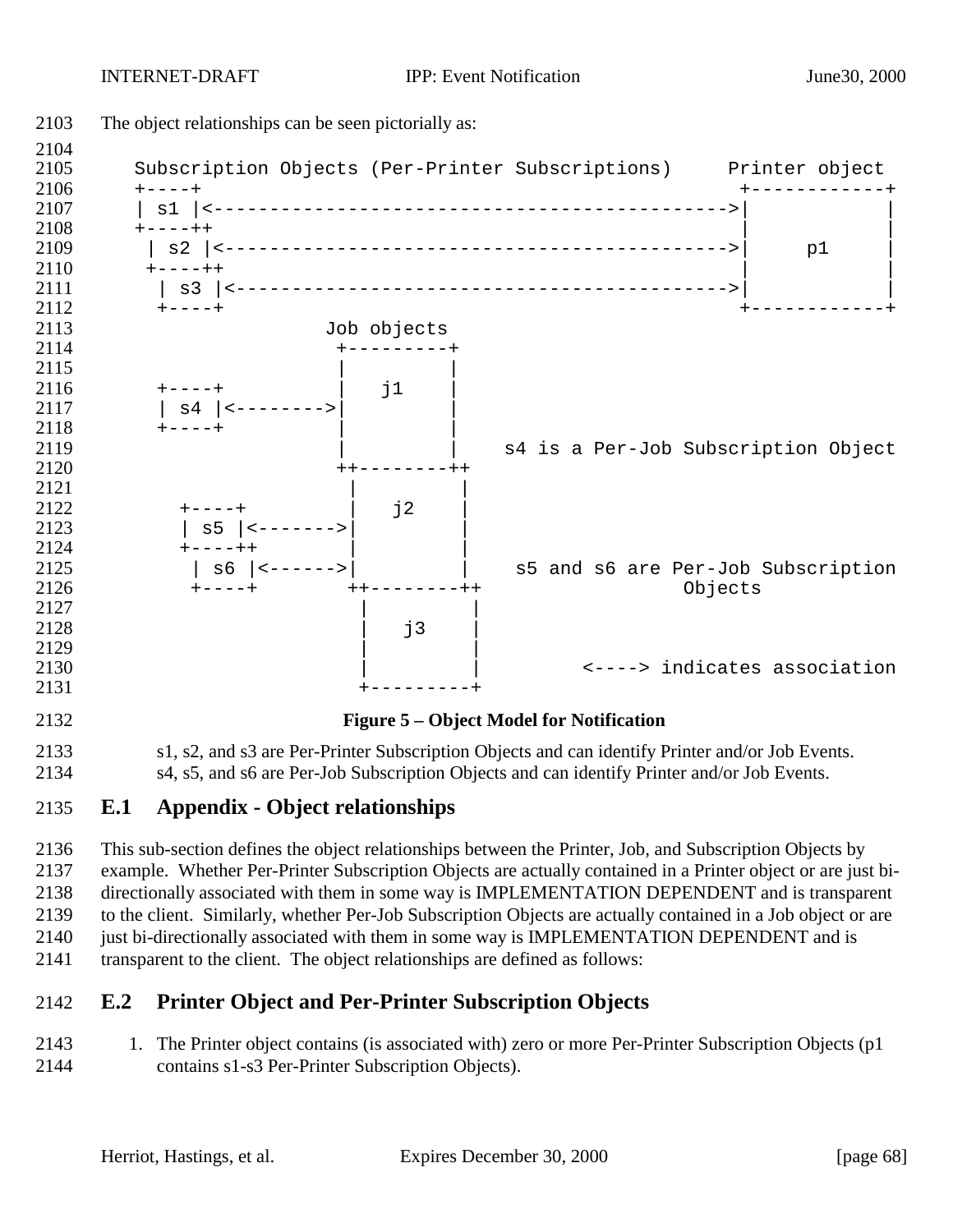2. Each Per-Printer Subscription Object (s1, s2, and s3) is contained in (or is associated with) exactly one Printer object (p1).

### **E.3 Job Object and Per-Job Subscription Objects**

- 2148 1. A Job object (j1, j2, j3) is associated with zero or more Per-Job Subscription Objects (s4-s6). Job j1 is associated with Per-Job Subscription Object s4, Job j2 is associated with Per-Job Subscription Objects s5 and s6, and Job j3 is not associated with any Per-Job Subscription Object.
- 2. Each Per-Job Subscription Object is associated with exactly one Job object.

## **F. Appendix - Per-Job versus Per-Printer Subscription Objects**

Per-Job and Per-Printer Subscription Objects are quite similar. Either type of Subscription Object can

- subscribe to Job Events, Printer Events, or both. Both types of Subscription Objects can be queried using
- the Get-Subscriptions and Get-Subscription-Attributes operations and canceled using the Cancel-
- Subscription operation. Both types of Subscription Objects create Subscription Objects which have the

same Subscription Object attributes defined. However, there are some semantic differences between Per-

- Job Subscription Objects and Per-Printer Subscription Objects. A Per-Job Subscription Object is
- established by the client when submitting a job and after creating the job using the Create-Job-
- Subscriptions operation by specifying the "job-id" of the Job with the "notify-job-id" attribute. A Per-
- Printer Subscription Object is established between a client and a Printer using the Create-Printer-
- Subscriptions operation. Some specific differences are:
- 1. A client usually creates one or more Per-Job Subscription Objects as part of the Job Creation operations (Create-Job, Print-Job, and Print-URI), rather than using the OPTIONAL Create-Job-Subscriptions operation, especially since Printer implementations NEED NOT support the Create-Job-Subscriptions operation, since it is OPTIONAL.
- 2. For Per-Job Subscription Objects, the Subscription Object is only valid while the job is "not-complete" (see sections [5.4.3\)](#page-29-0) while for the Per-Printer Subscription Objects, the Subscription Object is valid until the time (in seconds) that the Printer returned in the "notify-lease-expiration-time" operation attribute.
- 3. Job Events in a Per-Job Subscription Object apply only to "one job" (the Job created by the Job Creation operation or references by the Create-Job-Subscriptions operation) while Job Events in a Per-Printer Subscription Object apply to ALL jobs contained in the IPP Printer.

## **G. Appendix: Change History (to be removed for Internet-Draft)**

 This section summarizes the changes to the document. Each sub-section is in *reverse* chronological order. Adding or removing ISSUES that don't change the document are not listed here.

## **G.1 Changes to the May 10, 2000 version to create the June 29,30, 2000 version**

2177 The following changes were made to the May 10, 2000 version to create the June  $\frac{29,30}{,}$  2000 version based on the agreements reached at the May IPP WG meetings and subsequent teleconferences: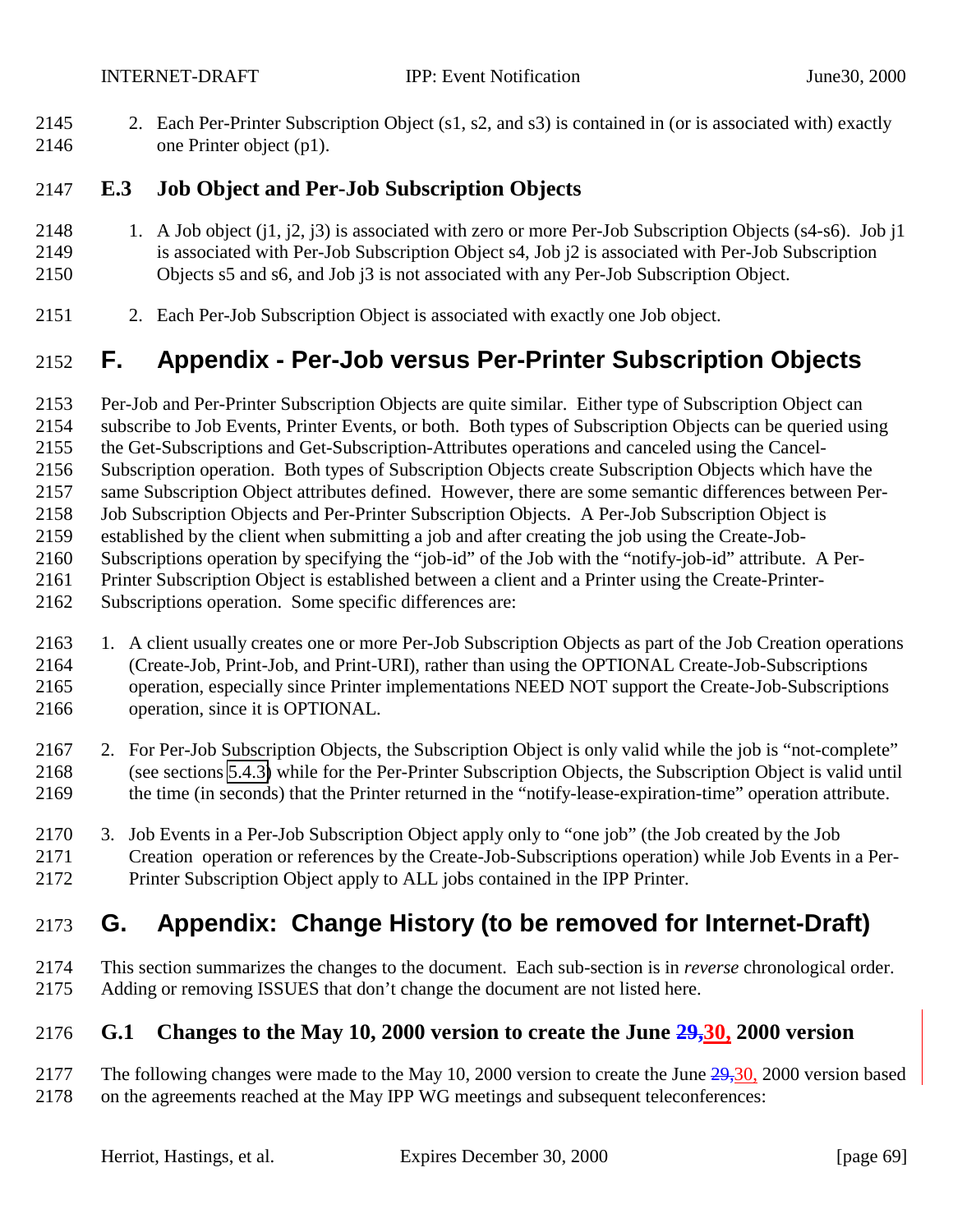- 1. Editorially reorganized and revised the document so that information is stated only once. Moved supplementary material to appendices.
- 2. Cleaned up the terminology so that it is used consistently throughout the document; capitalized such terms. Simplified the descriptions of each term.
- 3. Recast the Subscription attributes to be Subscription Template and Subscription Description attributes following the IPP/1.1 model for Jobs. Therefore, a few attribute names were changed to make them consistent.
- 4. Reworked the operation descriptions to align with the style in [ipp-mod].
- 5. Made the validation and processing of Subscription Template attributes be the same for Job Creation Operations, Create-Job-Subscriptions, and Create-Printer-Subscriptions operations (and defined in one place) and as similar to validation of jobs as possible (though there are some differences since one request can generate multiple Subscription objects.
- 6. Clarified the error handling for all operations.
- 7. Removed the "notify-text-format" and "notify-additional-formats" Subscription Template attributes and added the "notify-job-id" Subscription Description attribute.
- 8. The client can supply one or more Subscription Template Attribute Groups in all Subscription Creation requests and the printer returns Subscription Object Attributes groups for each Subscription object created. Consequently, an "s" was added to Create-Job-Subscriptions and Create-Printer-Subscriptions operations.
- 9. Reorganized the Events, so that some of the Events represent a group of events and the rest are sub- events. This reduces the number of Subscribed Events that a Printer needs to support in one Subscription from 5 to 2. It also means that the event that is delivered is one of the Subscribed events, not necessarily the trigger event, so "notify-trigger-event" was renames to "notify-subscribed-event" in 2202 the Event Notification.
- 10. Added the 'printer-full' and 'printer-not-almost-idle' Events to go along with the 'printer-no-longer- full' and 'printer-almost-idle' Events. Renamed the 'printer-queue-changed' Event to 'printer-queue-order-changed'.
- 11. Clarified what MUST be in a Delivery Method Document.
- 12. Removed "persistent-jobs-supported" Printer Description attribute, since it has nothing to do with Notifications and is not needed to describe Subscription object persistence.
- 13. Changed notify-max-printer-subscriptions-supported (integer(0:MAX)) and notify-max-job- subscriptions-supported (integer(0:MAX)) so that MAX means no limit and 0 means no subscriptions are (currently) allowed, so as to give a way to turn off accepting new subscriptions.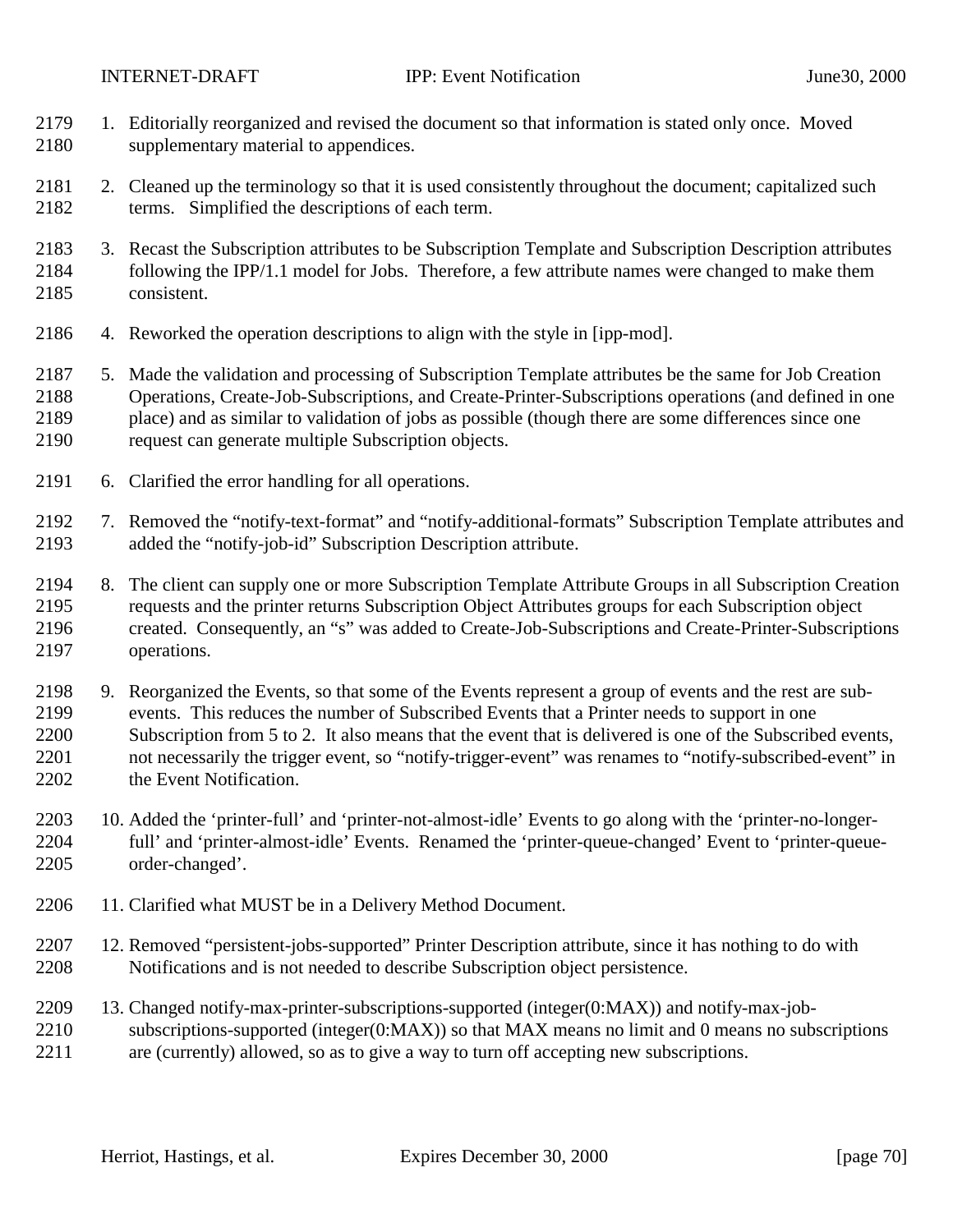#### **G.2 Changes to the March 8, 2000 version to create the May 10, 2000 version**

- The following changes were made to the March 8, 2000 version to create the May 10, 2000 version based on the agreements reached at the April IPP WG meetings and subsequent teleconferences:
- 1. Change "notify-format" to "notify-text-format" and made it apply only to the format of the "notify-2216 text" (formerly called "human-readable-report") and Human Consumable form. A new attribute "notify- additional-formats" specifies the formats for the Machine Consumable contents of Delivery Methods 2218 that support multiple formats.
- 2219 2. Change the "job-notify" collection attribute in Job Creation operations to be multiple "notify-xxx" attributes. This change eliminates the need for collection values. It also means that a Job Creation operation can create only one Subscription Object.
- 3. Change the Machine Consumable form to be transport independent.
- 4. Reduce the set of REQUIRED attributes in the Machine Consumable form and add the OPTIONAL "notify-attributes" attribute that allows a client to request additional attributes.
- 5. Specify the information that SHOULD be in the Human Consumable form

#### **G.3 Changes to the March 6, 2000 version to create the March 8, 2000 version**

- The following changes were made to the March 6, 2000 version to create the March 8, 2000 version based on the agreements reached on the mailing list:
- 1. Changed the name of the SNMP Delivery Method from 'snmp' to 'snmpnotify', since the Notification Recipient isn't an SNMP agent.
- 2. Clarified that an implementation with only a single value for persistent-jobs-supported (boolean) or persistent-subscriptions-supported (boolean) MAY make it settable to the single value or make it not-settable.

#### **G.4 Changes to the February 2, 2000 version to create the March 6, 2000 version**

- The following changes were made to the February 2, 2000 version to create the March 6, 2000 version based on the agreements reached on the mailing list, at the February IPP WG meetings, and reflected in the minutes:
- 1. Clarified that this extension is intended as an extension to IPP/1.0, IPP/1.1, and future versions.
- 2. Allocated the operation-id 0x0016 to 0x001B values for the Notification operations defined in the document.
- 3. Pre-pended the word "subscription-" on the front of the "request-id" Subscription Object attribute to distinguish it from the "request-id" parameter that is sent in every request and response.
- 4. Added the term "settable" for describing attributes that are not READ-ONLY.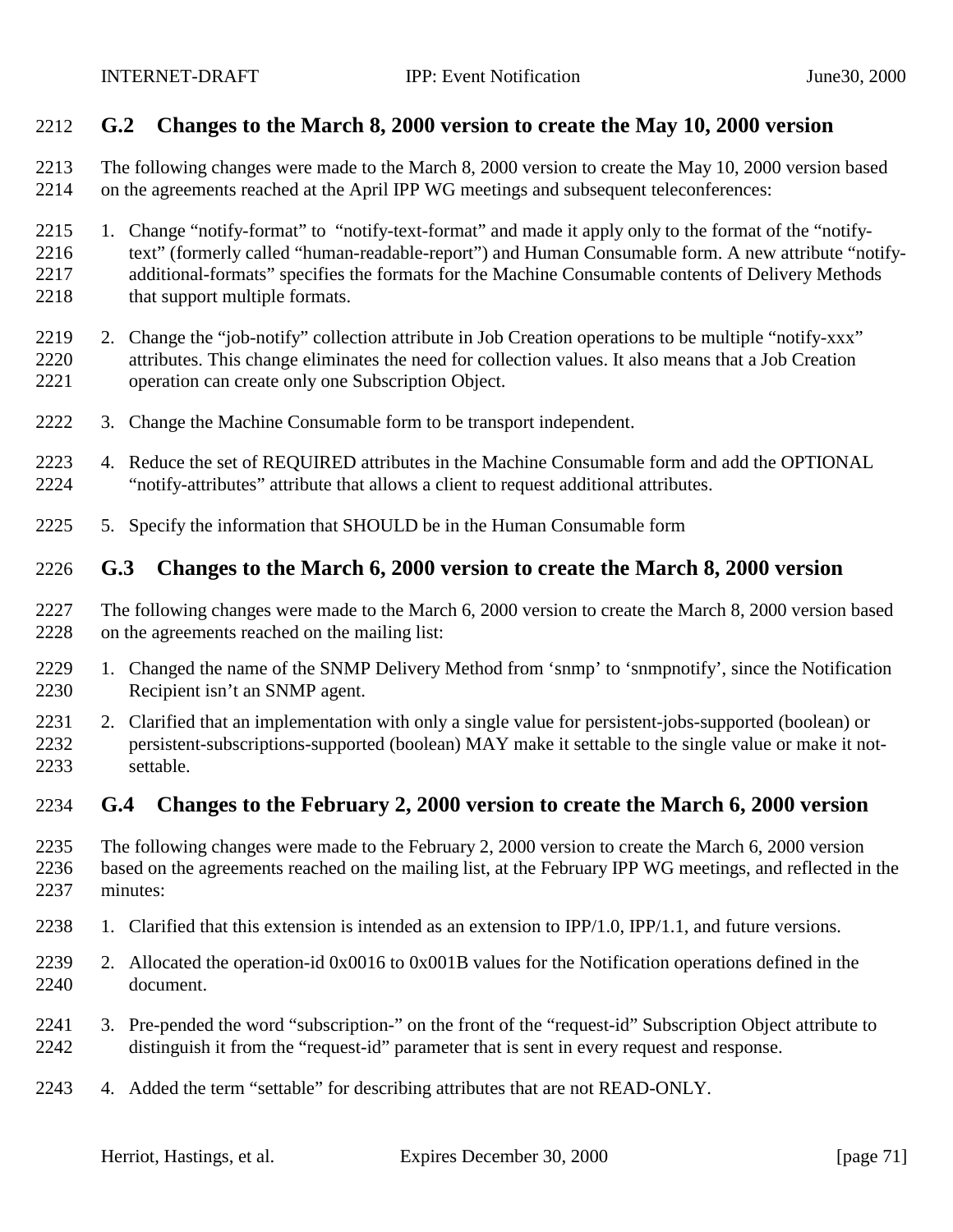- 5. Added the term "Subscription Creation Operation" to stand for any operation that can create a Subscription Object: Job Creation operations (Create-Job, Print-Job, and Print-URI), Create-Job-Subscriptions, and Create-Printer-Subscriptions.
- 6. Changed the "subscriber-user-name" (name(MAX)) Subscription Object attribute from OPTIONAL to REQUIRED.
- 7. Changed the name and semantics of "notify-printer-up-time(integer(1:MAX)) to notify-server-up-time so that it can be either the Printer's uptime or a Notification Delivery Service uptime.
- 8. Added the 'ipp:', 'indp:', 'mailto:, and 'snmp:' notification delivery schemes to the definition of the "notify-recipients" to indicate possible schemes.
- 9. Changed the name and semantics of "notify-text-format" (mimeMediaType) to "notify-format" so that it can be used to specify either Human Consumable or Machine Consumable formats where the implementation supports both. Clarified that this attribute controls whatever variable Notification Content that the implementation supports, which may be an attachment to the fixed content format or 2257 the contents of the "human-readable-report" (text(MAX)) attribute. Clarified that an implementation NEED NOT support all of its supported Notification Content formats with all of its supported Delivery Methods.
- 10. Added 'text/xml', 'application/ipp', 'application/postscript', and 'image/tiff' and additional example MIME media types for "notify-format" (mimeMediaType).
- 11. Clarified that the recommend way for a client to determine whether or not a Printer supports Per-Job Subscriptions is to query the Printer's "notify-max-job-subscriptions-supported" attribute, since Create-Job-Subscriptions is an OPTIONAL operation.
- 12. Clarified that the recommend way for a client to determine whether or not a Printer supports Per-Printer Subscriptions is to query the Printer's "operations-supported" attribute to see if the Create-Printer-Subscriptions operations is supported, since this is the usual way to determine a Printer's capabilities.
- 13. Clarified that if "persistent-jobs-supported" (boolean) and "persistent-subscriptions-supported" (boolean) are settable, then setting them must affect whether or not jobs and subscriptions are persistent.
- 14. Allowed Delivery Methods to send operations with or without a response, depending on the definition of the Delivery Method.
- 2272 15. Indicated that a deliver method definition is free to REQUIRE that the client supply the "notify-user-data" attribute.
- 16. Required that the Printer support the "job-uri" operation attribute as a target, in addition to "printer-uri" & "job-id", i.e., keep consistent with all Job operations.
- 17. Changed the 'none' out-of-band value to be a reference to the collection document [ipp-coll], since the use for it in this document is with the 'collection' attribute syntax.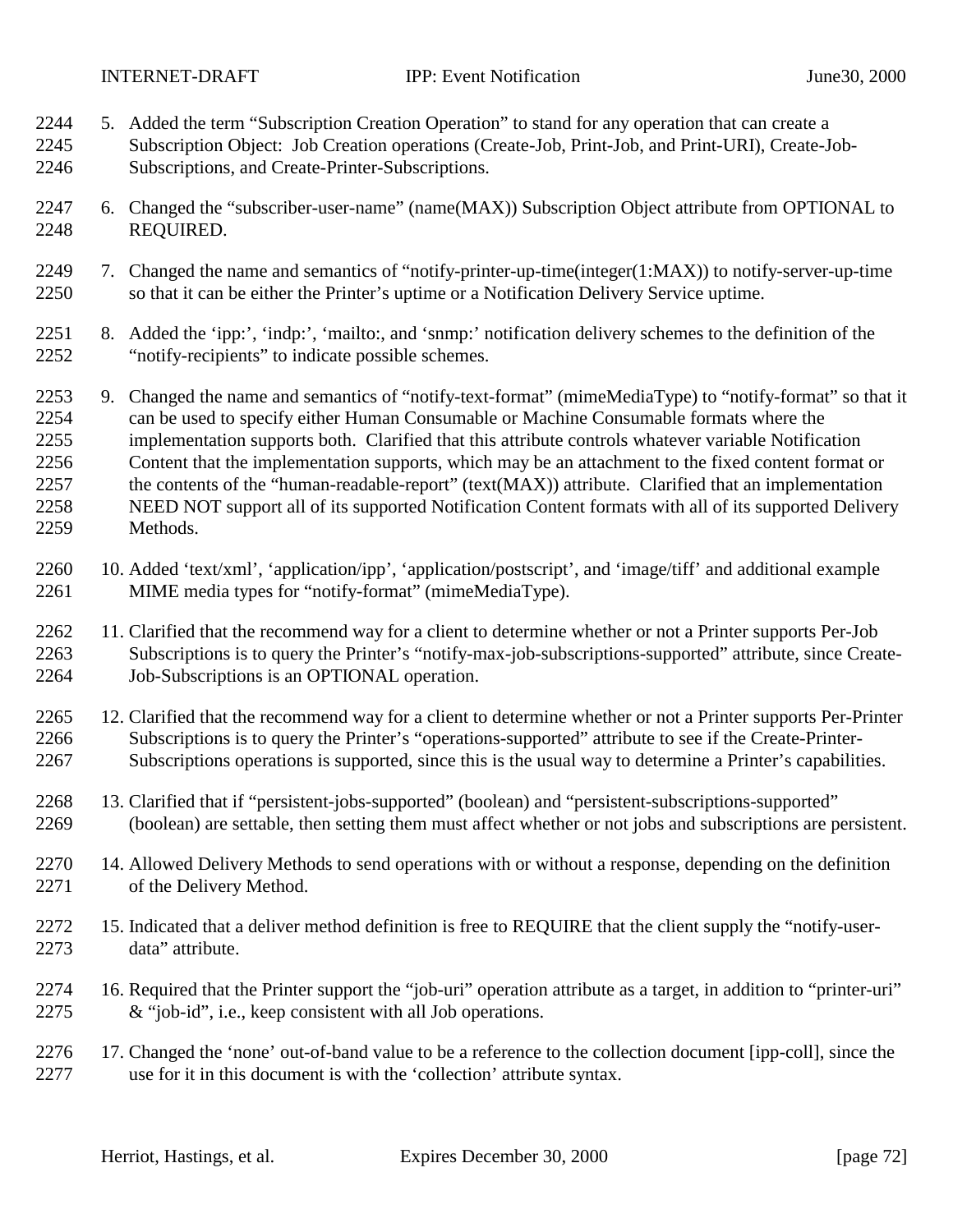- 18. Clarified that a conforming implementation MUST support the 'collection' attribute syntax, since that is required in Job Creation operations.
- 19. Allocated the values to the new status codes defined in this document.
- 20. Allocated the [ipp-pro] subscription-attributes-tag and notification-attributes-tag delimiter tags to delimit Subscription attributes and Notification Content attributes in requests and responses.
- 21. Changed the 'server-error-too-many-subscriptions' and 'server-error-too-many-events' to be client errors, i.e., 'client-error-too-many-subscriptions' and 'client-error-too-many-events', since other errors of this type are client errors.

## **G.5 Changes to the October 14, 1999 version to create the February 2, 2000 version**

- The following changes were made to the October 14, 1999 version to create the February 2, 2000 version based on the agreements reached at the October and December IPP WG meetings and reflected in the minutes:
- 1. Added a Java Listener as an example of a Notification Recipient.
- 2. Clarified the object relationships.
- 3. Clarified how job Events differ for Per-Job versus Per-Printer Subscriptions.
- 4. Added the ability for the Machine Consumable form to contain a Human Readable "human-readable-report" (text) attribute so that both forms could be sent in the same Notification.
- 5. Clarified that the 'none' value for notify-text-format (mimeMediaType) has to be out-of-band, not the text string 'none' as a mimeMediaType.
- 6. Clarified that 'none' means send the Machine Consumable form without the "human-readable-report" (text) attribute, if it is defined.
- 7. Clarified that Notification Recipients MUST be able to accept unrecognized attributes.
- 8. Allowed the notification Delivery Method definition to be modeled as (1) a request with an operation code without a response, (2) a request with a operation code with a response or (3) a response with a status code.
- 9. Added "notify-text-format" (mimeMediaType) and "human-readable-report" (text(MAX)) to be able to be sent in a Notification content, if the notification Delivery Method Document permits it.
- 10. Added "job-k-octets" (integer(0:MAX)), "job-impressions" (integer(0:MAX)), and "job-media-sheets" (integer(0:MAX)) as OPTIONAL for Notification content for use in job-progress Events to show the target values so that the Notification Recipient can show a thermometer.
- 11. Added a Subscription Attributes Group (and subscription-attributes tag) the Create-Job-Subscriptions and Create-Printer-Subscriptions requests and responses.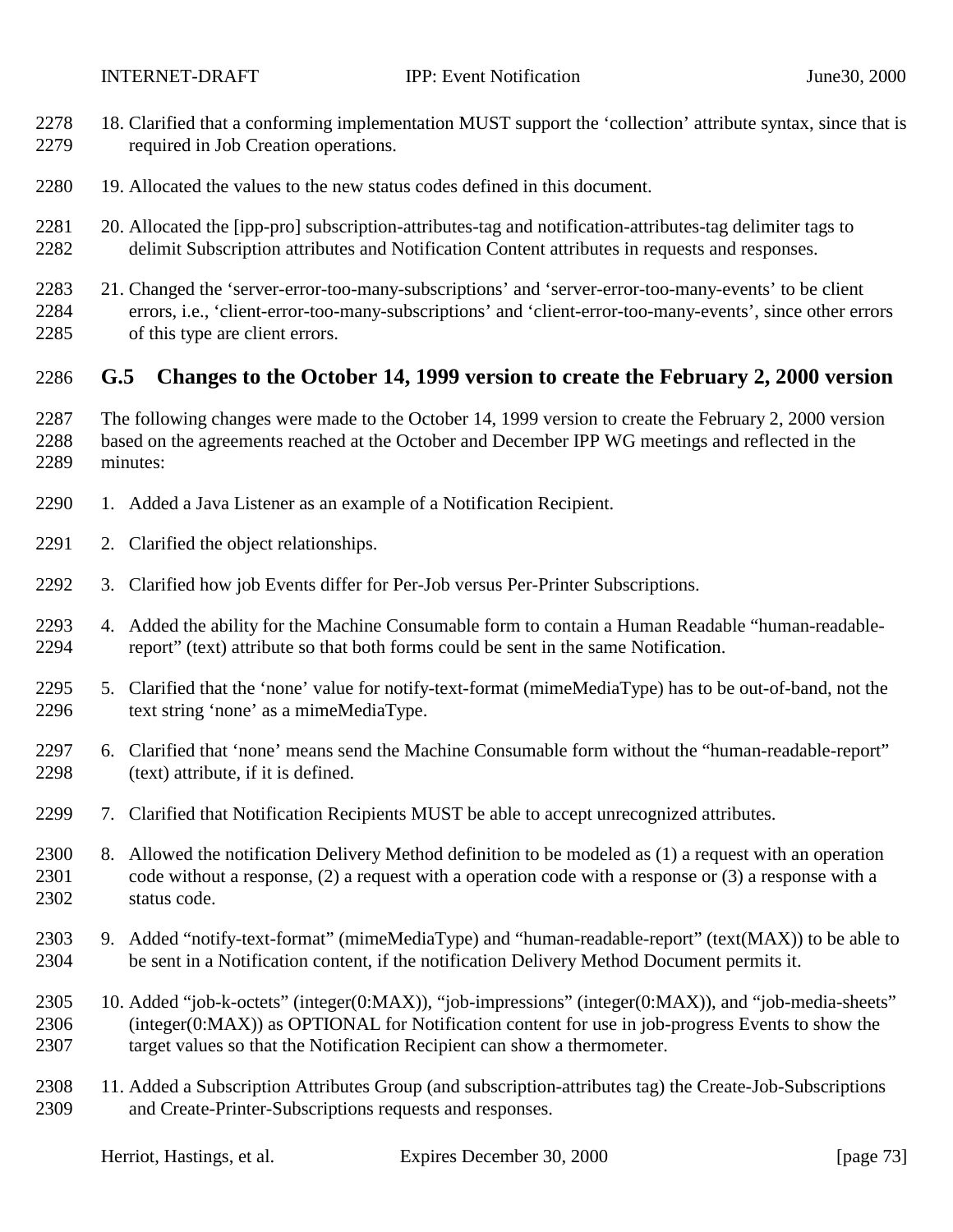- 2310 12. Added the 'none' out-of-band value for use with "notify-text-format" (mimeMediaType) attribute.
- 2311 13. Changed the job progress attributes from using -2 to mean 'unknown' as in the PWG Job Monitoring 2312 MIB, to use the 'unknown' out-of-band value.